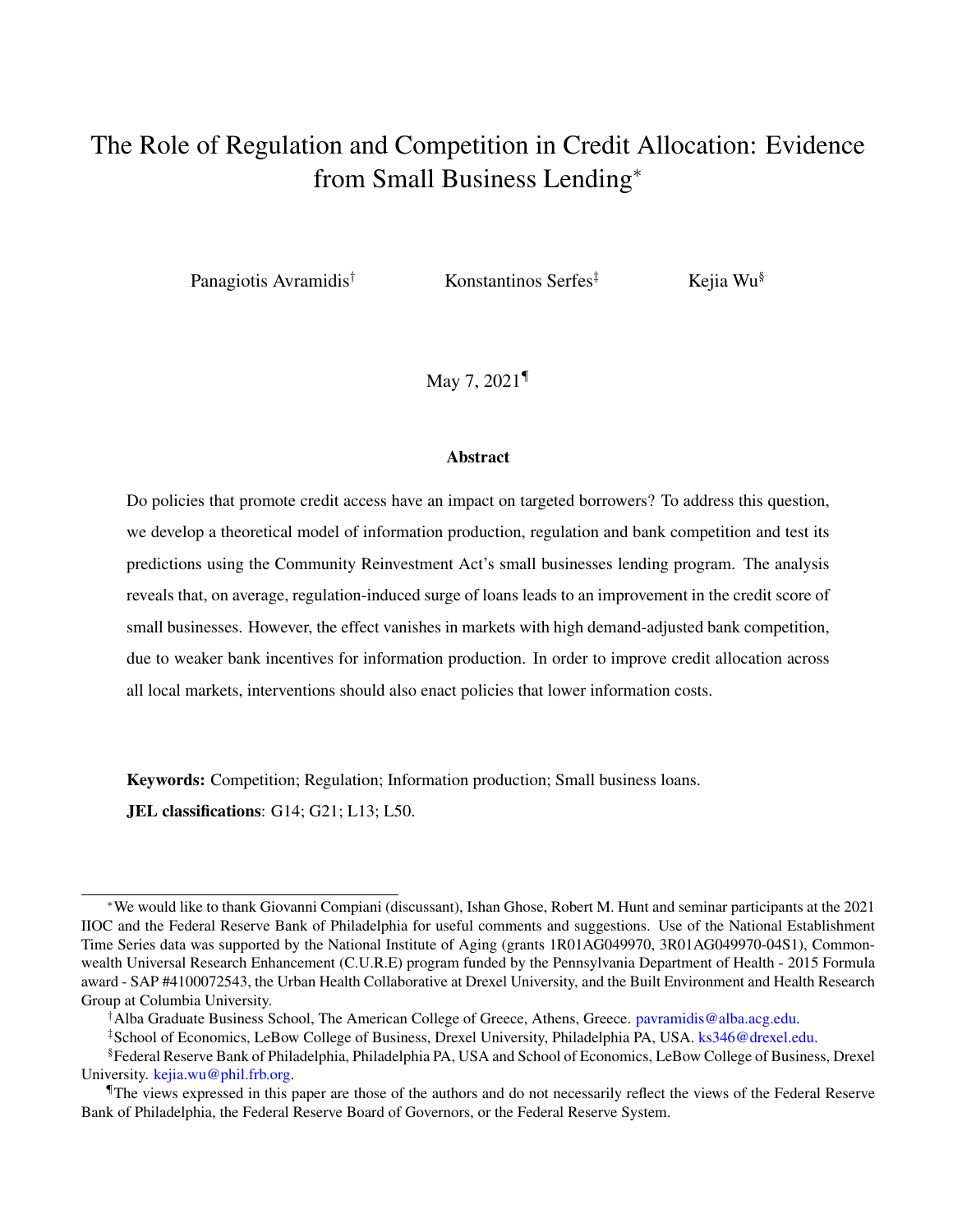# 1 Introduction

Financial intermediaries play an important role in the economy by producing information necessary for the efficient allocation of credit (e.g., [Diamond](#page-58-0) [\(1984\)](#page-58-0) and [Ramakrishnan and Thakor](#page-59-0) [\(1984\)](#page-59-0)). Moreover, the effort banks need to exert to produce information varies across borrowers.<sup>[1](#page-1-0)</sup> Banks seeking to minimize their costs will eschew borrowers with high implied screening costs giving rise to underfunded local markets.[2](#page-1-1) The economic prospects of these local markets are consequently undermined.<sup>[3](#page-1-2)</sup> To contain the problem of credit rationing and the formation of unbanked communities, policymakers have introduced programs that aim to propagate credit supply to targeted markets.<sup>[4](#page-1-3)</sup> However, the impact on borrowers, targeted by these important initiatives, remains unexplored.

This study tries to shed light on the above market failure and the consequences of policy interventions on borrowers by developing a theoretical model and testing its predictions empirically. We show that the co-existence of heterogeneous entrepreneurs, with respect to the availability of information about their projects, means that some worthy projects remain unfunded. Imposing a regulation of a minimum level of credit supply improves efficiency under certain conditions. Specifically, banks identify and fund the worthy projects, improving the creditworthiness of targeted borrowers in local markets where the expected rents earned by banks exceed the screening costs. In local markets with insufficient expected rents, banks

<span id="page-1-2"></span><sup>3</sup>Small businesses contribute to local economies by bringing growth and innovation to the community in which the business is established. According to the 2019 Small Business Profile [Report](https://cdn.advocacy.sba.gov/wp-content/uploads/2019/04/23142719/2019-Small-Business-Profiles-US.pdf) by the Office of Advocacy, there are 30.7 million small businesses in the US accounting for 99.9% of total businesses and 47.3% of total US employment. Importantly, 37% of hightech workers work for small businesses. Small businesses also provide opportunities for many people, including women and minorities, to achieve financial success and independence and they complement the economic activity of large organizations by providing them with components, services, and distribution of their products.

<span id="page-1-3"></span><sup>4</sup>Several long-standing government initiatives exist to support credit access for small businesses. Two such initiatives are of particular importance. The first is the Community Reinvestment Act (CRA) enacted in 1977 to encourage federally insured depository institutions to help meet the credit needs of their local communities, particularly low- and moderate-income neighborhoods. The second involves the loan programs sponsored by the U.S. Small Business Administration (SBA). The SBA provides financing to young and growing small firms through several channels such as the 7(a) Loan Program and SBA 504 Certified Development Companies (CDCs). More recently, the Federal Reserve established the Main Street Lending Program to support lending to small and medium-sized organizations before the onset of the COVID-19 pandemic.

<span id="page-1-0"></span><sup>&</sup>lt;sup>1</sup> According to the 2017 [Report](https://www.federalreserve.gov/publications/files/sbfreport2017.pdf) to the Congress on the Availability of Credit to Small Businesses, prepared by the Board of Governors of the Federal Reserve System: Lending to small businesses is further complicated by the "informational opacity" of many such firms. Obtaining reliable information on the creditworthiness of a small business is often difficult because little, if any, public information exists about the performance of most small businesses.

<span id="page-1-1"></span><sup>&</sup>lt;sup>2</sup> According to the same report as in footnote [1:](#page-1-0) the relatively elevated costs of evaluating small business loan applications and the ongoing costs of monitoring firm performance have made loans to small businesses less attractive for some lenders, especially because, when expressed as a percentage of the (small) dollar amount of the proposed loan, these non interest costs are often quite high compared with loans to middle-market or large corporate borrowers.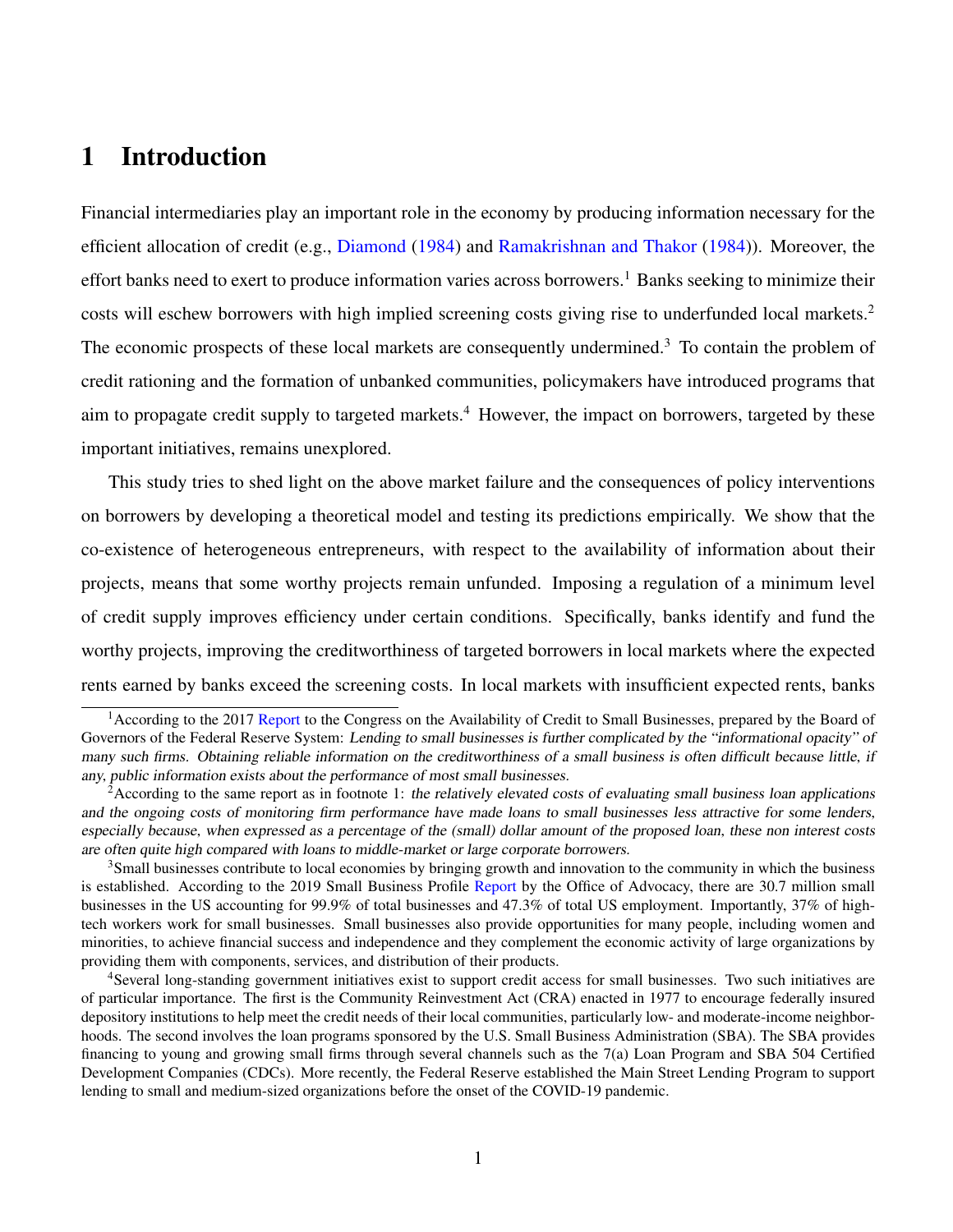extend credit indiscriminately to worthy and unworthy projects, offering no improvement in the average creditworthiness of targeted borrowers. We conclude that lowering screening technology costs is pivotal in enhancing the creditworthiness of targeted borrowers across all local markets.

The theoretical model consists of two main building blocks. The first is a model of bargaining between a bank and an entrepreneur about the division of expected surplus. The second is a search with frictions model linking outside options in the bargaining to the number of banks relative to entrepreneurs in the market, i.e., the demand-adjusted bank competition. Entrepreneurs are divided into four groups based on two criteria: the level of information availability and the project value. Specifically, we distinguish entrepreneurs between transparent and opaque and within each group we assume there are entrepreneurs with high and low value projects. Banks can identify the value of a transparent entrepreneur with no additional effort. For informationally opaque entrepreneurs, banks must invest in information production in order to identify the high value projects. Funding high value projects improves market efficiency, whereas funding low value projects is inefficient.

Expected equilibrium rents, i.e., the difference in expected equilibrium profits when a bank produces information and when it does not, is the main incentive for banks to acquire costly information [\(Grossman](#page-58-1) [and Stiglitz](#page-58-1) [\(1980\)](#page-58-1)). For a wide range of the screening technology cost parameter, there exists an equilibrium where banks do not invest in information production and only offer credit to the high value projects of the transparent entrepreneurs. This equilibrium is inefficient as banks forego funding the high value projects among the opaque entrepreneurs. A regulation forces banks to extend credit to the group of opaque entrepreneurs. The banks' incentives to acquire information are stronger when the regulation is in force, because if a bank does not invest in screening technology it funds all opaque entrepreneurs who on average have unprofitable projects.

Moreover, the expected equilibrium rents are a decreasing function of demand-adjusted bank competition, whether the regulation is in force or not. Therefore, in local markets with more entrepreneurs for each competing bank, the regulation induces banks to switch to an equilibrium where each bank invests in the screening technology. Banks extend credit to the opaque entrepreneurs with high value projects, improving the borrowers' creditworthiness. However, in local markets with fewer entrepreneurs for each competing bank, the expected rents fall short of the implied screening costs and the equilibrium continues to be the one with no information production. Banks, forced by the regulation and the lack of investment in screening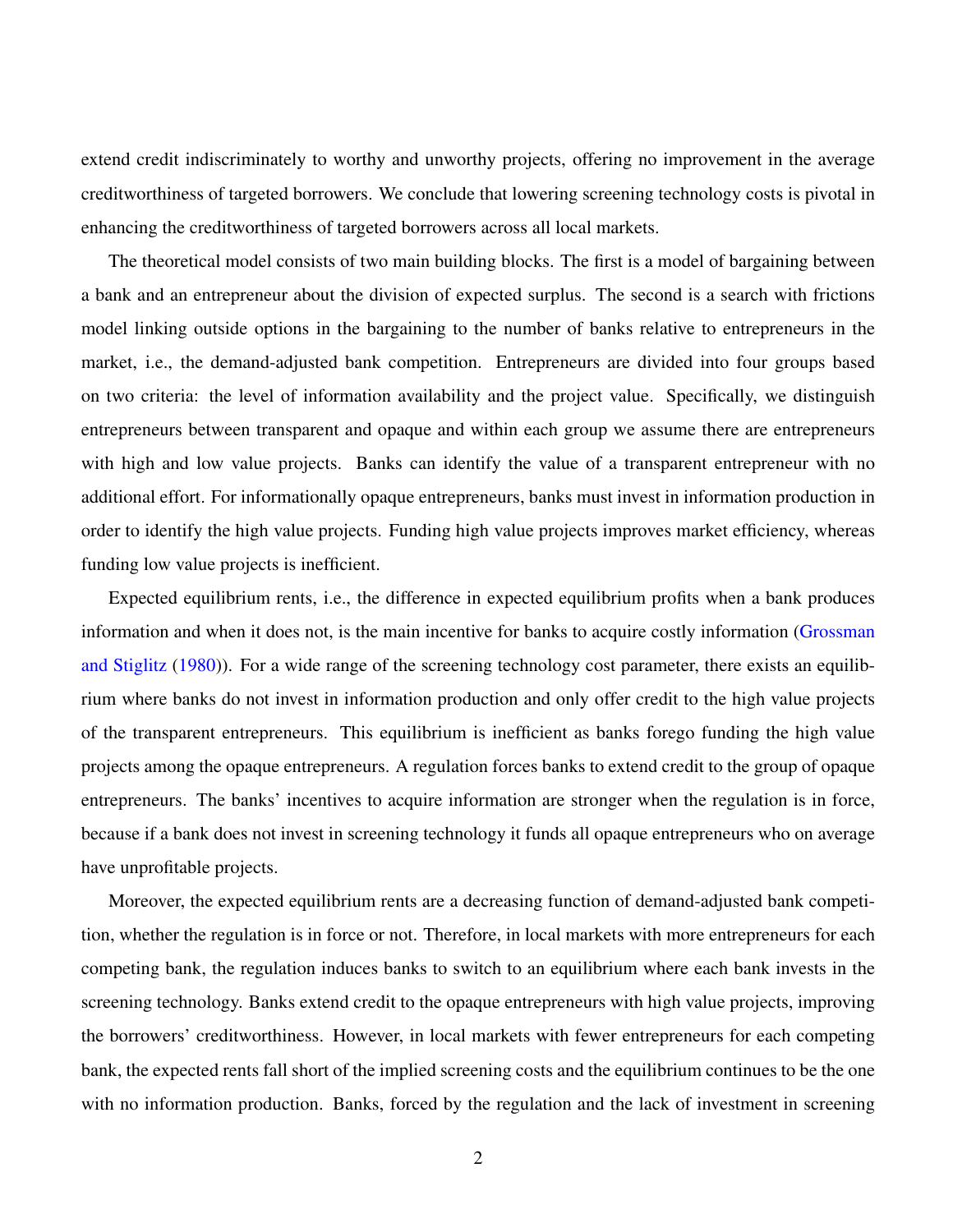capability, are equally likely to offer credit to entrepreneurs with low and high value projects, yielding no improvement in the average creditworthiness of borrowers.

The empirical evidence of the model's predictions is drawn from the Community Reinvestment Act (CRA), the US regulation aimed to encourage credit supply in underfunded local communities. First, we show that the regulatory eligibility of a community prompted banks to increase the number of loans to small businesses in the community. Second, our analysis reveals that, on average, credit was allocated efficiently leading to an improvement in the credit score of businesses. Since a higher credit score of a firm is linked to better loan terms, like lower interest rates, and to more favorable trade credit agreements, we conclude that the reported gains in efficiency may engender further economic improvement for the local market. However, and consistent with the predictions of the theoretical model, we observe no such improvement in those communities where demand-adjusted bank competition is high. Finally, we show that those communities with higher proportions of relatively more opaque borrowers are less likely to experience an increase in small businesses credit score, especially if the demand-adjusted bank competition is intense.

By performing a large-scale geocoding of National Establishment of Time Series (NETS) and Summary of Deposit (SOD) data, we are able to append to CRA loan data, small business and bank branch information aggregated at the census tract level. This unique dataset allows us to examine the impact of CRA lending on local small businesses in conjunction with bank competition which has been largely lacking from existing empirical studies. Specifically, CRA examiners divide tracts mainly into two groups, the upper-middle tracts with median family income (MFI) above 80% of the surrounding Metropolitan area's MFI and the low-moderate tracts with MFI ratio below 80%. Banks with branches in low-moderate tracts, the CRA eligible communities, are subject to examination in meeting the credit needs of these communities.

We exploit the fact that CRA eligibility is allocated on the basis of the MFI ratio to use the regressiondiscontinuity (RD) design. The underlying idea of our RD design is that the probability of CRA eligibility, conditional on the "running" variable of MFI ratio, jumps discontinuously at the cutoff, inducing heterogeneity in regulatory treatment assignment that is unrelated to potential confounders. We focus on the 2010 census which was incorporated to CRA examination in 2012 and we examine if firms located within the eligible tracts display higher credit scores compared to firms located within the ineligible tracts. Because of its local nature, we choose to estimate the RD effect of regulation eligibility using the local polynomial ap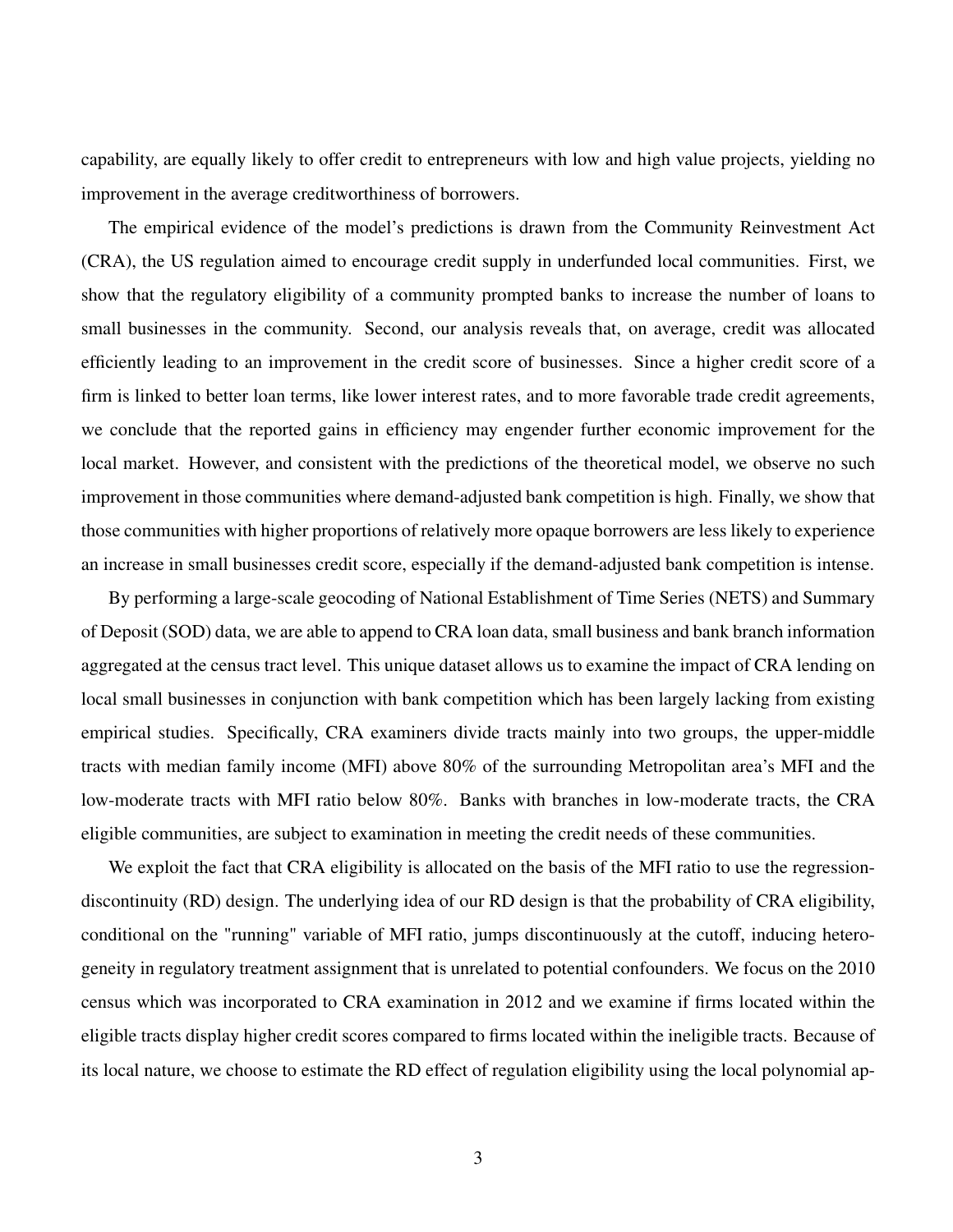proximation. We confirm our findings using a variety of model parameters like kernel functions, bandwidth selection methods and the order of polynomial approximations.

Our research contributes to various streams of literature on banking which are discussed in more detail in the following section. Specifically, the stream of the extant literature that examines the effectiveness of government programs and policies that target underfunded communities, has limited its focus on whether these programs have succeeded in boosting the supply of credit to targeted borrowers in these markets. However, there has been little progress in examining whether the flow of credit to these communities benefits the local businesses. This is an important question for the evaluation of the economic efficacy of a government initiative that promotes credit supply to targeted borrowers. We try to fill this gap by introducing a theoretical model and providing empirical evidence that examines the efficiency of the CRA regulation.

Furthermore, our theoretical model's novelty compared to existing models of information acquisition and competition, e.g., [Hauswald and Marquez](#page-58-2) [\(2006\)](#page-58-2), is the introduction of heterogeneous borrowers with respect to their informational opacity. Specifically, the co-existence of opaque and transparent entrepreneurs with high value projects allows our model to explain why some markets remain inefficiently underfunded despite the efforts of policymakers to increase credit availability. Another novelty of the proposed model is the introduction of costly search and bargaining to banking literature, both realistic features in the context of small business lending. The search model also allows us to explicitly account for the number of banks and entrepreneurs in constructing the measure of demand-adjusted bank competition. Finally, in contrast to previous studies that resort to mixed strategy equilibria, our model yields an interest rate equilibrium in pure strategies. This differentiation is important because in practice lenders appear to prefer deterministic pricing rules, which implies that identical borrowers receive identical prices, to mixed strategies where banks randomize their pricing offers to identical borrowers.<sup>[5](#page-4-0)</sup>

One implication of our findings is that bank competition does not lead inexorably to extension of credit to all entrepreneurs with high value projects. Banks will seek to minimize information production costs, by funding local markets comprised of borrowers of higher transparency due to information spillovers from past lending. In contrast, local markets that are deprived of these information spillovers can be drawn into a vicious cycle of low funding and high proportions of opaque entrepreneurs.

<span id="page-4-0"></span><sup>&</sup>lt;sup>5</sup>Interest rate randomization would also imply that lenders would almost surely violate fair lending laws and regulations.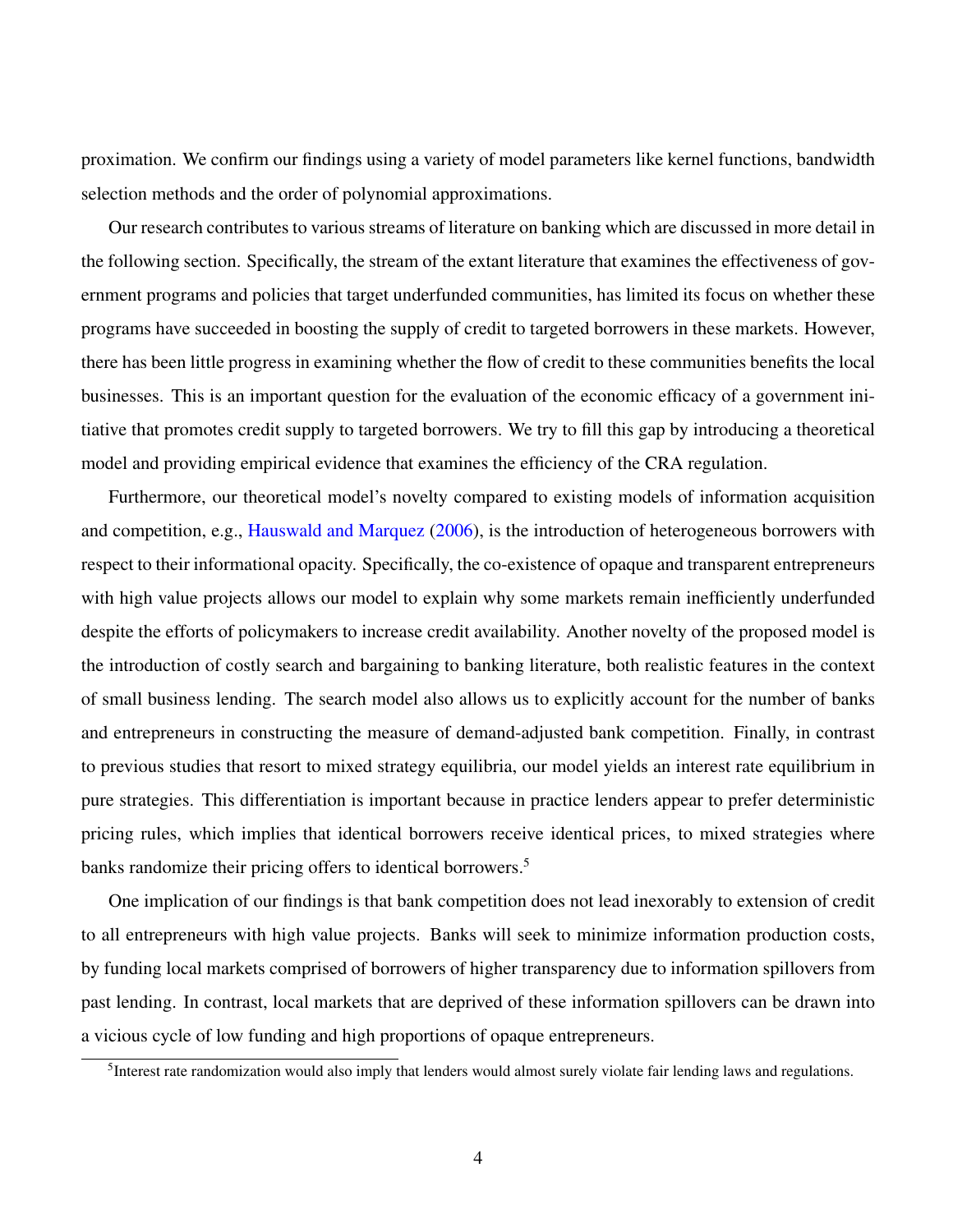From a social-welfare perspective, this market imperfection entails serious economic consequences. A large number of communities remain underfunded despite the prolonged accommodative monetary policy and the recent growth in financial markets and bank assets. Moreover, small businesses see the supply of bank credit to be diverted to large corporations despite the introduction of several lending programs. For example, according to recent reports, the recent jump in corporate lending was almost entirely accounted for by big companies drawing down pre-existing credit lines, while smaller and midsized ones actually saw reduced use of credit lines.<sup>[6](#page-5-0)</sup> The researchers point out that it is understandable that smaller businesses get poorer access to credit, given the paucity of timely, comprehensive and reliable financial information available to lenders.

These trends are unlikely to be reversed unless policymakers intervene to break the vicious cycle of low funding and shortfall of information externalities. However, our analysis shows explicitly that blanket policies promoting credit supply may produce mixed results. Banks will invest in information production to identify the high value projects of the opaque entrepreneurs only if the expected rents are sufficient. In local markets with high demand-adjusted bank competition, banks will extend credit to both high and low value projects offering no creditworthiness improvement to the business community.

The strategic role of information production that we identify has further implications for the role of screening technology in promoting efficient credit allocation. The empirical findings confirm the theoretical predictions under moderate information technology costs. According to our model, improvements in screening technology and information dissemination would render information production as the banks' equilibrium strategy independent of the local market characteristics.

These results suggest that, from a policy perspective, investing in information infrastructures may have a socially beneficial effect. Specifically, screening technologies help to curtail regulation-induced wasteful loans extended to entrepreneurs with low value projects. Furthermore, regulatory initiatives like CRA combined with screening technologies could engender a virtuous cycle of credit supply and positive information externalities that will eliminate the growing phenomenon of underserved communities.

The article is organized as follows. Section [2](#page-6-0) offers a literature review. Section [3](#page-9-0) presents a model of financial intermediation and information production. Section [4](#page-15-0) derives the equilibrium for unregulated and

<span id="page-5-0"></span><sup>6</sup>Gabriel Chodorow-Reich, Harry Cooperman, Olivier Darmouni, Stephan Luck, and Matthew Plosser, "Weathering the Storm: Who Can Access Credit in a Pandemic?", Federal Reserve Bank of New York, Liberty Street Economics, Oct. 13, 2020. [Article.](https://libertystreeteconomics.newyorkfed.org/2020/10/weathering-the-storm-who-can-access-credit-in-a-pandemic.html)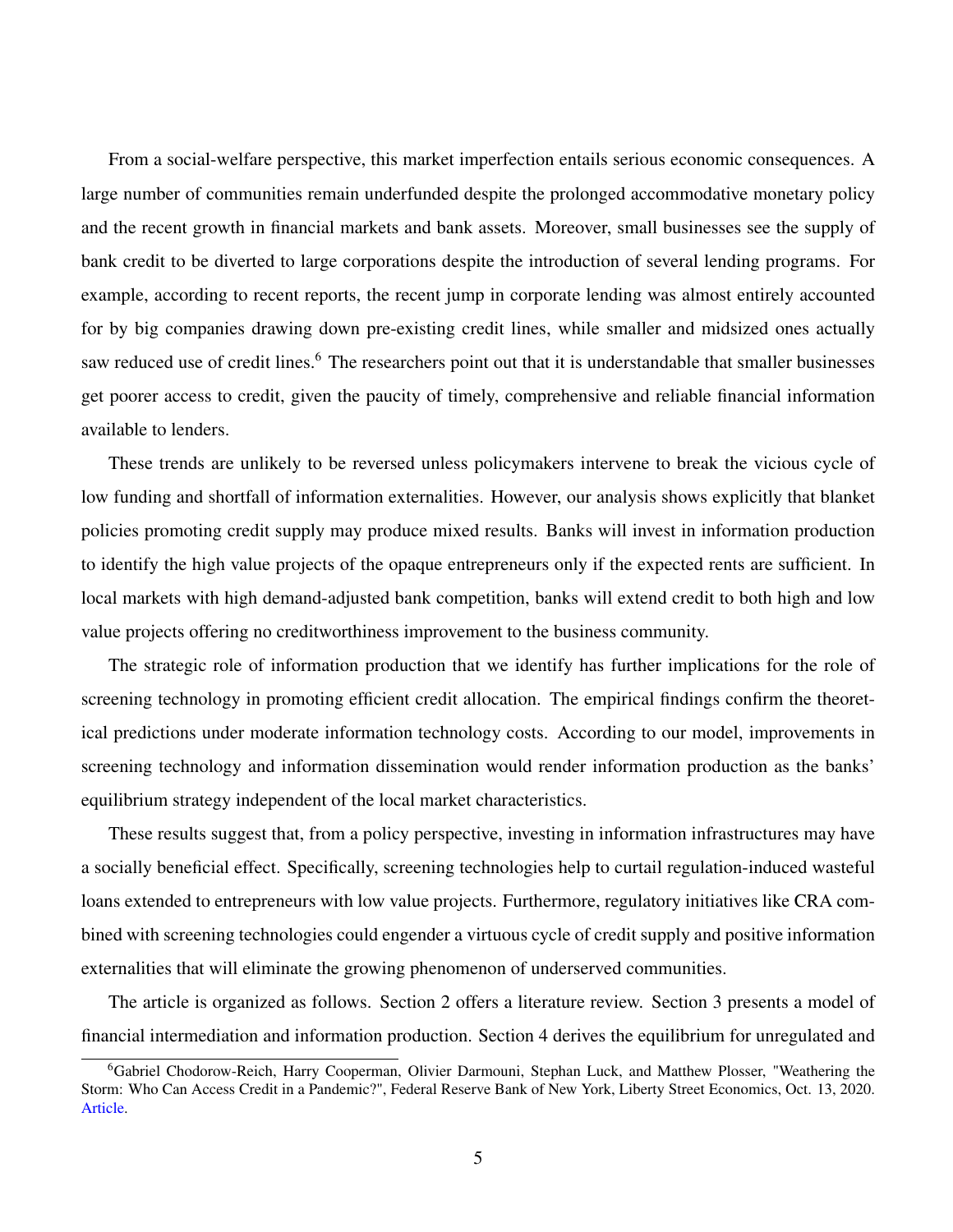regulated markets. Empirical investigation is discussed in section [5,](#page-27-0) while section [6](#page-37-0) presents the findings. Section [7](#page-51-0) concludes. Some proofs are relegated to Appendix [A](#page-52-0) and the remaining proofs, which are not essential for the understanding of the main derivations and results, are relegated to Appendix [B,](#page-61-0) called Internet Appendix.

# <span id="page-6-0"></span>2 Literature review

Our paper joins a large body of literature on information production, bank competition and credit supply. [Sharpe](#page-60-0) [\(1990\)](#page-60-0) and [Rajan](#page-59-1) [\(1992\)](#page-59-1) study borrowing under adverse selection and how relationship building affects competition in the refinancing stage, while [Broecker](#page-57-0) [\(1990\)](#page-57-0) investigates the potentially negative effects of competition on loan markets under independent loan screening. In general, greater competition in credit markets leads to lower loan rates and enhanced credit access for marginalized borrowers [\(Allen and](#page-56-0) [Gale](#page-56-0) [\(2004\)](#page-56-0)). It may also encourage excess risk-taking of banks driven by the reduced profits [\(Hellmann,](#page-58-3) [Murdock, and Stiglitz](#page-58-3) [\(2000\)](#page-58-3), [Martinez-Miera and Repullo](#page-59-2) [\(2010\)](#page-59-2)) although moral hazard may actually lead to the opposite direction, causing banks to become more risky as their markets become more concentrated [\(Boyd and De Nicolo](#page-57-1) [\(2005\)](#page-57-1)). Studies focusing on the interaction of information asymmetry with competition argue that greater competition may intensify the information asymmetry problem in local markets due to more dispersed borrower information [\(Marquez](#page-59-3) [\(2002\)](#page-59-3), [Dell'Ariccia and Marquez](#page-58-4) [\(2004\)](#page-58-4)).

[Ruckes](#page-60-1) [\(2004\)](#page-60-1) and [Hauswald and Marquez](#page-58-2) [\(2006\)](#page-58-2) extended the literature of informational asymmetries and competition by endogenizing the generation of information. Specifically, in [Ruckes](#page-60-1) [\(2004\)](#page-60-1) lenders can improve the accuracy of the signal at a cost, but the level of competition plays no role, since the model only allows for two competing lenders. [Hauswald and Marquez](#page-58-2) [\(2006\)](#page-58-2) develop a theoretical model of strategic information acquisition by geographically differentiated financial intermediaries. In examining an unregulated market, they come to a similar conclusion to ours, namely, that investment in information falls with competition. Their main focus is on how the interaction of competition and lender-borrower relationship affects the incentives for information production. In contrast, our goal is to study the effect of the interaction between competition and regulation on the information production incentives. Our model is equipped to handle the introduction of regulation by avoiding all the technical complications that arise from mixed strategy equilibria and yields clean and simple testable predictions. A trade-off is that our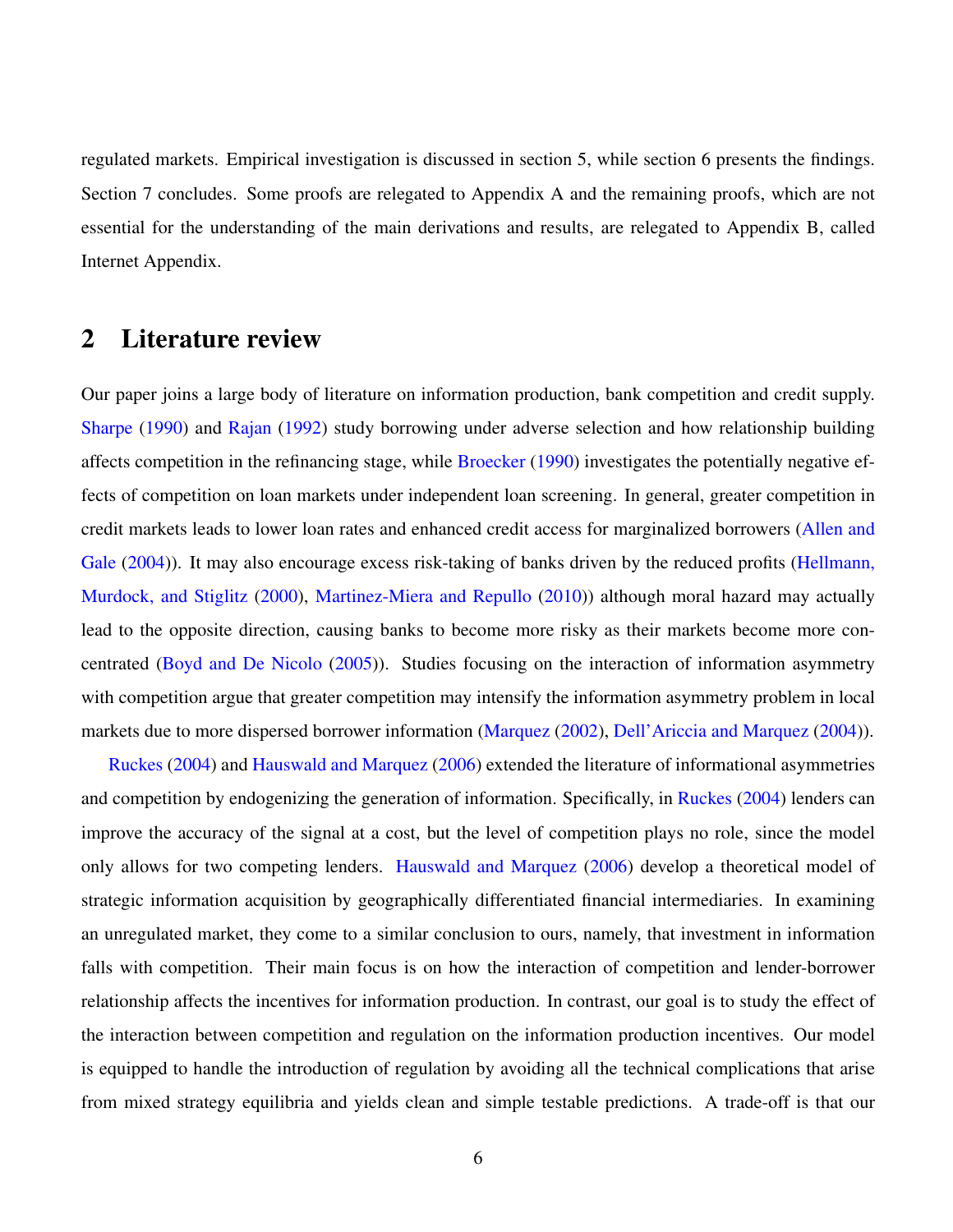model ignores any lender-borrower specific relationships, which are nevertheless beyond the scope of our research, since our focus is on underserved firms in low to medium income communities that are less likely to have formed strong relationships with lenders.

Our paper also adds to the broad literature on small business lending. [Berger, Saunders, Scalise, and](#page-56-1) [Udell](#page-56-1) [\(1998\)](#page-56-1) report that changes in competition due to bank mergers lowers credit availability to small businesses in the short term. They also conclude that the merger-induced short-term distortions in the loan market are gradually eliminated by the entry of new banks and increased loan supply by existing banks. [Cetorelli and Strahan](#page-57-2) [\(2006\)](#page-57-2) provide evidence that local bank competition is associated with higher numbers of small businesses. They suggest that enhanced credit access in competitive bank markets lowers the barriers to entry for new firms. Moreover, by promoting bank competition, deregulation of branching has raised the rate of new business incorporation [\(Black and Strahan](#page-57-3) [\(2002\)](#page-57-3)), has lowered the interest rates charged to small firms and helped banks to expand the supply of capital [\(Rice and Strahan](#page-59-4) [\(2010\)](#page-59-4)). Although competition and deregulation have enhanced and broadened access to credit, there are specific groups of borrowers that remain unbanked or underbanked. The findings of our study contribute to small business lending and competition literature by offering evidence that government intervention may alleviate the obstacles to credit access and the improvement depends on the underlying bank competition.

The largest body of the literature on small business loans and competition focuses on lending relationship and how it ameliorates information production. Compared to large corporations, small businesses lack the public information or audited financial statements (hard information) that convey firm's quality to lenders, thus banks often depend on collection of private information (soft information) through their relationship with the borrower [\(Petersen and Rajan](#page-59-5) [\(1995\)](#page-59-5)). Given that it is costly to acquire private information, small firms rely heavily on local banks in financing their operations [\(Petersen and Rajan](#page-59-6) [\(2002\)](#page-59-6)). Lending distance, hence, is often obtained as a measure of soft information collection or strength of banking relationship [\(Agarwal and Hauswald](#page-56-2) [\(2010\)](#page-56-2)). Notwithstanding the important role of lending relationship in reducing the obstacle of opacity, especially for small businesses, lending relationship premises some history of banking activity which does not exist for some groups of borrowers that remain unbanked or underbanked. Our findings show that government intervention may be necessary to break the vicious circle of unfunded communities and the paucity of information spillovers.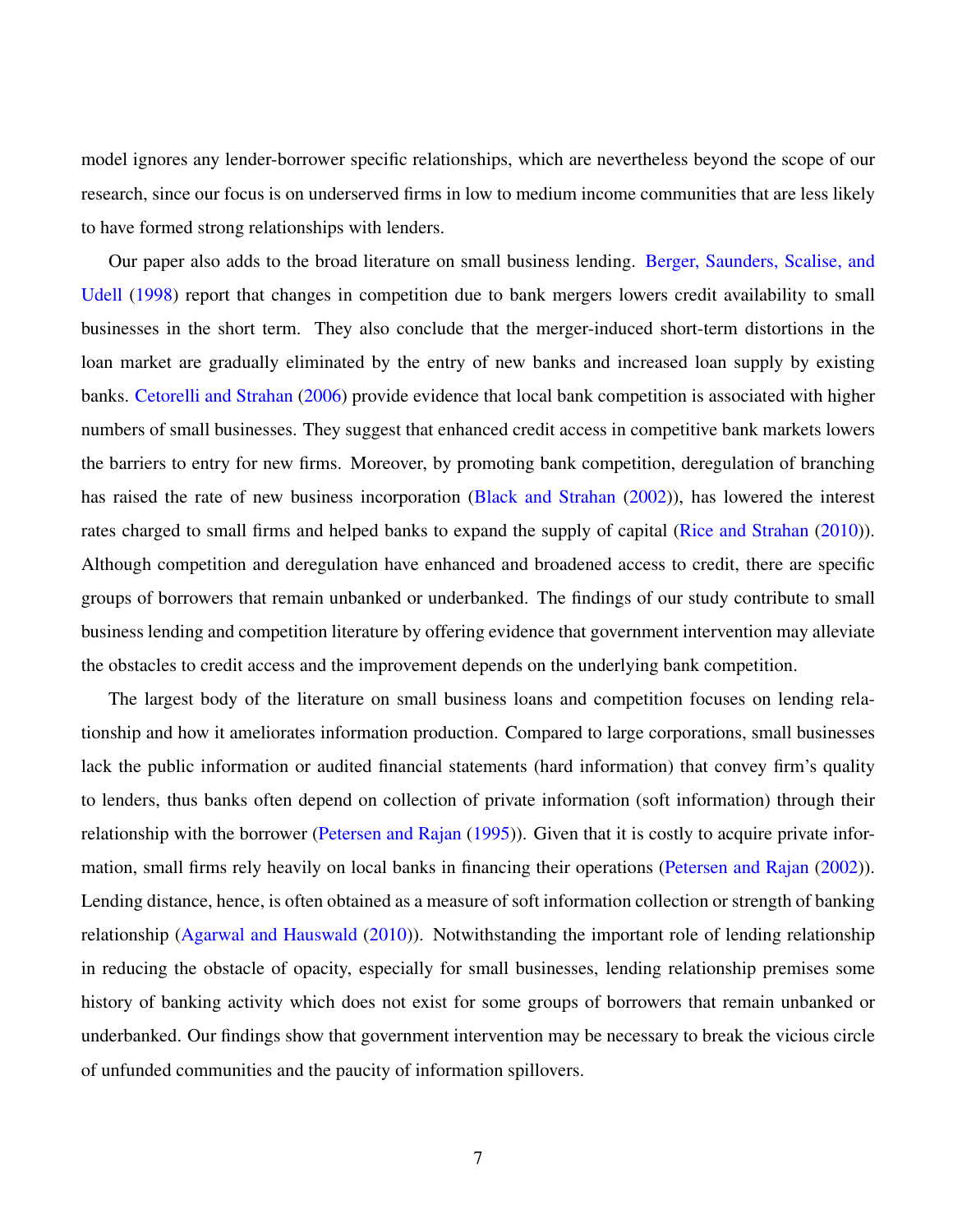The information opacity of small businesses means that credit screening technologies are also important to banks. [Hauswald and Marquez](#page-58-5) [\(2003\)](#page-58-5) examine how progress in screening technologies affects competition and bank profitability. [Levine, Lin, Peng, and Xie](#page-59-7) [\(2020\)](#page-59-7) show how technology factors that enhance communication and reduce screening cost may lead to small-firm lending growth. [Cole, Goldberg, and](#page-57-4) [White](#page-57-4) [\(2004\)](#page-57-4) find evidence that large banks make lending decisions mainly based on firms' financial statements, whereas small banks resort to a greater extent on information about the character of the borrower. The underlying assumption is that large banks have a comparative advantage on credit screening based on hard quantitative information, while small banks compete with large banks through acquisition of soft private information. Later studies challenge this view and argue that oversimplified classification of credit screening technologies (i.e. hard vs soft evaluation) may be misleading [\(Berger and Udell](#page-56-3) [\(2006\)](#page-56-3), [Berger](#page-56-4) [and Black](#page-56-4) [\(2011\)](#page-56-4)). Our study extends this literature by highlighting theoretically the important role of screening technology in the efficacy of government programs promoting access to credit.

Finally, this paper relates to a more niche literature examining the impact of the Community Reinvestment Act (CRA). Existing studies have focused on assessing the effects of the CRA regulation on the supply of residential mortgage loans [\(Dahl, Evanoff, and Spivey](#page-57-5) [\(2010\)](#page-57-5), [Bhutta](#page-57-6) [\(2011\)](#page-57-6), [Agarwal, Benmelech,](#page-56-5) [Bergman, and Seru](#page-56-5) [\(2012\)](#page-56-5), [Avery and Brevoort](#page-56-6) [\(2015\)](#page-56-6) and [Ding and Nakamura](#page-58-6) [\(2020\)](#page-58-6)) and the quality of financial services for mortgage-related products, [Begley and Purnanandam](#page-56-7) [\(2021\)](#page-56-7). Fewer studies focus on the effect of CRA on small business lending to low- and medium- income (LMI) communities. [Bostic](#page-57-7) [and Lee](#page-57-7) [\(2017\)](#page-57-7) show that CRA-eligible census tracts attracted more small business lending activities than CRA-ineligible tracts but the banks' response was also driven by macroeconomic market conditions. [Ding,](#page-58-7) [Lee, and Bostic](#page-58-7) [\(2018\)](#page-58-7) explore a policy shock that changes CRA-eligibility of census tracts and find that gaining (losing) CRA-eligibility lead to increase (decrease) in small business lending to LMI communities. The literature on the examination of the CRA regulation on other lending outcomes, such as efficiency or pricing, under the CRA regulation is scant. [Avery, Bostic, and Canner](#page-56-8) [\(2005\)](#page-56-8) evaluate survey responses from CRA-related lending and find that accomplishing CRA goals has exacted a price in terms of lending profit but the results are mixed at best. The empirical evidence on CRA lending beyond the volume of lending is really lacking, mostly due to the aggregated nature of CRA lending data. Our research goes a step further and examines whether the new loans, due to the CRA regulation, have positively impacted the targeted small businesses.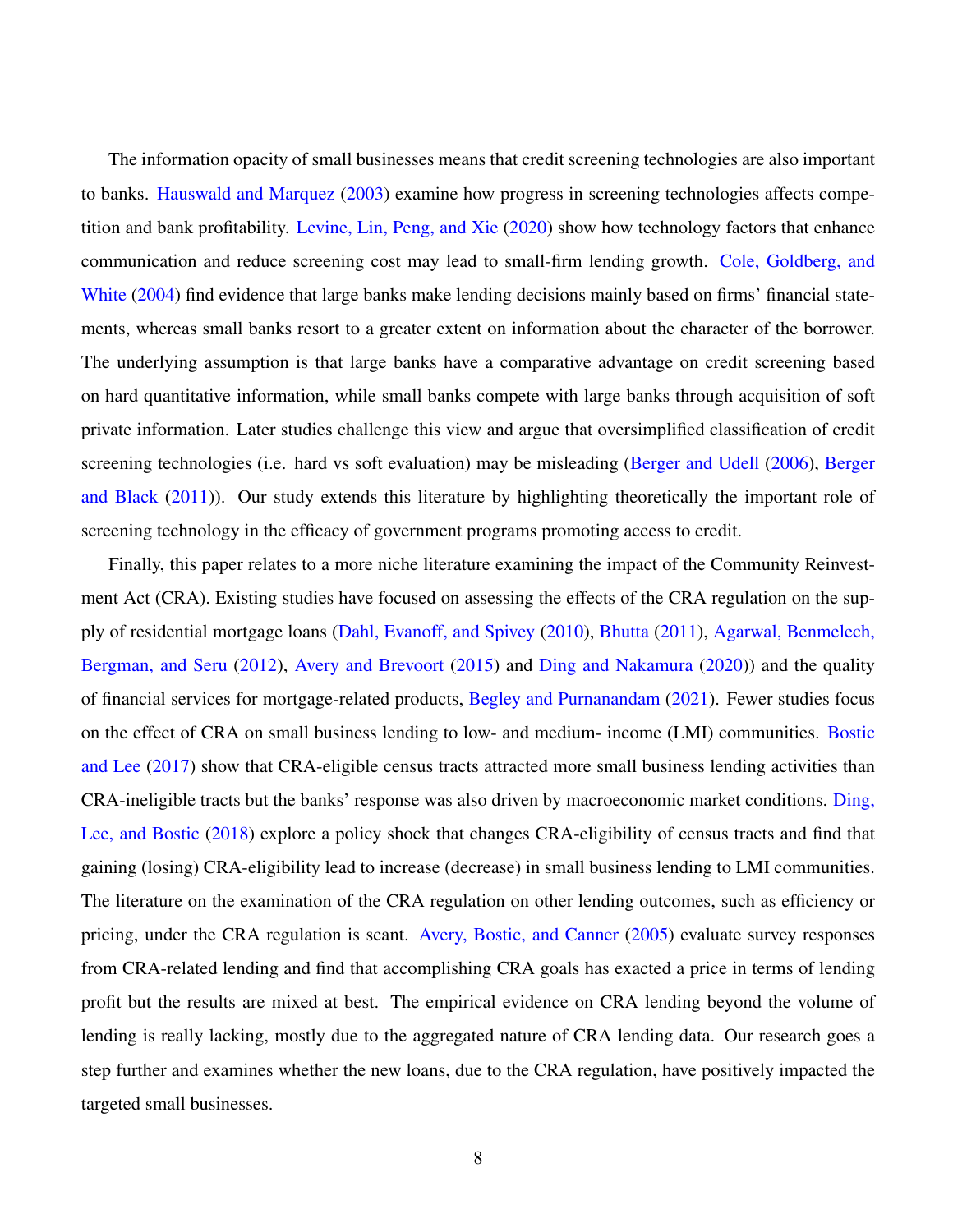# <span id="page-9-0"></span>3 The theoretical model

We develop a dynamic equilibrium model, focusing on bank decisions about information production and the effect of bank competition and regulation on these decisions. Entrepreneurs are heterogeneous with respect to the value of their projects and how transparent this value is to the lender. The first building block of our theory is a search with frictions model where entrepreneurs match with banks. Search frictions, which is a natural assumption in this market, are meant to capture the cost of a deal delay if a bank and an entrepreneur do not reach an agreement and each one searches again for a new deal. In the second building block of our theory a bank and an entrepreneur, after they match, bargain over the financing terms. Bargaining is also a natural assumption in this context, where usually there are no posted 'prices' and how the surplus is shared depends on the parties' outside options. The outside options, in turn, depend on the level of demandadjusted bank competition, i.e., the number of banks relative to the number of entrepreneurs. This affects the equilibrium terms of financing but more importantly it affects the banks' incentives for information production in order to identify the high value projects among the informationally opaque entrepreneurs. A regulation, that forces banks to extend loans to underfunded entrepreneurs, may affect these incentives differentially in low and high demand-adjusted bank competition markets.

## 3.1 Entrepreneurs, transparency and value of projects

Each entrepreneur has an investment project that generates a terminal cash flow X and requires one unit of capital the entrepreneur must borrow from a bank. This cash flow X can be an amount R with probability p, or 0 with probability  $1 - p$ , where  $p \in \{p, \overline{p}\}\$  with  $\overline{p} > p$  (see [Sharpe](#page-60-0) [\(1990\)](#page-60-0) and [Hauswald and Marquez](#page-58-5) [\(2003\)](#page-58-5)). Final cash flows are observable and contractible, but the project type is initially unknown to either borrower or lender. Let  $H \equiv \bar{p}R$  be the high expected value project and  $L \equiv pR$  be the low expected value project. For simplicity we set  $p = 0$ , so  $L = 0$ .

Each entrepreneur can be one of the following four types. There are two groups in terms of how transparent the expected value of the project is: informationally Transparent (T, henceforth) and informationally Opaque (O, henceforth) and within each group there are entrepreneurs with high expected value,  $v = H > 0$ , and low expected value,  $v = L = 0$ , projects. A bank can identify the type of a T entrepreneur's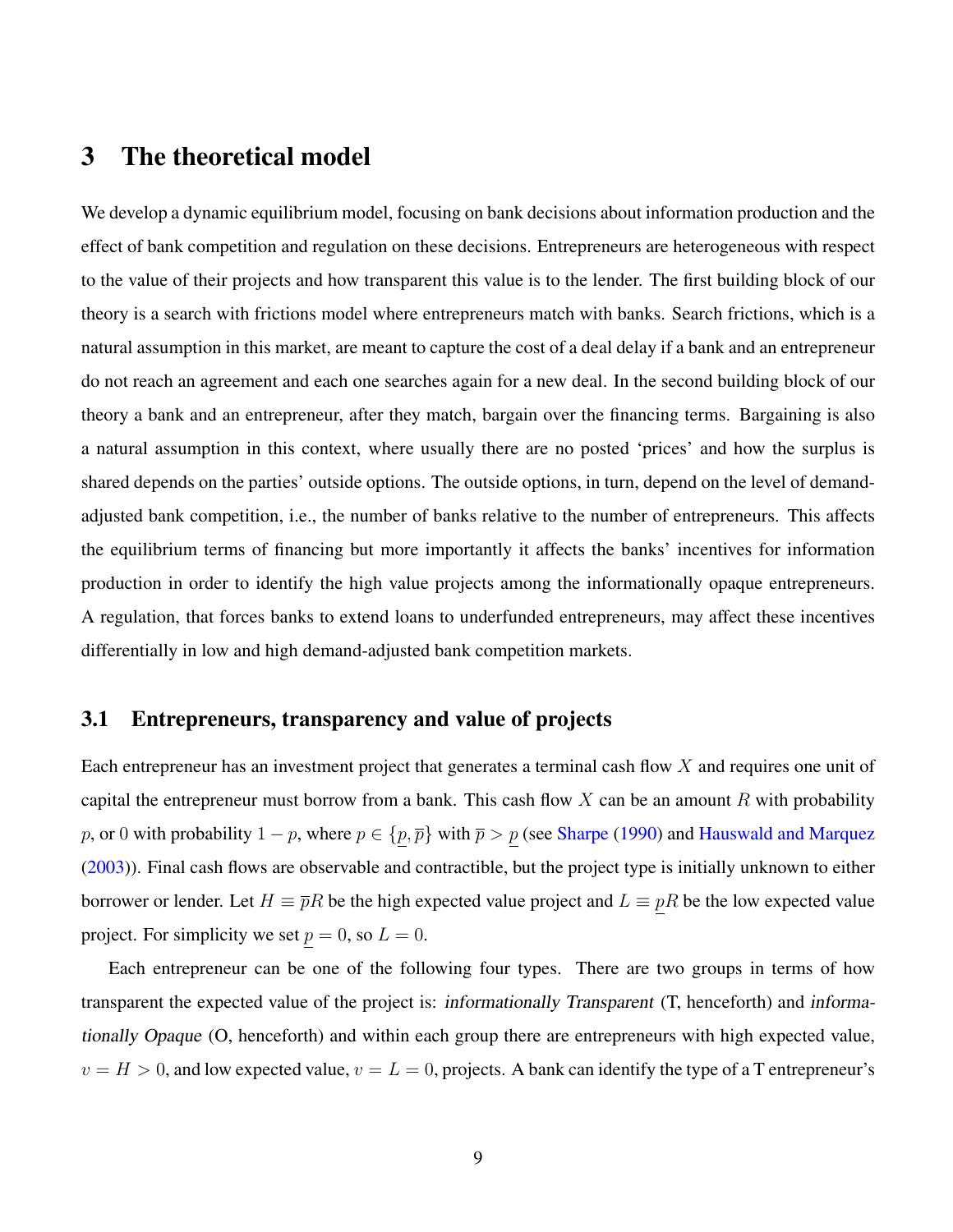project without additional effort, while for an O entrepreneur it needs to invest in costly screening technology to screen out the low expected value projects.

When a high value project gets funded, the entrepreneur's creditworthiness increases. When a low expected value project receives funding, the creditworthiness of the entrepreneur decreases. This is because the entrepreneur will default.

### 3.2 Search and matching

The market consists of  $N_b$  banks (b) and  $N_e$  entrepreneurs (e). Each bank has one unit of capital, which means it can finance only one entrepreneur. All the results extend to the case where each bank can finance a finite number of entrepreneurs. Entrepreneurs and banks meet bilaterally and at random in continuous time with discount factor r.<sup>[7](#page-10-0)</sup> Let  $\theta \equiv \frac{N_b}{N_a}$  $\frac{N_b}{N_e}$  measure the demand-adjusted bank competition. We do not consider endogenous entry on either side of the market.<sup>[8](#page-10-1)</sup> The measure of deals, or matches, per unit of time is given by the matching function  $x(N_b, N_e)$ , which we assume is increasing, concave and exhibits constant returns to scale. From the perspective of a bank the (Poisson) arrival rate of a deal is  $\alpha_b(\theta) \equiv \frac{x(N_b,N_e)}{N_b}$  $\frac{N_b,N_e)}{N_b};$ while the entrepreneur's deal arrival rate is  $\alpha_e(\theta) \equiv \frac{x(N_b,N_e)}{N_e}$  $\frac{(N_b, N_e)}{N_e}$ . As  $\theta$  increases, i.e., more banks relative to entrepreneurs,  $\alpha_b(\theta)$  decreases, while  $\alpha_e(\theta)$  increases, with  $\lim_{\theta \to 0} \alpha_b(\theta) = \lim_{\theta \to \infty} \alpha_e(\theta) = \infty$  and  $\lim_{\theta \to \infty} \alpha_b(\theta) = \lim_{\theta \to 0} \alpha_e(\theta) = 0$ .<sup>[9](#page-10-2)</sup>

Whether an entrepreneur is transparent or opaque and the type of his project are match-specific. In particular, after a bank matches with an entrepreneur, there is a random and independent draw about the transparency of the entrepreneur and then there is another random and independent draw about the type of his project.<sup>[10](#page-10-3)</sup> The probability of a T entrepreneur is q and the probability an O entrepreneur is  $1 - q$ . Furthermore, the probability of a high expected value project, conditional on the entrepreneur being in the T or O group, is given by  $Pr(v = H|T) = \nu$  and  $Pr(v = H|O) = \mu$ , respectively. Banks will never fund a

<span id="page-10-0"></span><sup>&</sup>lt;sup>7</sup>The search and matching part of our model follows closely [Inderst and Müller](#page-59-8) [\(2004\)](#page-59-8). In the search literature, our framework is commonly known as the Diamond-Mortensen-Pissarides model, [Pissarides](#page-59-9) [\(2000\)](#page-59-9).

<span id="page-10-2"></span><span id="page-10-1"></span><sup>&</sup>lt;sup>8</sup>Given the short-run nature of our empirical exercise, this is a reasonable assumption.

<sup>&</sup>lt;sup>9</sup>Consider, for example, a Cobb-Douglas matching technology  $x(N_b, N_e) = \xi(N_b N_e)^{0.5}$ , where  $\xi > 0$  is a parameter. Then, the arrival rates are  $\alpha_b(\theta) = \xi \theta^{-0.5}$  and  $\alpha_e(\theta) = \xi \theta^{0.5}$ .

<span id="page-10-3"></span> $10$ We can introduce positive correlation between any two successive draws from different banks for the same entrepreneur without affecting the results qualitatively.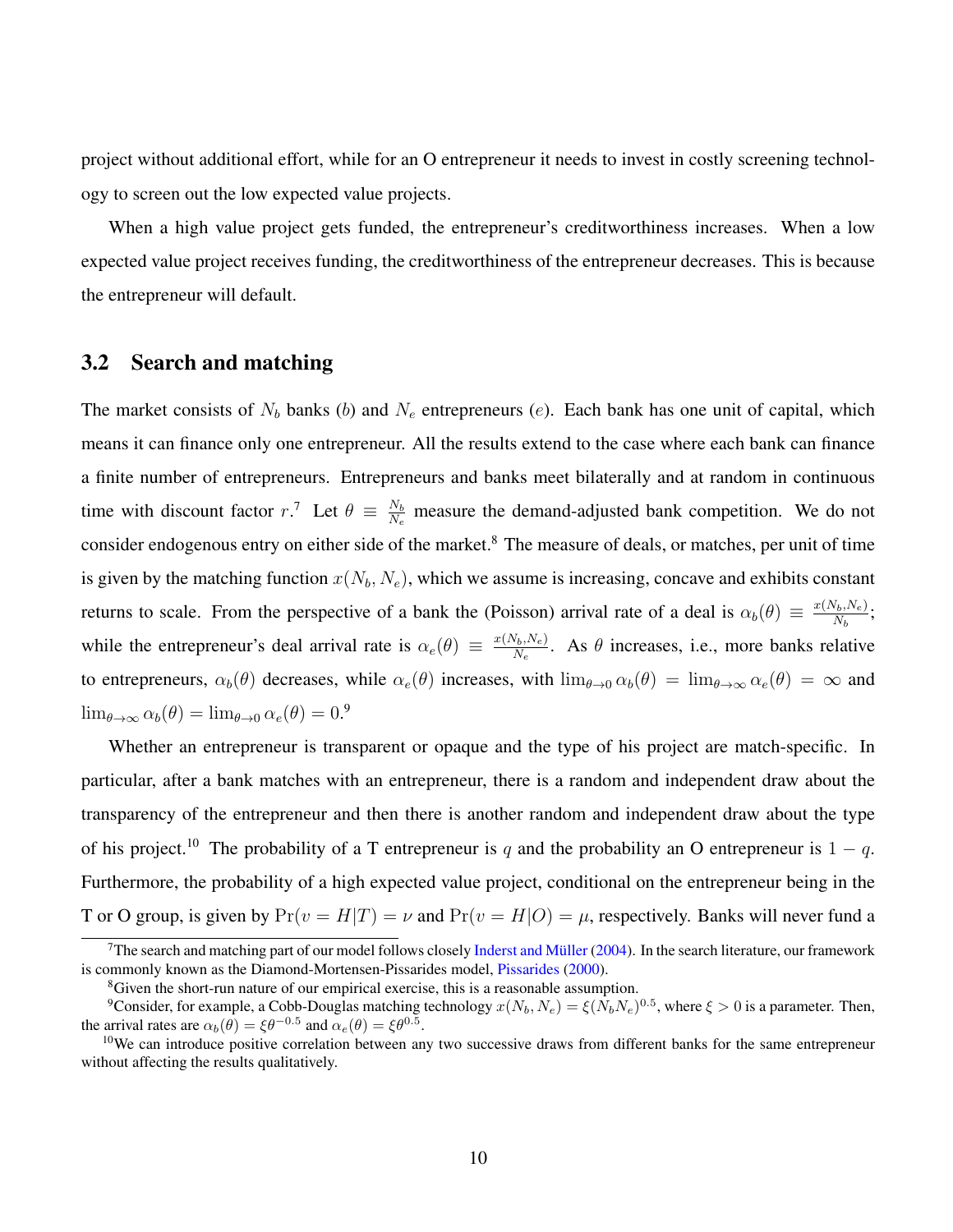low value project of the T group, since they can easily screen the low value projects of the T entrepreneurs out. Hence, we can set, without any loss of generality,  $\nu = 1$ .<sup>[11](#page-11-0)</sup>

Match-specific heterogeneity can be justified on the grounds that banks may differ in terms of their (unobservable to the entrepreneurs) expertise (specialization) corresponding to an entrepreneur's particular project. Hence, an entrepreneur may be T for one bank but O for another. Likewise, an entrepreneur's project may be of high expected value for one bank but low for another, due to different assessments of the project's success probability.[12](#page-11-1) Nevertheless, the corresponding probabilities dictate the relative size of each group of entrepreneurs. This allows us to sidestep unnecessary complications that would arise either from private information or from ex-ante heterogeneity, while the model retains the most relevant aspects of heterogeneity for the issues we intend to study.[13](#page-11-2)

<span id="page-11-3"></span>The cost of funds for the bank is  $\bar{i} \geq 0$ . We make the following assumption.

Assumption 1  $\mu H < 1 + \overline{i} < H$ .

The above assumption implies that high expected value projects generate positive surplus, while pooling high and low expected value projects together, i.e., funding an O entrepreneur without screening, generates a negative expected surplus, since  $L = 0$ . In this case banks do not fund entrepreneurs, unless they are forced to by a regulator.

## 3.3 Bank information

The bank, after it matches with an entrepreneur and before they engage in bargaining, draws a signal s, which can be either high, h, or low,  $\ell$ , if the entrepreneur belongs in the O group. Whether the entrepreneur is in the T or the O group and the signal realization become common knowledge between the bank and the entrepreneur. The signal's distribution function, conditional that  $s = h, \ell$ , is given by

$$
\Pr\left(s = h|H\right) = \Pr\left(s = \ell|L\right) = \frac{1+\phi}{2} \text{ and } \Pr\left(s = h|L\right) = \Pr\left(s = \ell|H\right) = \frac{1-\phi}{2},
$$

<span id="page-11-1"></span><span id="page-11-0"></span><sup>&</sup>lt;sup>11</sup>If  $\nu$  < 1, in all the expressions that follow q should be replaced by  $q\nu$ , with no additional changes.

 $12$ For instance, lenders have to assess the idiosyncratic quality of "soft" capital in a business and this is a process that is both subject to error and cannot be subject to scale economies.

<span id="page-11-2"></span> $13$ [Silveira and Wright](#page-60-2) [\(2016\)](#page-60-2) make a similar assumption in a search model for the venture capital market. In particular, the fixed cost of getting the project off the ground and the return on the project are drawn from a distribution after a venture capitalist matches with an entrepreneur. See also [Rogerson, Shimer, and Wright](#page-60-3) [\(2005\)](#page-60-3), section 4.4, for a survey of search-theoretic models with match-specific heterogeneity.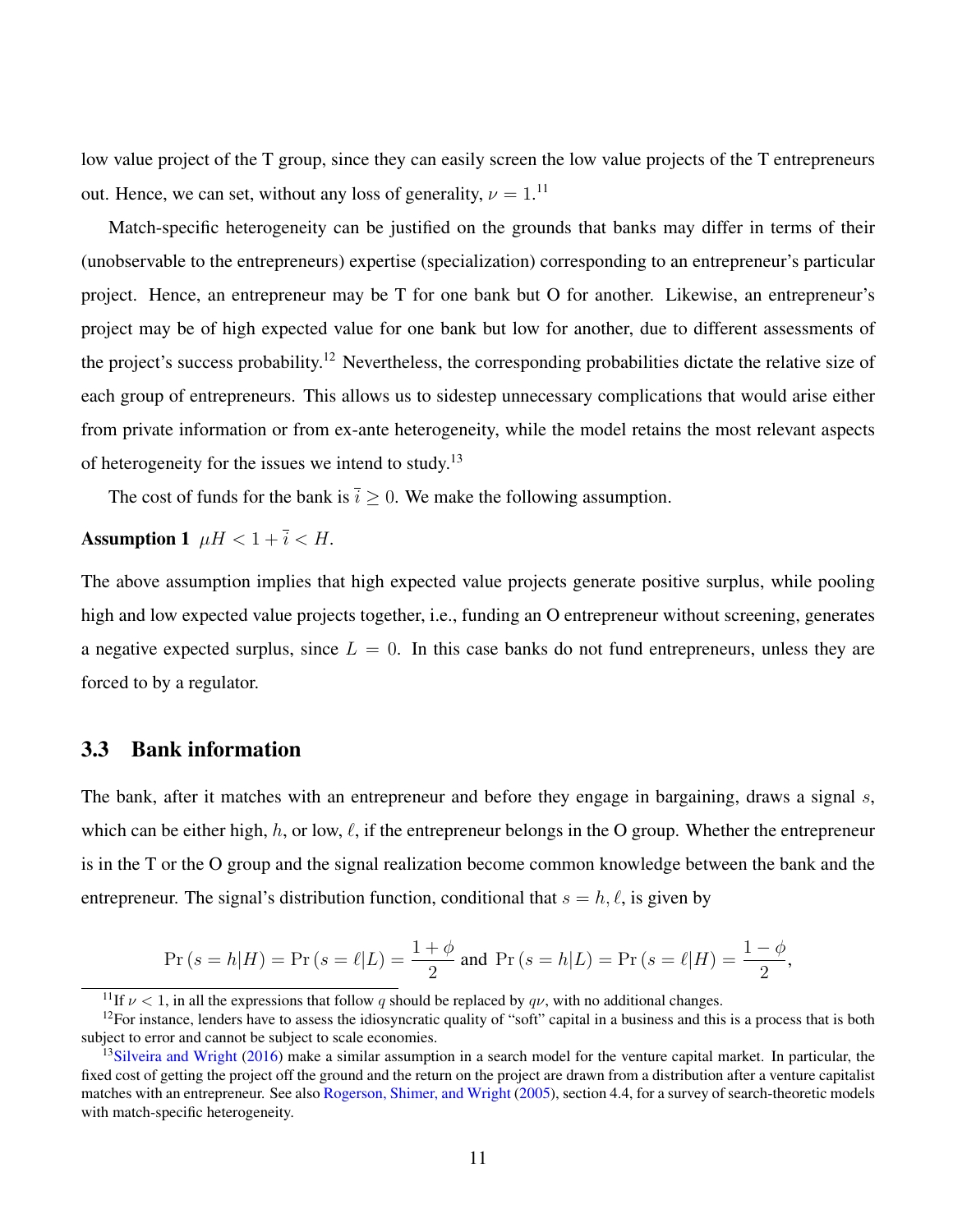where  $\phi \in \{0, 1\}$  measures the accuracy of the signal. If  $\phi = 0$ , the signal is completely uninformative. On the other hand, if  $\phi = 1$  the signal is perfect. Each bank can improve the precision of its own signal, from  $\phi = 0$  to  $\phi = 1$ , if it incurs an exogenously given cost  $c > 0$  per borrower it bargains with. We assume that the fixed cost of the technology is zero. We can think of this as an investment in a 'screening technology' the bank makes before it commences its search. It can also be interpreted as a costly effort the bank exerts to screen the high from the low value projects in the O group. Using Bayes' rule, we derive the following conditional probabilities as functions of the signal precision  $\phi$ 

$$
\Pr(H|h) = \frac{(1+\phi)\mu}{(1+2\mu\phi - \phi)} \text{ and } \Pr(L|\ell) = \frac{(1+\phi)(1-\mu)}{(1-2\mu\phi + \phi)}.
$$
 (3.1)

### 3.4 Deal values

The interest rate a bank charges is  $i^{14}$  $i^{14}$  $i^{14}$  Let  $B^d$  and  $E^d$  denote the expected profit of the bank and the entrepreneur respectively when they strike a deal  $(d)$ . For simplicity, we assume a transferrable utility (TU) environment where the interest rate  $i$  is the instrument that transfers surplus between a bank and an entrepreneur. When only high value (H) projects are funded, we denote the values of the deal as follows

<span id="page-12-1"></span>
$$
B_H^d = i - \bar{i}
$$
 and  $E_H^d = H - (1 + i)$ . (3.2)

When banks fund entrepreneurs in the O group and cannot separate the high value from the low value projects the values of the deal are

$$
B_O^d = \mu(1+i) - (1+\bar{i}) \quad \text{and} \quad E_O^d = \mu(H - (1+i)), \tag{3.3}
$$

where, from Assumption [1,](#page-11-3)  $B_Q^d + E_Q^d < 0$ .

We assume that entrepreneurs' alternative to bank funding yields expected profit equal to zero. So, the lowest deal expected profit for an entrepreneur must be zero to satisfy the entrepreneur's participation constraint.

<span id="page-12-0"></span><sup>&</sup>lt;sup>14</sup>There will be different interest rates depending on a bank's screening ability and on whether a bank chooses an equilibrium rate or deviates from the equilibrium. We do not make all these distinctions here, but they will become clear as we proceed with the analysis.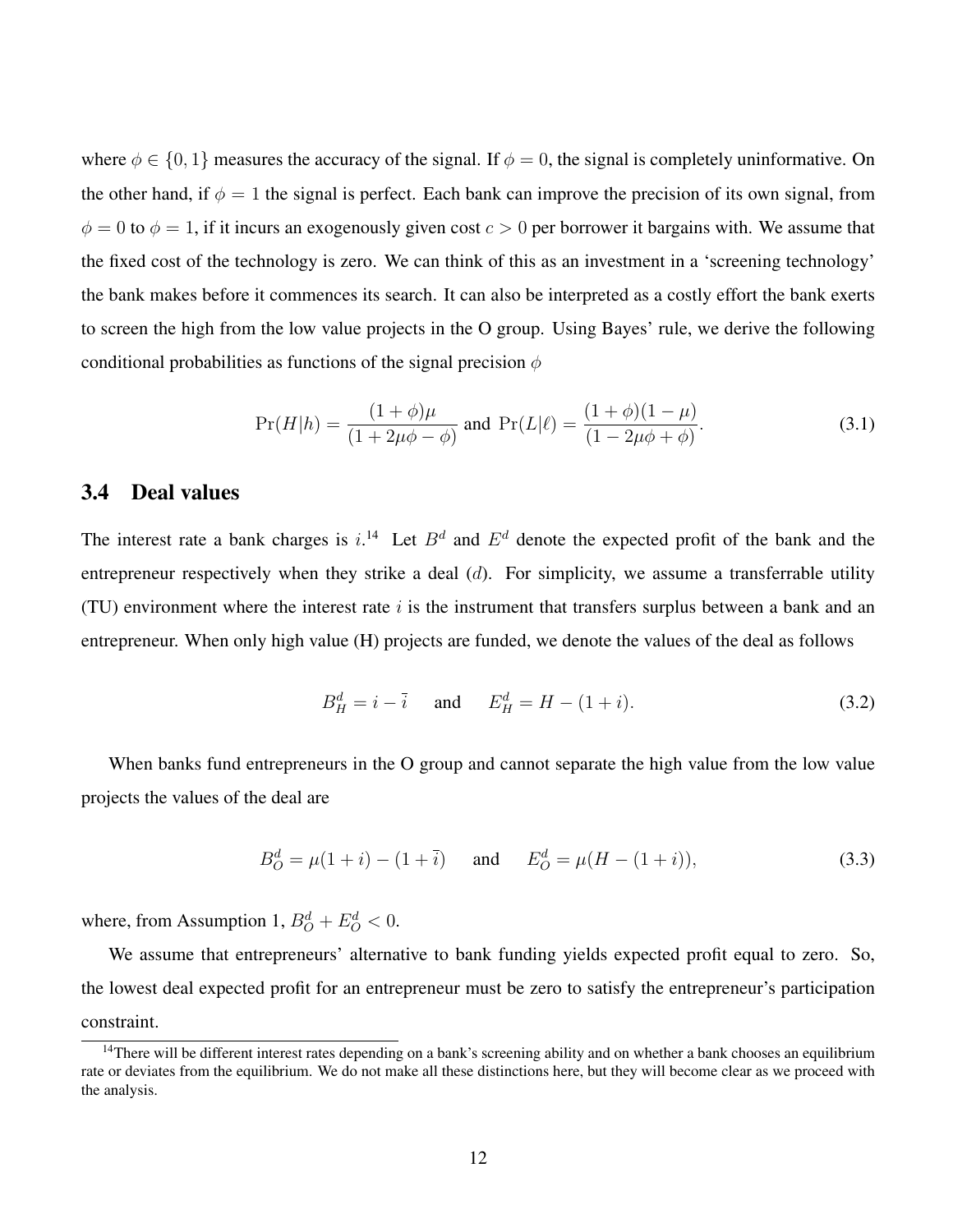## 3.5 Bargaining

If the search is successful, the two sides bargain. The outside options in the bargaining,  $B^o$  and  $E^o$ , are the utilities from going back into the market and searching anew. Our bargaining concept is the Nash bargaining solution.[15](#page-13-0) Bargaining takes place after the value of the project has become common knowledge, for a T entrepreneur, or after the signal has become common knowledge, for an O entrepreneur. The two parties bargain over the interest rate  $i$  to maximize

<span id="page-13-1"></span>
$$
\left(B^d - B^o\right)^{\frac{1}{2}} \left(E^d - E^o\right)^{\frac{1}{2}}.
$$
\n(3.4)

Taking the derivative of [\(3.4\)](#page-13-1) with respect to  $E^d$ , noting that the derivative of  $B^d$  with respect to  $E^d$  is  $-1$ due to the TU assumption, and re-arranging we obtain

<span id="page-13-3"></span>
$$
E^d - E^o = B^d - B^o. \tag{3.5}
$$

## 3.6 Outside options

An important feature of the model are the outside options, as they succinctly reflect the demand-adjusted bank competition. In equilibrium, there are two symmetric cases with respect to information: no bank has the ability to screen projects in the O group,  $\phi = 0$ , or all banks have this ability,  $\phi = 1.16$  $\phi = 1.16$  In the latter case, only high value projects will be funded from both the T and the O groups. In the former case, under no regulation banks only fund T entrepreneurs (due to Assumption [1\)](#page-11-3), while under regulation they must fund O entrepreneurs as well, and given their inability to screen they extend loans to entrepreneurs with high and low value projects. When a bank deviates in  $\phi$ , then the outside option of the deviating bank is affected. We account for this when we solve for the equilibrium in Section [4.](#page-15-0)

<span id="page-13-0"></span><sup>&</sup>lt;sup>15</sup>The axiomatic Nash bargaining solution can be derived as the limit of a non-cooperative bargaining game where the two parties bargain with an open time horizon under the risk of breakdown [\(Binmore, Rubinstein, and Wolinsky](#page-57-8) [\(1986\)](#page-57-8)). Our qualitative results do not depend on the specifics of the Nash bargaining solution. Furthermore, for simplicity we assume equal bargaining powers, but we could have allowed for general bargaining powers without any effect on our results.

<span id="page-13-2"></span><sup>&</sup>lt;sup>16</sup>There can also be an asymmetric outcome where some banks acquire information and some do not.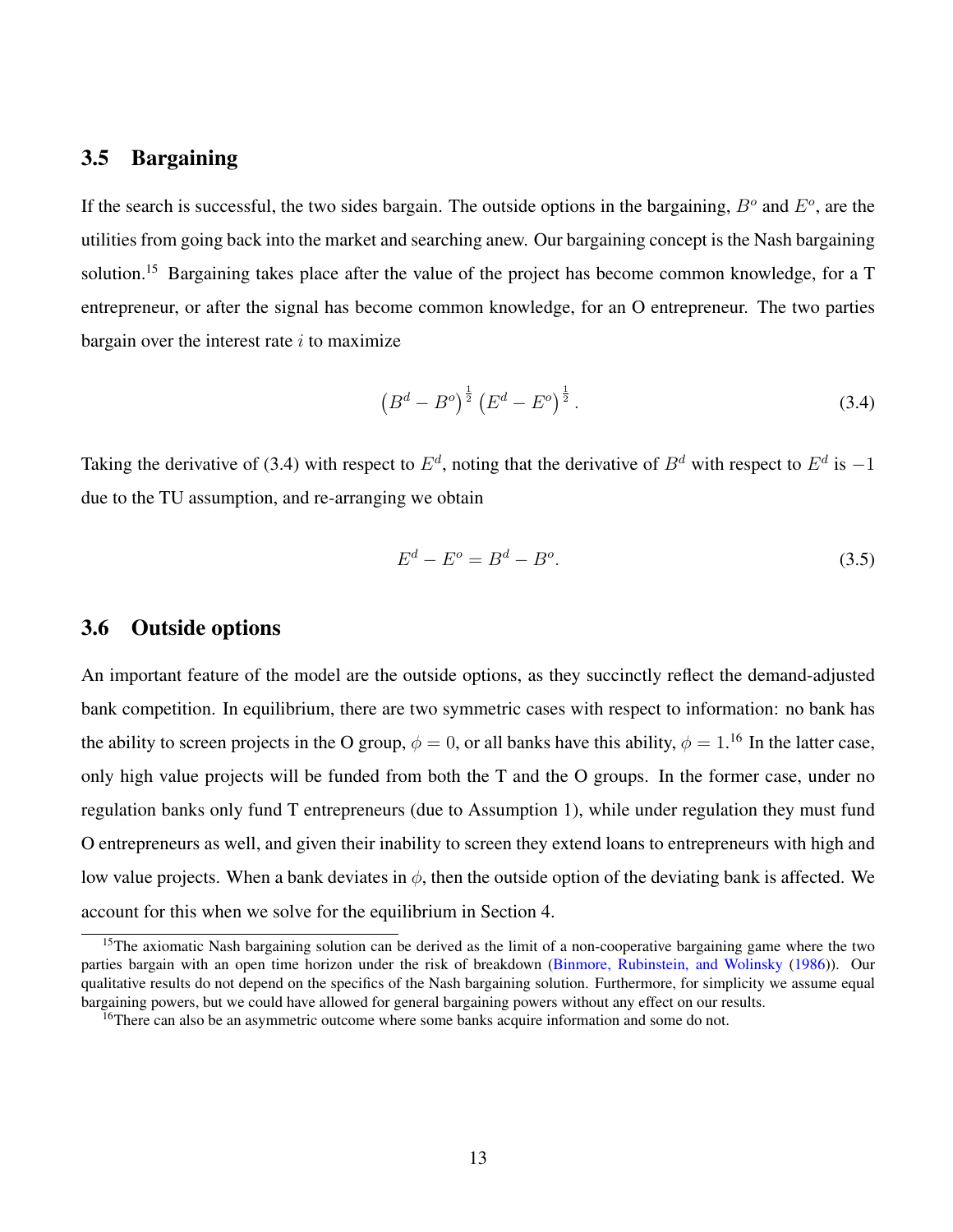Given that the market is stationary, the expected profit from going back into the market equals the expected profit from entering the market in the first place. Hence,  $B<sup>o</sup>$  and  $E<sup>o</sup>$  represent both the outside options in the bargaining as well as the overall profits from searching.

We begin with the bank's outside option  $B^o$ . Assume  $\phi = 0$  and that banks must fund all projects. Consider the value of not having a deal with an entrepreneur for a short period  $\Delta t$ . The flow benefit is zero. The Poisson arrival rate of a deal for the bank is  $\alpha_b(\theta)$ . At the end of  $t + \Delta t$  the bank either continues with no deal with probability  $e^{-\alpha_b(\theta)\Delta t}$ , or strikes a deal with an entrepreneur with probability  $1-e^{-\alpha_b(\theta)\Delta t}$ . With probability q the entrepreneur is in the T group and the value of the deal is  $B_H^d$  and with probability  $(1 - q)$ the entrepreneur is in the O group and the value of the deal is  $B^d_{\mathcal{O}}$ . Thus, the value of the outside option is expressed as follows

$$
B^o = e^{-r\Delta t} \left( e^{-\alpha_b(\theta)\Delta t} B^o + \left( 1 - e^{-(\alpha_b(\theta)q)\Delta t} \right) B^d_H + \left( 1 - e^{-(\alpha_b(\theta)(1-q))\Delta t} \right) B^d_O \right).
$$

Solving for  $B^o$  and letting  $\Delta t \to 0$ , using l'Hopital's rule, we obtain

<span id="page-14-2"></span>
$$
B^o = \frac{\alpha_b(\theta)}{r + \alpha_b(\theta)} \left( q B_H^d + (1 - q) B_O^d \right). \tag{3.6}
$$

Next, we turn to the entrepreneurs' outside option  $E<sup>o</sup>$ . Following similar steps as in the derivation of  $B<sup>o</sup>$  we obtain

<span id="page-14-3"></span>
$$
E^o = \frac{\alpha_e(\theta)}{r + \alpha_e(\theta)} \left( q E_H^d + (1 - q) E_O^d \right). \tag{3.7}
$$

The outside options,  $B^{\circ}$  and  $E^{\circ}$ , are a decreasing function of the discount rate r, which captures the cost of a deal delay, and an increasing function of the speed of matching  $\alpha_b(\theta)$  and  $\alpha_e(\theta)$ .

Following similar steps as in the derivations above, if all banks fund T entrepreneurs only, the outside options become

<span id="page-14-0"></span>
$$
B_T^o = \frac{\alpha_b(\theta)}{r + \alpha_b(\theta)} q B_H^d, \qquad E_T^o = \frac{\alpha_e(\theta)}{r + \alpha_e(\theta)} q E_H^d.
$$
 (3.8)

Finally, if all banks fund high value projects only, both from the T and the O groups, the outside options become

<span id="page-14-1"></span>
$$
B_H^o = \frac{\alpha_b(\theta)}{r + \alpha_b(\theta)} (q + (1 - q)\mu) B_H^d, \qquad E_H^o = \frac{\alpha_e(\theta)}{r + \alpha_e(\theta)} (q + (1 - q)\mu) E_H^d.
$$
 (3.9)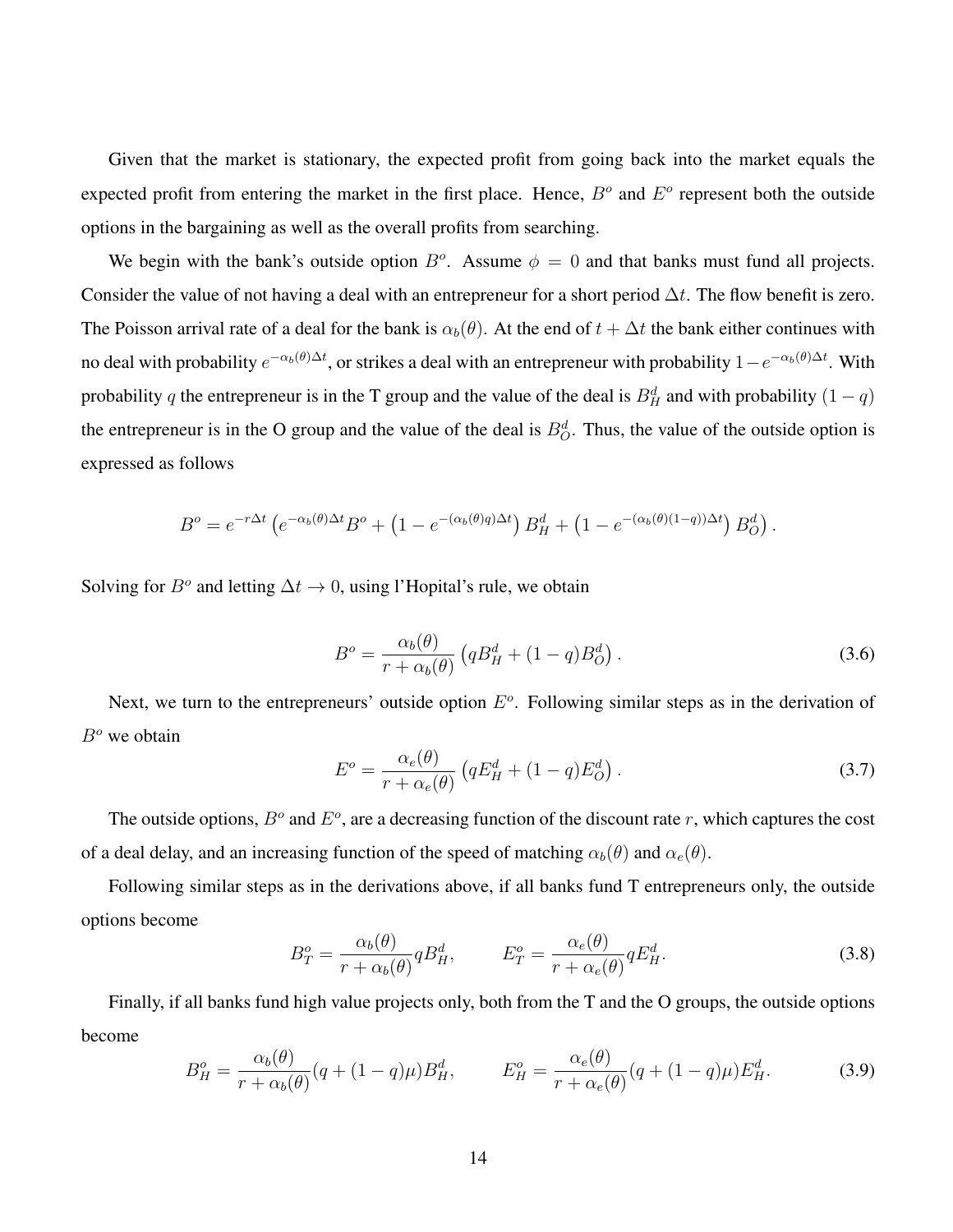It should be highlighted that when banks fund both T and the O entrepreneurs, like going from [\(3.8\)](#page-14-0) to [\(3.9\)](#page-14-1), the outside options increase.

## 3.7 Inflows and outflows

To close the model, we need to specify what the inflows and outflows are. Stationarity requires that the inflow of banks and entrepreneurs matches their respective outflow. Let  $n_b$  and  $n_e$  denote the measure of banks and entrepreneurs arriving in the market over one unit of time. The inflows  $n_b$  and  $n_e$  are fully, and uniquely, determined by the stationarity conditions  $n_b = \alpha_b(\theta)N_b$  and  $n_e = \alpha_e(\theta)N_e$ , respectively.

# <span id="page-15-0"></span>4 Analysis and theoretical results

We begin with an unregulated market. There are two possible symmetric equilibria in pure strategies. Either no bank produces information,  $\phi = 0$ , or all banks produce information,  $\phi = 1$ . There may also exist an asymmetric equilibrium in pure strategies where a fraction of banks chooses  $\phi = 0$  and the remaining banks choose  $\phi = 1$ . We then introduce a regulation that forces banks to extend loans to underfunded entrepreneurs, but does not mandate screening.<sup>[17](#page-15-1)</sup> Again, there are two possible symmetric equilibria and an asymmetric equilibrium (in pure strategies). We are interested in the effect of regulation on banks' (steady state) equilibrium incentives to invest in  $\phi$ .<sup>[18](#page-15-2)</sup>

## 4.1 Unregulated market equilibrium

We determine the range of the information cost parameter c that supports either  $\phi = 0$ , or  $\phi = 1$ , or both as equilibria. We deal with asymmetric equilibria in Appendix [B.5.](#page-66-0)

#### <span id="page-15-3"></span>4.1.1 Equilibrium where no bank invests in the screening technology,  $\phi = 0$

We denote the choices of all other banks by  $\hat{\phi}$ , and NR stands for no regulation. The unilateral incentive to invest in the screening technology,  $\Delta^{NR}$ , is the difference between the expected profits when a bank has

<span id="page-15-1"></span><sup>&</sup>lt;sup>17</sup>This is consistent with the CRA regulation, which is the focus of our empirical study.

<span id="page-15-2"></span><sup>&</sup>lt;sup>18</sup>In what follows, when we say equilibrium it should be understood as a steady state equilibrium.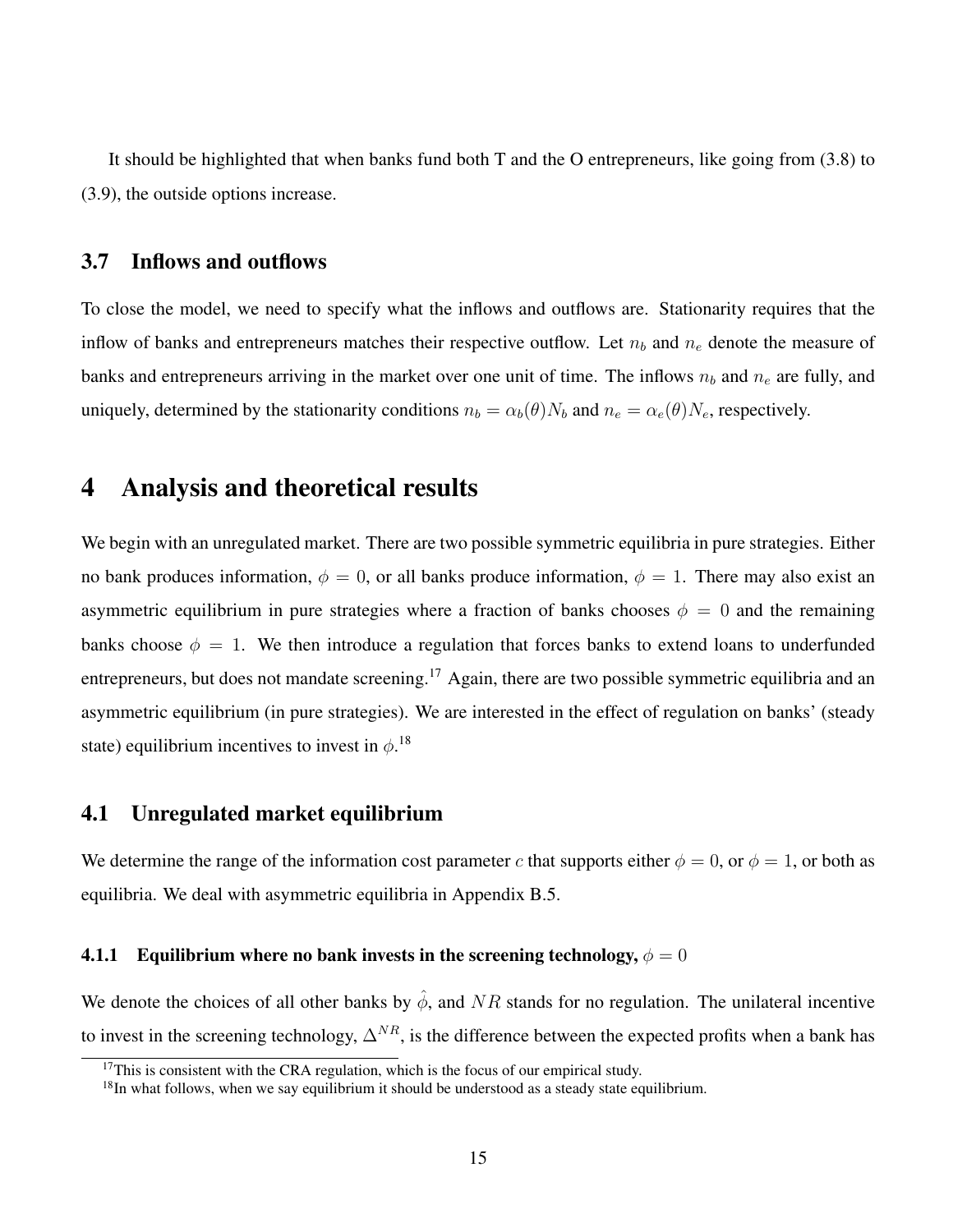chosen  $\phi = 1$ , assuming all other banks have not invested in the screening technology and the profits when all banks have chosen  $\phi = 0$ . This is expressed as follows (all the derivation details are in Appendix [A.1.1\)](#page-53-0)

<span id="page-16-1"></span>
$$
\Delta^{NR}(\theta|\hat{\phi}=0) = \frac{\alpha_b(\theta)\left(H - (1+\overline{i})\right)}{r + \alpha_b(\theta)} \left[ \frac{q(A_H^{dev}(\theta) - A_T(\theta))}{(1 + A_H^{dev}(\theta))(1 + A_T(\theta))} + \frac{(1-q)\mu A_H^{dev}(\theta)}{(1 + A_H^{dev}(\theta))} \right],\tag{4.1}
$$

where the  $A_T(\theta)$  and  $A_H^{dev}(\theta)$  terms are given by [\(A.2\)](#page-53-1) and [\(A.5\)](#page-54-0) and capture the bank's market power. The market power is a decreasing function of demand-adjusted competition  $\theta$ .  $A_T(\theta)$  arises when all banks fund T entrepreneurs and  $A_H^{dev}(\theta)$  arises when the bank funds all high value projects, both from the T and the O group, as a deviation, i.e., all other banks fund T entrepreneurs only.

As  $\theta \to 0$ ,  $\Delta^{NR}(\theta|\hat{\phi} = 0) \to [H - (1 + \overline{i})] \frac{2\mu(1-q)}{(2-q)(2-q-\mu(1-q))}$ . This situation represents the highest market power for banks. Furthermore, as  $\theta \to \infty$ ,  $\Delta^{NR}(\theta|\hat{\phi}=0) \to 0$ . This situation represents the lowest market power for banks. Unsurprisingly, banks in this case have zero incentives to invest in the screening technology.[19](#page-16-0)

In Appendix [A.1.1](#page-53-0) we show that  $A_H^{dev}(\theta) > A_T(\theta)$ . A bank has a higher market power when it can screen low value projects out than when it does not have this ability, and in either case all other banks cannot separate high from low value projects in the O group. This is because in the former case the bank has a higher probability of striking a deal than in the latter, which implies a higher outside option. In turn, this implies a higher interest rate and higher expected profits. Assumption [1](#page-11-3) then guarantees  $\Delta^{NR}(\theta|\hat{\phi}=0) > 0$ .

We can conclude that  $\phi = 0$  is a symmetric equilibrium if and only if  $\Delta^{NR}(\theta|\hat{\phi}=0) < c$ , i.e., the expected profit gain from a unilateral deviation is lower than the cost of the screening technology.

#### <span id="page-16-3"></span>4.1.2 Equilibrium where all banks invest in the screening technology,  $\phi = 1$

The reduction in expected profits when a bank unilateral does not invest in the screening technology, assuming all other banks have chosen  $\hat{\phi} = 1$ , is given by (all the derivation details are in Appendix [A.1.2\)](#page-54-1)

<span id="page-16-2"></span>
$$
\Delta^{NR}(\theta|\hat{\phi}=1) = \frac{\alpha_b(\theta)\left(H - (1+\overline{i})\right)}{r + \alpha_b(\theta)} \left[\frac{q(A_H(\theta) - A_T^{dev}(\theta))}{(1 + A_H(\theta))(1 + A_T^{dev}(\theta))} + \frac{(1-q)\mu A_H(\theta)}{(1 + A_H(\theta))}\right],\tag{4.2}
$$

<span id="page-16-0"></span><sup>&</sup>lt;sup>19</sup>For the derivation of these limits we use the results in footnotes [32](#page-53-2) and [33.](#page-54-2)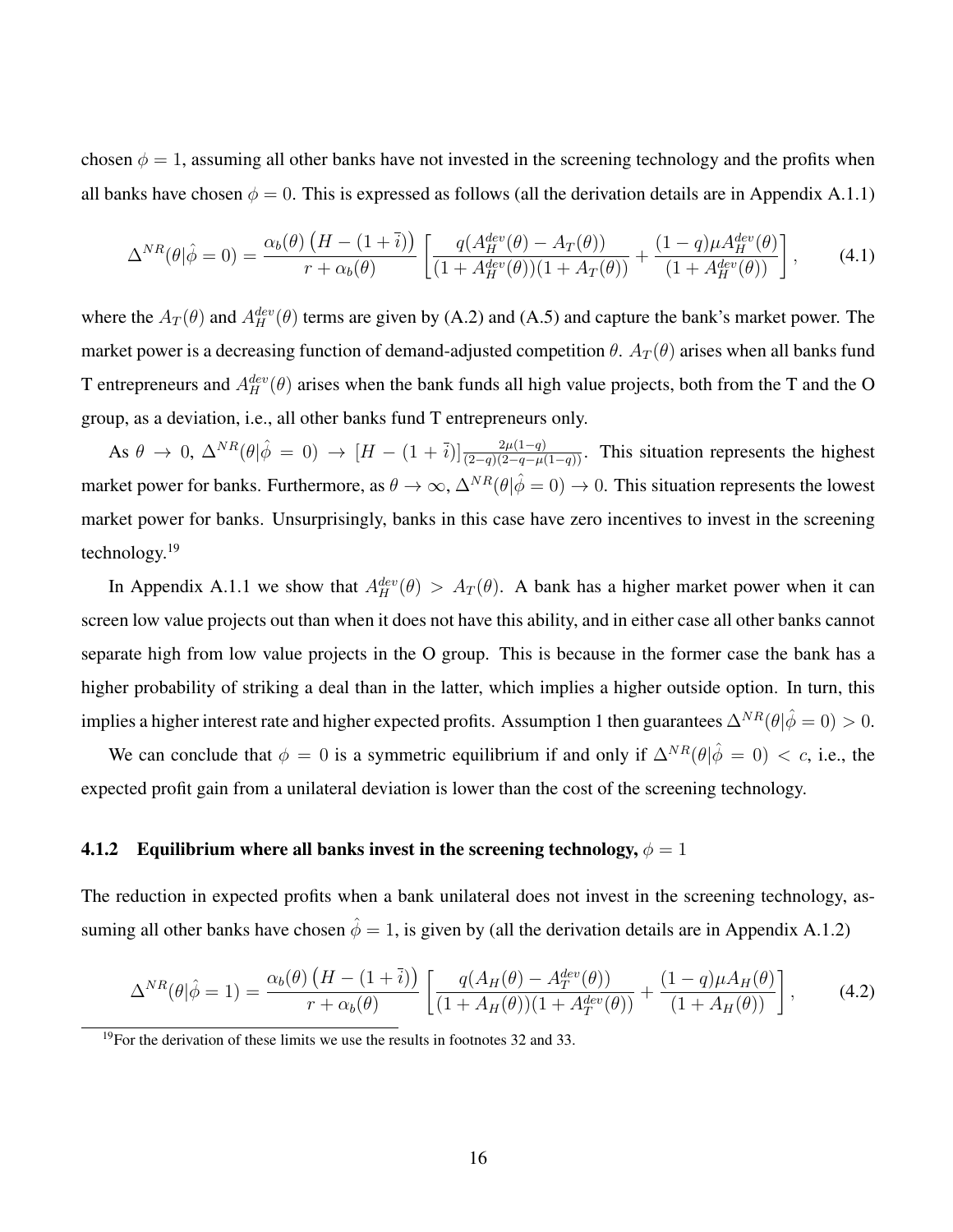where  $A_H(\theta)$  is given by [\(A.10\)](#page-55-0) and captures the bank's market power when all banks fund high value projects both from T and O entrepreneurs.  $A_T^{dev}(\theta)$  is given by [\(A.12\)](#page-55-1) and reflects the bank's market power when a bank funds T entrepreneurs only as a deviation, i.e., all other banks fund high value projects both from T and O entrepreneurs.

As in Section [4.1.1,](#page-15-3) when  $\theta \to 0$ ,  $\Delta^{NR}(\theta|\hat{\phi}=1) \to [H-(1+\overline{i})]\frac{2\mu(1-q)}{(2-q)(2-q-\mu(1-q))}$  and when  $\theta \to \infty$ ,  $\Delta^{NR}(\theta|\hat{\phi}=1) \rightarrow 0.^{20}$  $\Delta^{NR}(\theta|\hat{\phi}=1) \rightarrow 0.^{20}$  $\Delta^{NR}(\theta|\hat{\phi}=1) \rightarrow 0.^{20}$ 

We can conclude that  $\phi = 1$  is a symmetric equilibrium if and only if  $\Delta^{NR}(\theta|\hat{\phi} = 1) > c$ , i.e., the profit reduction from a unilateral deviation to no investment is higher than the cost savings.

#### <span id="page-17-1"></span>4.1.3 Equilibrium conditions

Banks and entrepreneurs have rational expectations, so they anticipate the equilibrium. If a bank unilaterally deviates in  $\phi$ , then it will become common knowledge to the bank and the entrepreneur that matches with the bank (and with entrepreneurs that possibly match with the deviating bank in the future). Other banks and entrepreneurs do not observe this deviation. The bank's outside option is affected, but the entrepreneur, who matches with the deviating bank, does not expect his outside option to change. This is because: i) the quality of the project is match-specific, so if a deal is not reached the project's expected value draw is independent from past draws and ii) bank and entrepreneur expect all other banks to have chosen the equilibrium  $\phi$ . An equilibrium under no regulation is characterized by the following conditions:

- i) the equilibrium interest rate,  $(A.3)$  or  $(A.9)$ , maximizes the Nash product  $(3.4)$ ;
- ii) the outside options  $(B^o, E^o)$  satisfy the asset value equations, [\(3.6\)](#page-14-2) and [\(3.7\)](#page-14-3), or [\(3.8\)](#page-14-0), or [\(3.9\)](#page-14-1);
- iii) the flows and stocks of entrepreneurs and banks,  $(n_e, n_b)$  and  $(N_e, N_b)$  respectively, satisfy the stationarity conditions  $n_b = \alpha_b(\theta)N_b$  and  $n_e = \alpha_e(\theta)N_e$ ; and
- iv) the equilibrium choice of the screening technology satisfies

$$
\phi^* = \arg \max_{\phi \in \{0,1\}} E \pi^{NR}(\phi | \hat{\phi} = \phi^*) - \mathbb{1}_{\phi} c,
$$

<span id="page-17-0"></span> $20$ For the derivation of these limits we use the results in footnotes [35](#page-55-2) and [37.](#page-55-3)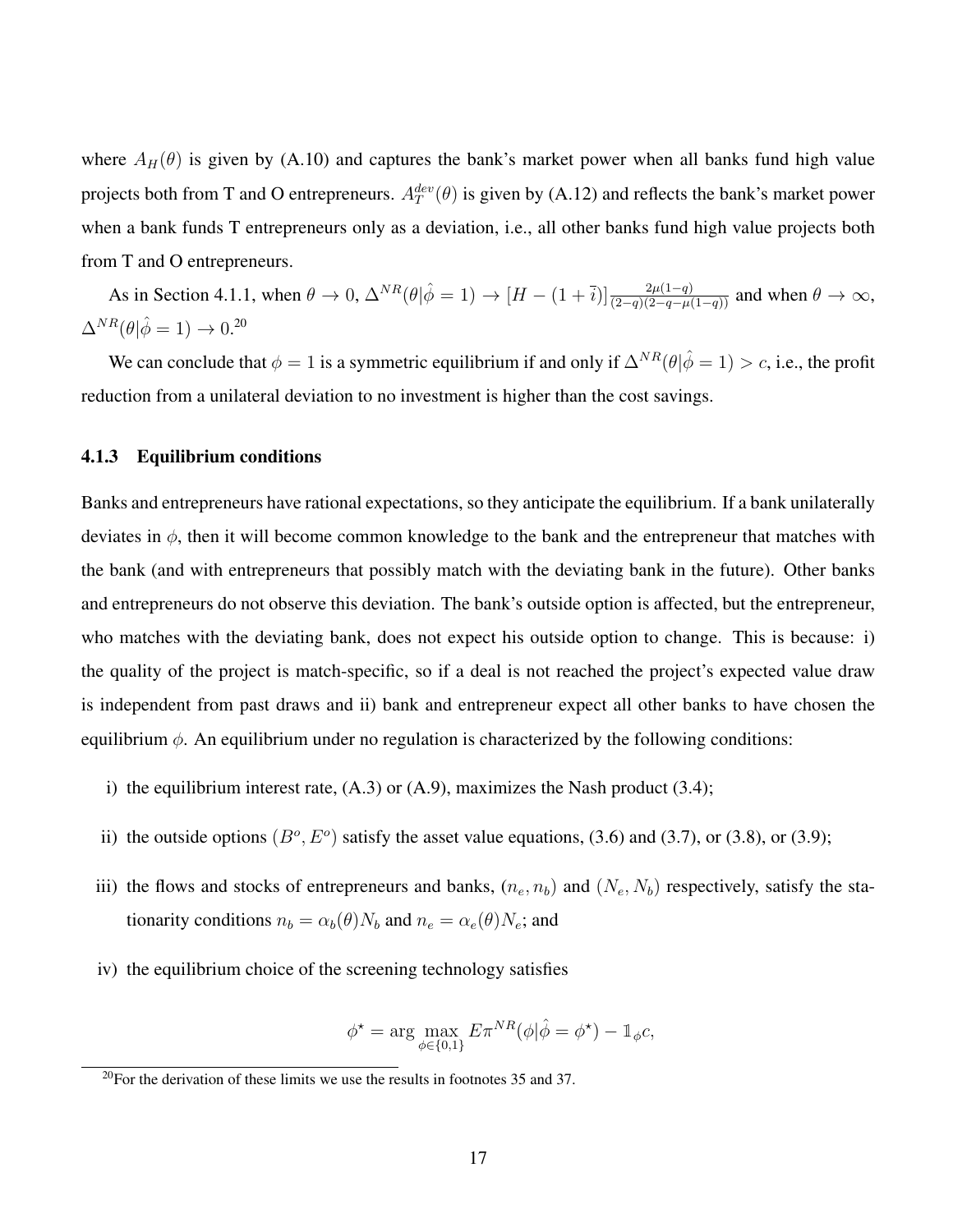<span id="page-18-1"></span>given agents' beliefs and all other banks' choices  $\hat{\phi}$ , where the expected profits  $E\pi^{NR}$  are given by [\(A.4\)](#page-53-4) and [\(A.7\)](#page-54-4), when  $\hat{\phi} = 0$ , [\(A.11\)](#page-55-4) and [\(A.13\)](#page-55-5) when  $\hat{\phi} = 1$  and  $\mathbb{1}_{\phi}$  is an indicator function that takes the value of 1 if  $\phi = 1$  and 0 if  $\phi = 0$ .

#### 4.1.4 Results

The Lemma below summarizes the equilibria under no regulation.<sup>[21](#page-18-0)</sup>

**Lemma 1** *The conditions under which the different equilibria in investments*  $\phi$  *in screening technology arise under no regulation are described below.*

- *Suppose*  $\Delta^{NR}(\theta|\hat{\phi}=1) > \Delta^{NR}(\theta|\hat{\phi}=0)$ .
	- $-If c > \Delta^{NR}(\theta|\hat{\phi}=1)$  the unique symmetric equilibrium is  $\phi^* = 0$ .
	- $-If c < \Delta^{NR}(\theta|\hat{\phi}=0)$  the unique symmetric equilibrium is  $\phi^* = 1$ .
	- $-If c \in (\Delta^{NR}(\theta|\hat{\phi}=0), \Delta^{NR}(\theta|\hat{\phi}=1))$  there are two symmetric equilibria,  $\phi^{\star}=0$  and  $\phi^{\star}=1$ and an asymmetric equilibrium, where a fraction  $\hat{x}_0$  of banks chooses  $\phi^\star=0$  and the rest choose  $\phi^* = 1$ .
- *Suppose*  $\Delta^{NR}(\theta|\hat{\phi}=0) > \Delta^{NR}(\theta|\hat{\phi}=1)$ .
	- $-If c > \Delta^{NR}(\theta|\hat{\phi}=0)$  the unique symmetric equilibrium is  $\phi^* = 0$ .
	- $-If c < \Delta^{NR}(\theta|\hat{\phi}=1)$  the unique symmetric equilibrium is  $\phi^* = 1$ .
	- $-If$  c ∈ ( $\Delta^{NR}(\theta|\hat{\phi}=1), \Delta^{NR}(\theta|\hat{\phi}=0)$ ) *a symmetric equilibrium does not exist. Nevertheless, an asymmetric equilibrium exists, where a fraction*  $\hat{x}_0$  *of banks chooses*  $\phi^{\star} = 0$  *and the rest choose*  $\phi^* = 1$ *.*

The numerical Example [1](#page-23-0) we present later illustrates that  $\Delta^{NR}(\theta|\hat{\phi}=1)$  can be higher or lower than  $\Delta^{NR}(\theta|\hat{\phi}=0)$  depending on parameter values. That is why Lemma [1](#page-18-1) considers both possibilities.

In the next Lemma we state the effect of competition on the banks' unilateral incentives to invest in the screening technology.

<span id="page-18-2"></span><span id="page-18-0"></span> $21$ The proof of the asymmetric equilibrium is presented in Appendix [B.5.](#page-66-0)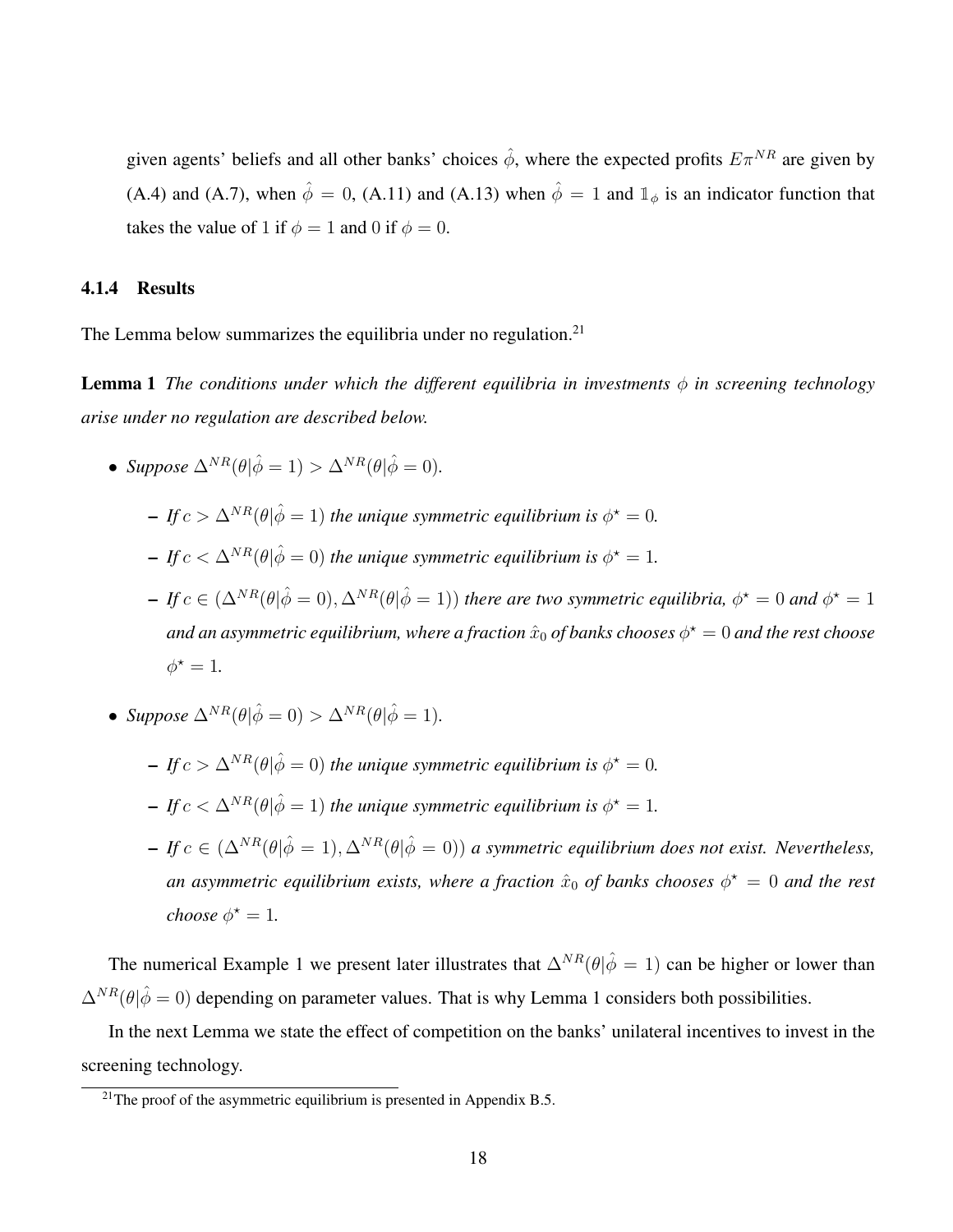**Lemma 2** *Bank unilateral incentives to invest in the screening technology,*  $\Delta^{NR}(\theta|\hat{\phi}=0)$ *, see* [\(4.1\)](#page-16-1)*, and*  $\Delta^{NR}(\theta|\hat{\phi}=1)$ *, see* [\(4.2\)](#page-16-2)*, are decreasing in demand-adjusted bank competition,*  $\theta$ *, when the fraction of informationally opaque entrepreneurs is high, i.e., high* 1 − q*, and when the fraction of informationally opaque entrepreneurs is low, i.e., low* 1 − q*, they can be inverted U-shaped.*

It is easy to verify that both the (candidate) equilibrium and the deviation profits are decreasing in  $\theta$ . The interesting question, the answer to which determines the incentives to invest in  $\phi$ , is which one is decreasing faster? By inspecting [\(4.1\)](#page-16-1), or [\(4.2\)](#page-16-2), we can see that the first and the third terms are decreasing in  $\theta$  but the second term's dependence on  $\theta$  is in general ambiguous. It turns out that if q is sufficiently high, the second term is initially increasing in  $\theta$ , causing the incentives to invest in  $\phi$  to be initially increasing in  $\theta$ . Moreover, for high values of  $\theta$  the incentives are decreasing in  $\theta$ . This gives rise to the inverted-U relationship. But for low  $q$ , the incentive to invest is monotonically decreasing in competition.

<span id="page-19-0"></span>We make the following assumption.

Assumption 2 *The information cost,* c*, satisfies*

$$
c > \max\left\{\Delta^{NR}(\theta|\hat{\phi}=0), \Delta^{NR}(\theta|\hat{\phi}=1)\right\}, \text{ for all } \theta.
$$

The above assumption rules out very low values of the information cost  $c$  that would make the problem uninteresting and perhaps also unrealistic. For very low values of  $c, \phi^* = 1$  is the unique equilibrium (at least for some  $\theta$ ), banks fund the high value projects among O entrepreneurs and therefore there is no need for regulation. We summarize in the Lemma below.

<span id="page-19-1"></span>**Lemma 3** *Suppose Assumptions [1-](#page-11-3)[2](#page-19-0) hold and the regulation is not in force. Then,*  $\phi^* = 0$ , *i.e., banks do not produce information. As a result, in equilibrium, banks cannot separate high from low value projects of the informationally opaque (O) group and only fund high value projects of the informationally transparent (T) entrepreneurs. The equilibrium interest rate for the T group of entrepreneurs is given by* [\(A.3\)](#page-53-3)*.*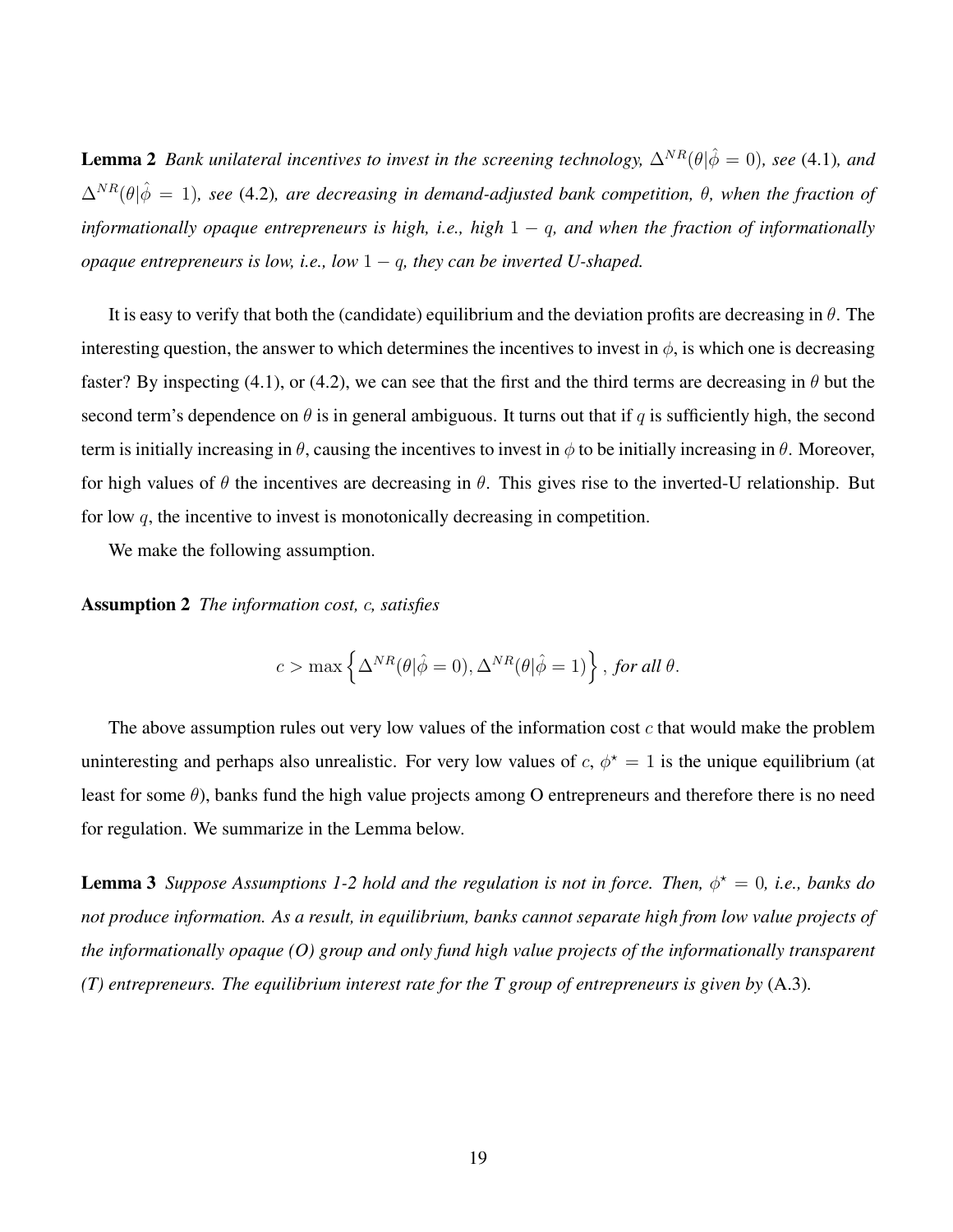## <span id="page-20-3"></span>4.2 Efficiency

A social planner would invest in the screening technology if and only if the incremental benefit was higher than the information cost. The incremental benefit is the additional expected profit from funding the high value projects in the O group. Hence, the social benefit (incentive), per borrower, is:  $(1 - q)\mu[H - (1 + \overline{i})]$ .

Social and private incentives for information production are not aligned. The reason for this is the fact that banks do not appropriate all the surplus in their bargaining with the entrepreneurs, even when  $\theta \to 0.^{22}$  $\theta \to 0.^{22}$  $\theta \to 0.^{22}$ This, however, does not imply that private incentives are always weaker than social incentives, they can be stronger.

When banks have the highest market power, as is the case when  $\theta \to 0$ , then, as the analysis in Sections [4.1.1](#page-15-3) and [4.1.2](#page-16-3) revealed, the private incentives are  $(1-q)\mu[H-(1+\overline{i})]\frac{2}{(2-q)(2-q-\mu(1-q))}$ . It can be verified that when  $\theta \to 0$ , the private incentives are weaker than the social incentives if and only if q and  $\mu$  are low.<sup>[23](#page-20-1)</sup> If private incentives are lower than the social incentives, when  $\theta$  is close to zero, then they will be lower for any  $\theta$  if q is low, since in this case the private incentives are decreasing in  $\theta$ , Lemma [2.](#page-18-2)

Therefore, the market equilibrium can entail 'too little' or 'too much' investment in screening technology, relative to the efficient outcome. We focus on the possibility of too little investment, which arises when the fraction of informationally opaque entrepreneurs is high, consistent with the theme of our study. In this case, regulation is meaningful and has the potential to restore efficiency. We summarize in the Lemma below.

<span id="page-20-2"></span>Lemma 4 *Suppose the fraction of informationally opaque entrepreneurs,* 1−q*, is high. In addition, assume that the probability of high value projects among the informationally opaque entrepreneurs,*  $\mu$ *, is low. Then, the market incentives for information production fall short of the social incentives.*

The implication of the above Lemma is that for a range of the information cost  $c$ , that is below the social incentives and above the private incentives, the market does not produce socially efficient information.

<span id="page-20-0"></span> $22$ If instead of the standard Nash bargaining problem, [\(3.4\)](#page-13-1), we had considered a generalized Nash bargaining problem with a weight  $\eta \in (0,1)$  for the bank, then the bank would appropriate all the surplus as  $\eta \to 1$ . In this case social and private incentives for information production would be perfectly aligned. This would be analogous to the case of a monopolist who practices perfect price discrimination and as a result produces the socially optimal level of quantity.

<span id="page-20-1"></span><sup>&</sup>lt;sup>23</sup>More specifically, when  $q = 0$  the private incentives are given by  $\mu[H - (1 + \overline{i})]\frac{2}{2(2-\mu)}$  and are lower than the social incentives for any  $\mu \in [0, 1]$ . In addition, for any  $q \in (0, 2 - 1]$  $\sqrt{2}$ ), there exists a threshold given by  $\frac{q^2-4q+2}{q^2-3q+2}$  such that social incentives are stronger than private if and only  $\mu$  is below that threshold. When  $q > 2 - \sqrt{2}$  private incentives are stronger than social for any  $\mu$ .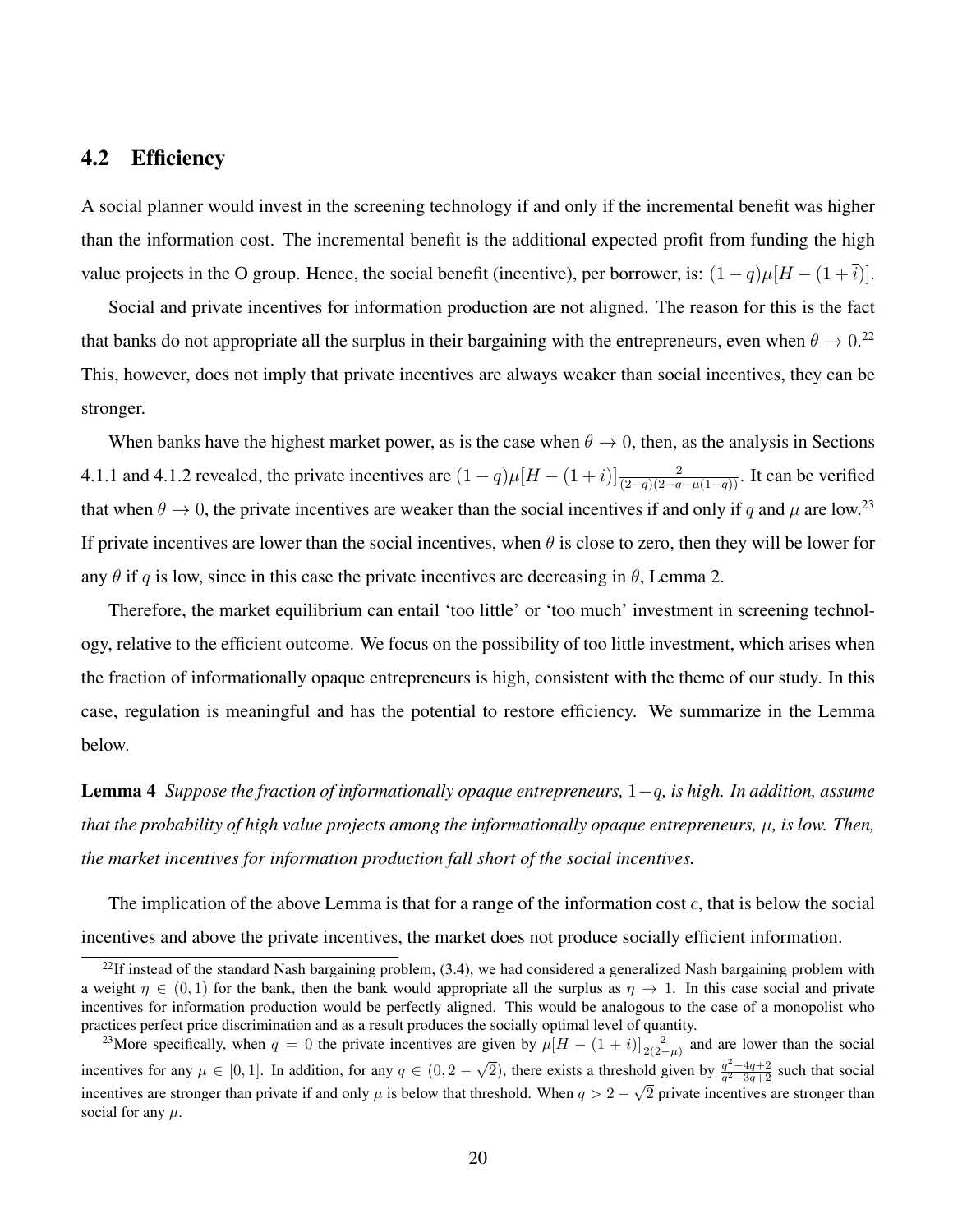## 4.3 Regulated equilibrium

The analysis so far and in particular Lemmas [3](#page-19-1) and [4](#page-20-2) have shown that in the unique unregulated equilibrium  $\phi^* = 0$ , while the social planner, provided that the cost of information c is not very high, prefers  $\phi^{fb} = 1$ , where  $fb$  stands for first-best.

When the regulation is in force (R), banks must also fund entrepreneurs in the O group. However, financing low value projects is inefficient. Hence, the regulator runs the risk of creating a new inefficiency, if banks do not enhance their screening ability. In that scenario banks, in order to comply with the regulation, extend loans indiscriminately to the O group of entrepreneurs, so low value projects receive funding too. But if the regulation induces banks to switch to the  $\phi = 1$  equilibrium, then efficiency is enhanced, since banks can identify the high value projects among the O entrepreneurs. The regulator's goal is to eliminate one inefficiency (i.e., the lack of screening ability) with the 'threat' of another one (i.e., financing unprofitable projects).

### 4.3.1 Equilibrium where no bank invests in the screening technology,  $\phi = 0$

The incentive to unilaterally invest in the screening technology, and all other banks have chosen  $\hat{\phi} = 0$ , is given by (all the derivation details are in Appendix [B.2.1\)](#page-62-0)

$$
\frac{\Delta^R(\theta|\hat{\phi}=0)}{r+\alpha_b(\theta)} = \frac{q(A_H^{dev}(\theta)-A(\theta))}{\left[ \frac{q(A_H^{dev}(\theta)-A(\theta))}{(1+A_H^{dev}(\theta))(1+A(\theta))} + (1-q)\left(\frac{\mu A_H^{dev}(\theta)}{1+A_H^{dev}(\theta)} - \frac{\mu H - (1+\overline{i})}{H - (1+\overline{i})}\right) \right],
$$

where  $A(\theta)$  is given by [\(B.3\)](#page-63-0) and captures the bank's market power when all banks fund all projects in the O group.

When banks invest in screening technology, the regulation is not binding. In this case banks fund entrepreneurs in the O group with or without regulation. The regulation becomes binding when banks do not invest in information production. It can be readily verified that  $A_H^{dev}(\theta) > A(\theta)$ . Combined with Assumption [1](#page-11-3) we have that  $\Delta^R(\theta|\hat{\phi}=0) > 0$ . Hence,  $\phi = 0$  is a symmetric equilibrium under regulation if and only if  $\Delta^R(\theta|\hat{\phi}=0) < c$ .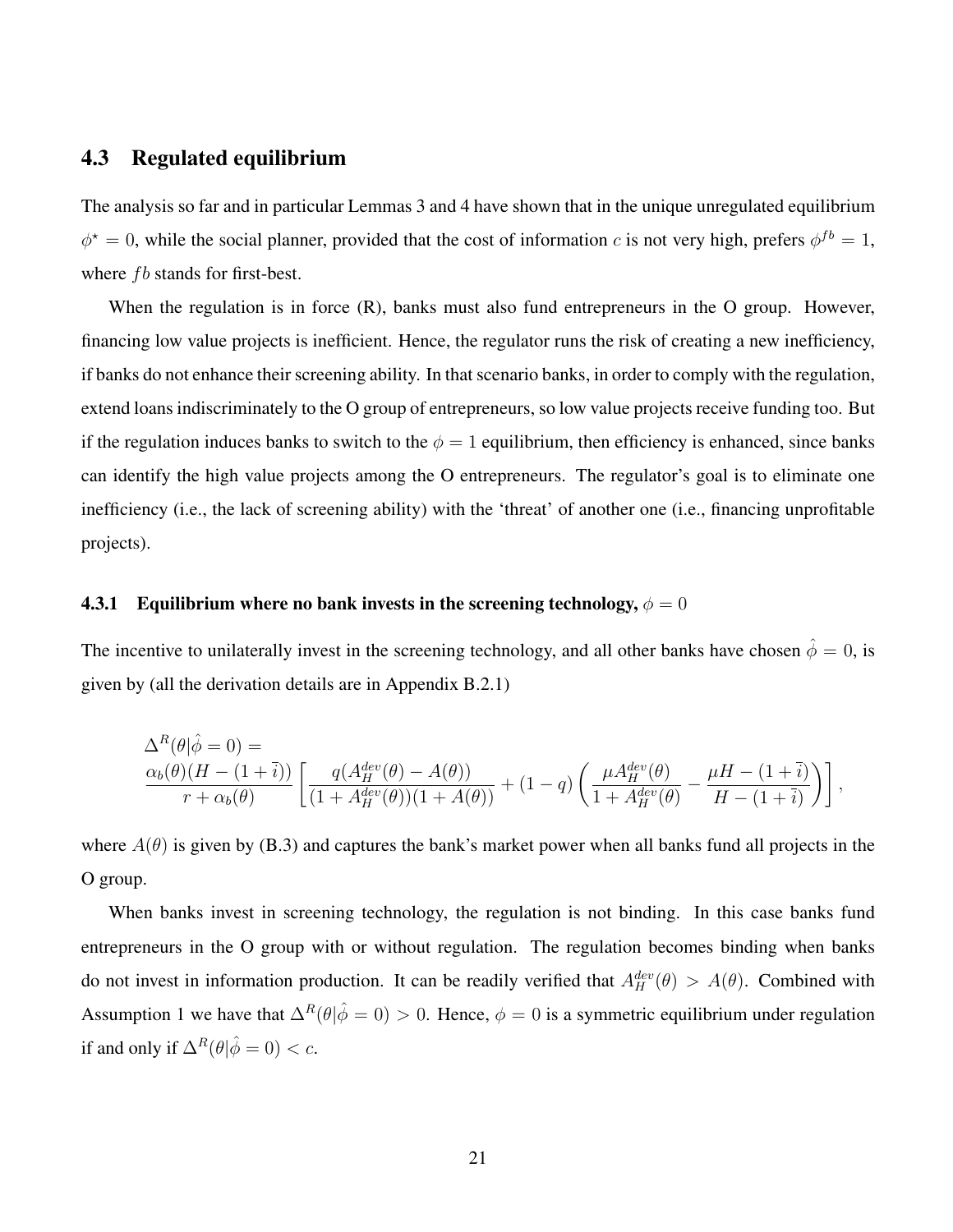#### 4.3.2 Equilibrium where all banks invest in the screening technology,  $\phi = 1$

The unilateral incentive not to invest in the screening technology when the regulation is in force, and all other banks have chosen  $\hat{\phi} = 1$ , is given by (all the derivation details are in Appendix [B.2.2\)](#page-64-0)

$$
\frac{\Delta^R(\theta|\hat{\phi}=1)}{r+\alpha_b(\theta)} = \frac{q(A_H(\theta)-A^{dev}(\theta))}{\left[\frac{q(A_H(\theta)-A^{dev}(\theta))}{(1+A_H(\theta))(1+A^{dev}(\theta))}+(1-q)\left(\frac{\mu A_H(\theta)}{1+A_H(\theta)}-\frac{\mu H-(1+\overline{i})}{H-(1+\overline{i})}\right)\right],
$$

where  $A^{dev}(\theta)$  is given by [\(B.7\)](#page-64-1) and measures the bank's market power when it funds all projects in the O group as a deviation, i.e., all other banks fund high value projects only.

It can be readily verified that  $A_H(\theta) > A^{dev}(\theta)$ . Combined with Assumption [1](#page-11-3) we have that  $\Delta^R(\theta|\hat{\phi}) =$ 1) > 0. The deviating bank experiences lower profits, but it saves the cost c. We can conclude that  $\phi = 1$  is a symmetric equilibrium under regulation if and only if  $\Delta^R(\theta|\hat{\phi}=1) > c$ .<sup>[24](#page-22-0)</sup>

### 4.4 Results

The Lemma below, which very much resembles Lemma [1,](#page-18-1) summarizes the equilibria under regulation.<sup>[25](#page-22-1)</sup>

**Lemma 5** *The conditions under which the different equilibria in investments*  $\phi$  *in screening technology arise under regulation are described below.*

- *Suppose*  $\Delta^R(\theta|\hat{\phi}=1) > \Delta^R(\theta|\hat{\phi}=0)$ .
	- $-If c > \Delta^{R}(\theta|\hat{\phi}=1)$  the unique symmetric equilibrium is  $\phi^* = 0$ .
	- $-If c < \Delta^{R}(\theta|\hat{\phi}=0)$  the unique symmetric equilibrium is  $\phi^* = 1$ .
	- $-If c \in (\Delta^R(\theta|\hat{\phi}=0), \Delta^R(\theta|\hat{\phi}=1))$  there are two symmetric equilibria,  $\phi^* = 0$  and  $\phi^* = 1$  and an asymmetric equilibrium, where a fraction  $\hat{x}_0$  of banks chooses  $\phi^{\star} = 0$  and the rest choose  $\phi^* = 1$ .
- *Suppose*  $\Delta^R(\theta|\hat{\phi}=0) > \Delta^R(\theta|\hat{\phi}=1)$ .

<span id="page-22-0"></span> $24$ The equilibrium conditions under regulation are very similar with the ones presented in Section [4.1.3](#page-17-1) and so we omit them.

<span id="page-22-1"></span> $25$ The analysis for asymmetric equilibria follows closely the one under no regulation, see Appendix [B.5,](#page-66-0) and is omitted.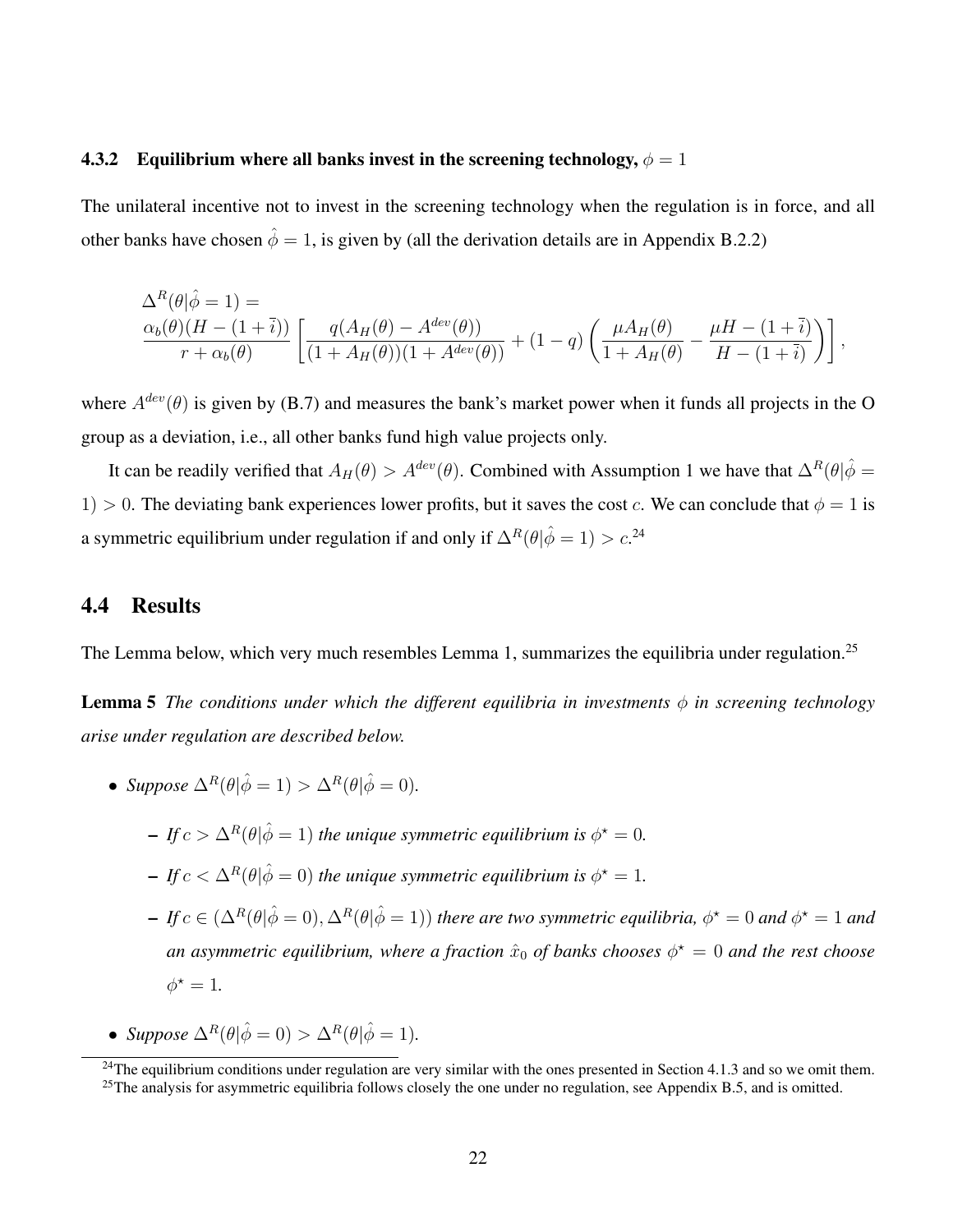$-If c > \Delta^{R}(\theta|\hat{\phi}=0)$  the unique symmetric equilibrium is  $\phi^* = 0$ .  $-If c < \Delta^{R}(\theta|\hat{\phi}=1)$  the unique symmetric equilibrium is  $\phi^* = 1$ .  $-If$  c ∈ (Δ<sup>R</sup>( $θ$ | $\hat{φ}$  = 1), Δ<sup>R</sup>( $θ$ | $\hat{φ}$  = 0)) *a* symmetric equilibrium does not exist. Nevertheless, an asymmetric equilibrium exists, where a fraction  $\hat{x}_0$  of banks chooses  $\phi^\star = 0$  and the remaining *banks choose*  $\phi^* = 1$ *.* 

The Lemma below compares the banks' incentives to produce information between no regulation and regulation.

<span id="page-23-1"></span>Lemma 6 *The unilateral incentives to invest are higher under regulation, that is*

$$
\Delta^R(\theta|\hat{\phi}=1) > \Delta^{NR}(\theta|\hat{\phi}=1) \text{ and } \Delta^R(\theta|\hat{\phi}=0) > \Delta^{NR}(\theta|\hat{\phi}=0)
$$

*and for* µ *low enough the following holds*

$$
\max\left\{\Delta^{NR}(\theta|\hat\phi=0),\Delta^{NR}(\theta|\hat\phi=0)\right\}<\min\left\{\Delta^R(\theta|\hat\phi=0),\Delta^R(\theta|\hat\phi=0)\right\}.
$$

Regulation implies low bank profits when  $\phi^* = 0$ , due to the fact that banks are forced to fund the O entrepreneurs and cannot screen out the low value projects. Hence, the incremental profit when a bank chooses  $\phi = 1$  is higher under regulation.

How does demand-adjusted bank competition,  $\theta$ , affect the incentives to invest? The answer is the same as in the case of no regulation, see Lemma [2,](#page-18-2) so a formal proof is omitted.

<span id="page-23-0"></span>**Example 1** *Suppose the matching technology is given by the example in footnote [9.](#page-10-2) Also assume,*  $\bar{i} = 0.1$ ,  $\mu = 0.2$ ,  $H = 5$ ,  $r = 0.2$  and  $\xi = 2$ .

In Figure [1,](#page-24-0) we present the (unilateral) incentives to invest in  $\phi$  both under no regulation and regulation, for a low q (left panel) and a high q (right panel), using the numerical values from Example [1.](#page-23-0) Presented in Figure [1](#page-24-0) are two key results of the equilibrium search model of bank competition. First, (unilateral) incentives to invest in  $\phi$  are stronger under regulation and second, higher  $\theta$  either monotonically, or eventually, diminishes these incentives.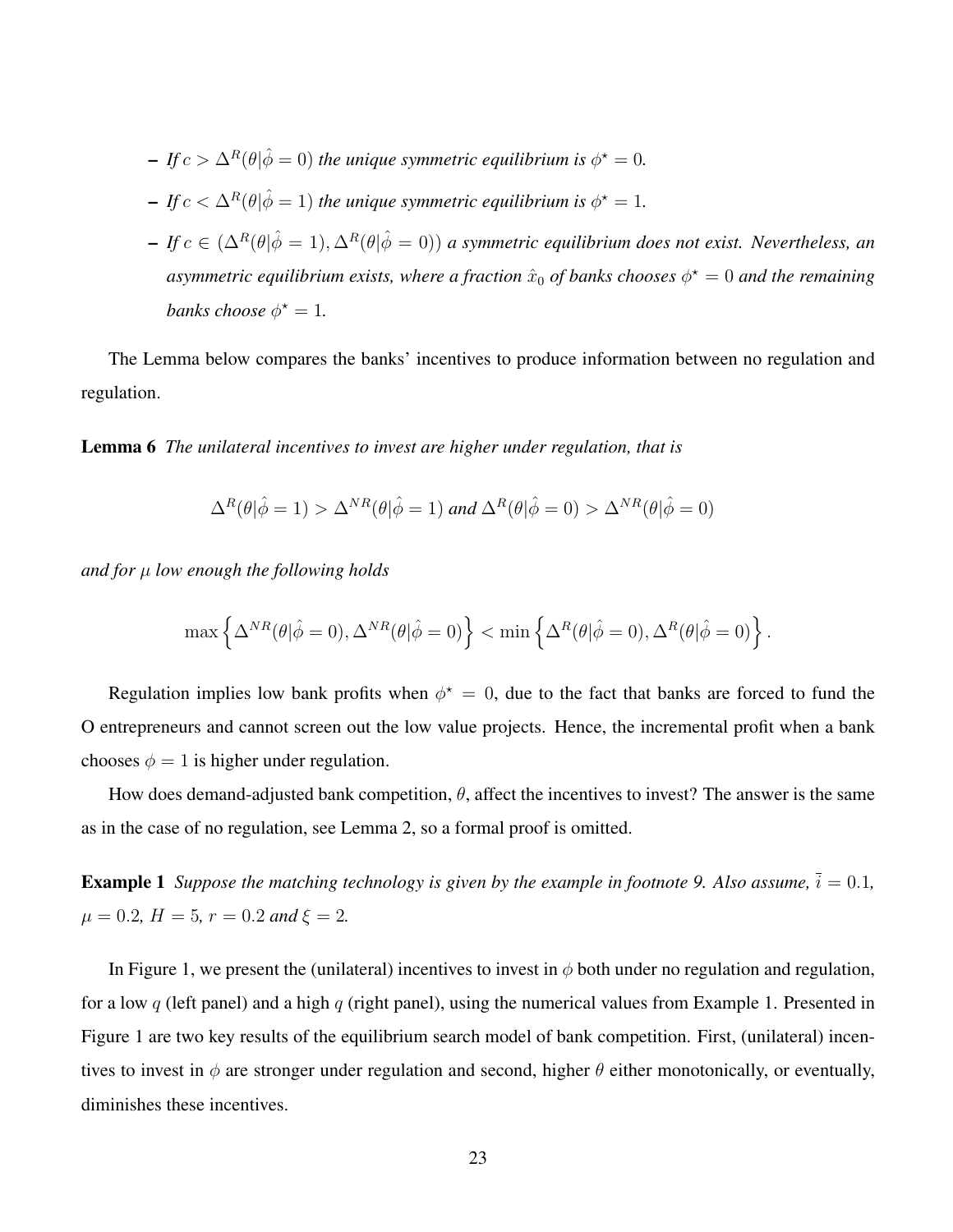<span id="page-24-0"></span>

Figure 1: Unilateral incentives to invest in screening technology as function of competition  $\theta$ .  $\Delta^{NR}(\theta|\hat{\phi})$ 0)–(blue curve);  $\Delta^{NR}(\theta|\hat{\phi}=1)$ –(green curve);  $\Delta^{R}(\theta|\hat{\phi}=0)$ –(black curve) and  $\Delta^{R}(\theta|\hat{\phi}=1)$ –(red curve). In the left panel  $q = 0.2$  in the right panel  $q = 0.9$ .

#### <span id="page-24-3"></span>4.4.1 The effects of competition on the incentives to invest in the screening technology

Recall from Assumption [2](#page-19-0) that the cost of information c is above a very low threshold. This implies that under no regulation banks, in equilibrium, make no investments in the screening technology. We also assume, following Section [4.2,](#page-20-3) that this equilibrium is socially inefficient, since a social planner would want banks to invest.<sup>[26](#page-24-1)</sup> Thus, we assume that c is higher than the threshold given in Assumption [2](#page-19-0) and below  $(1 - q)\mu[H - (1 + \overline{i})]$ . This is the interesting range, as a c outside this range would imply that either information production is not even socially efficient (if  $c$  is very high), or information is always produced (if c is very low). We also assume that  $1 - q$ , the fraction of O entrepreneurs, is high so that the incentives to invest are decreasing in  $\theta$ , see Lemma [2.](#page-18-2)<sup>[27](#page-24-2)</sup>

How does regulation affect banks' incentives to invest in  $\phi$ ? Recall that  $\phi^* = 1$  denotes an equilibrium in which all banks invest in the screening technology and  $\phi^* = 0$  an equilibrium in which no bank invests. We will divide the remaining range of the information cost into three regions: high, intermediate and low. The first two Propositions state the main results for high or low information cost values. The Proofs are straightforward and are omitted.

<span id="page-24-4"></span><span id="page-24-2"></span><span id="page-24-1"></span><sup>&</sup>lt;sup>26</sup>Provided that  $c < (1 - q)\mu[H - (1 + \overline{i})]$ .

 $27$ This is a reasonable assumption, since in our data we have small businesses in low to medium income census tracts, where the fraction of informationally transparent businesses is arguably low.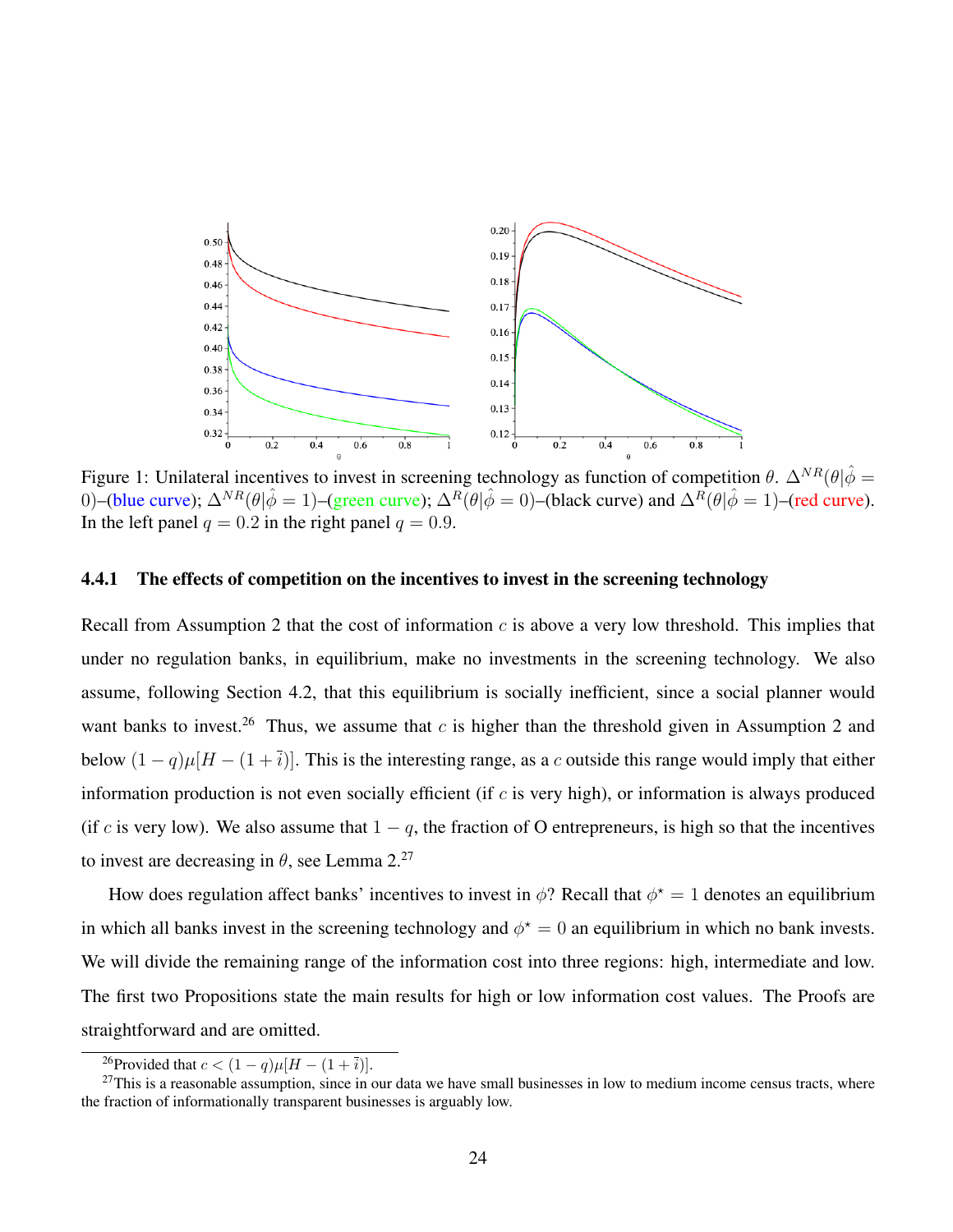Proposition 1 *Suppose Assumptions [1](#page-11-3)[-2](#page-19-0) hold and the information cost is high, i.e.,*

<span id="page-25-0"></span>
$$
c > \max\left\{\Delta^R(\theta|\hat{\phi}=1), \Delta^R(\theta|\hat{\phi}=0)\right\}, \text{ for all } \theta.
$$
 (4.3)

*Then,*  $\phi^* = 0$ *, both under no regulation and regulation, for any*  $\theta$ *.* 

<span id="page-25-3"></span>Proposition 2 *Suppose Assumptions [1](#page-11-3)[-2](#page-19-0) hold and the information cost is low, i.e.,*

<span id="page-25-1"></span>
$$
c < \min\left\{\Delta^R(\theta|\hat{\phi}=1), \Delta^R(\theta|\hat{\phi}=0)\right\}, \text{ for all } \theta.
$$
 (4.4)

*Then, the following hold:*

- When the regulation is not in force  $\phi^* = 0$ , for any  $\theta$ .
- When the regulation is in force  $\phi^* = 1$ , for any  $\theta$ .

A more plausible case is arguably when the information cost is intermediate. The Proposition below states the result. The proof is in Appendix [B.4.](#page-66-1)

<span id="page-25-4"></span>Proposition 3 *Suppose Assumptions [1-](#page-11-3)[2](#page-19-0) hold and there are two separate markets, one with high demandadjusted bank competition,*  $\hat{\theta}$ *, and one with low demand-adjusted bank competition,*  $\tilde{\theta}$ *, where*  $\tilde{\theta} < \hat{\theta}$ *. Moreover, assume that the cost of information is intermediate, i.e.,*

<span id="page-25-2"></span>
$$
\max\left\{\Delta^R(\hat{\theta}|\hat{\phi}=1), \Delta^R(\hat{\theta}|\hat{\phi}=0)\right\} < c < \min\left\{\Delta^R(\tilde{\theta}|\hat{\phi}=1), \Delta^R(\tilde{\theta}|\hat{\phi}=0)\right\}.
$$
 (4.5)

*Then, the following hold:*

- When the regulation is not in force,  $\phi^* = 0$ , for any  $\theta$ .
- *When the regulation is in force*
	- $-$  *in the low demand-adjusted bank competition market,*  $\tilde{\theta}$ *,*  $\phi^{\star} = 1$  *and*
	- $-$  *in the high demand-adjusted bank competition market,*  $\hat{\theta}$ *,*  $\phi^{\star} = 0$ *.*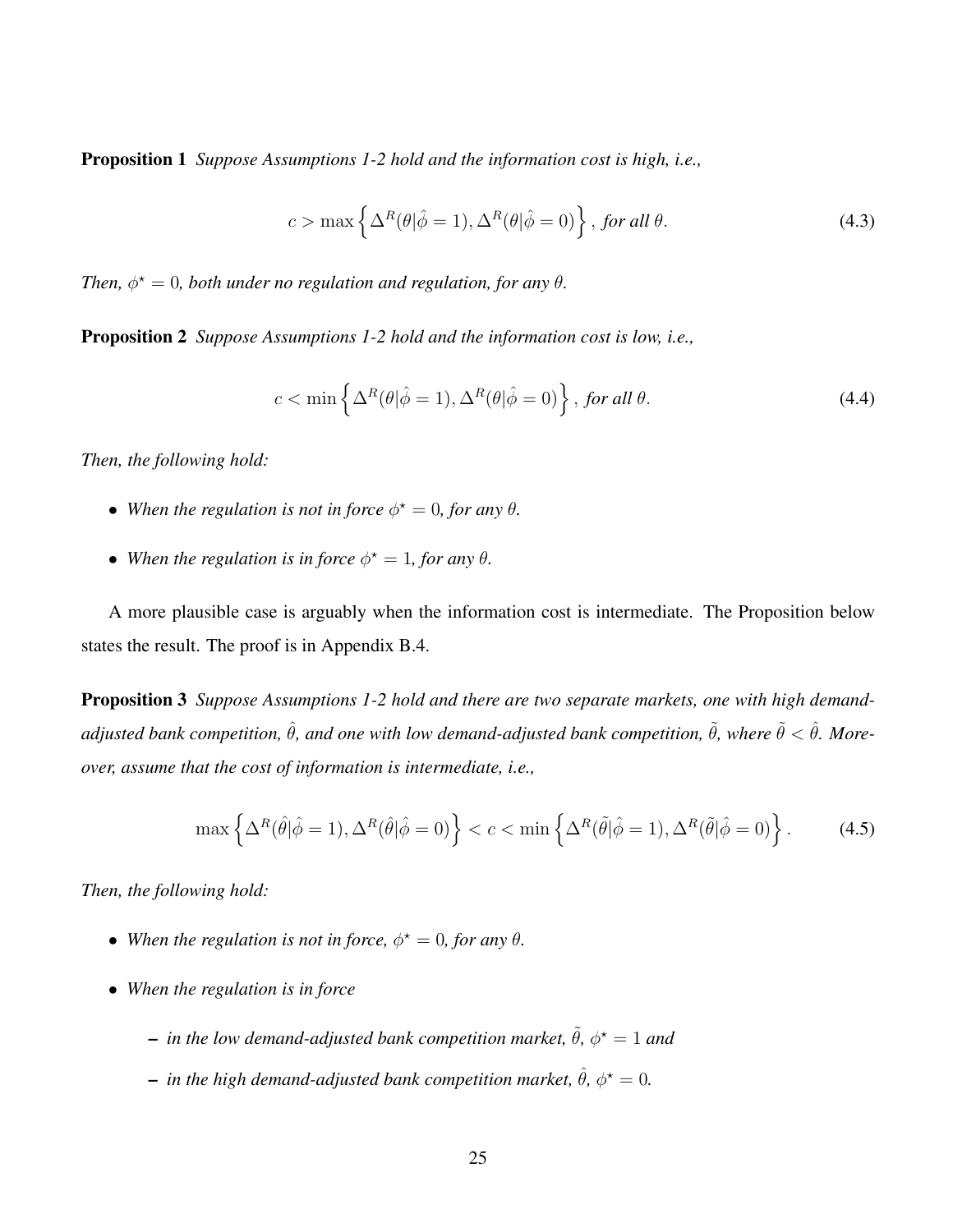<span id="page-26-0"></span>

Figure 2: The effect of demand-adjusted bank competition,  $\theta$ , and the cost of information, c, on the equilibrium information production,  $\phi$ . The curves are the same with the left panel of Figure [1.](#page-24-0)

The proofs of all three Propositions combined can be best understood with the aid of Figure [2.](#page-26-0) The high cost line, that satisfies condition [\(4.3\)](#page-25-0), is above all the curves that represent the incentives to deviate, so in all equilibria  $\phi^* = 0$ . The low cost line, that satisfies condition [\(4.4\)](#page-25-1) and Assumption [2,](#page-19-0) is above the curves under no regulation, so  $\phi^* = 0$  and below the curves under regulation, so  $\phi^* = 1$ . Finally, the intermediate cost line, that satisfies condition [\(4.5\)](#page-25-2), is above the curves under no regulation, so  $\phi^* = 0$ , below the curves under regulation for low demand-adjusted bank competition,  $\theta = \tilde{\theta}$ , so  $\phi^* = 1$ , but above the curves under regulation for high demand-adjusted bank competition,  $\theta = \hat{\theta}$ , so  $\phi^{\star} = 0.^{28}$  $\phi^{\star} = 0.^{28}$  $\phi^{\star} = 0.^{28}$ 

The main take-away is that, when the cost of information  $c$  is high, regulation has no effect on banks' ability to screen high value from low value projects. When the regulation does not induce banks to switch to an equilibrium where they invest in the screening technology, the average effect on the credit worthiness in the market can be negative or zero. This is because entrepreneurs with low value projects also obtain loans. If  $c$  is low, regulation incentivizes banks to invest regardless of how many entrepreneurs relative to bank branches are in the market. When banks can target the new loans they have to give due to the regulation to entrepreneurs with high value projects, the average creditworthiness in the market increases. Lastly, when the cost of information is intermediate, regulation incentivizes banks to enhance their screening ability

<span id="page-26-1"></span><sup>&</sup>lt;sup>28</sup>We pick two markets,  $\tilde{\theta}$  and  $\hat{\theta}$  in Figure [2,](#page-26-0) that are far apart from each other so that we obtain a sharp contrast in terms of the equilibrium information production strategies banks adopt in each market.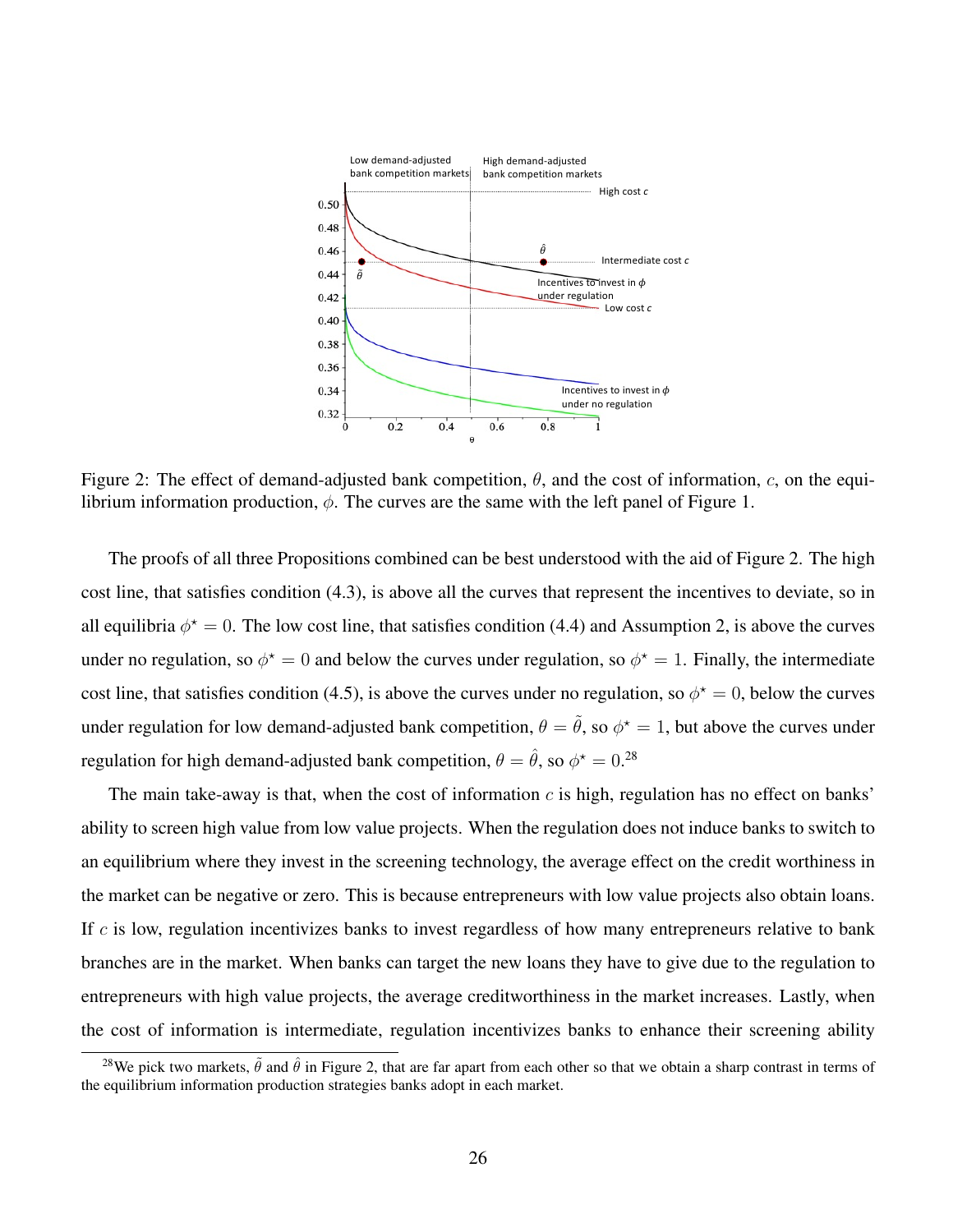only in markets with many entrepreneurs relative to competing bank branches. Hence, in those markets we expect the average creditworthiness to rise. The effect in markets with few entrepreneurs relative to competing bank branches should be negative or zero.

## 4.5 Testable hypotheses

<span id="page-27-1"></span>The analysis in Section [4.4.1](#page-24-3) leads to the following competing testable hypotheses. Recall that the theoretical model assumes that regulation will increase, in expectation, the number of loans.

Hypothesis 1 *Regulation decreases (or leaves unchanged) the average creditworthiness in any local market, regardless of the demand-adjusted bank competition intensity.*

<span id="page-27-2"></span>Hypothesis 2 *Regulation increases the average creditworthiness in any market, regardless of the demandadjusted bank competition intensity.*

<span id="page-27-3"></span>Hypothesis 3 *Regulation increases the average creditworthiness in local markets with low demand-adjusted bank competition intensity and decreases (or leaves unchanged) the average creditworthiness in local markets with high demand-adjusted bank competition intensity.*

The above three Hypotheses follow directly from Propositions [1,](#page-24-4) [2](#page-25-3) and [3.](#page-25-4) We turn to the empirical analysis next, where we test the Hypotheses.

# <span id="page-27-0"></span>5 Empirical investigation

In the theoretical model we assume that a market consists of two types of entrepreneurs, the informationally opaque and the transparent. According to Lemma [3,](#page-19-1) without a regulation in force, banks only fund transparent entrepreneurs because they are more profitable for the banks due to lower screening costs. This means that worthy projects in markets with a high concentration of opaque entrepreneurs will remain unfunded. To deal with this market imperfection, a regulation is required to compel banks to produce information.

In the empirical investigation, we focus on the Community Reinvestment Act (CRA) regulation which is aimed to address the credit market imperfection responsible for the low credit availability in low-and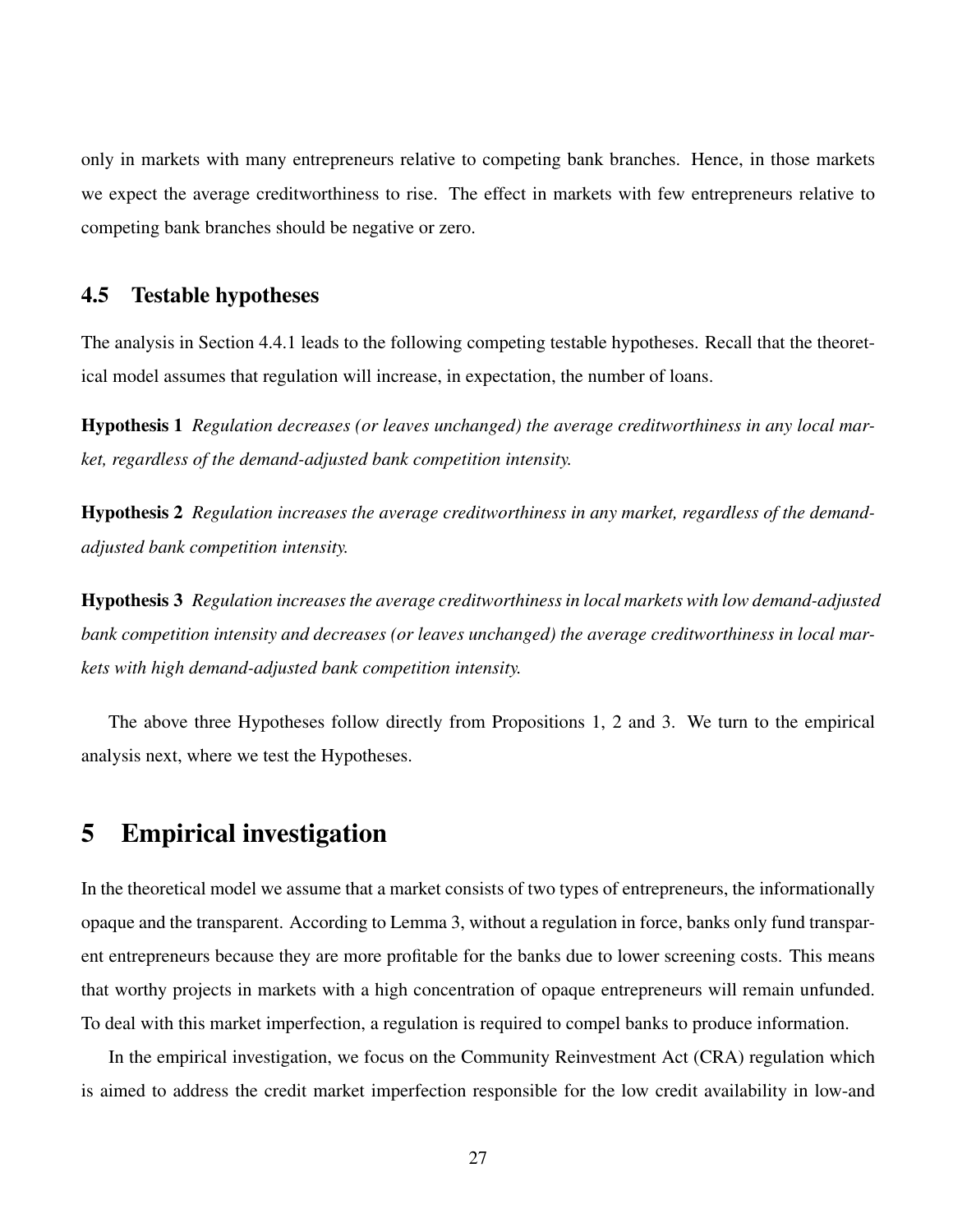moderate-income communities. These communities contain a proportionally larger number of opaque entrepreneurs. Specifically, banks economize on information costs, by using information generated from past lending, both their own lending and that of other lenders. A loan therefore creates a positive externality to future lenders and borrowers in the form of valuable information. Since low-and moderate-income communities are systematically underfunded, they are deprived of the positive information externalities and therefore they include a larger number of opaque entrepreneurs. Thus, as predicted by our model, banks will refrain from funding low-and moderate-income communities without any regulation. The practical implication of the information spillover and the engendering path dependence is that businesses do not have a credit report if they do not have credit and this can be a source of persistent inequality.

### 5.1 Institutional background

The Community Reinvestment Act (CRA) deals with the lack of banks' incentives to screen and give loans to opaque borrowers, by requiring banks to lend to small businesses located in underfunded neighborhoods in which the bank has presence. As of 1995, banks are regularly examined for their compliance in the areas of lending, investment and services by three federal agencies: the Federal Reserve, the Office of the Comptroller of the Currency (OCC), and the Federal Deposit Insurance Corporation (FDIC). The lending area has been given the highest weight in determining overall ratings. The CRA ratings are publicly released and due to elevated public attention, institutions need to show satisfactory responsiveness to the credit needs of assessment areas based on where they operate and particularly to the financing needs of small businesses in low-to-moderate income communities.

The empirical evidence discussed below supports the notion that CRA regulation is associated with an increase in small business lending. The effectiveness of CRA is linked to the two channels that incentivize compliance by depository institutions [\(Ding, Lee, and Bostic](#page-58-7) [\(2018\)](#page-58-7)). First, federal regulators must consider an institution's CRA performance when evaluating an application by that institution for a merger or acquisition, the formation of branch, or other business activity. Second, and more indirectly, community activists and public interest groups monitor banking institutions and provide an independent source of bank discipline.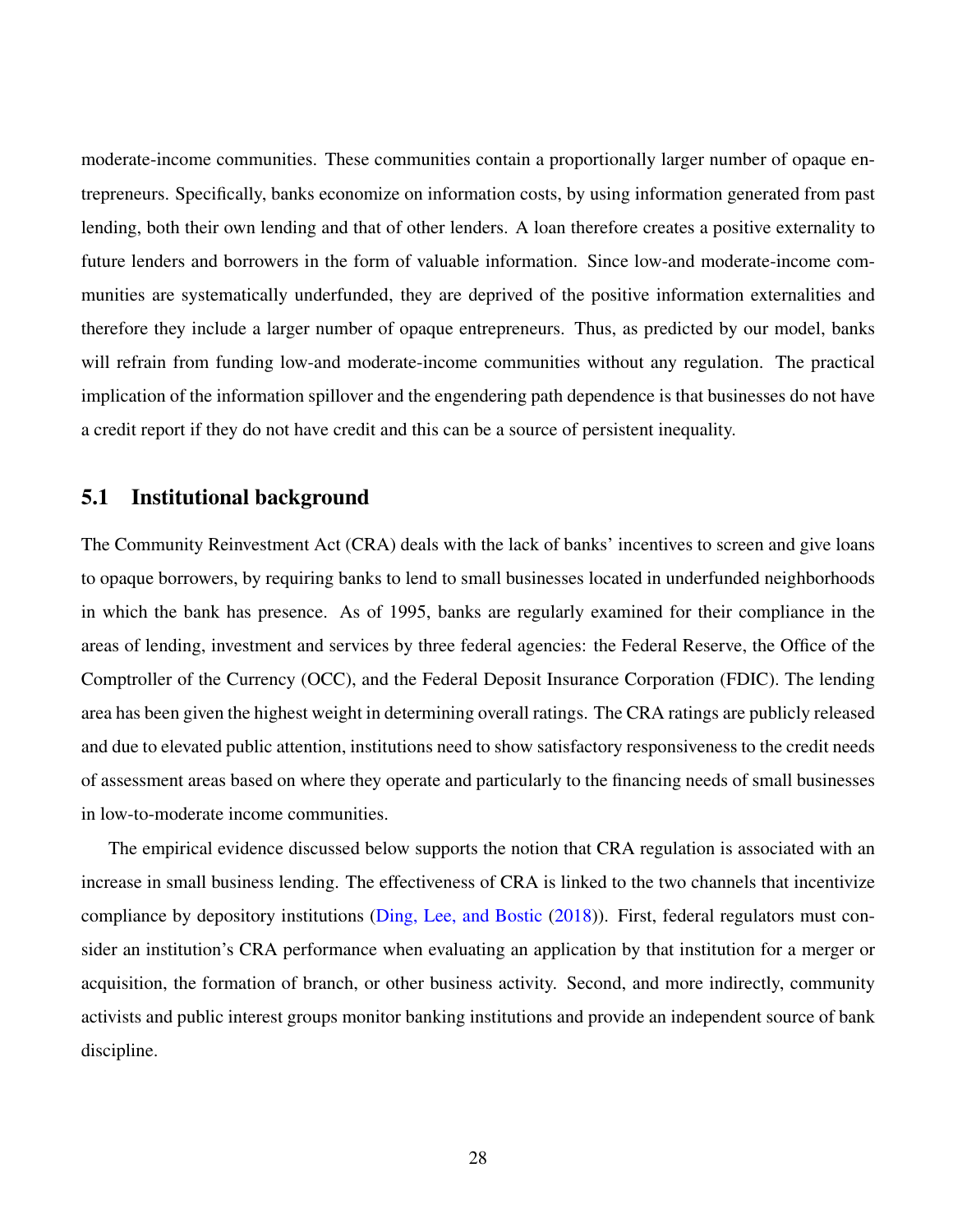## 5.2 Identification

Census tracts are identified as low and moderate-income areas based on demographic information provided by the US census. According to the Federal Financial Institutions Examination Council (FFIEC), until the end of 2011 a tract's eligibility status assignment and banks' CRA performance assessment was conducted using the 2000 census data and from January 2012 forward it was conducted using 2010 census data. As a result, approximately 15 percent of the tracts that were marginally non-eligible in the 2000 census became CRA eligible tracts.

We focus on newly eligible tracts for two main reasons. First, census tract eligibility does not necessarily imply an automatic increase in small business lending. Specifically, bank compliance to CRA is assessed at higher geographical level (i.e. assessment areas are at county or district level) which means that census tract eligibility increases the probability of small business loans growth. Therefore, we need to identify the eligible tracts that actually experience an unexpected increase in the loan supply. This supply-driven loan growth is more easily observed among the newly eligible tracts compared to census tracts that have been eligible since the 2000 census data and thus have a more predictable supply of loans ever since.

Second, focusing on newly eligible tracts where banks are, presumably, less likely to have built longterm relationships with the local businesses helps us to avoid any confounding effect from relationship lending on the credit score of businesses. In contrast, if we had focused on census tracts that have been eligible for a long period, it would have been difficult to identify whether the impact of regulation eligibility is due to banks' screening effort to reduce the adverse selection, or a result of the relationship lending benefits enjoyed by targeted borrowers.

We exploit the fact that the community's CRA eligibility is allocated on the basis of the observed ratio of census tract's median family income to the median family income of the Metropolitan area to use the regression-discontinuity (RD) design. In RD design, units receive treatment on the basis of whether the value of an observed covariate, known as the running variable, is above or below a known cutoff. The underlying idea is that the probability of receiving treatment conditional on this covariate jumps discontinuously at the cutoff, inducing heterogeneity in treatment assignment that is unrelated to potential confounders. In sharp RD design assignment to treatment coincides with the actual treatment and thus the jump in the probability of receiving treatment at the cutoff is from zero to one. When treatment compliance is imperfect,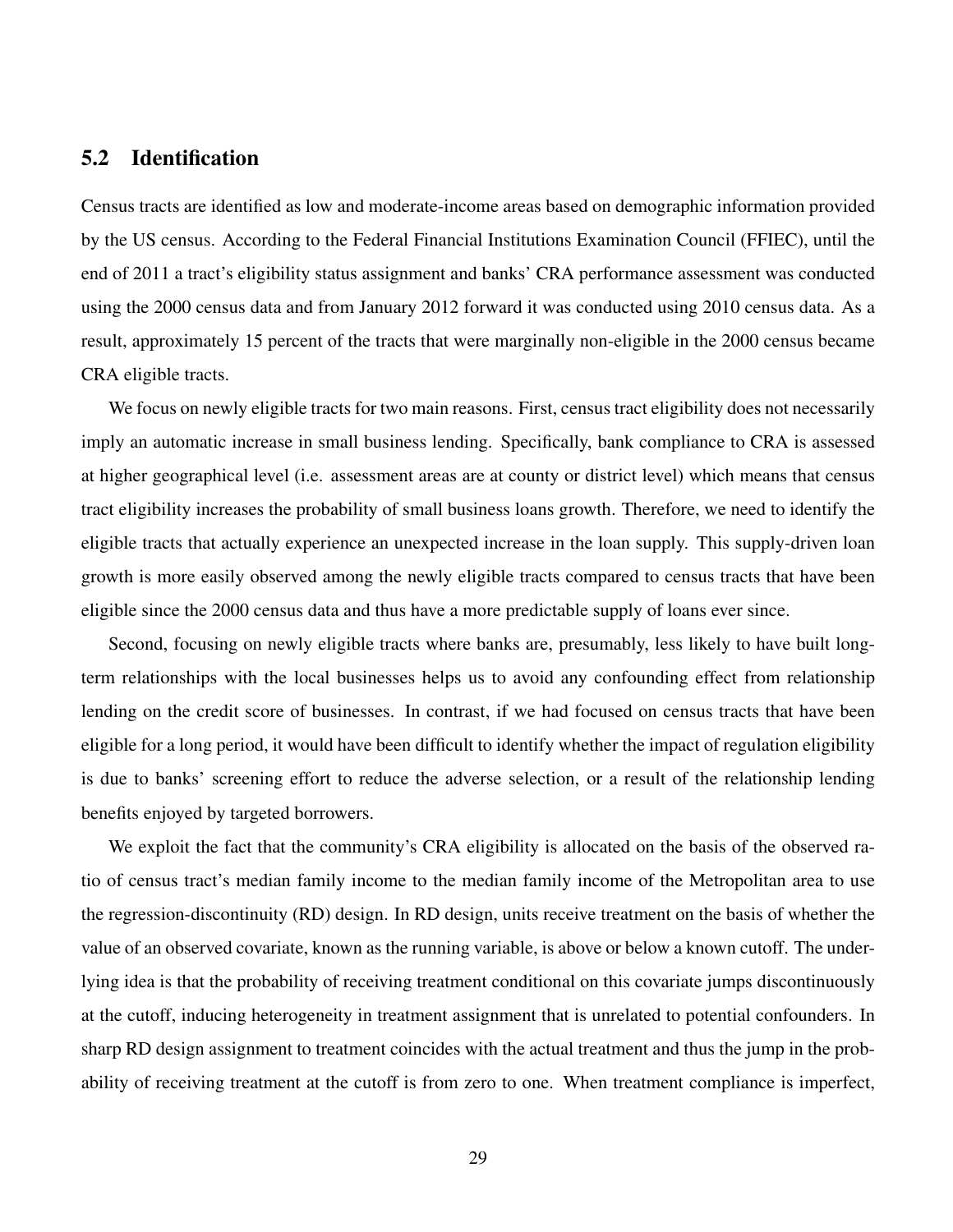as in the case of CRA, the method is the fuzzy RD design and the jump in the probability of receiving treatment at the cutoff is less than one.

Specifically, if a community i, defined at census tract level, has a median family income ratio  $X_i$  that is less than the cutoff value  $c = 80\%$ , the loans given to the community count as CRA-eligible while those census tracts with ratio above the cutoff are not. This generates a discontinuity in eligibility as a function of the tract's median family income ratio. The discontinuity in eligibility implies that affected tracts are more likely to experience an unexpected increase in the loan supply disproportional to the growth in small business loans among unaffected census tracts. We define as "treatment" the CRA-eligibility induced increase in small business lending and we denote it with the dummy variable  $T_i$ . Then, fuzzy RD design assumes that  $\lim_{\epsilon \to 0} \Pr(T_i = 1 | X_i = c - \epsilon) - \lim_{\epsilon \to 0} \Pr(T_i = 1 | X_i = c + \epsilon) > 0.$ 

At the same time, there appears to be no reason, other than the eligibility of the tract, for the credit score  $Y_i$  of small businesses located in the tract, to be a discontinuous function of the tract's median family income ratio. In this setting, the treatment effect of the increase in the probability of small business loan growth on the outcome variable  $Y_i$  can be written as

$$
\tau = \frac{\lim_{\epsilon \to 0} E(Y_i | X_i = c - \epsilon) - \lim_{\epsilon \to 0} E(Y_i | X_i = c + \epsilon)}{\lim_{\epsilon \to 0} E(T_i | X_i = c - \epsilon) - \lim_{\epsilon \to 0} E(T_i | X_i = c + \epsilon)} = \frac{\mu_{Y^-} - \mu_{Y^+}}{\mu_{T^-} - \mu_{T^+}}.
$$
(5.1)

#### 5.3 Estimation methodology

Estimation of the eligibility effect  $\tau$  within the RD design is performed using local polynomial estimators. This estimation strategy involves approximating the regression functions above and below the cutoff by means of weighted polynomial regressions, typically of order 1 or 2, with weights computed by applying a kernel function on the distance of each observation to the cutoff point. In particular, we employ the robust local linear polynomial estimator of [Calonico, Cattaneo, and Titiunik](#page-57-9) [\(2014\)](#page-57-9) which corrects for the bias of bandwidth. Formally, the conventional local-linear estimator, for a positive bandwidth  $h$ , kernel function  $K_h = K((X_i - c)/h)$  and a set of covariates  $\mathbb{Z}_i$  is found by optimizing the equations:

<span id="page-30-0"></span>
$$
\hat{\mu}_{U^{-}} = \arg \min_{\{b_0, b_1\}} \sum_{n} (\mathbb{1}(X_i < c)(U_i - b_0 - b_1(X_i - c) - \gamma \mathbb{Z}_i)^2 K_h \tag{5.2}
$$

$$
\hat{\mu}_{U^+} = \arg \min_{\{b_0, b_1\}} \sum_n (\mathbb{1}(X_i \ge c)(U_i - b_0 - b_1(X_i - c) - \gamma \mathbb{Z}_i)^2 K_h \tag{5.3}
$$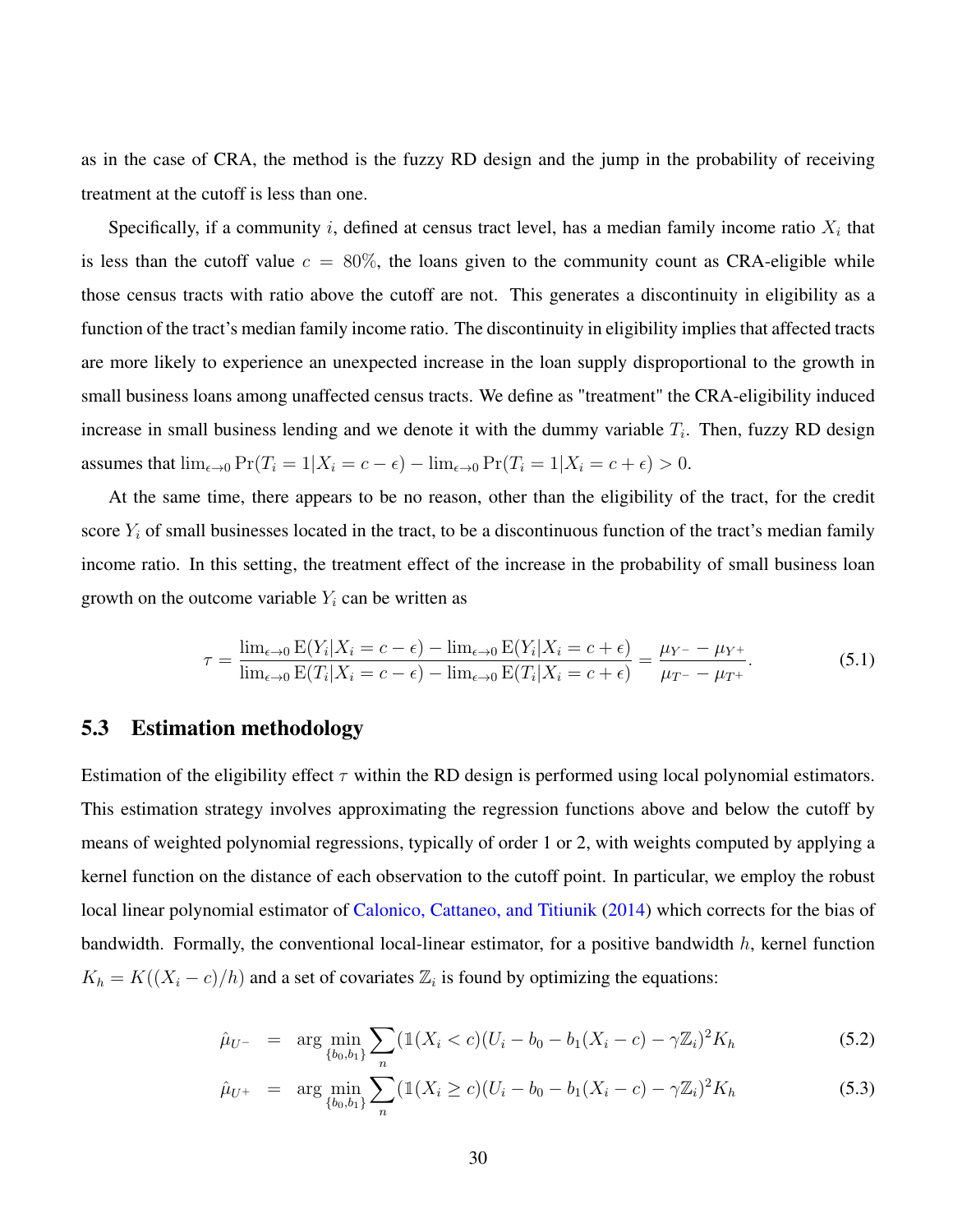where the random variable  $U_i$  is equal to either  $Y_i$  or  $T_i$ . The bias-corrected local linear sharp RD estimator of the probability of treatment, i.e. small business loans increase, employing a local-quadratic estimate of the leading bias is

<span id="page-31-0"></span>
$$
\hat{\tau}_T = \hat{\mu}_{T^-} - \hat{\mu}_{T^+} - h_T^2 \mathbb{B}_T(h_T, b_T) \tag{5.4}
$$

and the bias-corrected local linear fuzzy RD estimator on the outcome variable (i.e. the average credit score) employing a local-quadratic estimate of the leading bias is

<span id="page-31-1"></span>
$$
\hat{\tau}_Y = \frac{\hat{\mu}_{Y^-} - \hat{\mu}_{Y^+}}{\hat{\mu}_{T^-} - \hat{\mu}_{T^+}} - h_Y^2 \mathbb{B}_Y(h_Y, b_Y)
$$
\n(5.5)

where  $b_T$ ,  $b_Y$  are the bias-correction bandwidths and  $\mathbb{B}_T(\cdot, \cdot)$ ,  $\mathbb{B}_Y(\cdot, \cdot)$  the bias correction factors see, [Calonico, Cattaneo, and Titiunik](#page-57-9) [\(2014\)](#page-57-9) for more details.

Increasing the order of the polynomial generally improves the accuracy of the approximation but also increases the variability of the estimator. In particular, it can be shown that the asymptotic variances of the local constant ( $p = 0$ ) and local linear ( $p = 1$ ) polynomial estimators are equal, but the linear approximation has a smaller asymptotic bias [\(Cattaneo, Idrobo, and Titiunik](#page-57-10) [\(2019\)](#page-57-10)). Thus, our main model setup uses the recommended choice of local linear polynomial estimator while a higher order (quadratic) polynomial estimator  $(p = 2)$  is employed for additional robustness analysis. Moreover, in the analysis that follows, we employ the Epanechnikov kernel function, often called the optimal kernel because it yields the lowest possible asymptotic Mean Square Error (MSE). In additional robustness tests we also use the Uniform kernel function.

A more consequential issue is the choice of the bandwidth because, given the choices of order approximation and kernel function, the accuracy of the approximation is essentially determined by the bandwidth. For all point estimators of the RD effects we use the recommended, Mean Square Error (MSE) optimal plug-in bandwidth  $h_{MSE}$  which minimizes the asymptotic variance and bias of the estimator [\(Cattaneo,](#page-57-10) [Idrobo, and Titiunik](#page-57-10) [\(2019\)](#page-57-10)). When we run the quadratic polynomial estimator, we use the common MSEoptimal bandwidth selector for the sum of regression estimates bandwidth  $h_{MSE,SUM}$  which is useful for regularization purposes to minimize over-fitting. Furthermore, we use the CER optimal bandwidth  $h_{CER}$ , that minimizes the asymptotic coverage error rate of the bias corrected confidence interval, for inference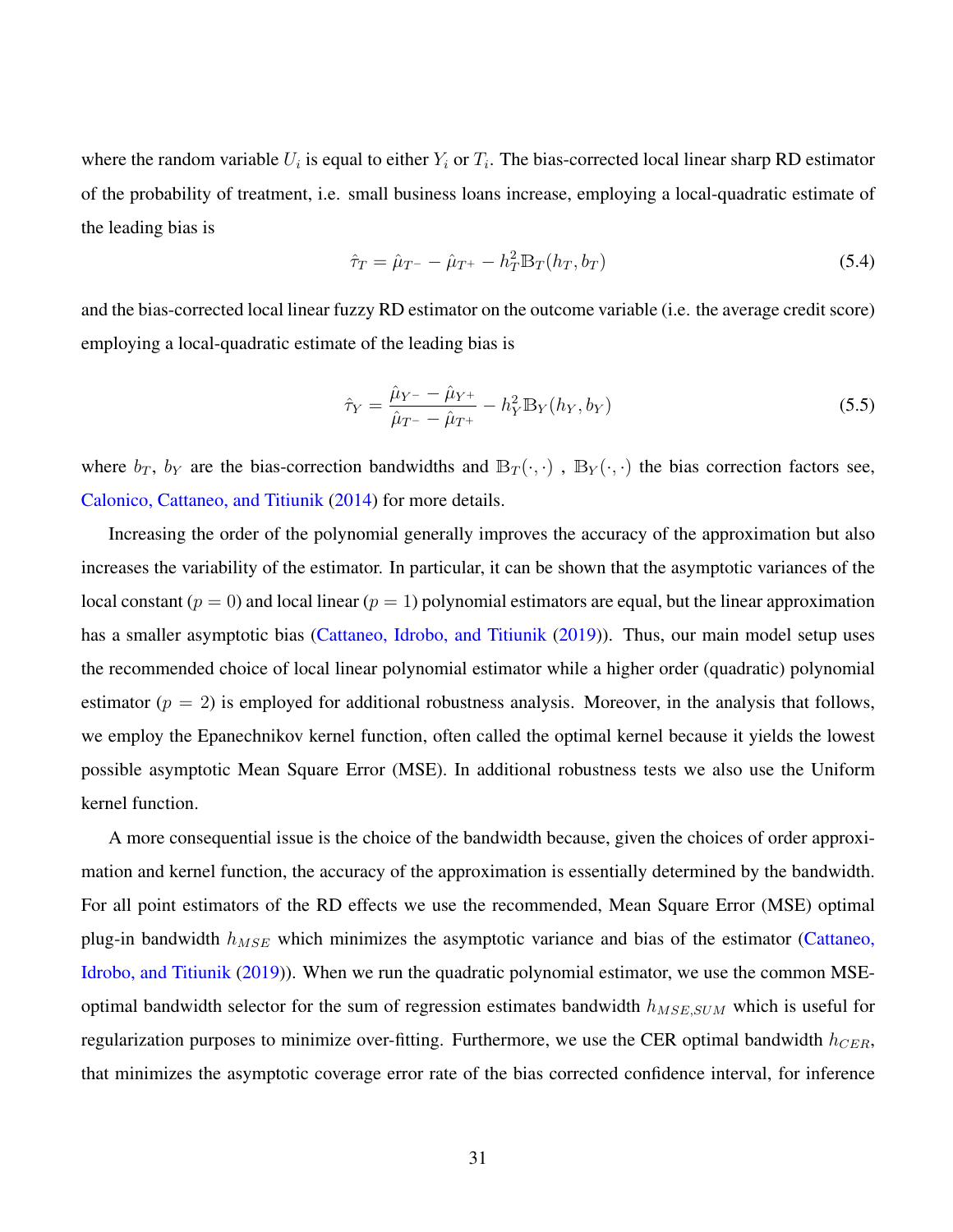in the falsification tests. Finally, we use the cluster at census tract level robust plug-in residuals variance estimator to compute the variance-covariance matrix.

### 5.4 Data

Our empirical analysis assembles data from three sources. First, CRA small business loan data is obtained from FFIEC. The CRA regulations require financial institutions, which include all state member banks, state nonmember banks, national banks and savings associations that meet or exceed the asset size thresholds, to report commercial loans extended to small businesses. The filing asset size threshold is published every year by FFIEC and it is typically over \$1 billion for each of prior two calendar years. Small business loans are considered the loans with origination amounts of \$1 million or less. The reported annual loan data refers to new loans and it includes the total number of loans and the total loan amount at origination aggregated at U.S. census tract level. CRA small business lending data covers roughly 86 percent of all loans of \$1 million or less [\(Greenstone, Mas, and Nguyen](#page-58-8) [\(2020\)](#page-58-8)).

Along with the loan data, FFIEC also publishes census data at tract level used in preparing CRA data. Variables that are pertaining to our analysis include Median Family Income (MFI) for census tracts and their surrounding Metropolitan Statistical Area (MSA) or Metropolitan Division (MD). Qualified CRA activities hinge on the income level of census tracts and geographic distribution of loans within assessment areas. The income group classification is determined by tract MFI as a percentage of MSA/MD level MFI (or MFI percentage). For tracts located outside a MSA/MD, area MFI is the statewide non-MSA/MD MFI. Updates of tract MFI or MSA/MD MFI impact the eligibility of tracts and the CRA activities subsequently. According to FFIEC website, 2012 MFI income data for both census tracts and MSA (MD) are collected from 2010 Census while 2011 MFI income data are from 2000 Census. Consistent with the income data, census tracts are classified on the basis of 2000 U.S. Census data for loans originated in 2011. Loans originated in 2012 were classified on the basis of 2010 Census data. Additional demographic variables used in our analysis include the census tract total population and the minority population as a percentage of the total population.

Second, business data is obtained from National Establishment Time Series (NETS) compiled by Walls & Associates. Because small businesses are mainly single establishments, we use the terms firm and es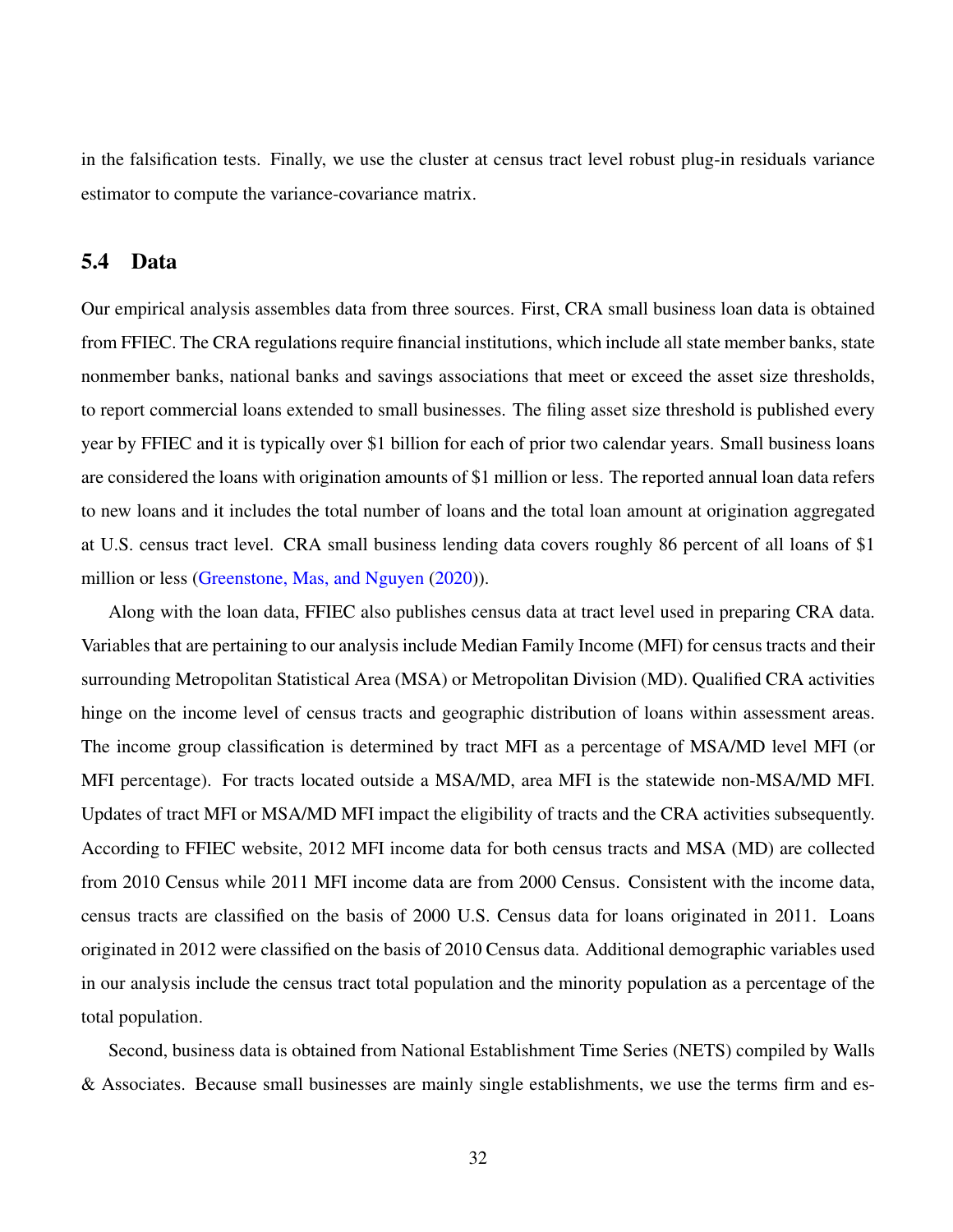tablishment interchangeably. Among all NETS establishments, we exclude those from NAICS-industries of Agriculture, Forestry, Fishing and Hunting whose CRA loans are reported separately, and from Education Services and Public Administration which do not typically depend on small business bank loans for their operations. We further dropped establishments with missing NAICS codes, data year and employment numbers, and inactive establishments such as those with bankruptcy filing indicator.

We use the Small Business Administration's definition to characterize a NETS establishment as a small business if it has less than 500 employees and it is in the manufacturing industry or three year average annual sales less than \$7.5 million for all non-manufacturing industries. Moreover, we use the Dun & Bradstreet paydex score, the credit score for an establishment similar to FICO for individuals, that is derived from the firm's trade references with vendors and suppliers. Specifically, the paydex score is a value weighted, according to the size of obligations, score that ranges from 0 to 100 with higher values implying higher ability to pay back the obligations. Credit scores like paydex are therefore important in assessing a firm's creditworthiness and banks use them to determine important loan terms such as the loan's tenure, the interest rate and the loan's collateral requirements. Another important feature of paydex score is that it relates with hard data of debt payments including trade credit. This means that any increase in the score is due to an improvement in the firm's cash flow rather than due to the loan-certification effect [\(James](#page-59-10) [\(1987\)](#page-59-10)).

To assign establishments to census tracts, we perform geocoding from an establishment's latitude and longitude provided by NETS and determine whether an establishment falls within the boundary of a census tract. Census tracts boundary files are downloaded from the U.S. Census website. To be consistent with CRA lending data, NETS data before 2012 are mapped to census tracts based on 2000 census map, while 2012 NETS data are mapped based on 2010 census map. To exclude confounding factors that contributed to a business move and CRA lending, we do not include establishments that moved during sample periods. We also dropped establishments with missing coordinates, as well as establishments which are reported to have only one employee (i.e. self-employed). For each year, we calculated the total number of small establishments and the average credit score per census tract.

Finally, bank branch data come from the Summary of Deposits (SOD), the annual survey of branch office deposits for all FDIC-insured institutions, including insured U.S. branches of foreign banks. Following standard treatment, we keep only brick-and-mortar branches and remove any duplicated, in respect to address, branches. Additionally, we dropped branches missing physical addresses. SOD data include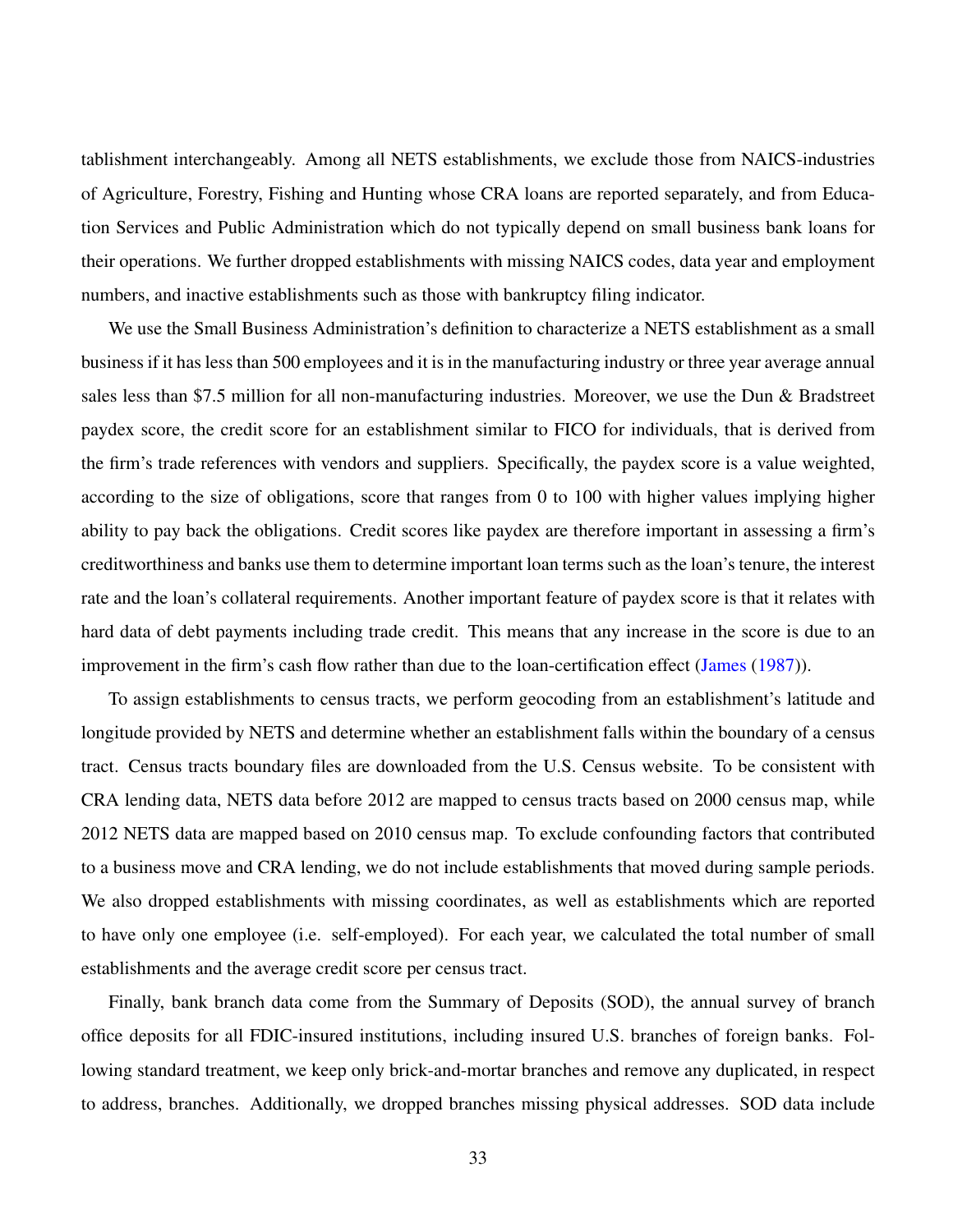latitudes and longitudes of physical branches, however for branches missing latitudes and longitudes we impute coordinates from geocoding the branch addresses. To determine the number of bank branches serv-ing a census tract, we draw a circle with a search radius around the population center of each census tract.<sup>[29](#page-34-0)</sup> We apply a variable distance for urban, mixed and rural tracts. Specifically, we assume an entrepreneur searches within 2 miles around the tract center for banking services in an urban area, 5 miles in a mixed area and 10 miles in a rural area.<sup>[30](#page-34-1)</sup> Any bank branch with its coordinates falling within the corresponding search radius to the tract center is considered serving entrepreneurs in that census tracts. For each tract year, we are able to identify all bank branches serving a particular census tract. Same bank branches within a tract, although a rare event, are treated as distinct units because they also compete for small business loans and because screening using soft information is branch specific. Finally, we also calculated separately the total number of branches of large banks, defined as banks or savings associations with assets exceeding the annually-determined size threshold by CRA regulation and the total number of branches of small banks, defined as banks or savings associations with assets below the annually-determined size threshold by CRA regulation. The latter separation is important due to the different strategic focus between large and small banks with literature suggesting that smaller sized banks are more likely to fund local small businesses [\(Berger, Miller, Petersen, Rajan, and Stein](#page-56-9) [\(2005\)](#page-56-9)).

### 5.5 Summary statistics

Census tract, the primary unit of analysis, is a relatively permanent statistical subdivision of a county. Tracts are defined to contain 4,000 inhabitants and therefore vary in size across urban and rural areas. Our sample focuses on the period 2011-2012 and includes two types of census tracts, the newly eligible tracts after the incorporation of the latest Census data and the tracts that remained ineligible after the Census data update. Overall, we have 73,366 tract-year observations with 69,315 observations belonging to tracts with median family income above the 80% cut off and 4,051 observations belonging to tracts with median family income below the 80% cut off.

<span id="page-34-0"></span><sup>&</sup>lt;sup>29</sup>Tract population center files are downloaded from census website (https://www.census.gov/geographies/referencefiles/time-series/geo/centers-population.2010.html)

<span id="page-34-1"></span> $30$ Using the same distance across sparsely and densely populated areas assumes that it takes the same amount of time to cover a distance of 10 miles in rural and urban areas, which is counterfactual. Consequently, a fixed distance would inflate the number of branches in more densely populated areas while underestimating the figure for rural areas. The same approach was adopted by the Bank Policy Institute's report "Some Facts about Bank Branches and LMI Customers".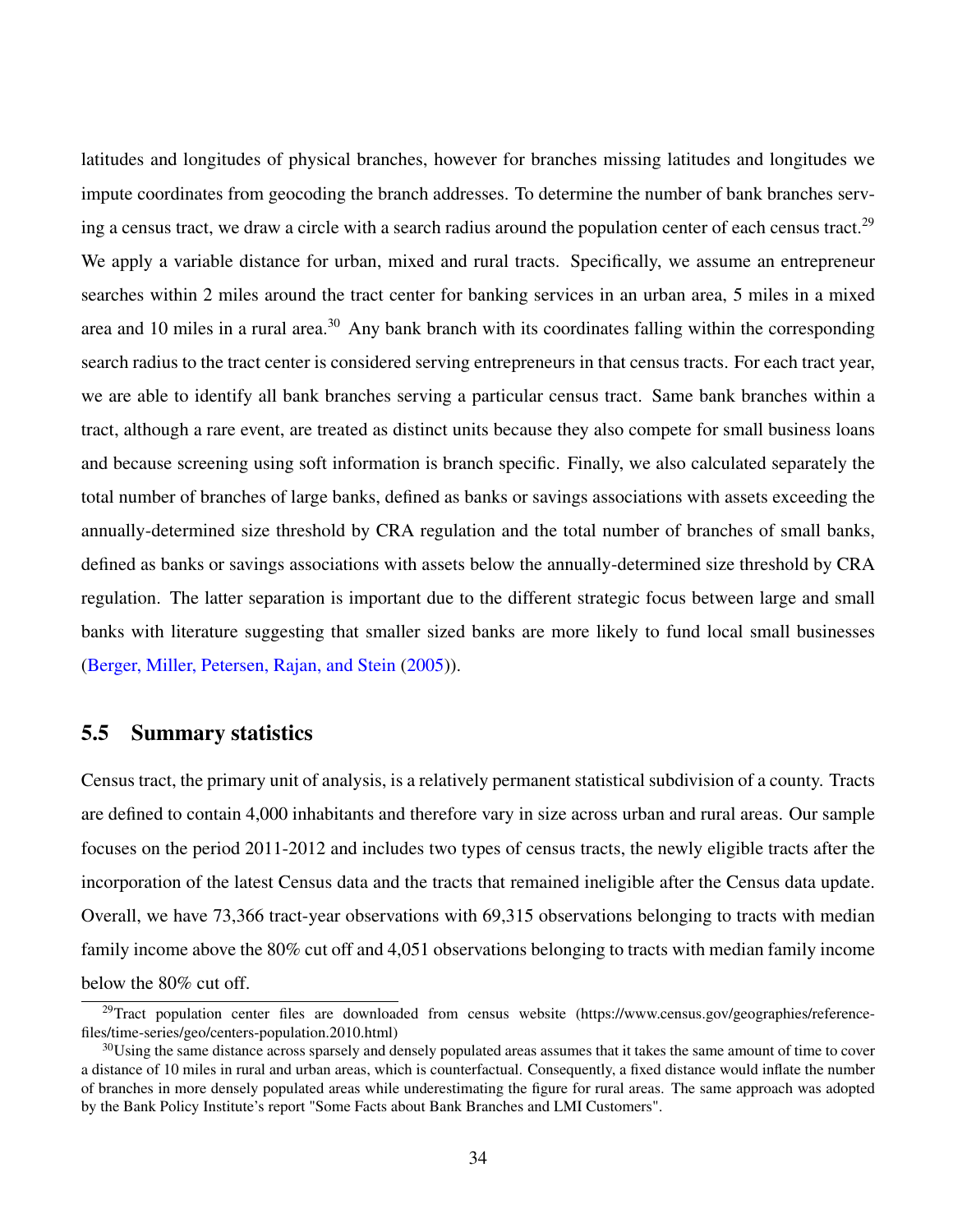<span id="page-35-0"></span>

|                                             | Panel A: Bank branch and small business loan data |                       |          |         |                        |        |          |         |
|---------------------------------------------|---------------------------------------------------|-----------------------|----------|---------|------------------------|--------|----------|---------|
|                                             |                                                   | $80\%$ MFI (N=69,315) |          |         | $MFI < 80\%$ (N=4,051) |        |          |         |
| <b>VARIABLES</b>                            | mean                                              | sd                    | min      | max     | mean                   | sd     | min      | max     |
| Branches of small banks                     | 3.152                                             | 4.233                 | $\Omega$ | 78      | 2.681                  | 3.559  | $\Omega$ | 52      |
| Branches of large banks                     | 12.47                                             | 24.13                 | $\Omega$ | 754     | 10.24                  | 18.09  | $\Omega$ | 485     |
| Number of small business loans              | 78.30                                             | 79.51                 | $\Omega$ | 2,770   | 56.17                  | 76.05  |          | 2,652   |
| Total amount (\$Th) of small business loans | 2,932                                             | 4,266                 | $\Omega$ | 139.875 | 2.479                  | 4.696  | 2        | 123,345 |
| Demand-adjusted bank competition            | 12.64                                             | 31.11                 | $\theta$ | 2,933   | 15.12                  | 123.4  | $\Omega$ | 7,671   |
|                                             | Panel B: Demographic and business data            |                       |          |         |                        |        |          |         |
|                                             |                                                   | $80\%$ MFI (N=69,315) |          |         | $MFI < 80\%$ (N=4,051) |        |          |         |
| <b>VARIABLES</b>                            | mean                                              | sd                    | min      | max     | mean                   | sd     | min      | max     |
| Population                                  | 4.314                                             | 1,747                 | 23       | 33,041  | 4,138                  | 1,747  | 37       | 16,326  |
| Minority population $(\%)$                  | 22.36                                             | 22.17                 | $\Omega$ | 99.93   | 42.68                  | 28.57  | 1.030    | 99.87   |
| <b>Tract MFI</b>                            | 68.841                                            | 28,827                | 20,833   | 250,001 | 45.564                 | 10.789 | 2.499    | 85,912  |
| Number of small businesses                  | 182.8                                             | 162.4                 |          | 5,774   | 158.4                  | 171.2  | 5        | 5,515   |
| Credit score                                | 71.07                                             | 3.355                 | 57.68    | 77.46   | 69.61                  | 3.897  | 57.68    | 77.46   |
| Years of establishment                      | 16.11                                             | 4.319                 | 4        | 51      | 17.23                  | 4.830  | 5.914    | 50.56   |
| Proprietorship/partnership legal form       | 0.742                                             | 0.0880                | 0.250    |         | 0.726                  | 0.0969 | 0.250    |         |

Table 1: Descriptive statistics for upper-middle income tracts & lower-moderate income tracts.

Table [1](#page-35-0) Panel A summarizes the bank data and particularly the number of branches split by bank size and the number and amount of small business loans. It also includes the demand-adjusted bank competition measured as the number of branches per 100 small firms. Table [1](#page-35-0) Panel B summarizes the demographic data including the tract population, the percentage of minority population and the median family income. Moreover it includes the business data and particularly the number of small businesses, the average years of firm's establishment, the proportion of businesses with proprietorship/partnership legal form and the average credit (paydex) score.

Direct comparison between the two groups of tracts reveals that upper-middle income tracts on average have more bank branches, higher number and amount of small business loans, lower local bank competition adjusted for the number of borrowers, and higher firm credit score compared to the lower-moderate income tracts. Moreover, they are slightly more populated and have a lower proportion of minority population. In addition, they display greater economic activity, measured by the number of small businesses which are also slightly younger in age. Finally, both tract groups have approximately the same percentage of proprietorship/partnership entities.

If we concentrate on the tracts that are near to the cut off, we see that the differences between the uppermiddle and lower-moderate income tracts are eliminated. Specifically, Table [2](#page-36-0) Panels A and B summarize the characteristics of tracts with median family income between 80% and 90% and tracts with median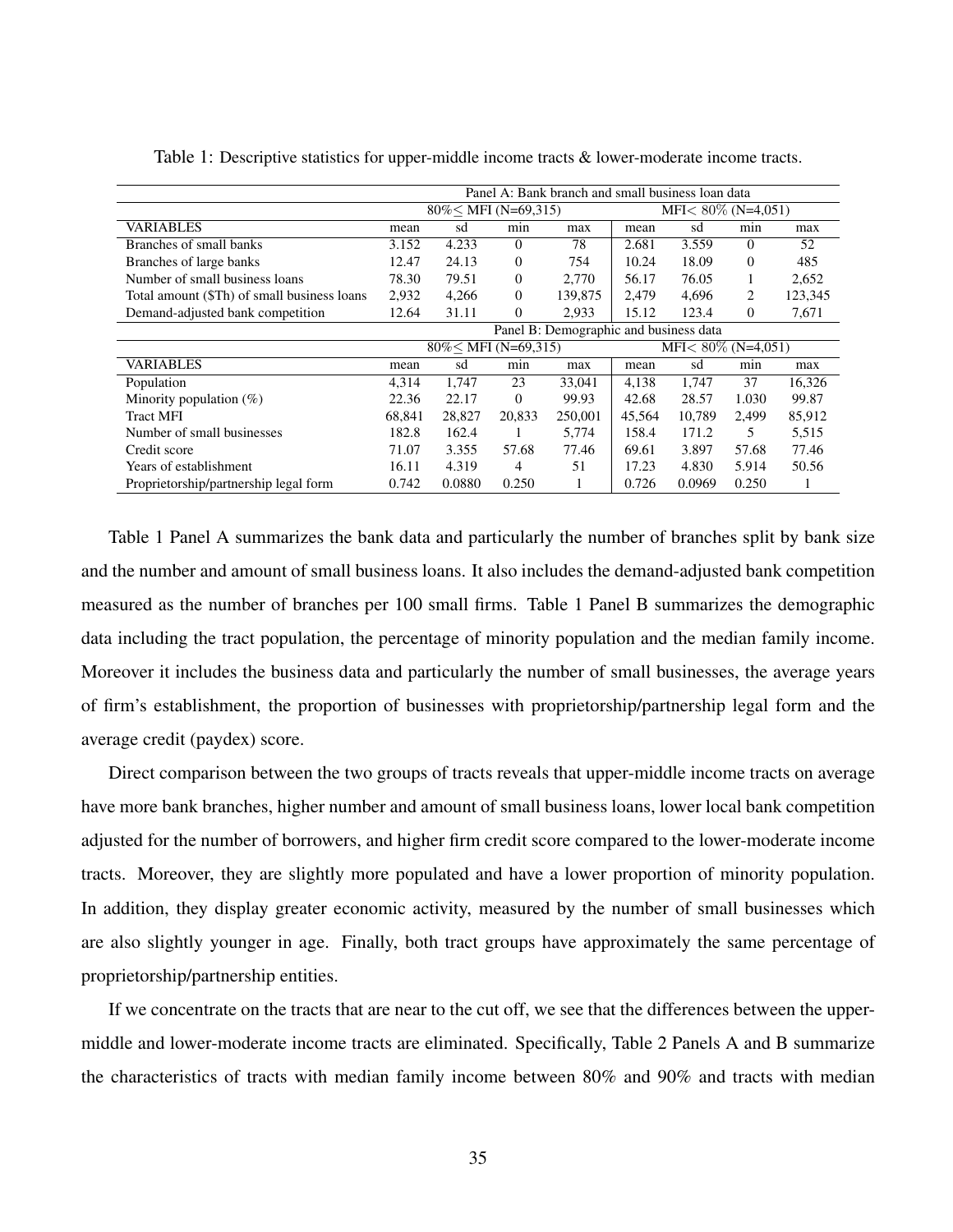<span id="page-36-0"></span>Table 2: Descriptive statistics for upper-middle income tracts & lower-moderate income tracts with MFI close to the cut off point

|                                             | Panel A: Bank branch and small business loan data |                                 |          |        |                                           |        |                |         |
|---------------------------------------------|---------------------------------------------------|---------------------------------|----------|--------|-------------------------------------------|--------|----------------|---------|
|                                             |                                                   | $80\%$ MFI $\lt$ 90% (N=10,863) |          |        | 70% <mfi<<math>80\% (N=2,608)</mfi<<math> |        |                |         |
| <b>VARIABLES</b>                            | mean                                              | sd<br>min<br>max                |          |        |                                           | sd     | min            | max     |
| Branches of small banks                     | 2.788                                             | 3.660                           | $\Omega$ | 72     | 2.661                                     | 3.313  | $\Omega$       | 28      |
| Branches of large banks                     | 9.752                                             | 17.23                           | $\Omega$ | 730    | 9.803                                     | 13.83  | $\Omega$       | 328     |
| Number of small business loans              | 55.24                                             | 54.68                           | $\theta$ | 1,517  | 57.52                                     | 81.19  |                | 2,652   |
| Total amount (\$Th) of small business loans | 2,234                                             | 3,318                           | $\Omega$ | 60,523 | 2,452                                     | 4,644  | $\overline{c}$ | 123,345 |
| Demand-adjusted bank competition            | 12.58                                             | 37.23                           | $\theta$ | 2,933  | 12.21                                     | 21.73  | $\Omega$       | 350     |
|                                             | Panel B: Demographic and business data            |                                 |          |        |                                           |        |                |         |
|                                             |                                                   | $80\%$ < MFI<90% (N=10,863)     |          |        | 70% <mfi<<math>80\% (N=2,608)</mfi<<math> |        |                |         |
| <b>VARIABLES</b>                            | mean                                              | sd                              | min      | max    | mean                                      | sd     | min            | max     |
| Population                                  | 4,153                                             | 1,612                           | 37       | 16,532 | 4.247                                     | 1.722  | 494            | 16,326  |
| Minority population $(\%)$                  | 29.47                                             | 26.57                           | $\theta$ | 99.76  | 39.09                                     | 28.13  | 1.040          | 99.67   |
| <b>Tract MFI</b>                            | 47,805                                            | 11,267                          | 20.833   | 95,777 | 48,726                                    | 10.303 | 24,274         | 85,912  |
| Number of small businesses                  | 154.0                                             | 127.9                           |          | 4,024  | 161.4                                     | 183.4  | 8              | 5,515   |
| Credit score                                | 70.39                                             | 3.659                           | 57.68    | 77.46  | 69.81                                     | 3.760  | 57.68          | 77.46   |
| Years of establishment                      | 17.34                                             | 4.708                           | 5        | 43.50  | 17.16                                     | 4.599  | 5.914          | 35.82   |
| Proprietorship/partnership legal form       | 0.733                                             | 0.0945                          | 0.261    | 1      | 0.730                                     | 0.0947 | 0.380          | 1       |

family income between 70% and 80%. We conclude that tracts from the two sides of the cut off point have similar demographics as well as similar business characteristics and banking activities.

In addition to the sample containing the total number of census tracts, we create a separate sample of matched tracts. At first glance, the use of a matched sample in RD-design seems unnecessary. [Heckman,](#page-58-9) [LaLonde, and Smith](#page-58-9) [\(1999\)](#page-58-9) argue that regression discontinuity estimators constitute a special case of selection on observables, and thus the RD estimator is a limit form of matching. Indeed, as we observed above, the heterogeneity of observable tracts characteristics is eliminated if we focus on tracts with median family income ratio close to the cut off point. Nonetheless, tracts from different states may be subject to different regulatory and legal frameworks especially concerning state's branch banking policies. Such disparities, if they exist, could interfere with the supply of bank credit. We therefore use a matched-sample for further robustness analysis to address any remaining concerns about unobservable state induced heterogeneity.

Specifically, for every tract that has become eligible under CRA regulation, we find a matched tract located at the same Metropolitan Statistical Area that remained ineligible with similar characteristics such as population, percentage of minority populations, median family income, number of small businesses, number of large bank branches and number of small bank branches. Table [3](#page-37-1) Panels A and B summarize the characteristics of tracts from the same Metropolitan Statistical Area with median family income above and below the cut off point of 80%. We conclude that upper-middle income and lower-moderate income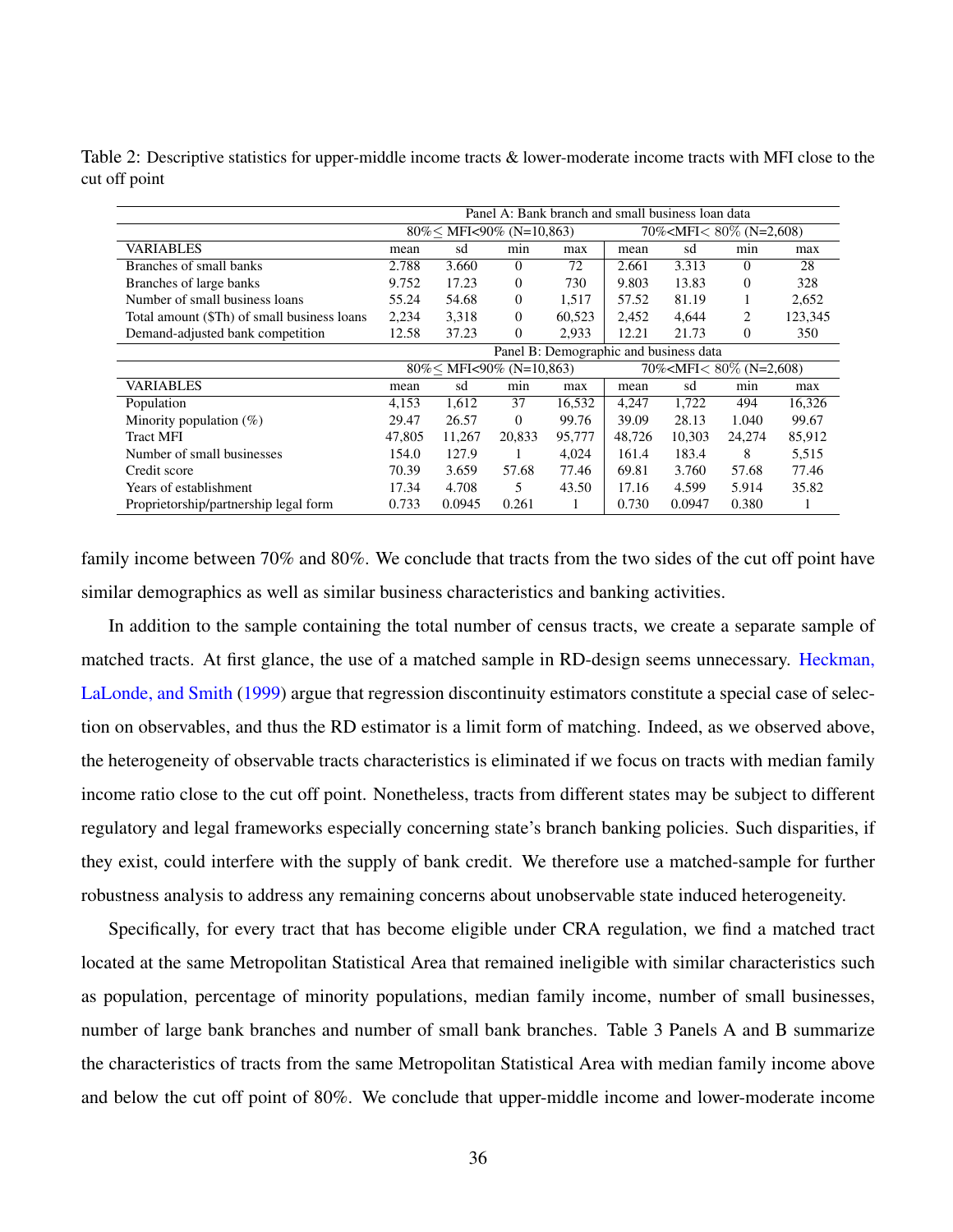tracts from the same Metropolitan Statistical Area have similar demographics as well as similar business and banking activities.

<span id="page-37-1"></span>Table 3: Descriptive statistics for upper-middle income tracts & lower-moderate income tracts from the same Metropolitan Statistical Area

|                                             | Panel A: Bank branch and small business loan data |                         |          |         |                        |                        |                |         |
|---------------------------------------------|---------------------------------------------------|-------------------------|----------|---------|------------------------|------------------------|----------------|---------|
|                                             |                                                   | $80\%$ < MFI (N=10,190) |          |         | $MFI < 80\%$ (N=3,974) |                        |                |         |
| <b>VARIABLES</b>                            | mean                                              | sd                      | min      | max     | mean                   | sd                     | min            | max     |
| Branches of small banks                     | 2.919                                             | 3.854                   | $\Omega$ | 65      | 2.671                  | 3.555                  | $\Omega$       | 52      |
| Branches of large banks                     | 11.29                                             | 18.51                   | 0        | 365     | 10.25                  | 18.10                  | $\theta$       | 485     |
| Number of small business loans              | 57.73                                             | 76.01                   | 0        | 2.770   | 56.03                  | 76.44                  | 1              | 2,652   |
| Total amount (\$Th) of small business loans | 2,397                                             | 4.307                   | $\Omega$ | 139.875 | 2,483                  | 4,722                  | $\overline{2}$ | 123,345 |
| Demand-adjusted bank competition            | 13.93                                             | 27.43                   | $\Omega$ | 630.8   | 15.22                  | 124.6                  | $\Omega$       | 7,671   |
|                                             | Panel B: Demographic and business data            |                         |          |         |                        |                        |                |         |
|                                             |                                                   | $80\% <$ MFI (N=10,190) |          |         |                        | $MFI < 80\%$ (N=3,974) |                |         |
| <b>VARIABLES</b>                            | mean                                              | sd                      | min      | max     | mean                   | sd                     | min            | max     |
| Population                                  | 4,101                                             | 1,539                   | 91       | 16,532  | 4,138                  | 1,751                  | 37             | 16,326  |
| Minority population $(\%)$                  | 33.26                                             | 26.78                   | 0.450    | 99.77   | 42.94                  | 28.58                  | 1.030          | 99.87   |
| <b>Tract MFI</b>                            | 50.867                                            | 13.487                  | 20,833   | 200,001 | 45.322                 | 10.668                 | 2.499          | 85,912  |
| Number of small businesses                  | 158.0                                             | 167.7                   | 5        | 5,774   | 157.9                  | 171.8                  | 5              | 5,515   |
| Credit score                                | 70.12                                             | 3.747                   | 57.68    | 77.46   | 69.60                  | 3.909                  | 57.68          | 77.46   |
| Years of establishment                      | 16.91                                             | 4.666                   | 5.231    | 49.80   | 17.23                  | 4.851                  | 5.914          | 50.56   |
| Proprietorship/partnership legal form       | 0.728                                             | 0.0956                  | 0.261    |         | 0.726                  | 0.0969                 | 0.250          |         |

# <span id="page-37-0"></span>6 Empirical results

## 6.1 CRA regulation and small business loan growth

The fundamental assumption of the fuzzy RD design in this study is that CRA eligibility increases the probability of small business loan growth. We begin the empirical investigation by providing explicit evidence in support of this assumption. In particular, we estimate the discontinuity jump in the probability of small business loan increase i.e.  $\hat{\tau}_T = \mu_{T-} - \mu_{T+}$ . Table [4](#page-38-0) columns (1)-(2) present the results for the two samples, the unmatched and the matched samples respectively. The estimate of the discontinuity jump is statistically significant suggesting that the probability of a small business loan increase in eligible tracts is significantly higher compared to the probability of a small business loan increase in non-eligible tracts. Moreover, the results in Table [4](#page-38-0) columns (3)-(6) from the median-split sample based on the demand-adjusted bank competition, reveal that the regulation is equally likely to enhance small business loan availability in census tracts with low and high demand-adjusted bank competition.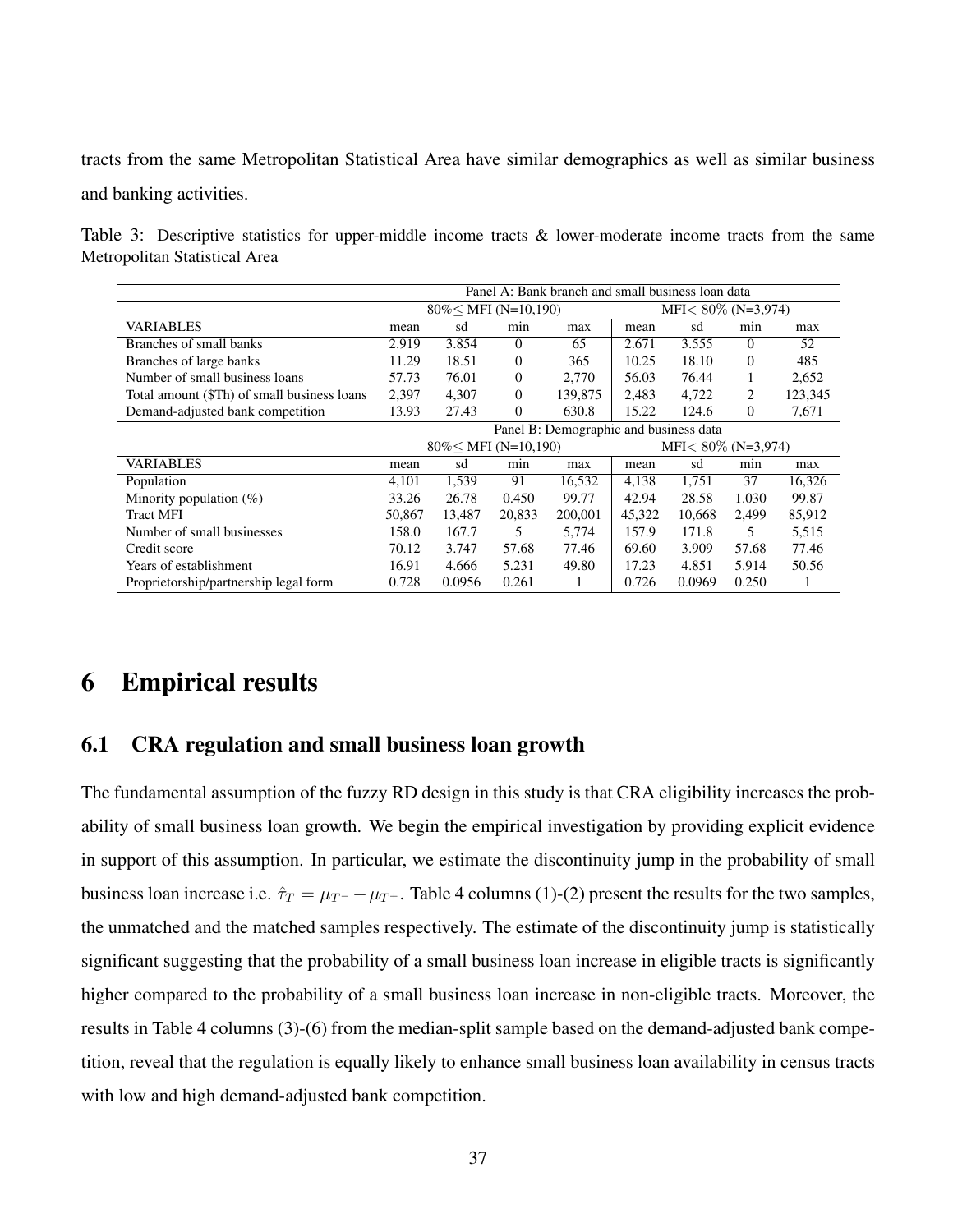<span id="page-38-0"></span>

|                       |               |               |                | Low demand-adjusted bank | High demand-adjusted bank |                    |  |
|-----------------------|---------------|---------------|----------------|--------------------------|---------------------------|--------------------|--|
|                       |               | All tracts    |                | competition tracts       |                           | competition tracts |  |
| <b>VARIABLES</b>      | (1)           | (2)           | (3)            | (4)                      | (5)                       | (6)                |  |
| Conventional          | $0.262***$    | $0.346***$    | $0.268***$     | $0.348***$               | $0.255***$                | $0.335***$         |  |
|                       | (0.0193)      | (0.0199)      | (0.0274)       | (0.0265)                 | (0.0274)                  | (0.0284)           |  |
| Bias-corrected        | $0.268***$    | $0.350***$    | $0.276***$     | $0.347***$               | $0.258***$                | $0.341***$         |  |
|                       | (0.0193)      | (0.0199)      | (0.0274)       | (0.0265)                 | (0.0274)                  | (0.0284)           |  |
| Robust                | $0.268***$    | $0.350***$    | $0.276***$     | $0.347***$               | $0.258***$                | $0.341***$         |  |
|                       | (0.0222)      | (0.0229)      | (0.0317)       | (0.0306)                 | (0.0323)                  | (0.0327)           |  |
| <b>Observations</b>   | 73366         | 14164         | 36683          | 7087                     | 36683                     | 7077               |  |
| Robust 95% CI         | [0.224:0.312] | [0.305:0.395] | [0.214; 0.338] | [0.287:0.407]            | [0.195:0.322]             | [0.277:0.405]      |  |
| Kernel Type           | Epanechnikov  | Epanechnikov  | Epanechnikov   | Epanechnikov             | Epanechnikov              | Epanechnikov       |  |
| <b>BW</b> Type        | mserd         | mserd         | mserd          | mserd                    | mserd                     | mserd              |  |
| VCE method            | Cluster       | Cluster       | Cluster        | Cluster                  | Cluster                   | Cluster            |  |
| Covariates            | Yes           | Yes           | Yes            | Yes                      | Yes                       | Yes                |  |
| Sample                | Total         | Matched       | Total          | Matched                  | Total                     | Matched            |  |
| Order Loc.Poly. $(p)$ | 1.000         | 1.000         | 1.000          | 1.000                    | 1.000                     | 1.000              |  |
| Order Bias $(q)$      | 2.000         | 2.000         | 2.000          | 2.000                    | 2.000                     | 2.000              |  |
| BW Loc.Poly.(h)       | 11.632        | 11.850        | 10.728         | 12.786                   | 12.358                    | 12.574             |  |
| BW Bias (b)           | 21.348        | 21.852        | 19.146         | 23.191                   | 21.042                    | 23.588             |  |

Table 4: Effect of CRA eligibility on the small business lending growth.

Note: The outcome variable is the probability of a small business loan increase. Covariates include the tract's population, the proportion of minority populations, the median family income and the number of small and large bank branches. The demand-adjusted bank competition is measured by the number of branches located within the tract per 100 establishments. Conventional estimator of RD is based on the first order (linear) polynomial estimators in [\(5.2\)](#page-30-0) and [\(5.3\)](#page-30-0). (Robust) Bias-corrected is the first order polynomial RD estimator in [\(5.4\)](#page-31-0). Reported bandwidths are percentage points of the MFI ratio. Standard errors in parentheses. Significance levels are \*\*\*1%, \*\*5% and \*10%.

The conclusion that demand-adjusted bank competition does not impede the effectiveness of the regulation in increasing the loan availability, is attributed to the fact that CRA compliance is monitored by multiple local groups. Specifically, if the branch is located in a census tract with relatively low number of branches, then compliance scrutiny is likely to be higher both by the regulator and the community, increasing the compliance incentives discussed earlier. If the branch is located in a census tract with a relatively high number of branches, then compliance scrutiny at bank level may be less intense but the coexistence of several banks increases the probability that some banks will opt to fund new loans in the eligible tract. Taken together, tract eligibility on average raises the likelihood of a small business loan increase.

Overall, the above findings are in line with the extant CRA literature which supports the notion that banks complied with the law by engaging more with local community organizations and shifting their lending activities to CRA-eligible neighborhoods. Specifically, [Ding, Lee, and Bostic](#page-58-7) [\(2018\)](#page-58-7) show that CRA promotes small business lending, especially the number of loan originations, while [Agarwal, Benmelech,](#page-56-5) [Bergman, and Seru](#page-56-5) [\(2012\)](#page-56-5) find that in the six quarters surrounding a CRA exam, lending by banks is elevated on average by 5 percent.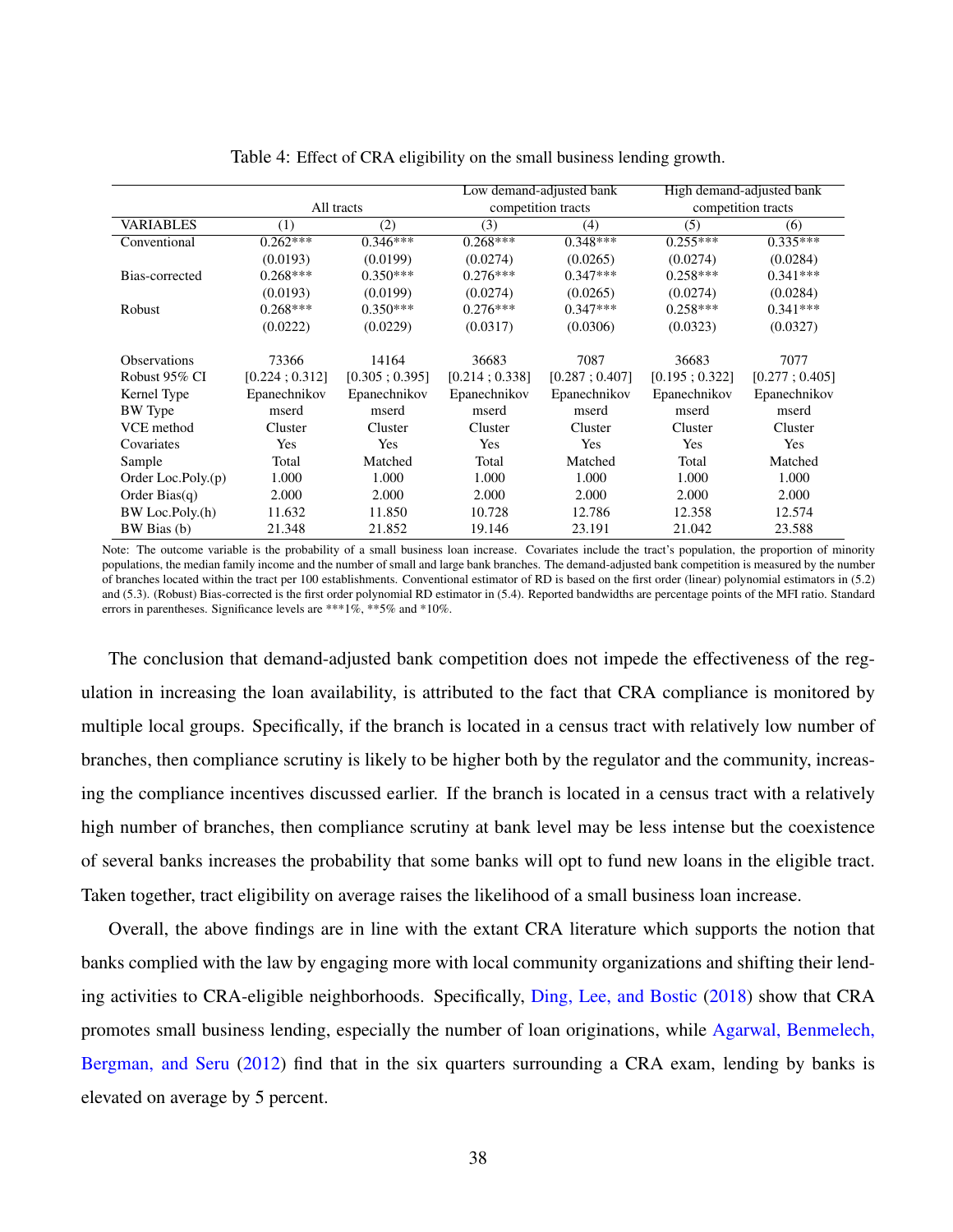## 6.2 Regulation and small businesses credit score

The expected increase in loans documented in the previous section does not imply automatically that small businesses' creditworthiness is enhanced. A necessary condition for the latter is that banks invest in information production so the new loans are given to entrepreneurs who, on average, have profitable projects. The theoretical model predicts that banks' incentives for information production are stronger under regulation (see Lemma [6\)](#page-23-1). Specifically, regulation increases the likelihood that banks invest in screening technology and thus, they end up funding, on average, more entrepreneurs with profitable projects strengthening the small businesses' creditworthiness. In this section, we provide empirical evidence in support of the hypothesis that regulation, on average, increases the credit score of small businesses. The evidence rejects Hypothesis [1.](#page-27-1)

<span id="page-39-0"></span>

Figure 3: The credit score discontinuity at the cut off point of 80% in the median family income ratio

We begin with plotting the credit score distribution one year after the eligibility status over the support of the ratio of the census tract's median family income to the area median family income, using the evenly spaced method to select the number of bins. The RD plot in Figure [3](#page-39-0) reveals that there is a discontinuity jump at the cut off point. In particular, the small businesses located in census tracts with income ratio lower than 80% have an average credit score, one year after the tracts eligibility, significantly higher than the average credit score of small businesses located in census tracts with income ratio higher than 80%.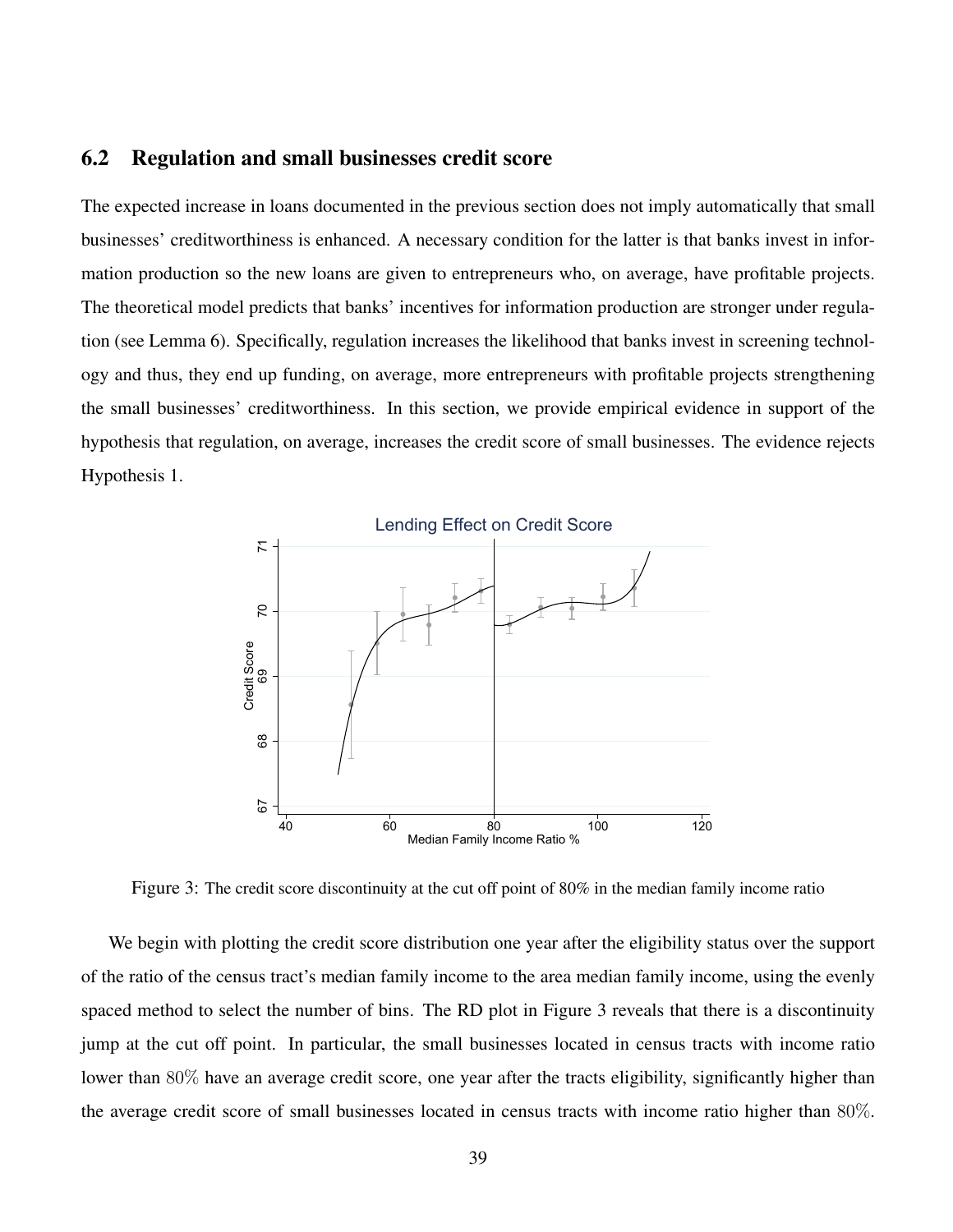Moreover, the lower value of the 95% confidence interval for the sample mean of the credit score within the bin close to but below the cut off is higher than the upper value of the 95% confidence interval for the sample mean of the credit score within the bin close to but above the cut off, suggesting that the jump is statistically significant at 5% level. Beside the discontinuity point at the cut off, the plot has an upward trend indicating that small businesses located in census tracts with higher income family ratio display on average higher credit score.

<span id="page-40-0"></span>

| <b>VARIABLES</b>    | (1)              | (2)            | (3)           | (4)            | (5)            | (6)           |
|---------------------|------------------|----------------|---------------|----------------|----------------|---------------|
| Conventional        | $0.824**$        | $1.659***$     | $1.362**$     | $1.690***$     | 1.893***       | 1.874 ***     |
|                     | (0.415)          | (0.498)        | (0.630)       | (0.414)        | (0.479)        | (0.630)       |
| Bias-corrected      | $0.933**$        | $1.610***$     | $1.372**$     | $1.777***$     | $1.920***$     | 1.922***      |
|                     | (0.415)          | (0.498)        | (0.630)       | (0.414)        | (0.479)        | (0.630)       |
| Robust              | $0.933*$         | $1.610***$     | $1.372**$     | $1.777***$     | $1.920***$     | 1.922***      |
|                     | (0.483)          | (0.568)        | (0.692)       | (0.484)        | (0.554)        | (0.682)       |
|                     |                  |                |               |                |                |               |
| <b>Observations</b> | 73366            | 73366          | 73366         | 14164          | 14164          | 14164         |
| Robust 95% CI       | $[-0.014:1.879]$ | [0.498; 2.723] | [0.016:2.728] | [0.829:2.724]  | [0.834; 3.005] | [0.585:3.258] |
| Kernel Type         | Epanechnikov     | Epanechnikov   | Uniform       | Epanechnikov   | Epanechnikov   | Uniform       |
| <b>BW</b> Type      | mserd            | mserd          | msecomb1      | mserd          | mserd          | msecomb1      |
| VCE method          | Cluster          | Cluster        | Cluster       | Cluster        | Cluster        | Cluster       |
| Covariates          | No               | <b>Yes</b>     | Yes           | N <sub>o</sub> | Yes            | Yes           |
| Sample              | Total            | Total          | Total         | Matched        | Matched        | Matched       |
| Order Loc.Poly.(p)  | 1.000            | 1.000          | 2.000         | 1.000          | 1.000          | 2.000         |
| Order Bias $(q)$    | 2.000            | 2.000          | 3.000         | 2.000          | 2.000          | 3.000         |
| BW Loc.Poly.(h)     | 14.347           | 14.117         | 15.346        | 12.408         | 10.636         | 11.016        |
| BW Bias (b)         | 25.131           | 27.128         | 25.450        | 21.348         | 19.124         | 19.089        |

Table 5: Effect of CRA regulation on firm's credit score.

Note: The outcome variable is the one year forward tract-level average credit score of small businesses located in the census tract. Covariates include the tract's population, the proportion of minority populations, the median family income and the number of small and large bank branches. Conventional estimator of RD is based on the first order (linear) polynomial estimators in [\(5.2\)](#page-30-0) and [\(5.3\)](#page-30-0). (Robust) Bias-corrected is the first order polynomial fuzzy RD estimator in [\(5.5\)](#page-31-1). Specifications (3) and (6) are based on the bias-corrected second order (quadratic) polynomial estimator. Reported bandwidths are percentage points of the MFI ratio. Standard errors in parentheses. Significance levels are \*\*\*1%, \*\*5% and \*10%.

Findings in Table [5](#page-40-0) confirm that in eligible census tracts, the average credit score of the small businesses located within the community increases one year after the change in regulation eligibility status. The actual effect measured by the bias corrected local linear estimate of  $\hat{\tau}_Y$  in equation [\(5.5\)](#page-31-1) varies from 0.933 to 1.922 points depending on the sample, the inclusion of covariates and the choice of kernel and polynomial approximation, but it remains statistically singificant under all model specifications. The effect is equal to half of the credit scores' standard deviation and it is economically significant. According to paydex score definition, one point increase in the score implies approximately one to two days shorter delinquency. Thus, we conclude that regulation increases, on average, the incentives of banks to invest in information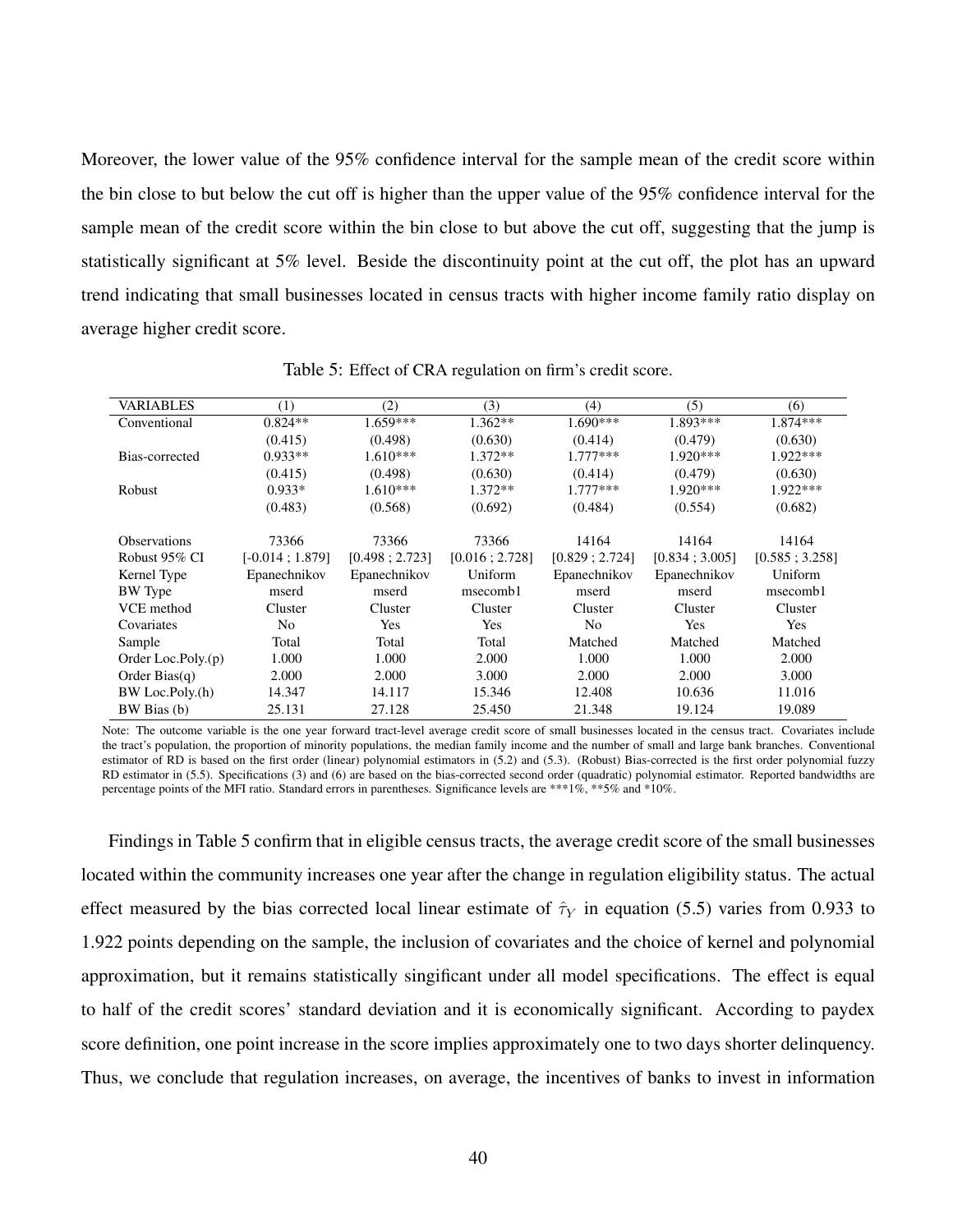production and as a result, the increasing number of small business loans is channeled to entrepreneurs with profitable projects.

### 6.3 Regulation, bank competition and small businesses credit score

The effect of regulation on the small business credit score documented above applies to the average tract in our sample. In this section, we examine this effect conditional on the demand-adjusted bank competition within the tract. In particular, we use the median split of the demand-adjusted bank competition measure to create two subsamples: the tracts with a low bank competition (below the median) and the tracts with a high bank competition (above the median).

<span id="page-41-0"></span>

Figure 4: The credit score discontinuity and demand-adjusted bank competition

We begin with plotting the credit score distribution one year after the eligibility status over the ratio of the census tract's median family income to the area's median family income using the median split samples. The left RD plot in Figure [4](#page-41-0) reveals that there is a discontinuity jump at the cut off point among tracts with low demand-adjusted bank competition. In particular, the lower value of the 95% confidence interval for the sample mean of the outcome variable within the bin close to but below the cut off is higher than the upper value of the 95% confidence interval for the sample mean of the outcome variable within the bin close to but above the cut off, suggesting that the jump is statistically significant at 5% level. In contrast,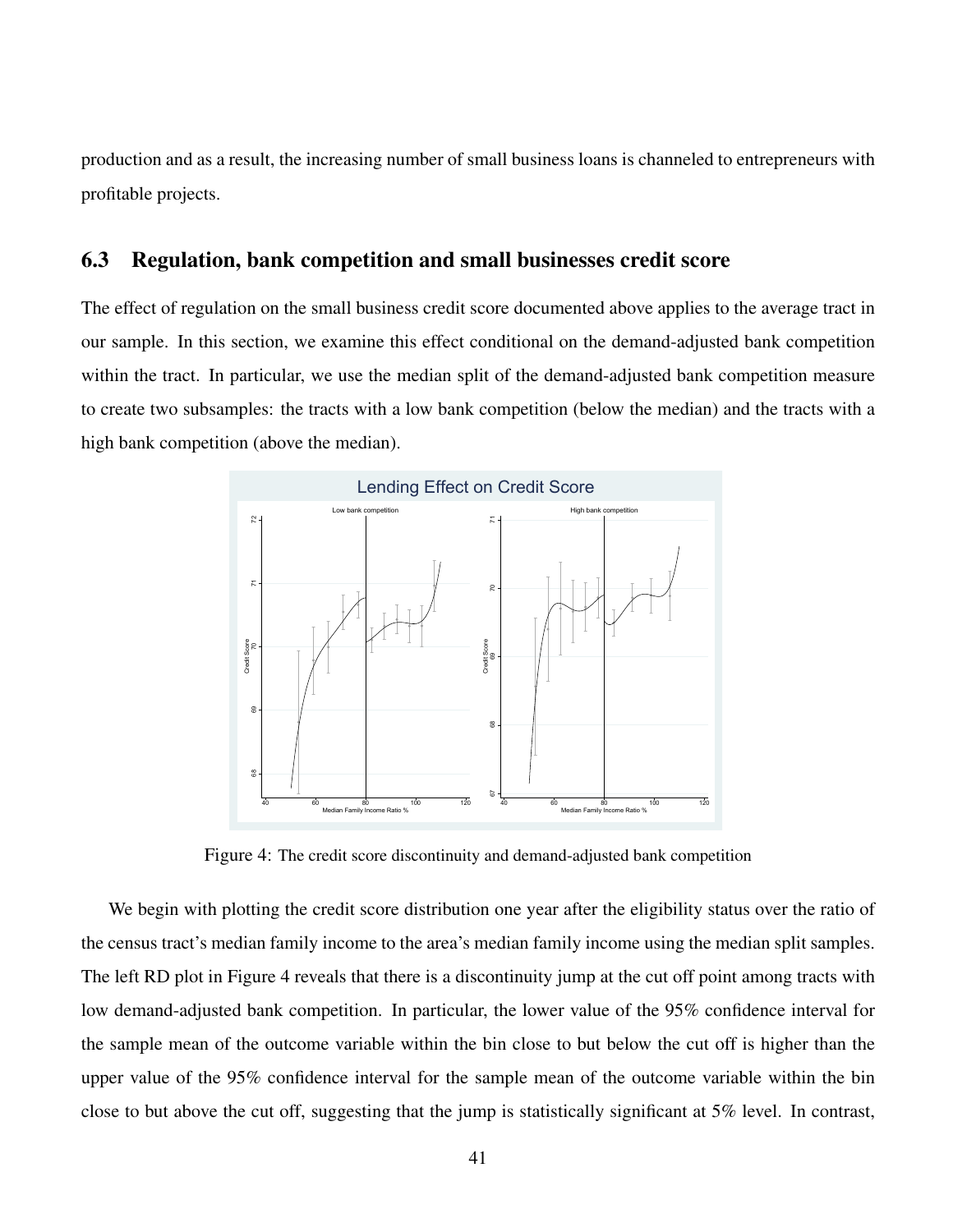the right RD plot in Figure [4](#page-41-0) reveals that the discontinuity jump at the cut off point among tracts with high bank competition is not statistically significant since the lower value of the 95% confidence interval for the sample mean of the outcome variable within the bin close to but below the cut off overlaps with the upper value of the 95% confidence interval for the sample mean of the outcome variable within the bin close to but above the cut off.

<span id="page-42-0"></span>

|                       |                | Low demand-adjusted bank competition tracts | High demand adjusted bank competition tracts |                   |  |
|-----------------------|----------------|---------------------------------------------|----------------------------------------------|-------------------|--|
| <b>VARIABLES</b>      | (1)            | (2)                                         | (3)                                          | (4)               |  |
| Conventional          | $2.056***$     | $2.244***$                                  | 0.916                                        | $1.300*$          |  |
|                       | (0.611)        | (0.535)                                     | (0.856)                                      | (0.760)           |  |
| Bias-corrected        | $2.007***$     | $2.191***$                                  | 0.793                                        | 1.390*            |  |
|                       | (0.611)        | (0.535)                                     | (0.856)                                      | (0.760)           |  |
| Robust                | $2.007***$     | $2.191***$                                  | 0.793                                        | 1.390             |  |
|                       | (0.706)        | (0.611)                                     | (1.012)                                      | (0.886)           |  |
| <b>Observations</b>   | 36683          | 7087                                        | 36683                                        | 7077              |  |
| Robust 95% CI         | [0.623; 3.392] | [0.993; 3.389]                              | $[-1.191; 2.777]$                            | $[-0.346; 3.127]$ |  |
| Kernel Type           | Epanechnikov   | Epanechnikov                                | Epanechnikov                                 | Epanechnikov      |  |
| <b>BW</b> Type        | mserd          | mserd                                       | mserd                                        | mserd             |  |
| VCE method            | Cluster        | Cluster                                     | Cluster                                      | Cluster           |  |
| Covariates            | Yes            | <b>Yes</b>                                  | Yes                                          | Yes               |  |
| Sample                | Total          | Matched                                     | Total                                        | Matched           |  |
| Order Loc.Poly. $(p)$ | 1.000          | 1.000                                       | 1.000                                        | 1.000             |  |
| Order Bias $(q)$      | 2.000          | 2.000                                       | 2.000                                        | 2.000             |  |
| BW Loc.Poly.(h)       | 15.553         | 14.466                                      | 12.089                                       | 11.781            |  |
| BW Bias (b)           | 27.987         | 27.784                                      | 20.271                                       | 20.843            |  |

Table 6: Bank competition and the effect of CRA regulation on firm's credit score.

Note: The outcome variable is the one year forward tract-level average credit score of small businesses located in the census tract. Covariates include the tract's population, the proportion of minority populations, the median family income and the number of small and large bank branches. The demand-adjusted bank competition is measured by the number of branches located within the tract per 100 establishments. Conventional estimator of RD is based on the first order (linear) polynomial estimators in [\(5.2\)](#page-30-0) and [\(5.3\)](#page-30-0). (Robust) Bias-corrected is the first order polynomial fuzzy RD estimator in [\(5.5\)](#page-31-1). Reported bandwidths are percentage points of the MFI ratio. Standard errors in parentheses. Significance levels are \*\*\*1%, \*\*5% and \*10%.

Findings in Table [6](#page-42-0) columns (1)-(2) confirm that in markets with low demand-adjusted bank competition, banks investing in information production, are able to fund the high value projects of the opaque entrepreneurs which reflects positively on the credit score of those entrepreneurs one year after the eligibility status. The actual effect on the credit score of these businesses exceeds 2 scale points, an economically significant increase of more than half of the credit scores' standard deviation. Moreover, Table [6](#page-42-0) columns (3)-(4) show that the effect of regulation on the average credit score of the small businesses located in tracts with high demand-adjusted bank competition is not statistically significant. Equivalently, in high competition markets, there is no evidence that banks perform substantial screening. Instead, they are equally likely to fund high and low value projects of the opaque entrepreneurs. We conclude that, high competition erodes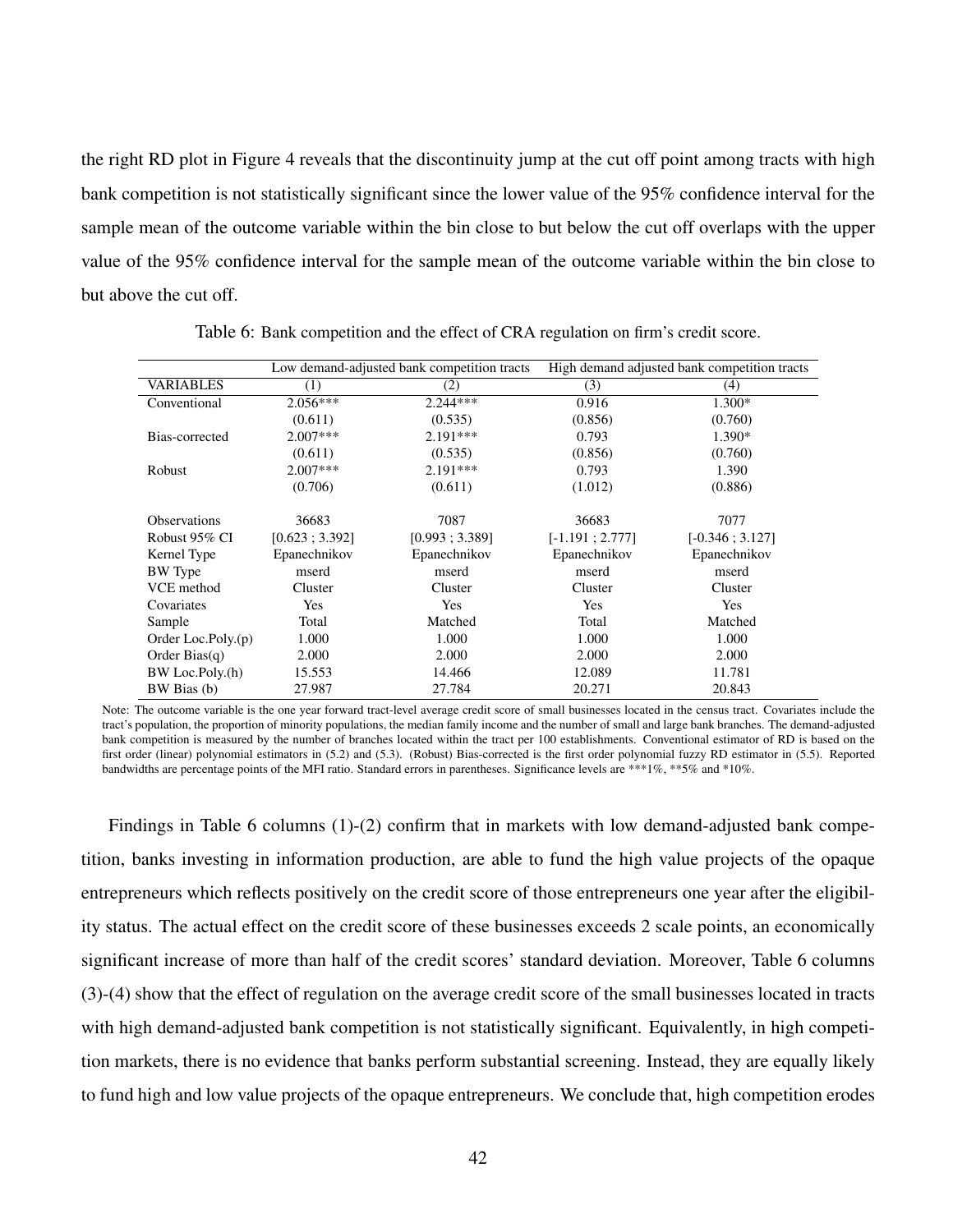the banks' incentives to invest in screening due to the lower number of borrowers reachable by the competing banks. The findings reject Hypothesis [2.](#page-27-2) Hence, and given that we have already rejected Hypothesis [1,](#page-27-1) we conclude that the empirical evidence lends support to Hypothesis [3.](#page-27-3) Furthermore, the evidence is consistent with the theoretical model's prediction under the condition of intermediate cost of screening, see Proposition [3.](#page-25-4)

## 6.4 The role of firm's opacity

The theoretical underpinning of the effect of regulation on information production and the role of bank competition presumes the existence of two groups of entrepreneurs, the transparent and the opaque entrepreneurs. In reality, we observe the co-existence of entrepreneurs with varying degrees of informational opacity. Compared to the large, publicly listed corporations, small busines is a group of informationally opaque firms for many reasons [\(Berger and Udell](#page-56-10) [\(1998\)](#page-56-10)). First, small businesses do not issue traded securities that are continuously priced in public markets. Moreover, many of the smallest firms do not have audited financial statements that can be shared with the bank. Finally, small firms do not enter into contracts that are publicly visible or widely reported in the press and contracts with their labor force, their suppliers, and their customers are generally kept private. As a result, small firms often cannot credibly convey their quality. But even within the class of small businesses there can be multiple levels of opacity. For example, [Hyytinen and Pajarinen](#page-58-10) [\(2008\)](#page-58-10) find that opacity, measured by disagreement between credit information companies, is inversely related to the age of firms. Younger firms do not have the track record and sufficient reputation to signal their intrinsic value.<sup>[31](#page-43-0)</sup> Moreover, according to [Bianco, Bontempi, Golinelli, and Parigi](#page-57-11) [\(2013\)](#page-57-11) family firms are typically more opaque as a result of lower level of trust among agents and the desire to keep the firm's control within the family.

Based on the above observations, we create a construct of relative informational opacity among small businesses. In particular, we use age and legal form variables from the NETS database and we define as highly opaque the small businesses with age less than ten years and legal form of sole proprietorship or

<span id="page-43-0"></span><sup>&</sup>lt;sup>31</sup> According to the U.S. Census Bureau's Annual Survey of Entrepreneurs young small businesses are more likely to tap into informal sources of credit such as funding from owners or family and friends, while older firms are more likely to receive funding from more traditional sources. The FED's 2017 Report to the Congress on the Availability of Credit to Small Businesses explains that this difference is likely tied to the greater informational opacity of new firms. This opacity might make evaluating creditworthiness more difficult for arms-length lenders, which could reduce the supply of more formal credit available to young firms.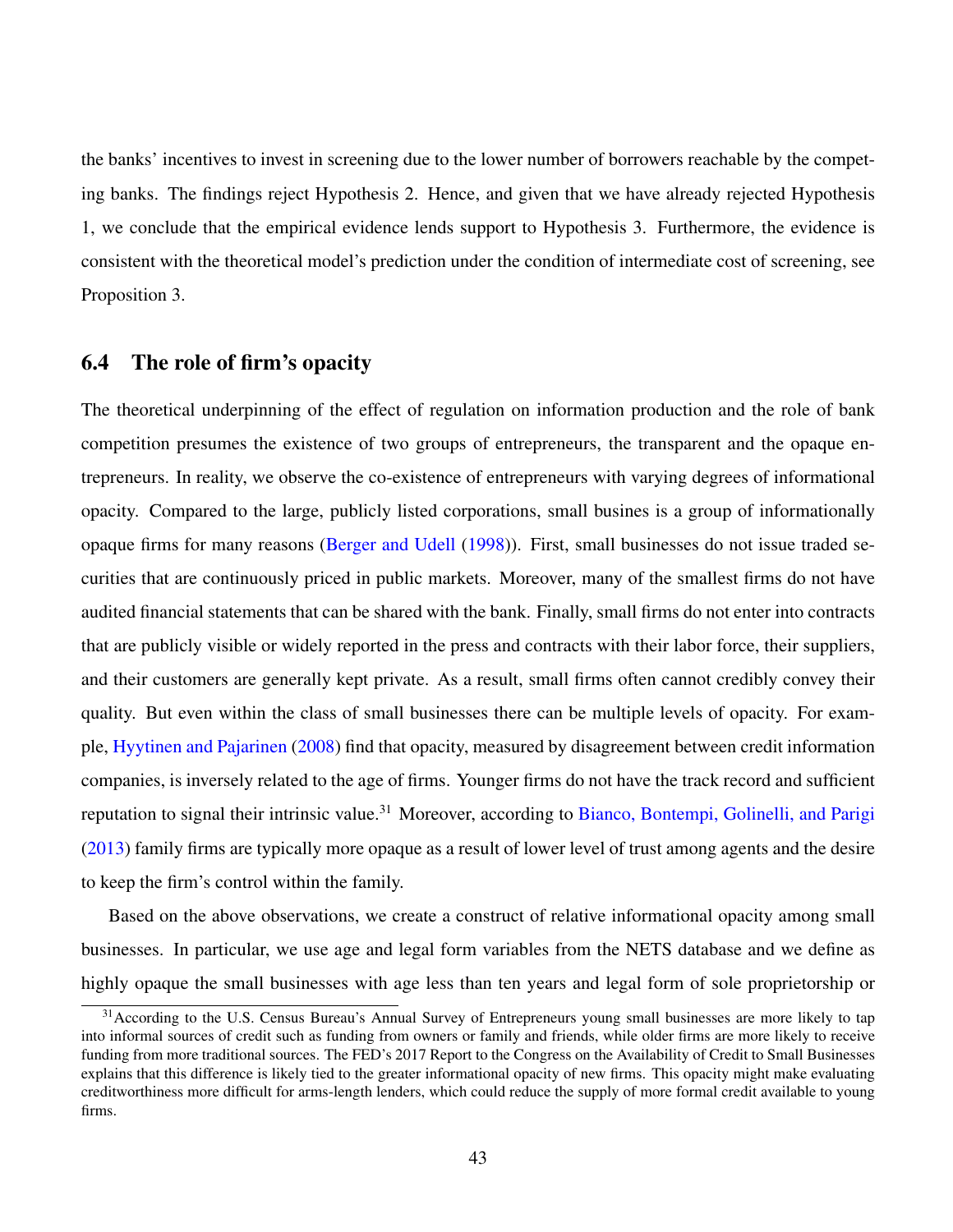<span id="page-44-0"></span>Table 7: Effect of CRA eligibility on the small business lending growth for different levels of bank competition and firm informational opacity.

|                     | Panel A: Low demand-adjusted bank competition tracts |                         |                  |                                                       |                  |                          |
|---------------------|------------------------------------------------------|-------------------------|------------------|-------------------------------------------------------|------------------|--------------------------|
|                     |                                                      | Low firm opacity tracts |                  | Medium firm opacity tracts                            |                  | High firm opacity tracts |
| <b>VARIABLES</b>    | $\overline{(1)}$                                     | $\overline{(2)}$        | $\overline{(3)}$ | $\overline{(4)}$                                      | (5)              | $\overline{(6)}$         |
| Conventional        | $0.288***$                                           | $0.388***$              | $0.335***$       | $0.394***$                                            | $0.207***$       | $0.290***$               |
|                     | (0.0424)                                             | (0.0473)                | (0.0538)         | (0.0539)                                              | (0.0640)         | (0.0607)                 |
| Bias-corrected      | $0.300***$                                           | $0.399***$              | $0.345***$       | $0.395***$                                            | $0.216***$       | $0.296***$               |
|                     | (0.0424)                                             | (0.0473)                | (0.0538)         | (0.0539)                                              | (0.0640)         | (0.0607)                 |
| Robust              | $0.300***$                                           | $0.399***$              | $0.345***$       | $0.395***$                                            | $0.216***$       | $0.296***$               |
|                     | (0.0493)                                             | (0.0547)                | (0.0636)         | (0.0629)                                              | (0.0765)         | (0.0717)                 |
|                     |                                                      |                         |                  |                                                       |                  |                          |
| <b>Observations</b> | 12227                                                | 2494                    | 12175            | 2315                                                  | 12281            | 2278                     |
| Robust 95% CI       | [0.203; 0.396]                                       | [0.292; 0.506]          | [0.22; 0.469]    | [0.272; 0.519]                                        | [0.066; 0.366]   | [0.155; 0.436]           |
| Kernel Type         | Epanechnikov                                         | Epanechnikov            | Epanechnikov     | Epanechnikov                                          | Epanechnikov     | Epanechnikov             |
| <b>BW</b> Type      | mserd                                                | mserd                   | mserd            | mserd                                                 | mserd            | mserd                    |
| VCE method          | Cluster                                              | Cluster                 | Cluster          | Cluster                                               | Cluster          | Cluster                  |
| Covariates          | Yes                                                  | Yes                     | Yes              | Yes                                                   | Yes              | Yes                      |
| Sample              | Total                                                | Matched                 | Total            | Matched                                               | Total            | Matched                  |
| Order Loc.Poly.(p)  | 1.000                                                | 1.000                   | 1.000            | 1.000                                                 | 1.000            | 1.000                    |
| Order Bias $(q)$    | 2.000                                                | 2.000                   | 2.000            | 2.000                                                 | 2.000            | 2.000                    |
| BW Loc.Poly.(h)     | 10.462                                               | 10.883                  | 8.328            | 8.163                                                 | 7.079            | 7.239                    |
| BW Bias (b)         | 18.264                                               | 19.550                  | 13.632           | 14.126                                                | 10.938           | 11.737                   |
|                     |                                                      |                         |                  | Panel B: High demand-adjusted bank competition tracts |                  |                          |
|                     |                                                      | Low firm opacity tracts |                  | Medium firm opacity tracts                            |                  | High firm opacity tracts |
| <b>VARIABLES</b>    | (1)                                                  | (2)                     | $\overline{(3)}$ | (4)                                                   | $\overline{(5)}$ | (6)                      |
| Conventional        | $0.318***$                                           | $0.378***$              | $0.248***$       | $0.403***$                                            | $0.148***$       | $0.289***$               |
|                     | (0.0436)                                             | (0.0465)                | (0.0532)         | (0.0595)                                              | (0.0567)         | (0.0631)                 |
| Bias-corrected      | $0.324***$                                           | $0.381***$              | $0.241***$       | $0.425***$                                            | $0.143**$        | $0.278***$               |
|                     | (0.0436)                                             | (0.0465)                | (0.0532)         | (0.0595)                                              | (0.0567)         | (0.0631)                 |
| Robust              | $0.324***$                                           | $0.381***$              | $0.241***$       | $0.425***$                                            | $0.143**$        | $0.278***$               |
|                     | (0.0514)                                             | (0.0536)                | (0.0634)         | (0.0686)                                              | (0.0678)         | (0.0743)                 |
|                     |                                                      |                         |                  |                                                       |                  |                          |
| <b>Observations</b> | 12030                                                | 2216                    | 13270            | 2513                                                  | 11383            | 2348                     |
| Robust 95% CI       | [0.223; 0.424]                                       | [0.276; 0.486]          | [0.117; 0.365]   | [0.291; 0.560]                                        | [0.011; 0.276]   | [0.132; 0.424]           |
| Kernel Type         | Epanechnikov                                         | Epanechnikov            | Epanechnikov     | Epanechnikov                                          | Epanechnikov     | Epanechnikov             |
| <b>BW</b> Type      | mserd                                                | mserd                   | mserd            | mserd                                                 | mserd            | mserd                    |
| VCE method          | Cluster                                              | Cluster                 | Cluster          | Cluster                                               | Cluster          | Cluster                  |
| Covariates          | Yes                                                  | Yes                     | Yes              | Yes                                                   | Yes              | Yes                      |
| Sample              | Total                                                | Matched                 | Total            | Matched                                               | Total            | Matched                  |
| Order Loc.Poly.(p)  | 1.000                                                | 1.000                   | 1.000            | 1.000                                                 | 1.000            | 1.000                    |
| Order Bias $(q)$    | 2.000                                                | 2.000                   | 2.000            | 2.000                                                 | 2.000            | 2.000                    |
| BW Loc.Poly.(h)     | 11.985                                               | 15.239                  | 9.474            | 6.967                                                 | 10.857           | 7.735                    |
| BW Bias (b)         | 20.549                                               | 28.564                  | 15.074           | 12.059                                                | 17.321           | 13.287                   |

Note: The outcome variable is the probability of a small business loan increase. Covariates include the tract's population, the proportion of minority populations, the median family income and the number of small and large bank branches. The demand-adjusted bank competition is measured by the number of branches located within the tract per 100 establishments. Firm opacity is measured by years of establishment (less than 10) and legal form (sole proprietorship/partnership). Conventional estimator of RD is based on the first order (linear) polynomial estimators in [\(5.2\)](#page-30-0) and [\(5.3\)](#page-30-0). (Robust) Biascorrected is the first order polynomial RD estimator in [\(5.4\)](#page-31-0). Reported bandwidths are percentage points of the MFI ratio. Standard errors in parentheses. Significance levels are \*\*\*1%, \*\*5% and \*10%.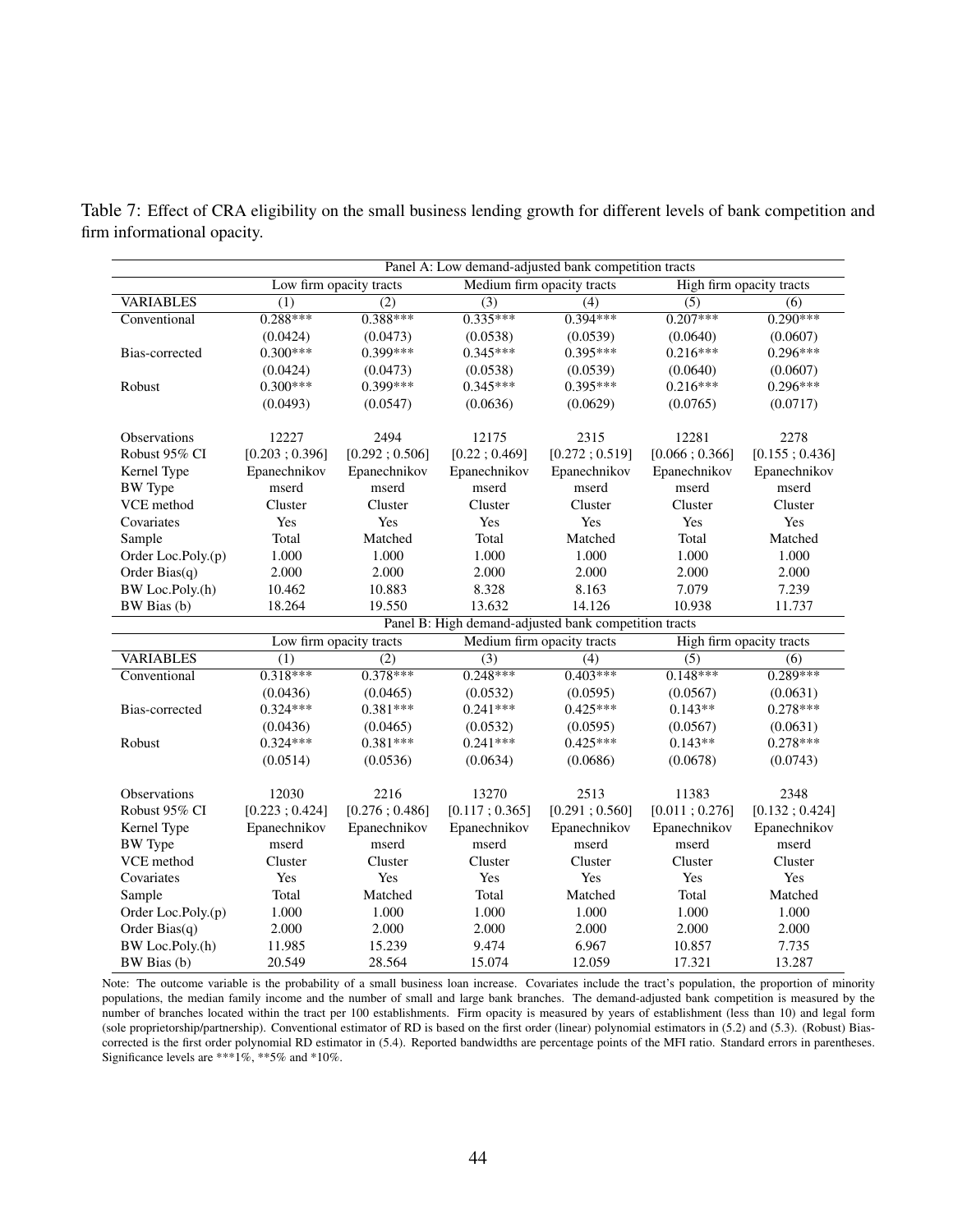partnership, which is more common among the family businesses. We then examine how the extent of highly opaque entrepreneurs observed within a tract interplays with bank's competition and how it affects the credit allocation emanated by the regulation. We do so by applying the median-split based on bank competition and then splitting further the subsamples based on three equal-centile intervals of the proportion of highly opaque small businesses located within each tract.

Initially, we examine whether the interaction of firm opacity with competition has an effect on the regulation-induced small business loans growth. If banks consider the extent of firm opacity to strategically choose which LMI tracts they should invest in, then failing to observed any gains in firm's credit score could be attributed to the variability of small business loans supply. The results in Table [7](#page-44-0) reveal that the effect of regulation on the likelihood of a small business loan increase is significant, independent of the tract's demand-adjusted bank competition and proportion of highly opaque firms. Equivalently, banks do not seem to use any these two local market characteristics to circumvent the CRA regulation's burden, probably because they are not, ex-ante, aware of the actual extent of highly opaque firms within each tract before performing any screening.

<span id="page-45-0"></span>

Figure 5: The credit score discontinuity, demand-adjusted bank competition and the firm opacity level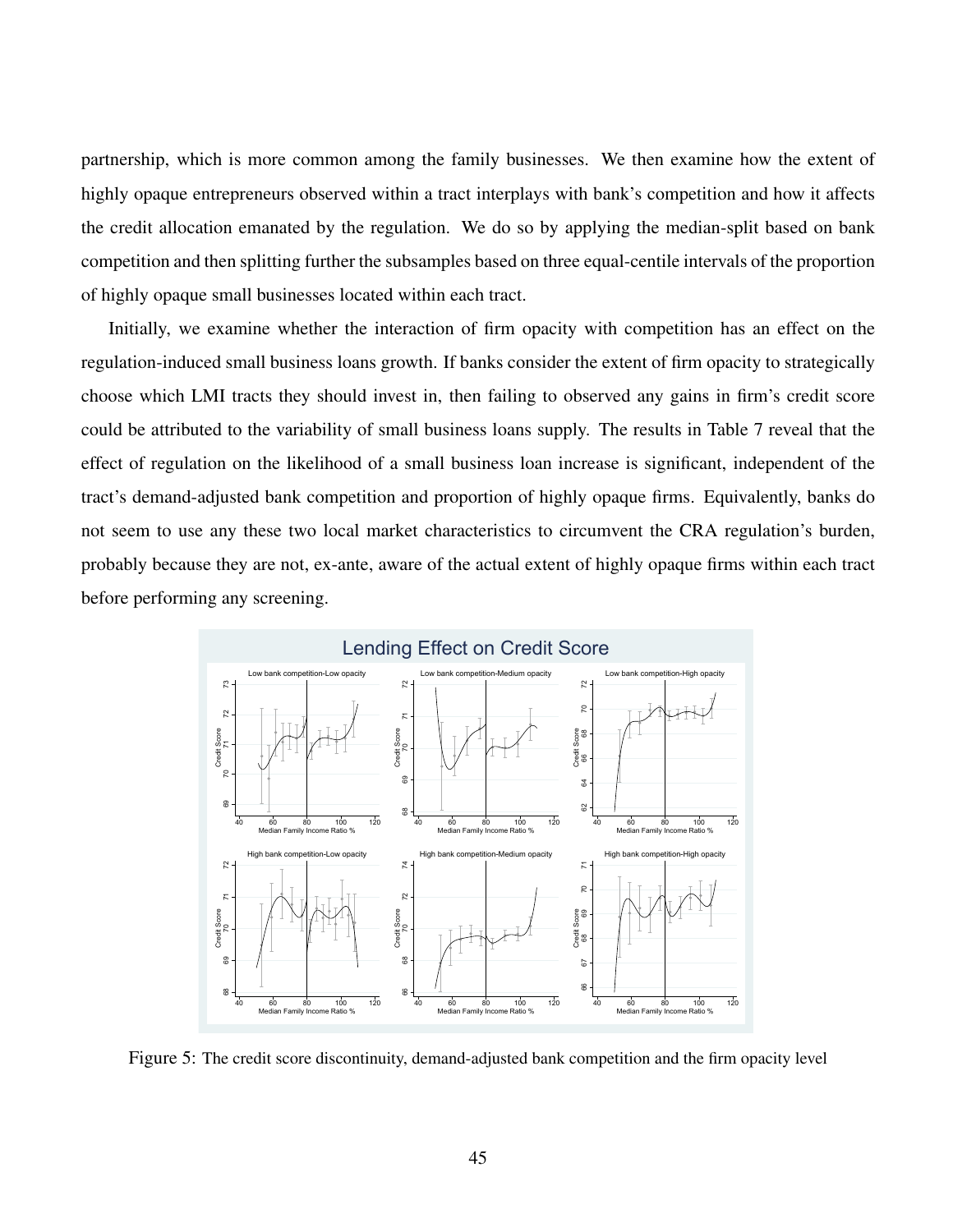We continue by plotting the small businesses credit score across all different groups of tracts. Specifically, the top row of the RD plots in Figure [5](#page-45-0) contains the low demand-adjusted bank competition tracts split into three different groups of highly opaque firms proportion. For the tracts with low and medium proportion of highly opaque firms, the lower value of the 95% confidence interval for the sample mean of the outcome variable within the bin close to but below the cut off is higher than the upper value of the 95% confidence interval for the sample mean of the outcome variable within the bin close to but above the cut off, suggesting that the jump in market efficiency is statistically significant at 5% level. In contrast, the RD plot of the tracts with high level of opaque firms reveals no discontinuity jump at the cut off point.

Similarly, the bottom row of the RD plots in Figure [5](#page-45-0) contains the high demand-adjusted bank competition tracts split into the three different groups of highly opaque firms proportion. With the exception of the tracts with low proportion of highly opaque firms, which displays marginal evidence of a discontinuity jump in credit score at the cut off point, the other two plots with the medium and high proportions of highly opaque firms reveal no discontinuity in credit score. Taken together, the RD plots give us an indication of the interplay between bank competition and the proportion of highly opaque entrepreneurs which is directly linked to the screening effort required by the banks.

The findings presented in Table [8](#page-47-0) confirm the role of borrowers' opacity and the implied screening costs on credit allocation. If banks have to choose between different groups of opaque firms, they will invest in the relatively less opaque group to minimize their costs. Thus, as the proportion of highly opaque small businesses and the implied screening costs increase, the effect on firms credit score declines and it does so faster for the markets with fewer borrowers relative to the number of competing banks. Specifically, Table [8](#page-47-0) Panel A columns (1)-(4) confirm that in the low demand-adjusted competitive markets with low and moderate proportion of highly opaque businesses, banks are able to distinguish the high value projects leading to an improvement in the average firm credit score. However, Table [8](#page-47-0) Panel A columns (5)-(6) show that even within low competitive markets, banks fail to allocate credit efficiently if the market is fraught with highly opaque entrepreneurs due to the increasing implied screening costs.

Moreover, Table [8](#page-47-0) Panel B columns (1)-(2) show some evidence that in the high competitive markets with low proportion of highly opaque businesses, banks may be able to distinguish the high value projects. In contrast, Table [8](#page-47-0) Panel B columns (3)-(6) show that as the proportion of highly opaque entrepreneurs increases, banks fail to distinguish the high value projects. The proportion of highly opaque firms that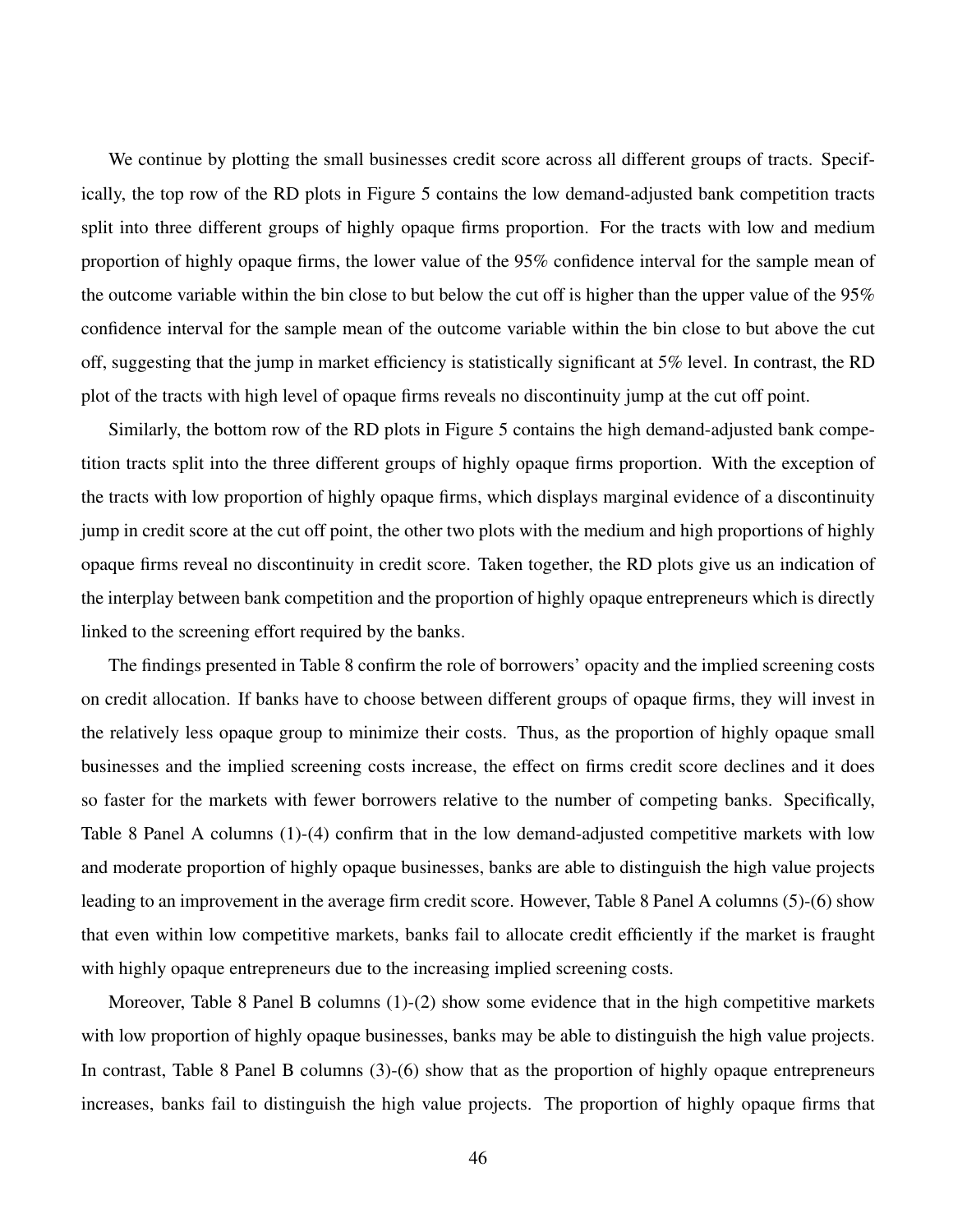|                    | Panel A: Low demand-adjusted bank competition tracts |                         |                                                       |                            |                          |                   |
|--------------------|------------------------------------------------------|-------------------------|-------------------------------------------------------|----------------------------|--------------------------|-------------------|
|                    |                                                      | Low firm opacity tracts |                                                       | Medium firm opacity tracts | High firm opacity tracts |                   |
| <b>VARIABLES</b>   | $\overline{(1)}$                                     | $\overline{(2)}$        | $\overline{(3)}$                                      | $\overline{(4)}$           | $\overline{(5)}$         | (6)               |
| Conventional       | $1.827**$                                            | $2.329***$              | $2.005*$                                              | $2.691***$                 | 0.723                    | 1.450             |
|                    | (0.751)                                              | (0.706)                 | (1.031)                                               | (0.927)                    | (2.191)                  | (1.543)           |
| Bias-corrected     | $1.903**$                                            | 2.299 ***               | 1.976*                                                | $2.438***$                 | $-0.0341$                | 1.069             |
|                    | (0.751)                                              | (0.706)                 | (1.031)                                               | (0.927)                    | (2.191)                  | (1.543)           |
| Robust             | 1.903**                                              | 2.299***                | 1.976*                                                | 2.438**                    | $-0.0341$                | 1.069             |
|                    | (0.871)                                              | (0.816)                 | (1.194)                                               | (1.075)                    | (2.574)                  | (1.793)           |
|                    |                                                      |                         |                                                       |                            |                          |                   |
| Observations       | 12227                                                | 2494                    | 12175                                                 | 2315                       | 12281                    | 2278              |
| Robust 95% CI      | [0.197; 3.61]                                        | [0.701; 3.898]          | $[-0.364; 4.315]$                                     | [0.332; 4.545]             | $[-5.08; 5.012]$         | $[-2.445; 4.582]$ |
| Kernel Type        | Epanechnikov                                         | Epanechnikov            | Epanechnikov                                          | Epanechnikov               | Epanechnikov             | Epanechnikov      |
| <b>BW</b> Type     | mserd                                                | mserd                   | mserd                                                 | mserd                      | mserd                    | mserd             |
| VCE method         | Cluster                                              | Cluster                 | Cluster                                               | Cluster                    | Cluster                  | Cluster           |
| Covariates         | Yes                                                  | Yes                     | Yes                                                   | Yes                        | Yes                      | Yes               |
| Sample             | Total                                                | Matched                 | Total                                                 | Matched                    | Total                    | Matched           |
| Order Loc.Poly.(p) | 1.000                                                | 1.000                   | 1.000                                                 | 1.000                      | 1.000                    | 1.000             |
| Order Bias $(q)$   | 2.000                                                | 2.000                   | 2.000                                                 | 2.000                      | 2.000                    | 2.000             |
| BW Loc.Poly.(h)    | 14.712                                               | 13.562                  | 10.535                                                | 11.060                     | 7.872                    | 8.504             |
| BW Bias (b)        | 26.649                                               | 25.105                  | 18.074                                                | 19.433                     | 12.816                   | 14.398            |
|                    |                                                      |                         | Panel B: High demand-adjusted bank competition tracts |                            |                          |                   |
|                    |                                                      | Low firm opacity tracts |                                                       | Medium firm opacity tracts | High firm opacity tracts |                   |
| <b>VARIABLES</b>   | $\overline{(1)}$                                     | $\overline{(2)}$        | $\overline{(3)}$                                      | $\overline{(4)}$           | $\overline{(5)}$         | (6)               |
| Conventional       | 1.187                                                | $1.834*$                | $-0.543$                                              | $-0.407$                   | 1.925                    | 0.822             |
|                    | (0.829)                                              | (1.012)                 | (1.298)                                               | (1.266)                    | (4.035)                  | (2.168)           |
| Bias-corrected     | 1.085                                                | $2.295**$               | $-1.262$                                              | $-0.856$                   | 0.881                    | 0.206             |
|                    | (0.829)                                              | (1.012)                 | (1.298)                                               | (1.266)                    | (4.035)                  | (2.168)           |
| Robust             | 1.085                                                | $2.295*$                | $-1.262$                                              | $-0.856$                   | 0.881                    | 0.206             |
|                    | (0.940)                                              | (1.175)                 | (1.525)                                               | (1.469)                    | (4.725)                  | (2.601)           |
|                    |                                                      |                         |                                                       |                            |                          |                   |
| Observations       | 12030                                                | 2216                    | 13270                                                 | 2513                       | 11383                    | 2348              |
| Robust 95% CI      | $[-0.756; 2.927]$                                    | $[-0.007; 4.597]$       | $[-4.252; 1.728]$                                     | $[-3.734; 2.023]$          | $[-8.380; 10.142]$       | $[-4.892; 5.305]$ |
| Kernel Type        | Epanechnikov                                         | Epanechnikov            | Epanechnikov                                          | Epanechnikov               | Epanechnikov             | Epanechnikov      |
| <b>BW</b> Type     | mserd                                                | mserd                   | mserd                                                 | mserd                      | mserd                    | mserd             |
| VCE method         | Cluster                                              | Cluster                 | Cluster                                               | Cluster                    | Cluster                  | Cluster           |
| Covariates         | Yes                                                  | Yes                     | Yes                                                   | Yes                        | Yes                      | Yes               |
| Sample             | Total                                                | Matched                 | Total                                                 | Matched                    | Total                    | Matched           |
| Order Loc.Poly.(p) | 1.000                                                | 1.000                   | 1.000                                                 | 1.000                      | 1.000                    | 1.000             |
| Order Bias $(q)$   | 2.000                                                | 2.000                   | 2.000                                                 | 2.000                      | 2.000                    | 2.000             |
| BW Loc.Poly.(h)    | 16.134                                               | 11.842                  | 14.188                                                | 7.436                      | 8.852                    | 7.369             |
| BW Bias (b)        | 31.796                                               | 20.756                  | 24.776                                                | 12.586                     | 15.064                   | 12.030            |

<span id="page-47-0"></span>Table 8: Firm opacity, bank competition and the effect of small business loans supply increase on firm's credit score.

Note: The outcome variable is the one year forward tract-level average credit score of small businesses located in the census tract. Covariates include the tract's population, the proportion of minority populations, the median family income and the number of small and large bank branches. Demand-adjusted bank competition is measured by the number of branches located within the tract per 100 establishments. Firm opacity is measured by years of establishment (less than 10) and legal form (sole proprietorship/partnership). Conventional estimator of RD is based on the first order (linear) polynomial estimators in [\(5.2\)](#page-30-0) and [\(5.3\)](#page-30-0). (Robust) Bias-corrected is the first order polynomial fuzzy RD estimator in [\(5.5\)](#page-31-1). Reported bandwidths are percentage points of the MFI ratio. Standard errors in parentheses. Significance levels are \*\*\*1%, \*\*5% and \*10%.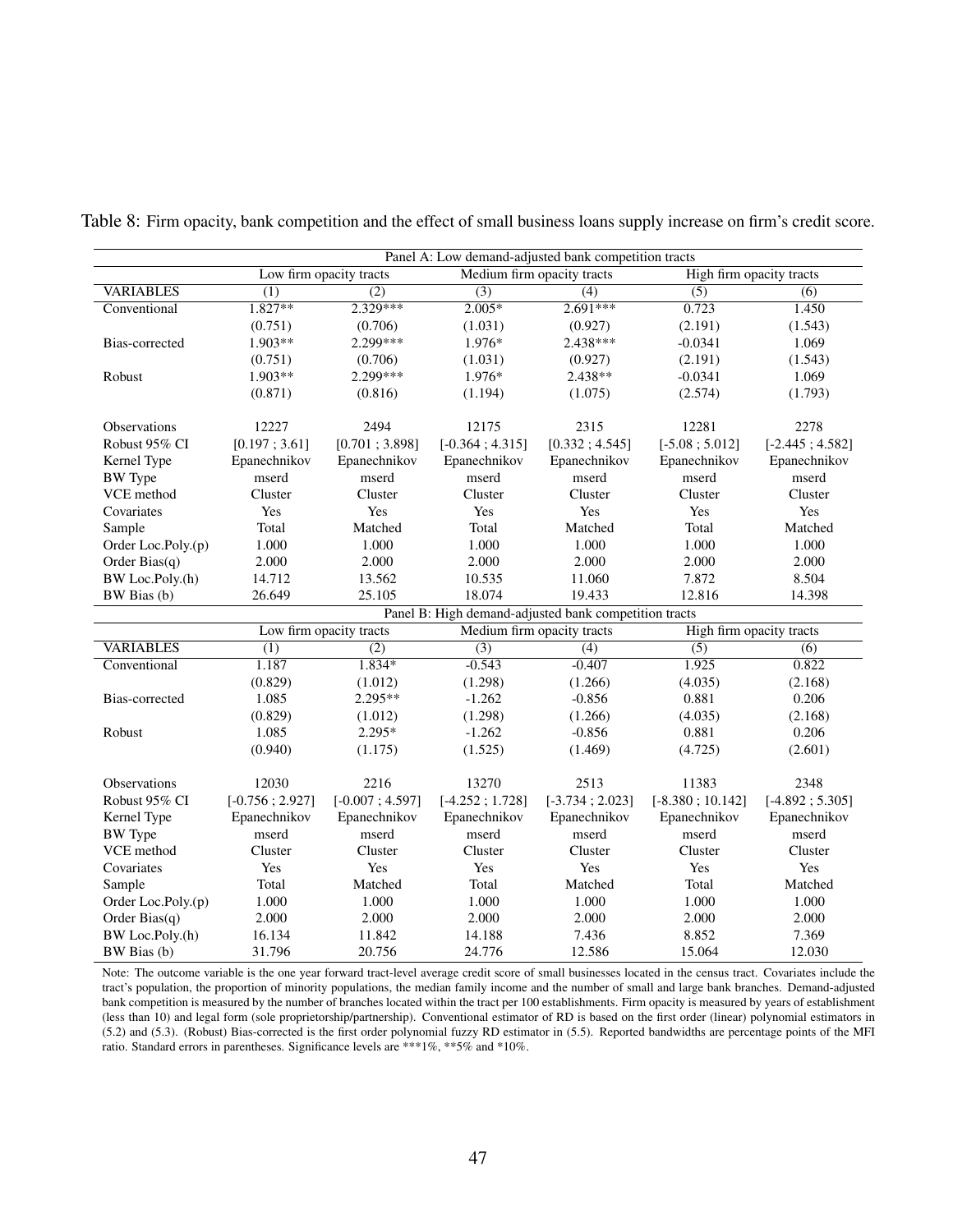credit allocation efficiency disappears is less for high demand-adjusted competitive markets compared to low demand-adjusted competitive markets because the bank incentives for information production remain strong for the latter but not the former group of markets.

### 6.5 Falsification analysis

A main advantage of the RD design is that the mechanism by which regulatory eligibility is assigned is based on the ratio of tract's MFI over the area's MFI and none of these quantities can be manipulated by any of the involved parties. In particular, neither the local entrepreneurs nor banks have any influence on this objectively determined ratio. If involved parties are unable to precisely manipulate the assignment variable, a consequence is that the variation in regulatory eligibility near the threshold is randomized as though from a randomized experiment [\(Lee and Lemieux](#page-59-11) [\(2010\)](#page-59-11)). Given the objective determination of the assignment variable we focus on the continuity assumption of the regression function near the cutoff, that ensures the validity of the RD design. Although the continuity assumption cannot be directly tested, the RD design offers some empirical methods that provide indirect evidence about the validity of the assumption. Following [Cattaneo, Idrobo, and Titiunik](#page-57-10) [\(2019\)](#page-57-10), we consider three empirical validation tests based on (i) the insignificant eligibility effect on pretreatment covariates (placebo outcomes), (ii) the eligibility effect observed at artificial cutoff values (placebo cut offs) and (iii) the exclusion of observations too close to the cutoff (the donut-hole analysis).

Specifically, the eligibility to regulation should not be linked to any predetermined characteristic of the census tracts. Since the eligibility effect on predetermined covariates is zero by construction, consistent evidence of non-zero effects on covariates that are likely to be confounders would raise questions about the validity of the RD assumption. For example, if tracts display significant differences at the cut off with respect to their population or to the number of entrepreneurs, that would indicate a discontinuity in the demand for bank loans, which could provide an alternative explanation of the findings. Similarly, if tracts display significant differences at the cut off with respect to the number of bank branches, that would indicate a discontinuity in access to bank credit. Therefore, we examine the significance of potential discontinuity jumps at the cut off for the model covariates, namely, the tract's population, number of small businesses, number of small bank branches and number of large bank branches. The p-values of the regulatory eligibil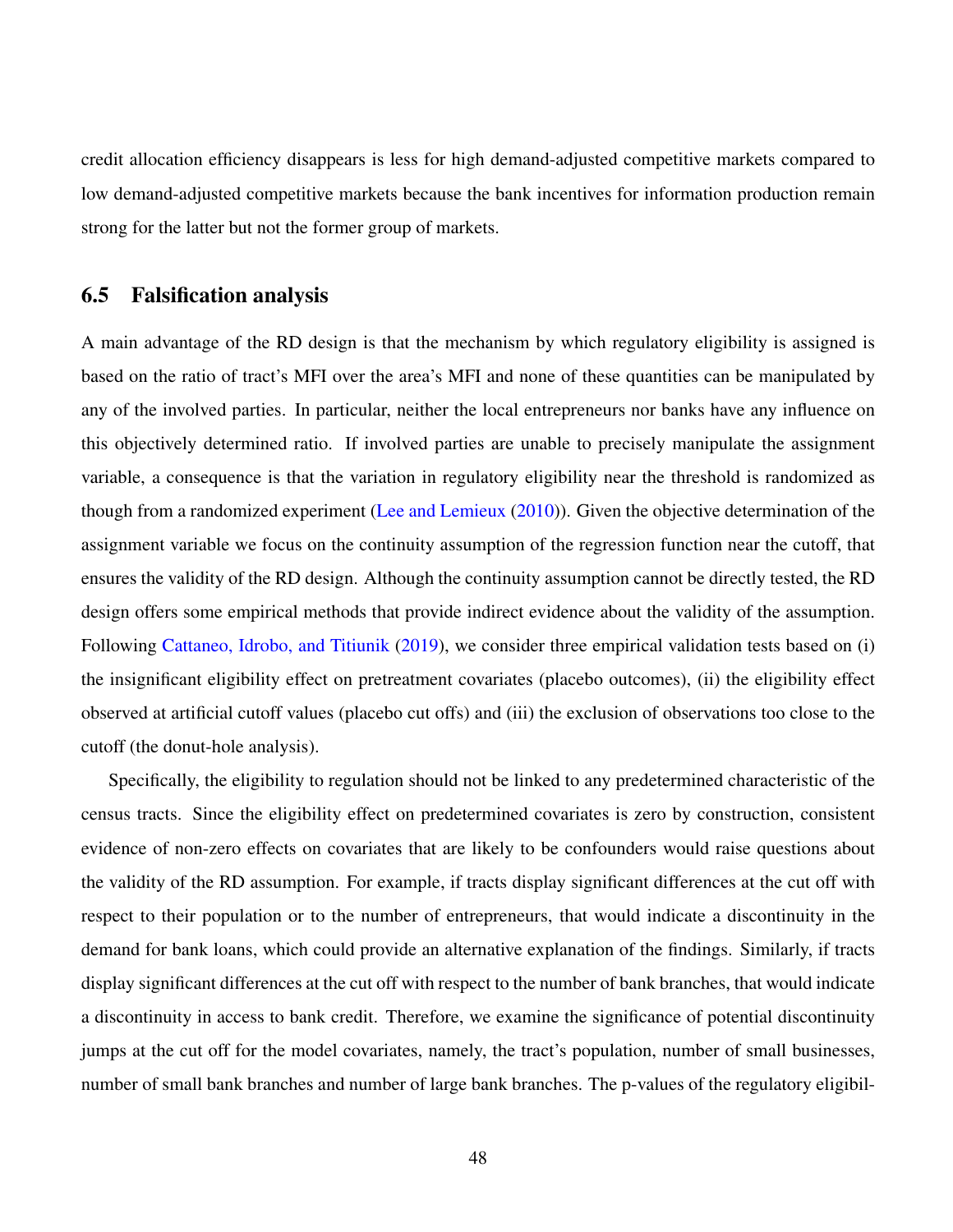<span id="page-49-0"></span>ity effect on the covariates in Table [9](#page-49-0) columns (1)-(4) provide no evidence at 5% level of significance, that tracts display any discontinuity jumps near the cut off with respect to their size, the number of entrepreneurs and the number of small and large bank branches.

|                        | (1)          | (2)                    | (3)               | (4)               |
|------------------------|--------------|------------------------|-------------------|-------------------|
| <b>VARIABLES</b>       | Population   | No of small businesses | No of small banks | No of large banks |
| Conventional p-value   | 0.0484       | 0.174                  | 0.486             | 0.103             |
| Bias-corrected p-value | 0.0598       | 0.179                  | 0.476             | 0.0851            |
| Robust p-value         | 0.0708       | 0.204                  | 0.500             | 0.0992            |
|                        |              |                        |                   |                   |
| <b>Observations</b>    | 73366        | 73366                  | 73366             | 73366             |
| Kernel Type            | Epanechnikov | Epanechnikov           | Epanechnikov      | Epanechnikov      |
| <b>BW</b> Type         | cerrd        | cerrd                  | cerrd             | cerrd             |
| VCE method             | Cluster      | Cluster                | Cluster           | Cluster           |
| Order Loc.Poly. $(p)$  | 1.000        | 1.000                  | 1.000             | 1.000             |
| Order Bias $(q)$       | 2.000        | 2.000                  | 2.000             | 2.000             |
| BW Loc.Poly.(h)        | 6.384        | 6.964                  | 6.215             | 5.001             |
| BW Bias (b)            | 20.408       | 16.948                 | 16.974            | 14.625            |

Table 9: Continuity-Based Analysis for Covariates

Note: Conventional estimator p-value is based on the first order (linear) polynomial estimators in [\(5.2\)](#page-30-0) and [\(5.3\)](#page-30-0) and (Robust) Bias-corrected p-value is based on the first order polynomial RD estimator in [\(5.4\)](#page-31-0) with outcome variables the covariates of the tract's population, the proportion of minority populations and the number of small and large bank branches. Reported bandwidths are percentage points of the MFI ratio.

We continue with the falsification analysis by testing whether there are significant effects at placebo cutoff values. Evidence of discontinuity away from the cut off would imply that CRA regulatory eligibility is not the only "treatment" effect, casting doubt on our RD design. In the placebo cut off test, we replace the true cutoff value of 80% by another value at which the regulatory eligibility status does not really change, and perform estimation and inference using this placebo cutoff point. We choose as placebo cut off points the ratios of 70% and 90% i.e. one lower and one higher than the actual cut off point. In Table [10](#page-50-0) columns (1) and (3), the estimated effects of the placebo cut off points in the probability of small business loans increase is not statistically significant. We can therefore conclude that the discontinuity in the probability of small business loans increase occurs only at the CRA eligibility threshold. Similarly, the estimated effects of the placebo cut off points in the small business credit score in Table [10](#page-50-0) columns (2) and (4) are not statistically significant. We can therefore conclude that the discontinuity in the small business credit score is due to the increase in the small business loans induced by CRA eligibility.

We conclude the falsification analysis by investigating how sensitive the findings are to the existence of a few tracts who are located very close to the cut off point. This strategy is useful to assess the sensitivity of the results to the unavoidable extrapolation involved in local polynomial estimation, as the observations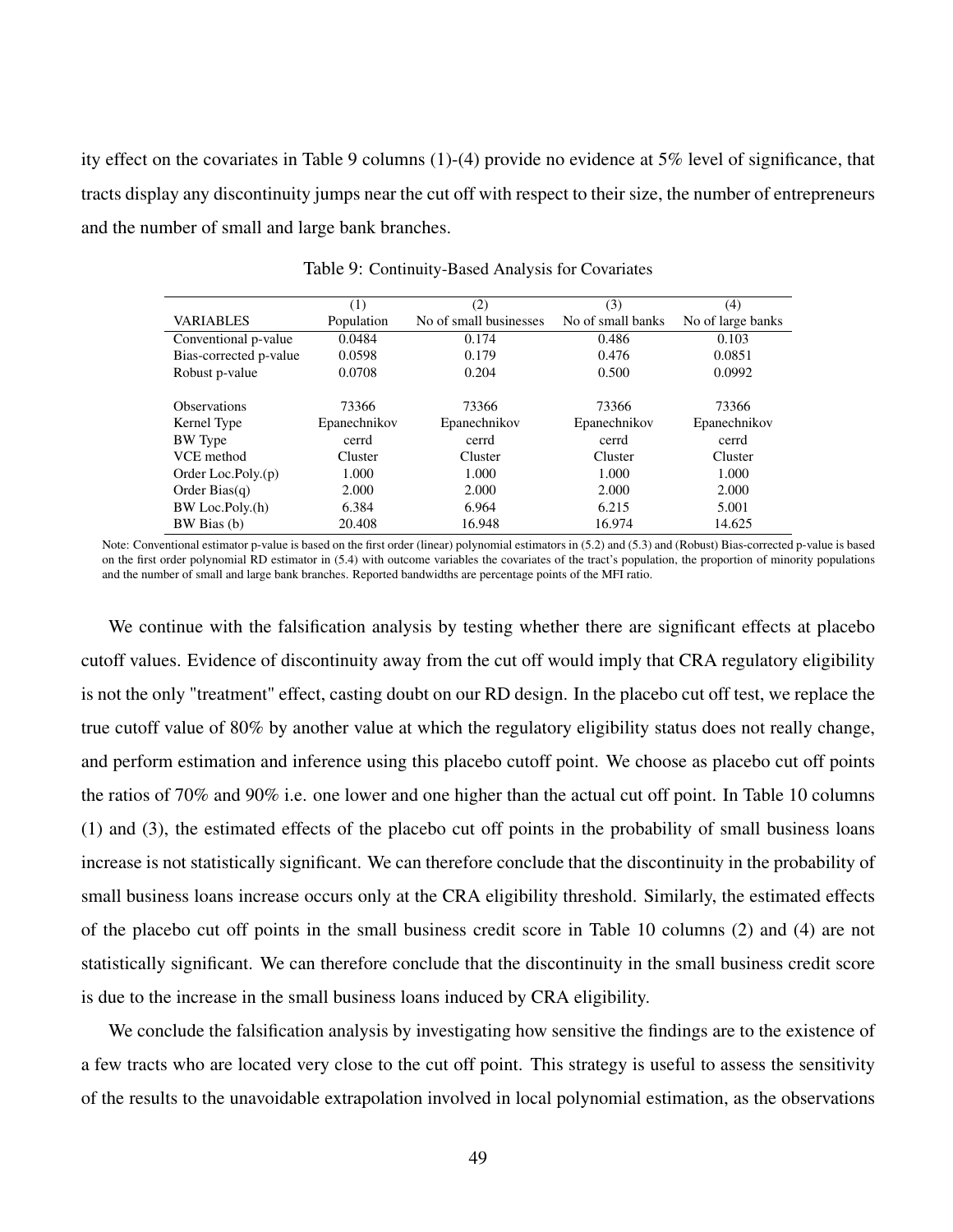<span id="page-50-0"></span>

|                       |               | Cut off $70\%$ |               | Cut off $90\%$ |
|-----------------------|---------------|----------------|---------------|----------------|
|                       | (1)           | (2)            | (3)           | (4)            |
| <b>VARIABLES</b>      | Credit supply | Credit score   | Credit supply | Credit score   |
| Conventional          | $-0.0501$     | 10.52          | $-0.0144$     | $-8.211$       |
|                       | (0.0353)      | (9.625)        | (0.0143)      | (12.24)        |
| Bias-corrected        | $-0.0457$     | 13.42          | $-0.0142$     | $-15.93$       |
|                       | (0.0353)      | (9.625)        | (0.0143)      | (12.24)        |
| <b>Robust</b>         | $-0.0457$     | 13.42          | $-0.0142$     | $-15.93$       |
|                       | (0.0420)      | (11.44)        | (0.0172)      | (12.99)        |
|                       |               |                |               |                |
| <b>Observations</b>   | 73366         | 73366          | 73366         | 73366          |
| Kernel Type           | Epanechnikov  | Epanechnikov   | Epanechnikov  | Epanechnikov   |
| <b>BW</b> Type        | mserd         | mserd          | mserd         | mserd          |
| VCE method            | Cluster       | Cluster        | Cluster       | Cluster        |
| Covariates            | <b>Yes</b>    | Yes            | Yes           | Yes            |
| Order Loc.Poly. $(p)$ | 1.000         | 1.000          | 1.000         | 1.000          |
| Order Bias $(q)$      | 2.000         | 2.000          | 2.000         | 2.000          |
| BW Loc.Poly.(h)       | 10.833        | 10.753         | 5.533         | 5.529          |
| BW Bias (b)           | 17.666        | 17.523         | 8.754         | 15.340         |

Table 10: Placebo cut off

<span id="page-50-1"></span>Note: The outcome variables are the probability of a small business loan increase and the one year forward tract-level average credit score of small businesses located in the census tract. Covariates include the tract's population, the proportion of minority populations, the median family income and the number of small and large bank branches. Conventional estimator of RD is based on the first order (linear) polynomial estimators in [\(5.2\)](#page-30-0) and [\(5.3\)](#page-30-0). (Robust) Biascorrected is the first order polynomial RD estimators in  $(5.4)$  (Columns  $(1)$  and  $(3)$ ) and the  $(5.5)$  (Columns  $(2)$  and  $(4)$ ). Alternative cut off points of the median family income ratio are 70% and 90%. Standard errors in parentheses. Reported bandwidths are percentage points of the MFI ratio. Significance levels are \*\*\*1%, \*\*5% and \*10%.

| Table 11: Continuity-Based Analysis for the Donut-Hole Approach |  |
|-----------------------------------------------------------------|--|
|-----------------------------------------------------------------|--|

|                       |               | $<79\% \>81\%$ |               | $<78\% \>82\%$ |
|-----------------------|---------------|----------------|---------------|----------------|
|                       | (1)           | (2)            | (3)           | (4)            |
| <b>VARIABLES</b>      | Credit supply | Credit score   | Credit supply | Credit score   |
| Conventional          | $0.256***$    | 1.869***       | $0.246***$    | $2.855**$      |
|                       | (0.0232)      | (0.706)        | (0.0296)      | (1.145)        |
| Bias-corrected        | $0.261***$    | $1.872***$     | $0.251***$    | $2.943**$      |
|                       | (0.0232)      | (0.706)        | (0.0296)      | (1.145)        |
| Robust                | $0.261***$    | 1.872**        | $0.251***$    | $2.943**$      |
|                       | (0.0270)      | (0.830)        | (0.0351)      | (1.373)        |
|                       |               |                |               |                |
| <b>Observations</b>   | 72051         | 72051          | 70769         | 70769          |
| Kernel Type           | Epanechnikov  | Epanechnikov   | Epanechnikov  | Epanechnikov   |
| <b>BW</b> Type        | mserd         | mserd          | mserd         | mserd          |
| VCE method            | Cluster       | Cluster        | Cluster       | Cluster        |
| Covariates            | Yes           | Yes            | Yes           | Yes            |
| Order Loc.Poly. $(p)$ | 1.000         | 1.000          | 1.000         | 1.000          |
| Order Bias $(q)$      | 2.000         | 2.000          | 2.000         | 2.000          |
| BW Loc.Poly.(h)       | 13.114        | 11.628         | 12.721        | 9.355          |
| BW Bias (b)           | 29.455        | 24.655         | 30.736        | 21.145         |

Note: The outcome variables are the probability of a small business loan increase and the one year forward tract-level average credit score of small businesses located in the census tract. Covariates include the tract's population, the proportion of minority populations, the median family income and the number of small and large bank branches. Conventional estimator of RD is based on the first order (linear) polynomial estimators in [\(5.2\)](#page-30-0) and [\(5.3\)](#page-30-0). (Robust) Biascorrected is the first order polynomial RD estimators in  $(5.4)$  (Columns  $(1)$  and  $(3)$ ) and the  $(5.5)$  (Columns  $(2)$  and  $(4)$ ). Tracts with the median family income ratio within 1% and 2% radius around the cut off point of 80% are excluded from the sample. Reported bandwidths are percentage points of the MFI ratio. Standard errors in parentheses. Significance levels are \*\*\*1%, \*\*5% and \*10%.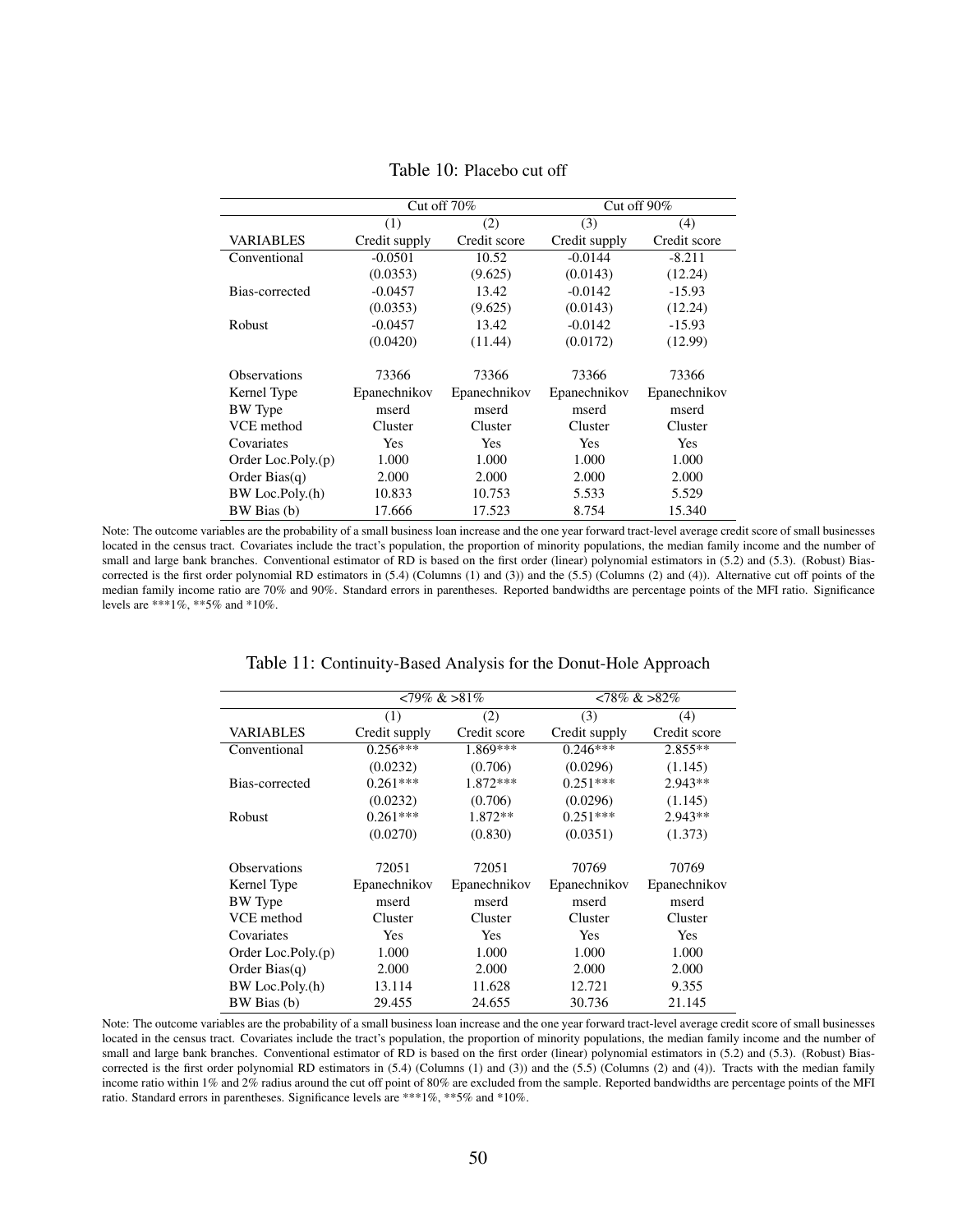nearest to the cut off are more influential data points since they receive the higher kernel weights. If the exclusion of those tracts changes the significance of the results then the external validity of the findings is at doubt. Excluding such tracts and then repeating the estimation and inference analysis using the remaining sample is sometimes referred to as a "donut hole" approach. Initially we remove the tracts that are within a radius of 1% from the cut off point and then we repeat the test by removing tracts that are within a radius of 2% from the cut off point. The results in Table [11](#page-50-1) columns (1) - (4) show that the estimated effects of the regulation on the probability of small business loans increase and on the small business credit score remain statistically significant and economically equivalent to the main results, even after removing approximately 1.5% and 3.4% of the nearest to the cut off point, and thus more influential, tracts from our sample.

# <span id="page-51-0"></span>7 Conclusion

Do government initiatives that support credit access to marginalized groups of borrowers promote credit allocation efficiency? We answer this question by providing evidence of the positive impact of CRA's small business lending program on the credit score of businesses located in low and moderate income communities. We conclude that without regulatory policies, borrowers with higher implied screening costs will remain underfunded. Implementing a new policy however is not a panacea. The program's success depends on the demand-adjusted bank competition of the local market. When there are fewer borrowers for each competing branch, the incentives of banks to invest in information production are weaker, inducing banks to lend to entrepreneurs with both high and low value projects. Effectively, for bank branches located in markets with many rival banks relative to the number of borrowers, policies like CRA represent a regulatory tax that they are willing to accept. This is because the alternative for a bank is to produce information that allows it to identify the opaque borrowers with high value projects, a strategy that does not yield enough additional profits to cover the screening cost.

The findings of the study lead us to some policy recommendations. Specifically, lowering screening technology cost is pivotal in increasing the efficacy of government intervention programs. This could be achieved through incentivizing banks to invest, similar to SBA loan programs that presume a certain level of screening by the lender if it is to receive the benefits of the loan guarantee. It can also be achieved through the promotion of competition among data intermediaries. More competition in the small business credit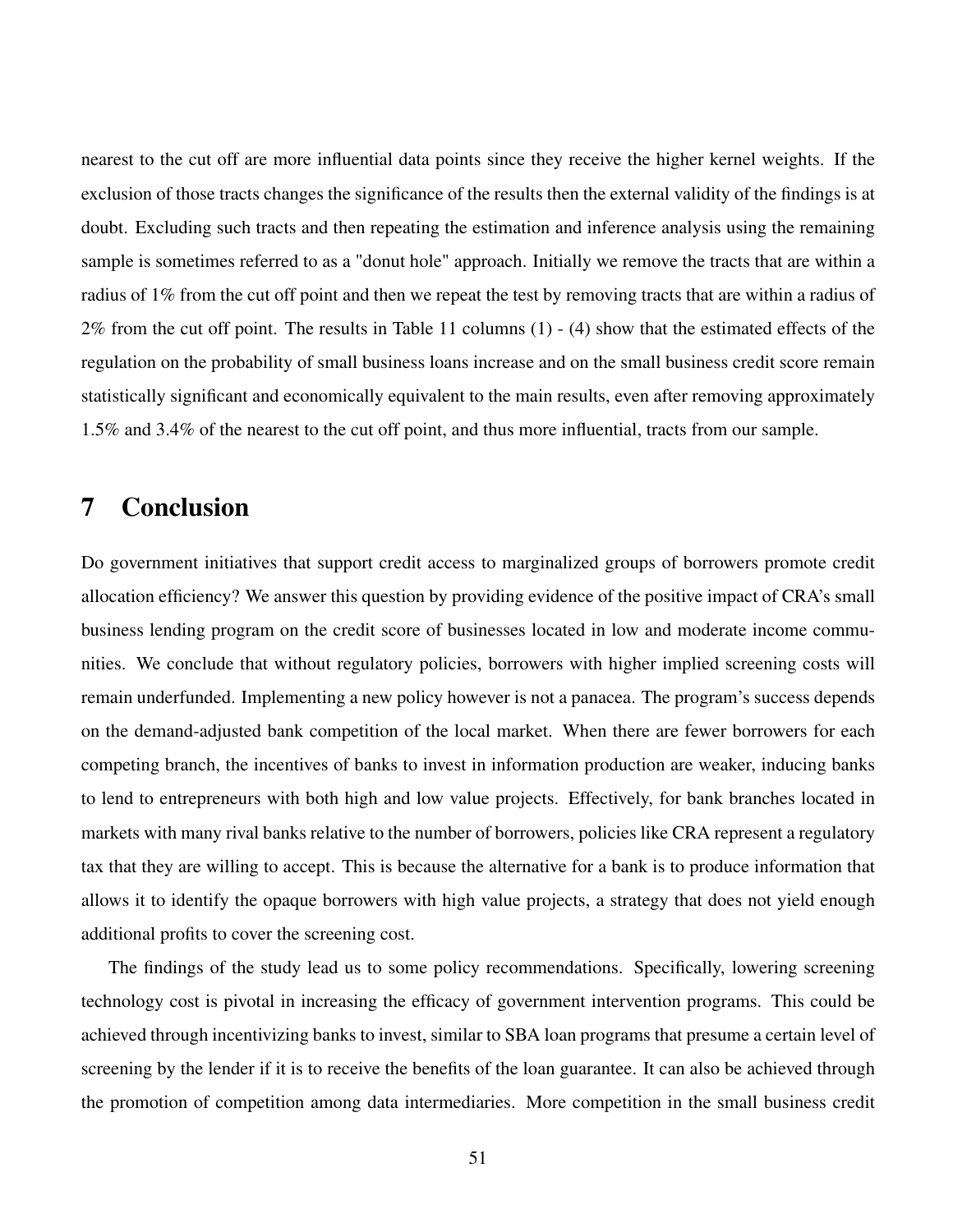reporting space can be achieved if participants broaden the coverage of their data or by the entrance of new small business credit repositories.

Further investigation is warranted on the implications of merger-induced branch decline on the regulationcompetition nexus. On the face of it, branch closures mean more borrowers for each remaining bank branches which, based on the above discussion, should increase the efficiency of credit allocation. However, this seemingly beneficial development is likely to exacerbate the information opacity of the local communities. Consequently, the incentives of higher earned rents among the remaining bank branches, could be offset by the increase in the information production cost due to lessened information externalities. Thus, empirical investigation is needed to reveal the net effect of merger induced branch consolidation in local credit markets. Moreover, the empirical findings of this study support the notion of moderate information technology costs although our data did not allow for measurement of the screening technology. Future research could focus on measuring screening technology explicitly to examine if the decreasing information technology costs has helped programs like CRA to become more successful in promoting the efficient credit allocation.

Finally, further research is warranted on the CRA performance. Because the regulation does not induce screening everywhere there is "money left on the table". Measuring this inefficiency is critical for the overall evaluation of the program. More generally, our empirical investigation sets the stage for more research on the assessment of programs similar to CRA based on their economic outcomes, such as unemployment or economic growth, rather than their outputs like the volume of loans.

# <span id="page-52-0"></span>A Appendix: Detailed Proofs of Lemmas and Propositions

## <span id="page-52-1"></span>A.1 Derivations of the unilateral incentives to invest in an unregulated market

We derive a bank's profit difference between when it invests and when it does not invest, both when all rival banks do not invest and when they invest.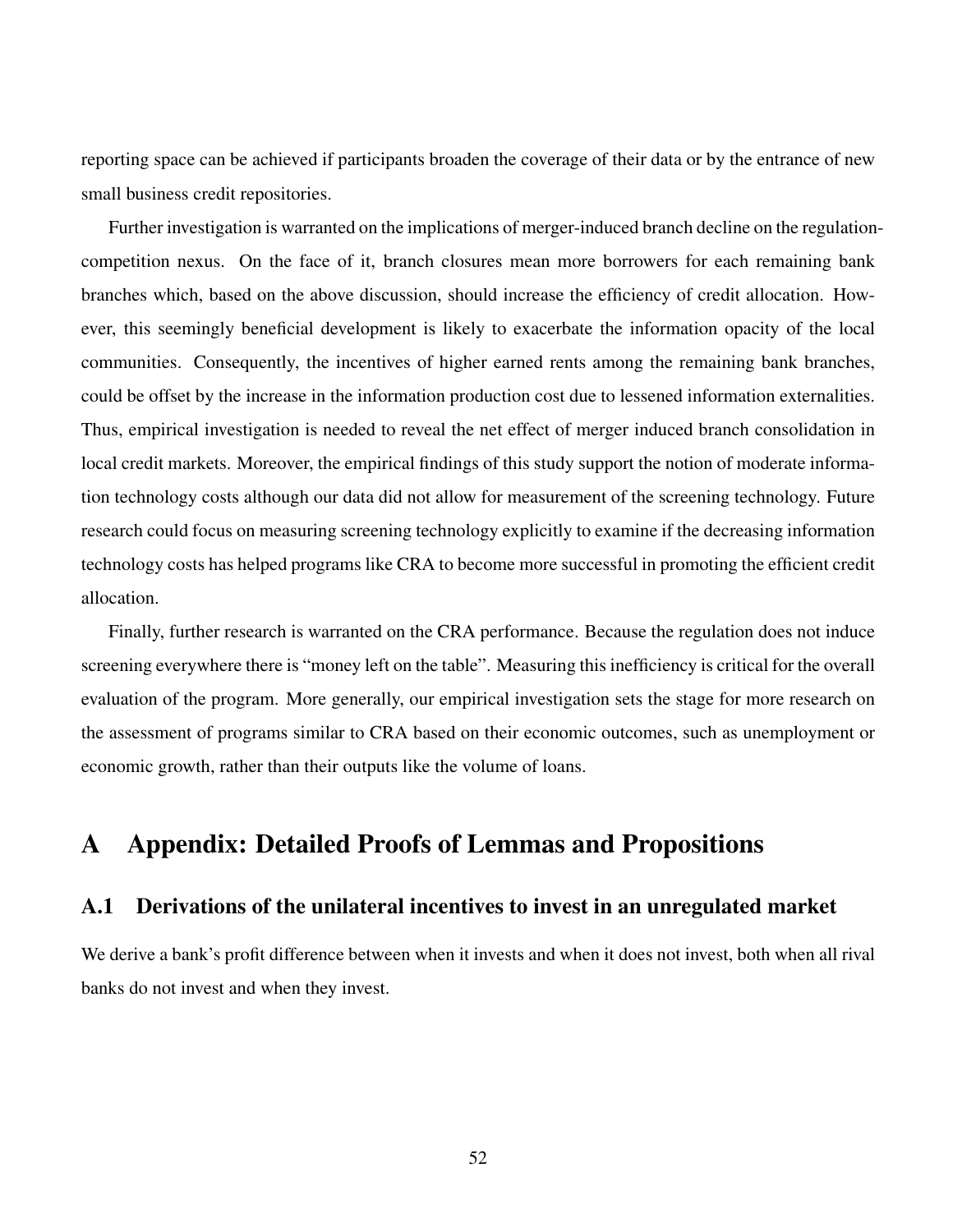#### <span id="page-53-0"></span>A.1.1 Unilateral incentives to invest when all rival banks do not invest

We assume that  $\phi = 0$  and banks, following Assumption [1,](#page-11-3) only fund T entrepreneurs. We substitute [\(3.8\)](#page-14-0) and  $(3.2)$  into  $(3.5)$  to obtain

<span id="page-53-5"></span>
$$
\frac{1 - \frac{\alpha_e(\theta)}{r + \alpha_e(\theta)}q}{1 - \frac{\alpha_b(\theta)}{r + \alpha_b(\theta)}q} = \frac{B_H^d}{E_H^d} \Rightarrow \frac{1 - \frac{\alpha_e(\theta)}{r + \alpha_e(\theta)}q}{1 - \frac{\alpha_b(\theta)}{r + \alpha_b(\theta)}q} = \frac{(1+i) - (1+i)}{H - (1+i)}.
$$
\n(A.1)

Let

<span id="page-53-1"></span>
$$
A_T(\theta) \equiv \frac{1 - \frac{\alpha_e(\theta)}{r + \alpha_e(\theta)}q}{1 - \frac{\alpha_b(\theta)}{r + \alpha_b(\theta)}q}.
$$
\n(A.2)

It can be verified that as  $\theta$  increases, i.e., more banks relative to entrepreneurs,  $A_T(\theta)$  decreases.<sup>[32](#page-53-2)</sup> We solve  $(A.1)$  with respect to i to derive the equilibrium interest rate

<span id="page-53-3"></span>
$$
i_T^* = \frac{A_T(\theta)(H - 1) + \bar{i}}{1 + A_T(\theta)}.
$$
\n(A.3)

It can be easily verified that  $i_T^*$  is increasing in  $A_T$  and hence it is decreasing in  $\theta$ . As demand-adjusted bank competition intensifies, the interest rate, naturally, decreases. A bank's expected profit, using the outside option  $B_T^o$  given by [\(3.8\)](#page-14-0), is

<span id="page-53-4"></span>
$$
E\pi^{NR}(\phi=0) = B_T^o = \frac{\alpha_b(\theta)}{r + \alpha_b(\theta)}q(i_T^* - \bar{i}) = \frac{\alpha_b(\theta)}{r + \alpha_b(\theta)}\frac{qA_T(\theta)(H - (1 + \bar{i}))}{1 + A_T(\theta)},\tag{A.4}
$$

where, as we have already discussed above, the outside option captures the bank's expected value from search in this market and NR stands for No Regulation.

We now examine a bank's incentives to unilaterally deviate to  $\phi = 1$ . Since when a bank invests in screening technology the signals are perfect, the bank also funds high value projects in the O group, so the probability of a deal becomes  $q + (1 - q)\mu$ . The outside option of the bank is now given by [\(3.9\)](#page-14-1), but the outside option of the entrepreneur is still [\(3.8\)](#page-14-0). The entrepreneur, as we argue in Section [4.1.3,](#page-17-1) knows that the current bank has unilaterally deviated from an equilibrium where all banks choose  $\phi = 0$ . Hence, his outside option is consistent with this belief. Also, no other bank or entrepreneur observe this deviation.

<span id="page-53-2"></span><sup>&</sup>lt;sup>32</sup>As  $\theta \to 0$ ,  $A_T(\theta) \to \frac{1}{1-q}$  and as  $\theta \to \infty$ ,  $A_T(\theta) \to 1-q$ .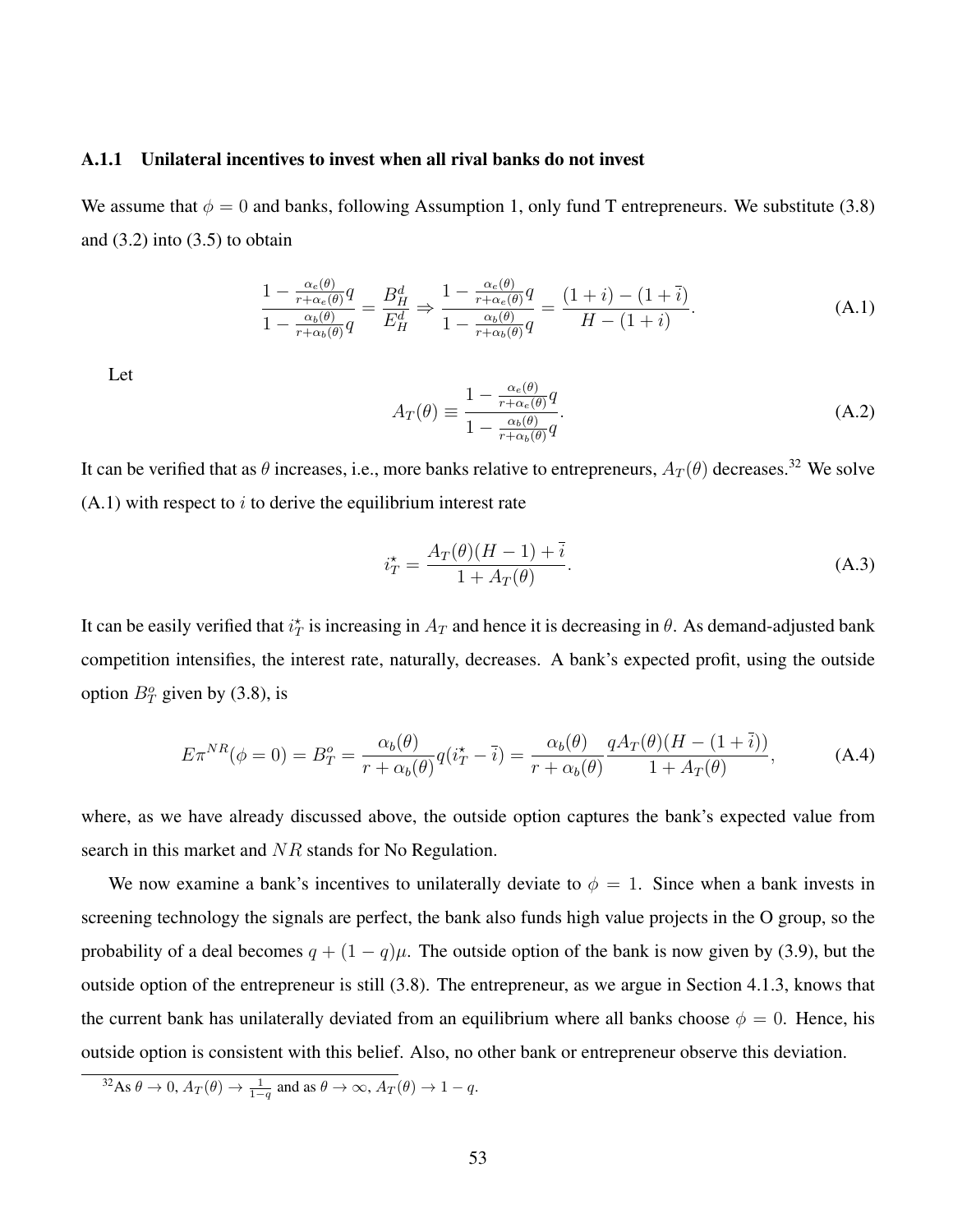Following similar steps as in the derivation of  $A_T(\theta)$ , we now have

<span id="page-54-0"></span>
$$
A_H^{dev}(\theta) \equiv \frac{1 - \frac{\alpha_e(\theta)}{r + \alpha_e(\theta)}q}{1 - \frac{\alpha_b(\theta)}{r + \alpha_b(\theta)}(q + (1 - q)\mu)},
$$
\n(A.5)

where dev stands for deviation to indicate that the bank funds all high value projects when all rival banks do not.<sup>[33](#page-54-2)</sup> The interest rate becomes

$$
i_H^{dev} = \frac{A_H^{dev}(\theta)(H - 1) + \bar{i}}{1 + A_H^{dev}(\theta)}.
$$
 (A.6)

Note that  $A_H^{dev}(\theta) > A_T(\theta)$ , which suggests that  $i_H^{dev} > i_T^*$ . When a bank has the ability to screen high value projects in the O group, when all other banks do not, it possesses a higher outside option which is reflected in the interest rate. As with  $A_T(\theta)$ ,  $A_H^{dev}(\theta)$  is decreasing in  $\theta$ . Let  $\hat{\phi}$  denote the symmetric choice of all other banks. The expected profits when a bank unilaterally invests in the screening technology are

<span id="page-54-4"></span>
$$
E\pi^{NR}(\phi = 1|\hat{\phi} = 0) = B_H^o = \frac{\alpha_b(\theta)}{r + \alpha_b(\theta)}(q + (1 - q)\mu)(i_H^{dev} - \bar{i})
$$
  
= 
$$
\frac{\alpha_b(\theta)}{r + \alpha_b(\theta)}\frac{(q + (1 - q)\mu))A_H^{dev}(\theta)(H - (1 + \bar{i}))}{1 + A_H^{dev}(\theta)}.
$$
 (A.7)

The unilateral incentive to invest in the screening technology when the regulation is not in force is the difference between the profits when  $\phi = 1$  and the profits when  $\phi = 0$ , which is given by

$$
\Delta^{NR}(\theta|\hat{\phi}=0) = E\pi^{NR}(\phi=1|\hat{\phi}=0) - E\pi^{NR}(\phi=0) \n= \frac{\alpha_b(\theta)\left(H - (1+\bar{i})\right)}{r + \alpha_b(\theta)} \left[ \frac{q(A_H^{dev}(\theta) - A_T(\theta))}{(1 + A_H^{dev}(\theta))(1 + A_T(\theta))} + \frac{(1-q)\mu A_H^{dev}(\theta)}{(1 + A_H^{dev}(\theta))} \right].
$$
\n(A.8)

#### <span id="page-54-1"></span>A.1.2 Unilateral incentives to invest when all rival banks invest

When all banks choose  $\phi = 1$  the equilibrium interest rate, following similar steps as in Section [4.1.1,](#page-15-3) is

<span id="page-54-3"></span>
$$
i_H^* = \frac{A_H(\theta)(H - 1) + \bar{i}}{1 + A_H(\theta)},
$$
\n(A.9)

<span id="page-54-2"></span><sup>33</sup>As  $\theta \to 0$ ,  $A_H^{dev}(\theta) \to \frac{1}{1-(q+(1-q)\mu)}$  and as  $\theta \to \infty$ ,  $A_H^{dev}(\theta) \to 1-q$ .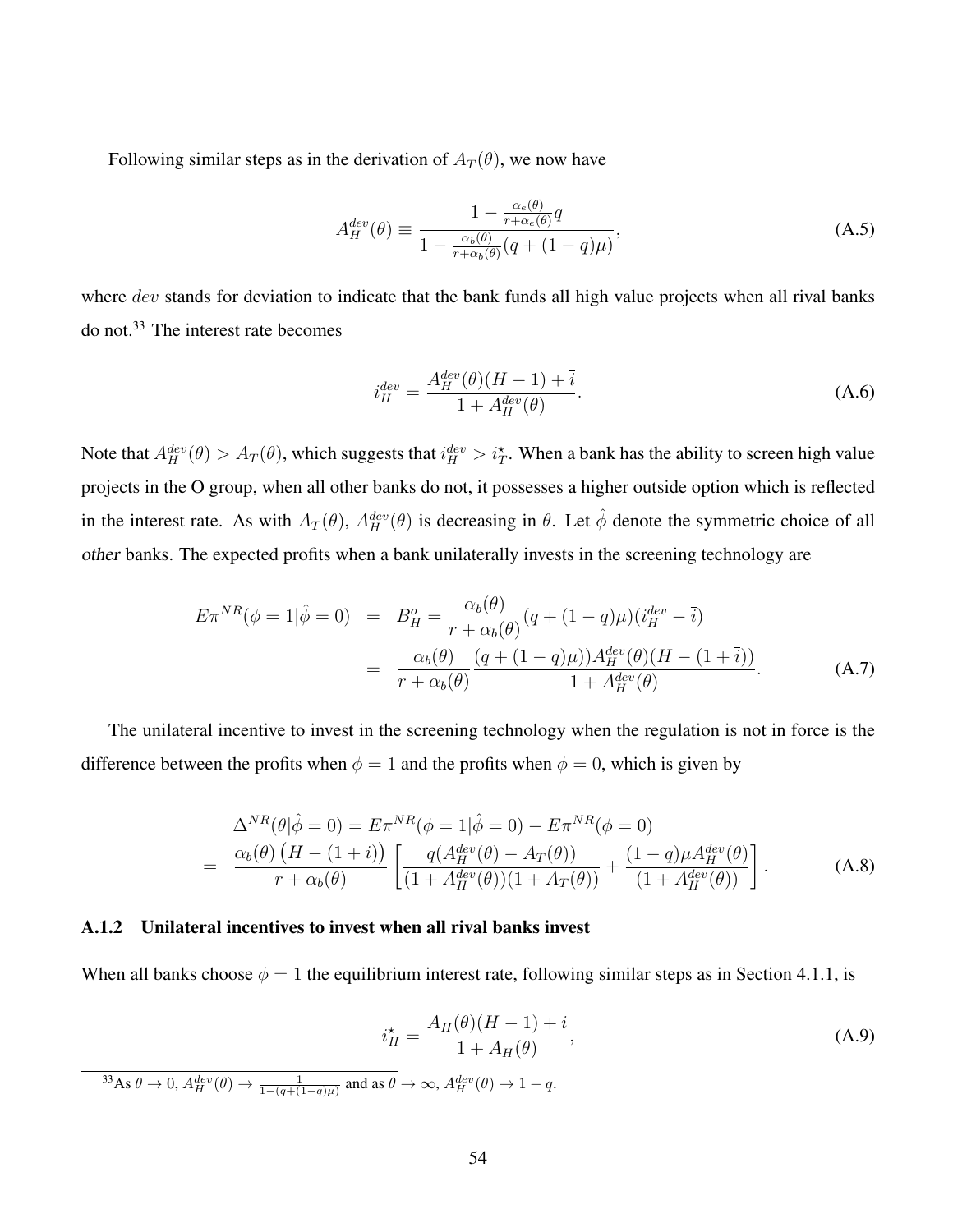where<sup>[34,](#page-55-6)[35](#page-55-2)</sup>

<span id="page-55-0"></span>
$$
A_H(\theta) \equiv \frac{1 - \frac{\alpha_e(\theta)}{r + \alpha_e(\theta)} (q + (1 - q)\mu)}{1 - \frac{\alpha_b(\theta)}{r + \alpha_b(\theta)} (q + (1 - q)\mu)}.
$$
(A.10)

The bank's ex-ante expected profit is

<span id="page-55-4"></span>
$$
E\pi^{NR}(\phi = 1) = B_H^o = \frac{\alpha_b(\theta)}{r + \alpha_b(\theta)} \left[ (q + (1 - q)\mu)(i_H^* - \bar{i}) \right]
$$
  
= 
$$
\frac{\alpha_b(\theta)}{r + \alpha_b(\theta)} \left[ \frac{(q + (1 - q)\mu)A_H(\theta)(H - (1 + \bar{i}))}{1 + A_H(\theta)} \right].
$$
 (A.11)

When a bank unilaterally deviates to  $\phi = 0$  it funds T entrepreneurs only. Its market bargaining power becomes $36,37$  $36,37$ 

<span id="page-55-1"></span>
$$
A_T^{dev}(\theta) \equiv \frac{1 - \frac{\alpha_e(\theta)}{r + \alpha_e(\theta)} (q + (1 - q)\mu)}{1 - \frac{\alpha_b(\theta)}{r + \alpha_b(\theta)} q}.
$$
(A.12)

The interest rate is given by

$$
i_T^{dev} = \frac{A_T^{dev}(\theta)(H-1) + \bar{i}}{1 + A_T^{dev}(\theta)}.
$$

Its expected deviation profits are

<span id="page-55-5"></span>
$$
E\pi^{NR}(\phi=0|\hat{\phi}=1) = B_T^o = \frac{\alpha_b(\theta)}{r + \alpha_b(\theta)}q(i_T^{dev} - \bar{i})
$$
  

$$
= \frac{\alpha_b(\theta)}{r + \alpha_b(\theta)}\frac{qA_T^{dev}(\theta)(H - (1 + \bar{i}))}{1 + A_T^{dev}(\theta)}.
$$
(A.13)

The reduction in expected profits when a bank unilateral does not invest in the screening technology when the regulation is not in force is given by

$$
\Delta^{NR}(\theta|\hat{\phi}=1) = E\pi^{NR}(\phi=1) - E\pi^{NR}(\phi=0|\hat{\phi}=1) \n= \frac{\alpha_b(\theta) (H - (1 + \bar{i}))}{r + \alpha_b(\theta)} \left[ \frac{q(A_H(\theta) - A_T^{dev}(\theta))}{(1 + A_H(\theta))(1 + A_T^{dev}(\theta))} + \frac{(1 - q)\mu A_H(\theta)}{(1 + A_H(\theta))} \right].
$$

<span id="page-55-6"></span><sup>34</sup>Observe that  $A_H^{dev}(\theta) > A_H(\theta)$ , because although in both cases the bank funds all high value projects, under a deviation it is the only one that does so. Hence, its market power is higher.

<span id="page-55-7"></span><span id="page-55-3"></span><span id="page-55-2"></span><sup>35</sup>As  $\theta \to 0$ ,  $A_H(\theta) \to \frac{1}{1-(q+(1-q)\mu)}$  and as  $\theta \to \infty$ ,  $A_H(\theta) \to 1-(q+(1-q)\mu)$ . <sup>36</sup>Note that  $A^{dev}_{T}(\theta) < A_{T}(\theta)$ . <sup>37</sup>As  $\theta \to 0$ ,  $A_T^{dev}(\theta) \to \frac{1}{1-q}$  and as  $\theta \to \infty$ ,  $A_T^{dev}(\theta) \to 1 - (q + (1-q)\mu)$ .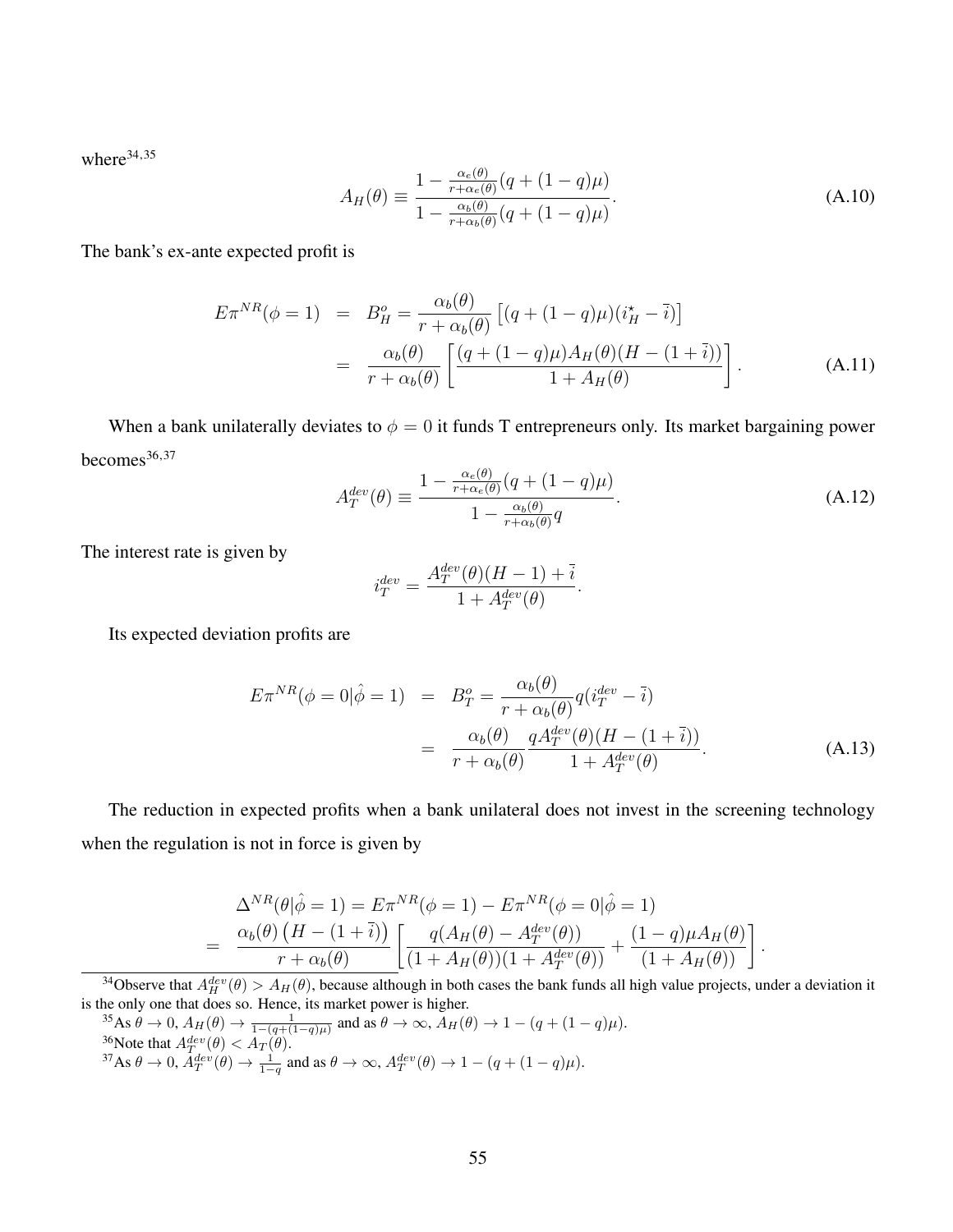# References

- <span id="page-56-5"></span>Agarwal, S., E. Benmelech, N. Bergman, and A. Seru (2012). Did the community reinvestment act (CRA) lead to risky lending? Technical report, National Bureau of Economic Research.
- <span id="page-56-2"></span>Agarwal, S. and R. Hauswald (2010). Distance and private information in lending. *The Review of Financial Studies 23*(7), 2757–2788.
- <span id="page-56-0"></span>Allen, F. and D. Gale (2004). Competition and financial stability. *Journal of Money, Credit and Banking*, 453–480.
- <span id="page-56-8"></span>Avery, R. B., R. W. Bostic, and G. B. Canner (2005). Assessing the necessity and efficiency of the community reinvestment act. *Housing Policy Debate 16*(1), 143–172.
- <span id="page-56-6"></span>Avery, R. B. and K. P. Brevoort (2015). The subprime crisis: Is government housing policy to blame? *Review of Economics and Statistics 97*(2), 352–363.
- <span id="page-56-7"></span>Begley, T. A. and A. Purnanandam (2021). Color and credit: Race, regulation, and the quality of financial services. *Journal of Financial Economics*.
- <span id="page-56-4"></span>Berger, A. N. and L. K. Black (2011). Bank size, lending technologies, and small business finance. *Journal of Banking & Finance 35*(3), 724–735.
- <span id="page-56-9"></span>Berger, A. N., N. H. Miller, M. A. Petersen, R. G. Rajan, and J. C. Stein (2005). Does function follow organizational form? evidence from the lending practices of large and small banks. *Journal of Financial Economics 76*(2), 237–269.
- <span id="page-56-1"></span>Berger, A. N., A. Saunders, J. M. Scalise, and G. F. Udell (1998). The effects of bank mergers and acquisitions on small business lending. *Journal of Financial Economics 50*(2), 187–229.
- <span id="page-56-10"></span>Berger, A. N. and G. F. Udell (1998). The economics of small business finance: The roles of private equity and debt markets in the financial growth cycle. *Journal of Banking & Finance 22*(6-8), 613–673.
- <span id="page-56-3"></span>Berger, A. N. and G. F. Udell (2006). A more complete conceptual framework for sme finance. *Journal of Banking & Finance 30*(11), 2945–2966.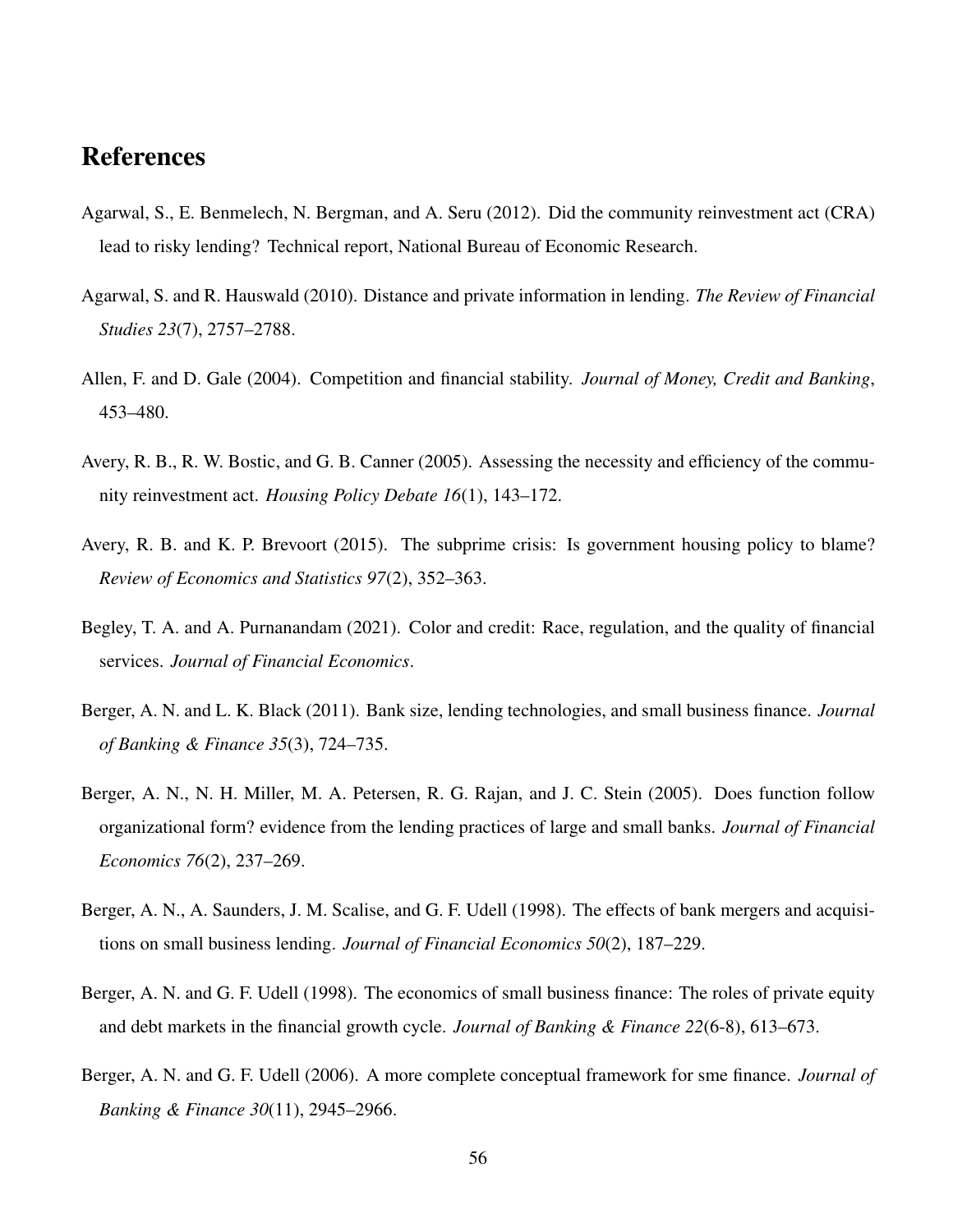- <span id="page-57-6"></span>Bhutta, N. (2011). The community reinvestment act and mortgage lending to lower income borrowers and neighborhoods. *The Journal of Law and Economics 54*(4), 953–983.
- <span id="page-57-11"></span>Bianco, M., M. E. Bontempi, R. Golinelli, and G. Parigi (2013). Family firms' investments, uncertainty and opacity. *Small Business Economics 40*(4), 1035–1058.
- <span id="page-57-8"></span>Binmore, K., A. Rubinstein, and A. Wolinsky (1986). The Nash bargaining solution in economic modelling. *The RAND Journal of Economics*, 176–188.
- <span id="page-57-3"></span>Black, S. E. and P. E. Strahan (2002). Entrepreneurship and bank credit availability. *The Journal of Finance 57*(6), 2807–2833.
- <span id="page-57-7"></span>Bostic, R. W. and H. Lee (2017). Small business lending under the community reinvestment act. *Cityscape 19*(2), 63–84.
- <span id="page-57-1"></span>Boyd, J. H. and G. De Nicolo (2005). The theory of bank risk taking and competition revisited. *The Journal of Finance 60*(3), 1329–1343.
- <span id="page-57-0"></span>Broecker, T. (1990). Credit-worthiness tests and interbank competition. *Econometrica*, 429–452.
- <span id="page-57-9"></span>Calonico, S., M. D. Cattaneo, and R. Titiunik (2014). Robust nonparametric confidence intervals for regression-discontinuity designs. *Econometrica 82*(6), 2295–2326.
- <span id="page-57-10"></span>Cattaneo, M. D., N. Idrobo, and R. Titiunik (2019). *A practical introduction to regression discontinuity designs: Foundations*. Cambridge University Press.
- <span id="page-57-2"></span>Cetorelli, N. and P. E. Strahan (2006). Finance as a barrier to entry: Bank competition and industry structure in local us markets. *The Journal of Finance 61*(1), 437–461.
- <span id="page-57-4"></span>Cole, R. A., L. G. Goldberg, and L. J. White (2004). Cookie cutter vs. character: The micro structure of small business lending by large and small banks. *Journal of Financial and Quantitative Analysis*, 227–251.
- <span id="page-57-5"></span>Dahl, D., D. D. Evanoff, and M. F. Spivey (2010). The community reinvestment act and targeted mortgage lending. *Journal of Money, Credit and Banking 42*(7), 1351–1372.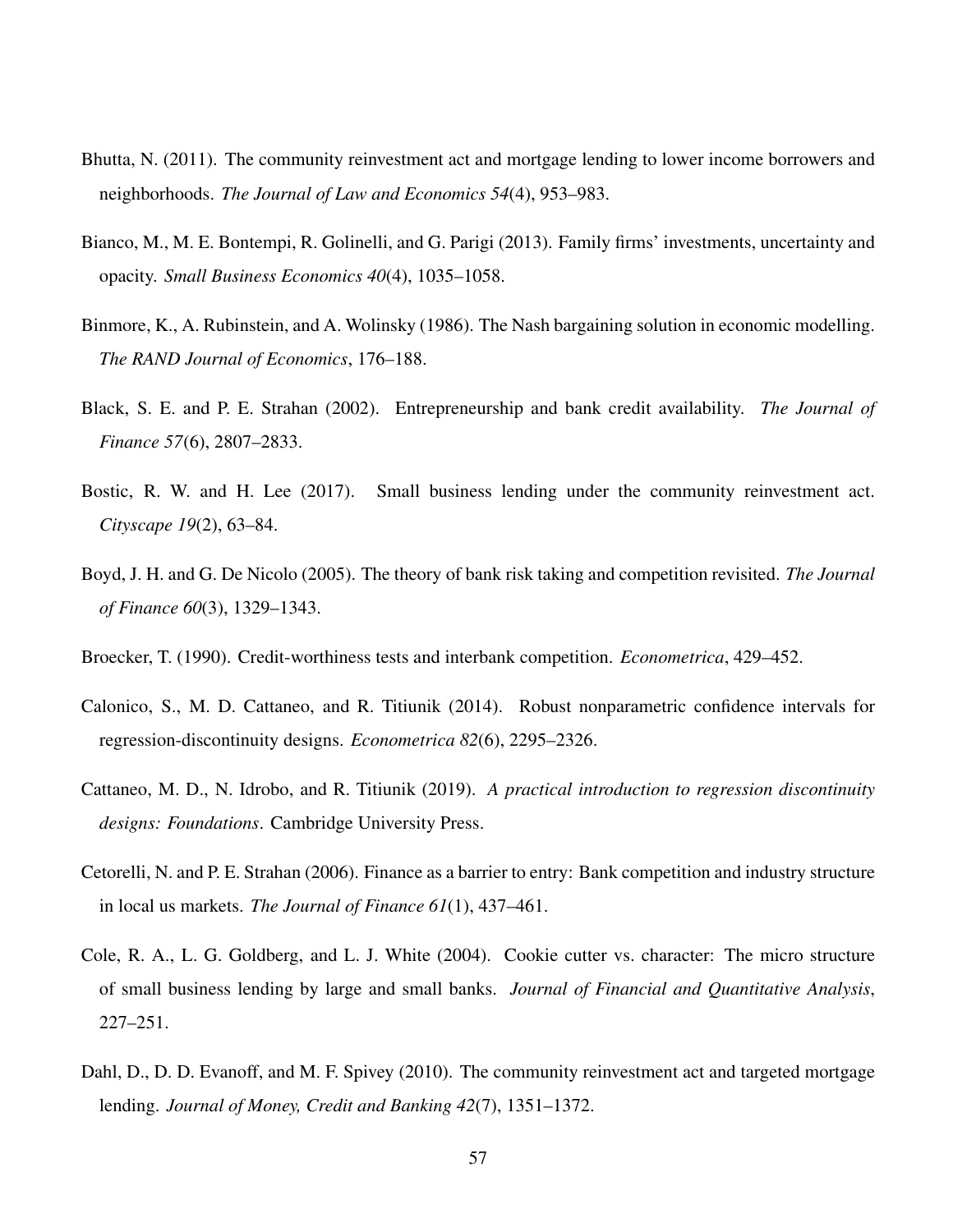- <span id="page-58-4"></span>Dell'Ariccia, G. and R. Marquez (2004). Information and bank credit allocation. *Journal of Financial Economics 72*(1), 185–214.
- <span id="page-58-0"></span>Diamond, D. W. (1984). Financial intermediation and delegated monitoring. *The Review of Economic Studies 51*(3), 393–414.
- <span id="page-58-7"></span>Ding, L., H. Lee, and R. Bostic (2018). Effects of the community reinvestment act (CRA) on small business lending. *FRB of Philadelphia Working Paper*.
- <span id="page-58-6"></span>Ding, L. and L. Nakamura (2020). Don't know what you got till it's gone - the community reinvestment act in a changing financial landscape. *The Community Reinvestment Act in a Changing Financial Landscape (February, 2020). FRB of Philadelphia Working Paper* (20-08).
- <span id="page-58-8"></span>Greenstone, M., A. Mas, and H.-L. Nguyen (2020). Do credit market shocks affect the real economy? Quasi-experimental evidence from the great recession and "normal" economic times. *American Economic Journal: Economic Policy 12*(1), 200–225.
- <span id="page-58-1"></span>Grossman, S. J. and J. E. Stiglitz (1980). On the impossibility of informationally efficient markets. *The American Economic Review 70*(3), 393–408.
- <span id="page-58-5"></span>Hauswald, R. and R. Marquez (2003). Information technology and financial services competition. *The Review of Financial Studies 16*(3), 921–948.
- <span id="page-58-2"></span>Hauswald, R. and R. Marquez (2006). Competition and strategic information acquisition in credit markets. *The Review of Financial Studies 19*(3), 967–1000.
- <span id="page-58-9"></span>Heckman, J. J., R. J. LaLonde, and J. A. Smith (1999). The economics and econometrics of active labor market programs. In *Handbook of Labor Economics*, Volume 3, pp. 1865–2097. Elsevier.
- <span id="page-58-3"></span>Hellmann, T. F., K. C. Murdock, and J. E. Stiglitz (2000). Liberalization, moral hazard in banking, and prudential regulation: Are capital requirements enough? *American Economic Review 90*(1), 147–165.
- <span id="page-58-10"></span>Hyytinen, A. and M. Pajarinen (2008). Opacity of young businesses: Evidence from rating disagreements. *Journal of Banking & Finance 32*(7), 1234–1241.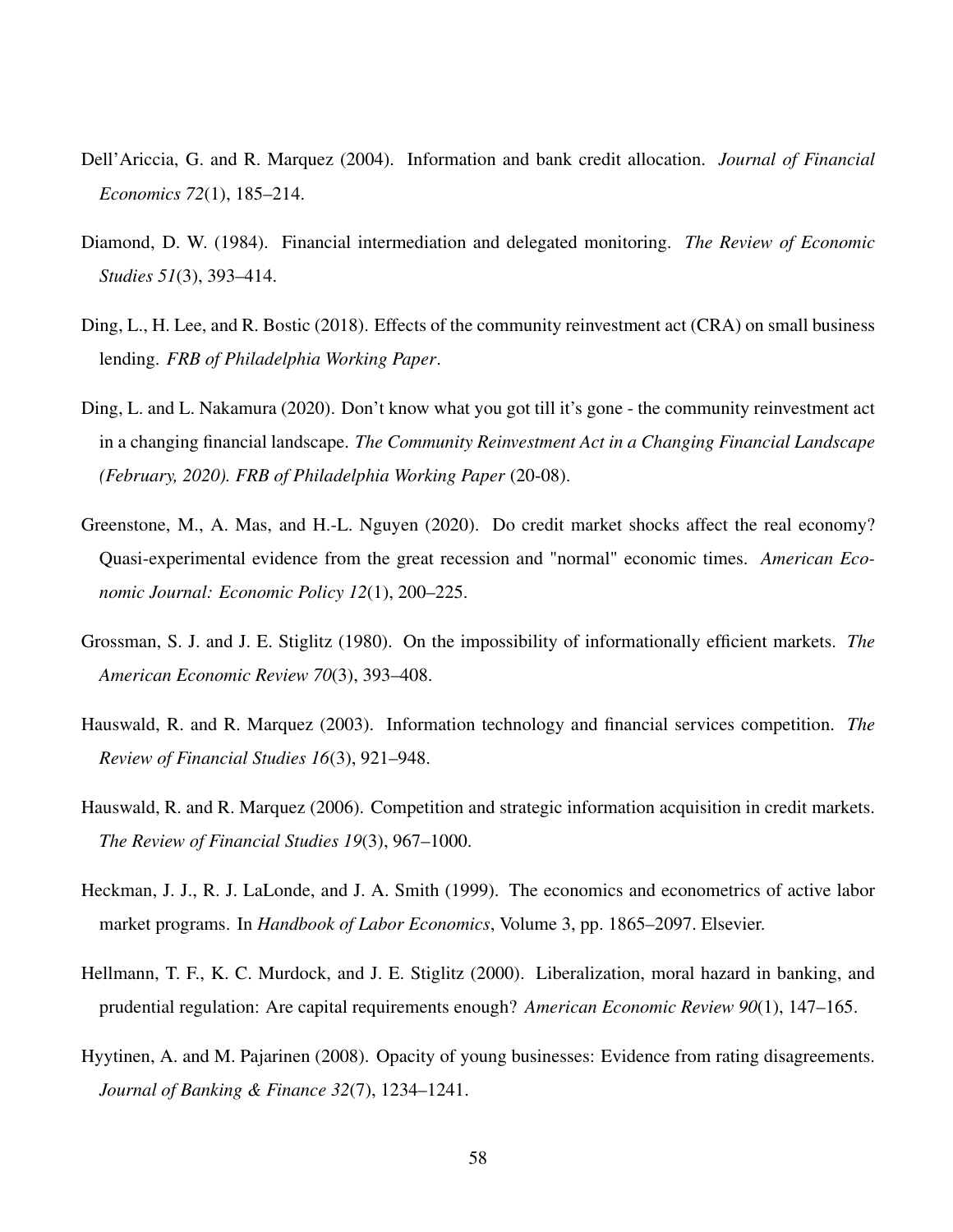- <span id="page-59-8"></span>Inderst, R. and H. M. Müller (2004). The effect of capital market characteristics on the value of start-up firms. *Journal of Financial Economics 72*(2), 319–356.
- <span id="page-59-10"></span>James, C. (1987). Some evidence on the uniqueness of bank loans. *Journal of Financial Economics 19*(2), 217–235.
- <span id="page-59-11"></span>Lee, D. S. and T. Lemieux (2010). Regression discontinuity designs in economics. *Journal of Economic Literature 48*(2), 281–355.
- <span id="page-59-7"></span>Levine, R., C. Lin, Q. Peng, and W. Xie (2020). Communication within banking organizations and small business lending. *The Review of Financial Studies 33*(12), 5750–5783.
- <span id="page-59-3"></span>Marquez, R. (2002). Competition, adverse selection, and information dispersion in the banking industry. *The Review of Financial Studies 15*(3), 901–926.
- <span id="page-59-2"></span>Martinez-Miera, D. and R. Repullo (2010). Does competition reduce the risk of bank failure? *The Review of Financial Studies 23*(10), 3638–3664.
- <span id="page-59-5"></span>Petersen, M. A. and R. G. Rajan (1995). The effect of credit market competition on lending relationships. *The Quarterly Journal of Economics 110*(2), 407–443.
- <span id="page-59-6"></span>Petersen, M. A. and R. G. Rajan (2002). Does distance still matter? The information revolution in small business lending. *The Journal of Finance 57*(6), 2533–2570.
- <span id="page-59-9"></span>Pissarides, C. A. (2000). *Equilibrium unemployment theory*. MIT press.
- <span id="page-59-1"></span>Rajan, R. G. (1992). Insiders and outsiders: The choice between informed and arm's-length debt. *The Journal of Finance 47*(4), 1367–1400.
- <span id="page-59-0"></span>Ramakrishnan, R. T. and A. V. Thakor (1984). Information reliability and a theory of financial intermediation. *The Review of Economic Studies 51*(3), 415–432.
- <span id="page-59-4"></span>Rice, T. and P. E. Strahan (2010). Does credit competition affect small-firm finance? *The Journal of Finance 65*(3), 861–889.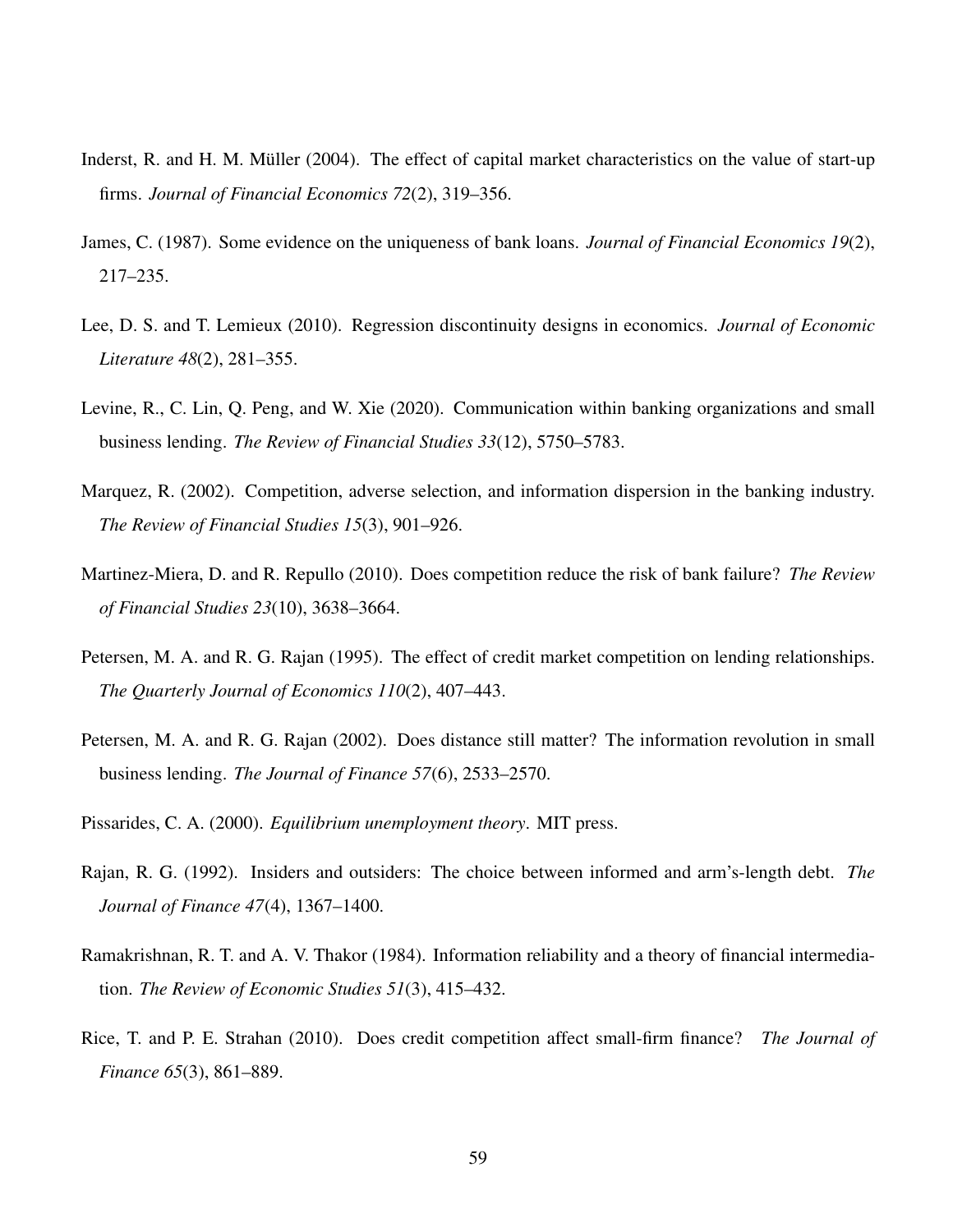- <span id="page-60-3"></span>Rogerson, R., R. Shimer, and R. Wright (2005). Search-theoretic models of the labor market: A survey. *Journal of Economic Literature 43*(4), 959–988.
- <span id="page-60-1"></span>Ruckes, M. (2004). Bank competition and credit standards. *The Review of Financial Studies 17*(4), 1073– 1102.
- <span id="page-60-0"></span>Sharpe, S. A. (1990). Asymmetric information, bank lending, and implicit contracts: A stylized model of customer relationships. *The Journal of Finance 45*(4), 1069–1087.
- <span id="page-60-2"></span>Silveira, R. and R. Wright (2016). Venture capital: A model of search and bargaining. *Review of Economic Dynamics 19*, 232–246.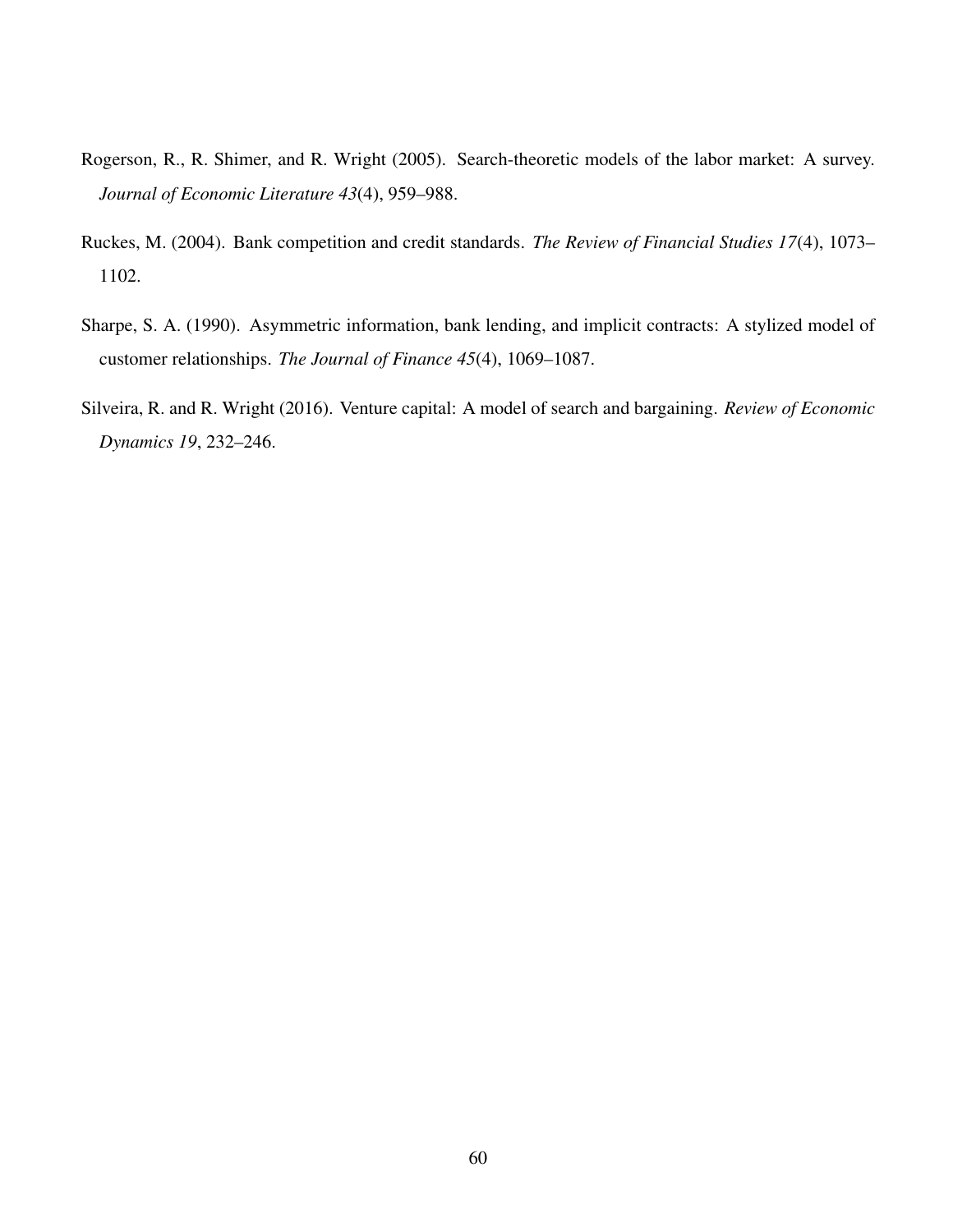## <span id="page-61-0"></span>B Internet appendix

### B.1 Proof of Lemma [2](#page-18-2)

We examine how  $\Delta^{NR}(\theta|\hat{\phi}=0)$ , given by [\(4.1\)](#page-16-1), is affected by  $\theta^{.38}$  $\theta^{.38}$  $\theta^{.38}$ . We begin by noting that the  $\frac{A(\theta)}{1+A(\theta)}$ terms are decreasing in  $\theta$ . The  $\frac{\alpha_b(\theta)}{r+\alpha_b(\theta)}$  term is also decreasing in  $\theta$ . The only ambiguity comes from the  $A_H^{dev}(\theta)$  $\frac{A^{aev}_H(\theta)}{1+A^{dev}_H(\theta)}-\frac{A_T(\theta)}{1+A_T(\theta)}$  $\frac{A_T(\theta)}{1+A_T(\theta)}$  term, since both of the term's components are decreasing in  $\theta$  and the question is which one is decreasing faster.

When  $q = 0$ , the derivative of  $\frac{A_T(\theta)}{1 + A_T(\theta)}$  with respect to  $\theta$  is 0, while the derivative of  $\frac{A_T^{dev}(\theta)}{1 + A_T^{dev}(\theta)}$  $\frac{A_H^{\text{}}(0)}{1+A_H^{dev}(\theta)}$  is strictly negative as long as  $\mu > 0$ . This implies that  $\Delta E \pi^{NR}(\theta|\hat{\phi}=0)$  is decreasing in  $\theta$ . By continuity, this should hold at least in the neighborhood of  $q = 0$ .

When  $q = 1$ , on the other hand, the slopes of  $\frac{A_T(\theta)}{1 + A_T(\theta)}$  and  $\frac{A_H^{dev}(\theta)}{1 + A_H^{dev}(\theta)}$  $\frac{A_{H}^{2}(\theta)}{1+A_{H}^{dev}(\theta)}$  with respect to  $\theta$  are equal. However, for q's very close to 1 and at  $\theta = 0$ , which implies that  $\frac{\alpha_b(\theta)}{r+\alpha_b(\theta)}$  is close to 1 and  $\frac{\alpha_e(\theta)}{r+\alpha_e(\theta)}$  is close to 0, the derivative of  $\frac{A_H^{dev}(\theta)}{1 + A^{dev}(\theta)}$  $\frac{A_{H}^{dev}(\theta)}{1+A_{H}^{dev}(\theta)} - \frac{A_{T}(\theta)}{1+A_{T}(\theta)}$  with respect to  $\theta$  is positive. To demonstrate this, we differentiate  $A_H^{dev}(\theta)$  $\frac{A_{H}^{dev}(\theta)}{1+A_{H}^{dev}(\theta)} - \frac{A_{T}(\theta)}{1+A_{T}(\theta)}$  with respect to  $\theta$  and  $q$  and we evaluate the derivative at  $q=1$ . This yields,

$$
\frac{\partial^2 \left( \frac{A_H^{dev}(\theta)}{1 + A_H^{dev}(\theta)} - \frac{A_T(\theta)}{1 + A_T(\theta)} \right)}{\partial \theta \partial q} \Big|_{q=1} = -\mu \left( 3 \frac{d \left( \frac{\alpha_b(\theta)}{r + \alpha_b(\theta)} \right)}{d\theta} + \frac{d \left( \frac{\alpha_e(\theta)}{r + \alpha_e(\theta)} \right)}{d\theta} \right)
$$
\n
$$
= -\mu \left( 3 \frac{r}{(r + \alpha_b(\theta))^2} \frac{d\alpha_b(\theta)}{d\theta} + \frac{r}{(r + \alpha_e(\theta))^2} \frac{d\alpha_e(\theta)}{d\theta} \right)
$$
\nletting  $\alpha_b \to \infty \& \alpha_e \to 0$  as  $\theta \to 0$   
\n
$$
= -\mu \left( \frac{d\alpha_e(\theta)}{d\theta} \right) < 0,
$$
\n(B.1)

since  $\frac{d\alpha_e(\theta)}{d\theta} > 0$ . Recall that the derivative of  $\frac{A_H(\theta)}{1+A_H(\theta)} - \frac{A_T(\theta)}{1+A_T(\theta)}$  with respect to  $\theta$  at  $q = 1$  is zero. Then, the negative derivative with respect to q suggests that for q's close to 1 the derivative of  $A_H^{dev}(\theta)$  $\frac{A^{dev}_H(\theta)}{1+A^{dev}_H(\theta)}-\frac{A_T(\theta)}{1+A_T(\theta)}$  $1+A_T(\theta)$ with respect to  $\theta$  is positive at  $\theta = 0$ . By continuity, it should be positive in the neighborhood of zero. This in turn can make the derivative of  $\Delta E \pi^{NR}(\theta)$  with respect to  $\theta$  positive.

<span id="page-61-1"></span><sup>&</sup>lt;sup>38</sup>The proof for  $\Delta^{NR}(\theta|\hat{\phi}=1)$ , given by [\(4.2\)](#page-16-2), is similar and is omitted.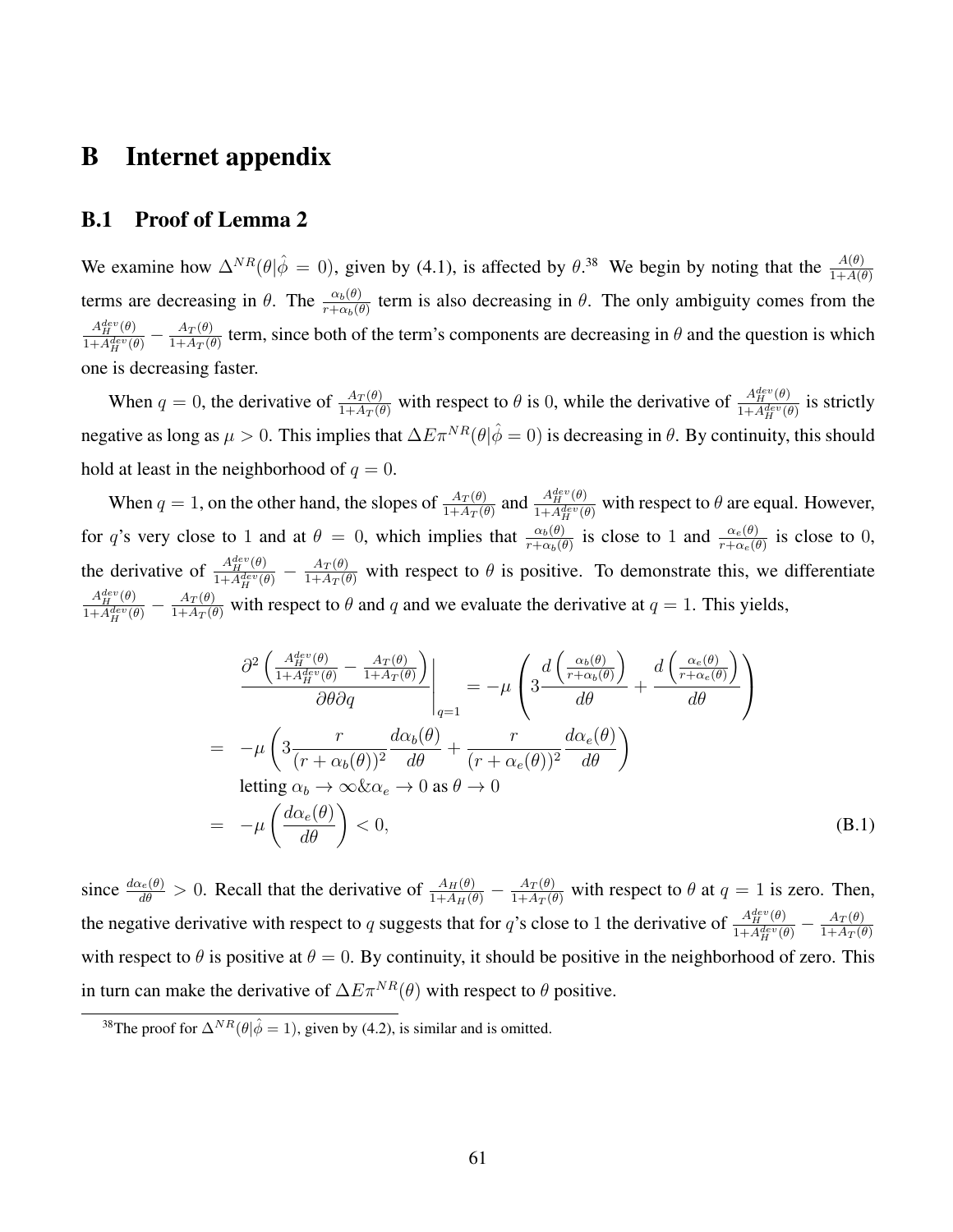When, on the other hand,  $\theta \to \infty$ ,  $\alpha_e \to \infty$  and  $\alpha_b \to 0$ . Following similar steps as above

$$
\frac{\partial^2 \left( \frac{A_H^{dev}(\theta)}{1 + A_H^{dev}(\theta)} - \frac{A_T(\theta)}{1 + A_T(\theta)} \right)}{\partial \theta \partial q} \Big|_{\substack{q = 1 \& \theta \to \infty}} = -\mu \left( 3 \frac{d \alpha_b(\theta)}{d \theta} \right) > 0,
$$

since  $\frac{d\alpha_b(\theta)}{d\theta} < 0$ . Hence, for high enough  $\theta$ ,  $\Delta E \pi^{NR}(\theta|\hat{\phi} = 0)$  is definitely decreasing in  $\theta$ .

## B.2 Derivations of the unilateral incentives to invest in a regulated market

We derive a bank's profit difference between when it invests and when it does not invest, both when all rival banks do not invest and when they invest. The derivations below follow the same steps as the ones in Section [A.1,](#page-52-1) the only difference is the banks' profits when  $\phi = 0$ , since in this case they are forced by the regulation to fund projects that are unprofitable in expectation.

#### <span id="page-62-0"></span>B.2.1 Unilateral incentives to invest when all rival banks do not invest

We begin with the  $\phi = 0$  equilibrium, so the signal s is uninformative. Suppose the entrepreneur is in the O group. Given that the surplus in this case is negative, see Assumption [1,](#page-11-3) the Nash bargaining problem is not valid. The interest rate must yield zero expected profit to the entrepreneur (equal to his participation constraint) and negative to the bank, that is,  $i_O^R = H - 1$ , where R stands for regulation. When  $v = L = 0$ , the entrepreneur defaults. This happens with probability  $(1 - q)(1 - \mu)$ . The bank's deal value is  $B^d_{\mathcal{O}} =$  $\mu H - (1 + \overline{i}) < 0$  and the entrepreneur's is  $E_Q^d = 0$ . Now let's assume the entrepreneur is in the T group. We substitute [\(3.6\)](#page-14-2), [\(3.7\)](#page-14-3),  $B_Q^d = \mu H - (1 + \bar{i}) < 0$ ,  $E_Q^d = 0$  and [\(3.2\)](#page-12-1) into [\(3.5\)](#page-13-3) to obtain

<span id="page-62-1"></span>
$$
\left(1 - \frac{\alpha_e(\theta)}{r + \alpha_e(\theta)}q\right)E_H^d = \left(1 - \frac{\alpha_b(\theta)}{r + \alpha_b(\theta)}q\right)B_H^d - (1 - q)\frac{\alpha_b(\theta)}{r + \alpha_b(\theta)}B_O^d
$$
\n
$$
\Rightarrow \frac{\left(1 - \frac{\alpha_e(\theta)}{r + \alpha_e(\theta)}q\right) + (1 - q)\frac{\alpha_b(\theta)}{r + \alpha_b(\theta)}(\mu H - (1 + \bar{i}))}{1 - \frac{\alpha_b(\theta)}{r + \alpha_b(\theta)}q} = \frac{B_H^d}{E_H^d}
$$
\n
$$
\Rightarrow \frac{\left(1 - \frac{\alpha_e(\theta)}{r + \alpha_e(\theta)}q\right) + (1 - q)\frac{\alpha_b(\theta)}{r + \alpha_b(\theta)}(\mu H - (1 + \bar{i}))}{1 - \frac{\alpha_b(\theta)}{r + \alpha_b(\theta)}q} = \frac{i - \bar{i}}{H - (1 + i)}.
$$
\n(B.2)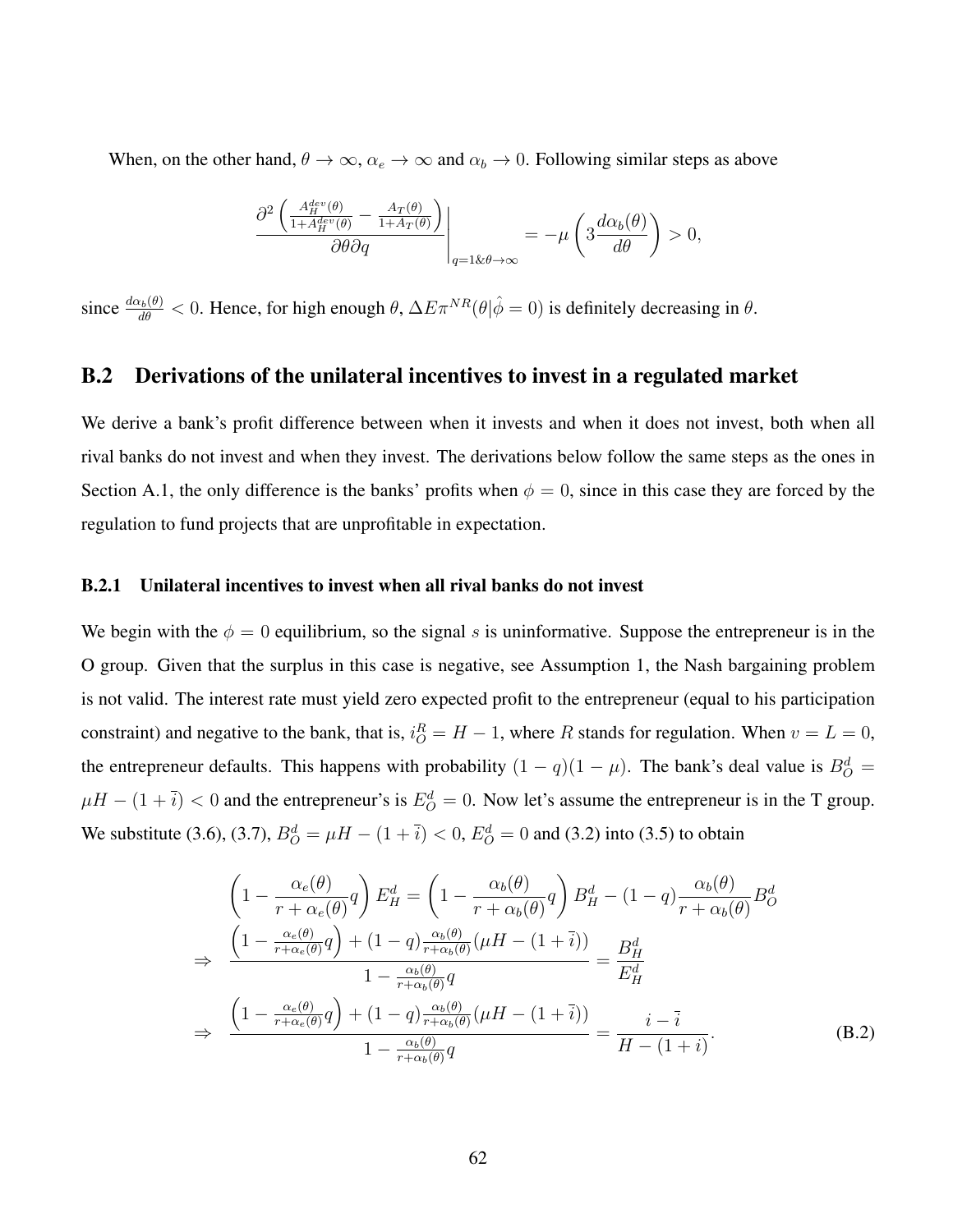Let

<span id="page-63-0"></span>
$$
A(\theta) \equiv \frac{\left(1 - \frac{\alpha_e(\theta)}{r + \alpha_e(\theta)}q\right)}{1 - \frac{\alpha_b(\theta)}{r + \alpha_b(\theta)}q} + \frac{(1 - q)\frac{\alpha_b(\theta)}{r + \alpha_b(\theta)}(\mu H - (1 + \bar{i}))}{1 - \frac{\alpha_b(\theta)}{r + \alpha_b(\theta)}q}
$$

$$
= A_T(\theta) + \frac{(1 - q)\frac{\alpha_b(\theta)}{r + \alpha_b(\theta)}(\mu H - (1 + \bar{i}))}{1 - \frac{\alpha_b(\theta)}{r + \alpha_b(\theta)}q}.
$$
(B.3)

Therefore, and given that the second term in the above expression is negative,  $A_H(\theta) > A_T(\theta) > A(\theta)$ . Then, solving [\(B.2\)](#page-62-1) with respect to  $i$ , yields the interest rate for the  $T$  group is

<span id="page-63-1"></span>
$$
i_T^R = \frac{A(\theta)(H-1) + \bar{i}}{1 + A(\theta)}.
$$
 (B.4)

By comparing [\(A.3\)](#page-53-3) with [\(B.4\)](#page-63-1), we can verify that  $i_T^R < i_T^*$ , because  $A(\theta) < A_T(\theta)$ . The bank has a worse outside option when it must fund the O group and it cannot screen the high from the low value projects, than when such a requirement is absent. As a result it lowers the interest rate to the T group. The bank's ex-ante expected profit, assuming all banks lend to all entrepreneurs, is

$$
E\pi^{R}(\phi = 0) = B^{o} = \frac{\alpha_{b}(\theta)}{r + \alpha_{b}(\theta)} \left[ q(i_{T}^{R} - \bar{i}) + (1 - q)(\mu(1 + i_{O}^{R}) - (1 + \bar{i})) \right]
$$
  
= 
$$
\frac{\alpha_{b}(\theta)}{r + \alpha_{b}(\theta)} \left[ \frac{qA(\theta)(H - (1 + \bar{i}))}{1 + A(\theta)} + (1 - q)(\mu H - (1 + \bar{i})) \right].
$$
 (B.5)

The deviation profit,  $E \pi^R(\phi = 1 | \hat{\phi} = 0)$ , is the same as  $E \pi^{NR}(\phi = 1 | \hat{\phi} = 0)$  given by [\(A.7\)](#page-54-4). This is because the outside options are the same, which follows from: i) the T group is not affected and ii) under regulation  $E_O^d = 0$ , while under no regulation the O group does not get funded, when  $\hat{\phi} = 0$ , so expected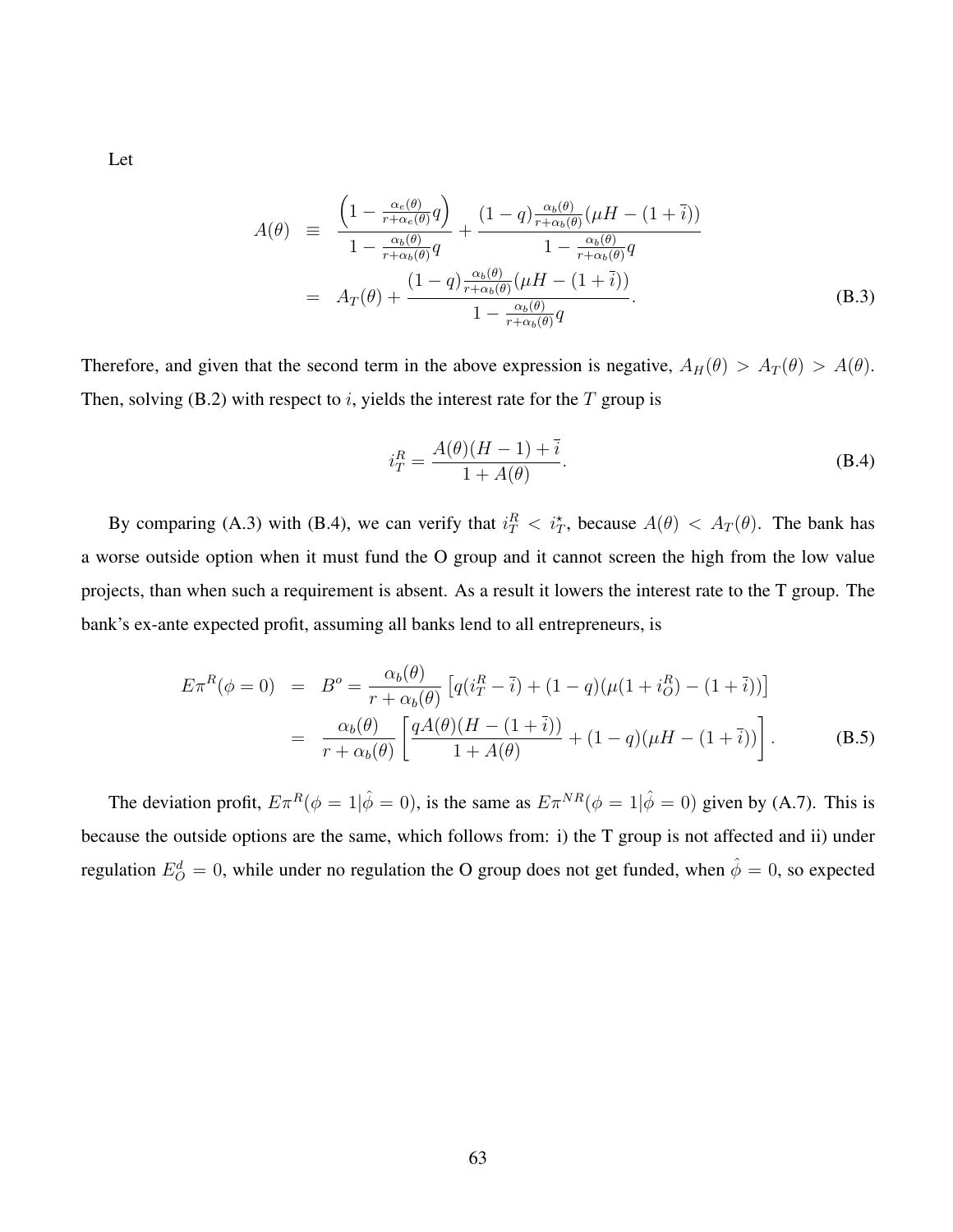profit is still zero.[39](#page-64-2) The incentive to unilaterally invest in the screening technology when the regulation is in force is given by

$$
\Delta^{R}(\theta|\hat{\phi}=0) = E\pi^{R}(\phi=1|\hat{\phi}=0) - E\pi^{R}(\phi=0)
$$
\n
$$
= \frac{\alpha_{b}(\theta)(H-(1+\bar{i}))}{r+\alpha_{b}(\theta)} \left[ q \left( \frac{A_{H}^{dev}(\theta)}{1+A_{H}^{dev}(\theta)} - \frac{A(\theta)}{1+A(\theta)} \right) + (1-q) \left( \frac{\mu A_{H}^{dev}(\theta)}{1+A_{H}^{dev}(\theta)} - \frac{\mu H-(1+\bar{i})}{H-(1+\bar{i})} \right) \right]
$$
\n
$$
= \frac{\alpha_{b}(\theta)(H-(1+\bar{i}))}{r+\alpha_{b}(\theta)} \left[ \frac{q(A_{H}^{dev}(\theta)-A(\theta))}{(1+A_{H}^{dev}(\theta))(1+A(\theta))} + (1-q) \left( \frac{\mu A_{H}^{dev}(\theta)}{1+A_{H}^{dev}(\theta)} - \frac{\mu H-(1+\bar{i})}{H-(1+\bar{i})} \right) \right].
$$

#### <span id="page-64-0"></span>B.2.2 Unilateral incentives to invest when all rival banks invest

We now examine the conditions required to sustain  $\phi = 1$  as a symmetric equilibrium. Assume all banks choose  $\phi = 1$ . Because regulation is not binding when  $\phi = 1$ , the equilibrium profit  $E \pi^R(\phi = 1)$  is the same as  $E\pi^{NR}(\phi = 1)$  given by [\(A.11\)](#page-55-4). The interest rate is derived as follows. We substitute [\(3.6\)](#page-14-2), [\(3.9\)](#page-14-1),  $B^d_O = \mu H - (1 + \overline{i}) < 0, E^d_O = 0$  and [\(3.2\)](#page-12-1) into [\(3.5\)](#page-13-3) to obtain

<span id="page-64-3"></span>
$$
\left(1 - \frac{\alpha_e(\theta)}{r + \alpha_e(\theta)}(q + (1 - q)\mu)\right) E_H^d = \left(1 - \frac{\alpha_b(\theta)}{r + \alpha_b(\theta)}q\right) B_H^d - (1 - q)\frac{\alpha_b(\theta)}{r + \alpha_b(\theta)} B_O^d
$$
\n
$$
\Rightarrow \frac{\left(1 - \frac{\alpha_e(\theta)}{r + \alpha_e(\theta)}(q + (1 - q)\mu)\right) + (1 - q)\frac{\alpha_b(\theta)}{r + \alpha_b(\theta)}(\mu H - (1 + \bar{i}))}{1 - \frac{\alpha_b(\theta)}{r + \alpha_b(\theta)}q} = \frac{B_H^d}{E_H^d}
$$
\n
$$
\Rightarrow \frac{\left(1 - \frac{\alpha_e(\theta)}{r + \alpha_e(\theta)}(q + (1 - q)\mu)\right) + (1 - q)\frac{\alpha_b(\theta)}{r + \alpha_b(\theta)}(\mu H - (1 + \bar{i}))}{1 - \frac{\alpha_b(\theta)}{r + \alpha_b(\theta)}q} = \frac{i - \bar{i}}{H - (1 + i)}.
$$
\n(B.6)

Let

<span id="page-64-1"></span>
$$
A^{dev}(\theta) \equiv \frac{\left(1 - \frac{\alpha_e(\theta)}{r + \alpha_e(\theta)}(q + (1 - q)\mu)\right)}{1 - \frac{\alpha_b(\theta)}{r + \alpha_b(\theta)}q} + \frac{(1 - q)\frac{\alpha_b(\theta)}{r + \alpha_b(\theta)}(\mu - (1 + \bar{i}))}{1 - \frac{\alpha_b(\theta)}{r + \alpha_b(\theta)}q}
$$
  
= 
$$
A_T^{dev}(\theta) + \frac{(1 - q)\frac{\alpha_b(\theta)}{r + \alpha_b(\theta)}(\mu - (1 + \bar{i}))}{1 - \frac{\alpha_b(\theta)}{r + \alpha_b(\theta)}q}.
$$
(B.7)

<span id="page-64-2"></span><sup>&</sup>lt;sup>39</sup>The entrepreneur's alternative to bank funding can also yield a positive expected profit. In this case the bank's profit will be even more negative and  $E_Q^d = k > 0$ . This would suggest that  $E \pi^R(\phi = 1 | \hat{\phi} = 0) > E \pi^{NR}(\phi = 1 | \hat{\phi} = 0)$ , but the results would not not be affected qualitatively. Bank incentives to invest under regulation would be even stronger.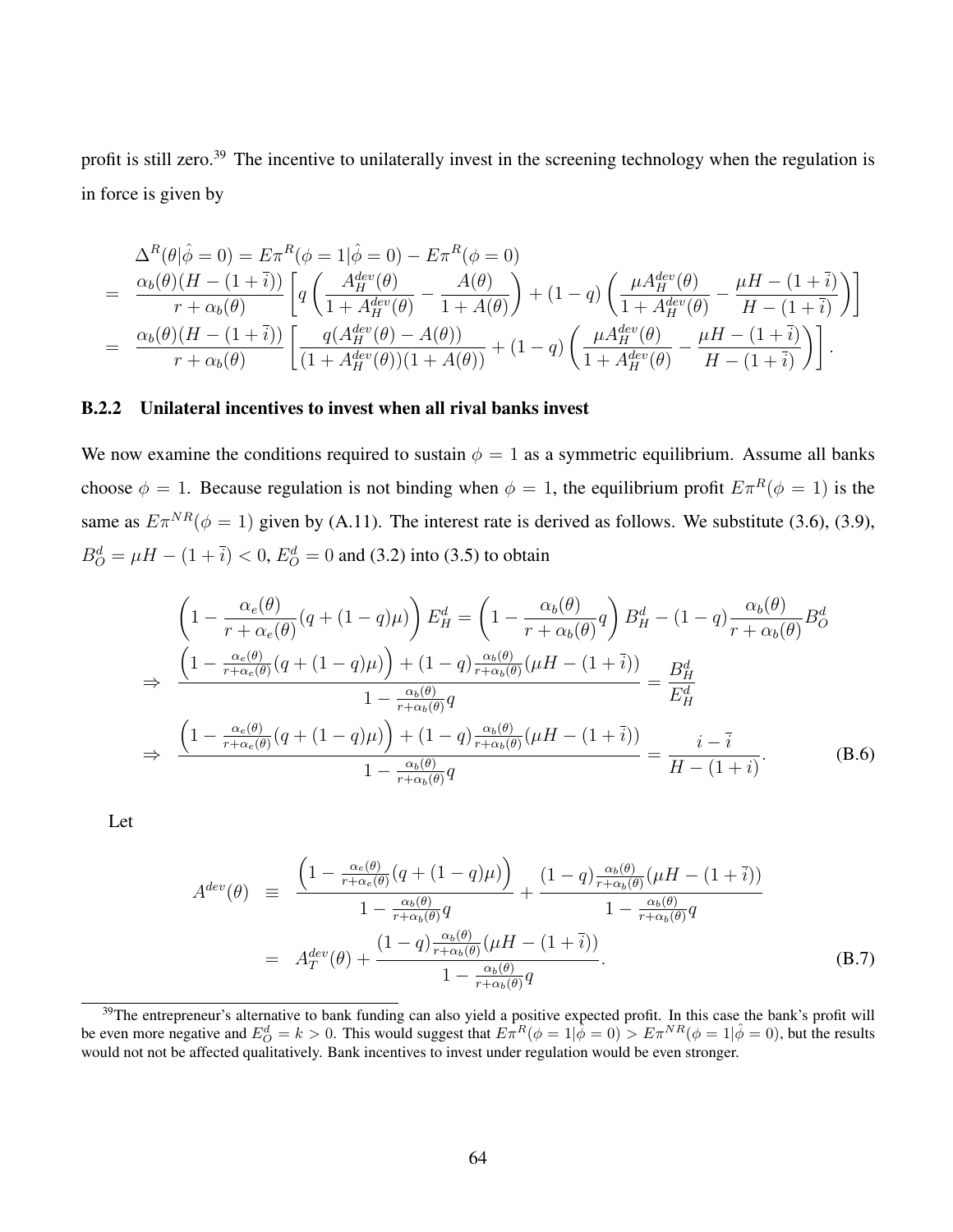It is easy to verify that,  $A(\theta) > A^{dev}(\theta)$ . Then, solving [\(B.6\)](#page-64-3) with respect to *i*, yields the interest rate for the T group when a bank has unilaterally deviated to  $\phi = 0$ 

$$
i_T^{R,dev} = \frac{A^{dev}(\theta)(H-1) + \bar{i}}{1 + A^{dev}(\theta)}.
$$

The profits from a unilateral deviation to  $\phi = 0$  are given as follows

$$
E\pi^{R}(\phi = 0|\hat{\phi} = 1) = B^{o} = \frac{\alpha_{b}(\theta)}{r + \alpha_{b}(\theta)} \left[ q(i_{T}^{R, dev} - \bar{i}) + (1 - q)(\mu(1 + i_{O}^{R}) - (1 + \bar{i})) \right]
$$
  

$$
= \frac{\alpha_{b}(\theta)}{r + \alpha_{b}(\theta)} \left[ \frac{qA^{dev}(\theta)(H - (1 + \bar{i}))}{1 + A^{dev}(\theta)} + (1 - q)(\mu H - (1 + \bar{i})) \right].
$$

The unilateral incentive not to invest in the screening technology when the regulation is in force is given by

$$
\Delta^{R}(\theta|\hat{\phi}=1) = E\pi^{R}(\phi=1) - E\pi^{R}(\phi=0|\hat{\phi}=1)
$$
\n
$$
= \frac{\alpha_{b}(\theta)(H-(1+\bar{i}))}{r+\alpha_{b}(\theta)} \left[ q\left(\frac{A_{H}(\theta)}{1+A_{H}(\theta)} - \frac{A^{dev}(\theta)}{1+A^{dev}(\theta)}\right) + (1-q)\left(\frac{\mu A_{H}(\theta)}{1+A_{H}(\theta)} - \frac{\mu H-(1+\bar{i})}{H-(1+\bar{i})}\right) \right]
$$
\n
$$
= \frac{\alpha_{b}(\theta)(H-(1+\bar{i}))}{r+\alpha_{b}(\theta)} \left[ \frac{q(A_{H}(\theta)-A^{dev}(\theta))}{(1+A_{H}(\theta))(1+A^{dev}(\theta))} + (1-q)\left(\frac{\mu A_{H}(\theta)}{1+A_{H}(\theta)} - \frac{\mu H-(1+\bar{i})}{H-(1+\bar{i})}\right) \right].
$$

## B.3 Proof of Lemma [6](#page-23-1)

The first inequality

$$
\Delta^R(\theta|\hat{\phi}=1) > \Delta^{NR}(\theta|\hat{\phi}=1)
$$

follows from  $A^{dev}(\theta) < A^{dev}_T(\theta)$ , see [\(B.7\)](#page-64-1), and the second inequality

$$
\Delta^R(\theta|\hat{\phi}=0) > \Delta^{NR}(\theta|\hat{\phi}=0)
$$

follows from  $A(\theta) < A_T(\theta)$ , see [\(B.3\)](#page-63-0).

Moreover, when  $\mu = 0$ ,  $\Delta^{NR}(\theta|\hat{\phi} = 1) = \Delta^{NR}(\theta|\hat{\phi} = 0) = 0 < \Delta^{R}(\theta|\hat{\phi} = 0) = \Delta^{R}(\theta|\hat{\phi} = 1) =$  $\alpha_b(\theta)$  $\frac{\alpha_b(\theta)}{r+\alpha_b(\theta)}(1-q)(1+\overline{i}) > 0$ . Therefore, by continuity,

$$
\max\left\{\Delta^{NR}(\theta|\hat{\phi}=0),\Delta^{NR}(\theta|\hat{\phi}=0)\right\}<\min\left\{\Delta^{R}(\theta|\hat{\phi}=0),\Delta^{R}(\theta|\hat{\phi}=0)\right\}
$$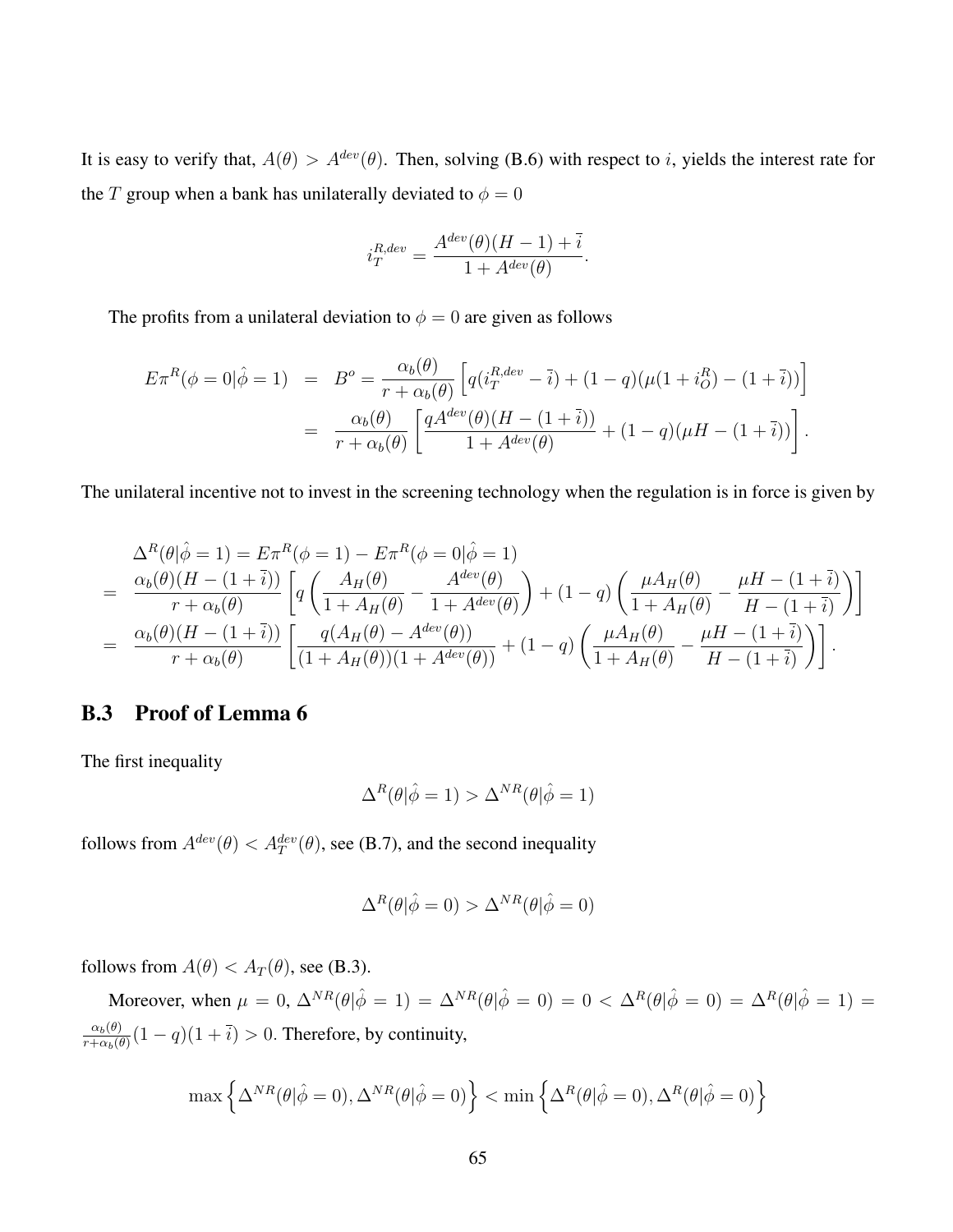is satisfied for  $\mu$  at least in the neighborhood of zero.

#### <span id="page-66-1"></span>B.4 Proof of Proposition [3](#page-25-4)

Assumption [2](#page-18-2) ensures that  $\phi = 0$  is an equilibrium under no regulation. Then we know from Lemma 2 that a bank's unilateral incentives to invest are either decreasing or inverted U-shaped in  $\theta$ . But in either case they are decreasing for high enough  $\theta$ . Finally, from Lemma [6,](#page-23-1) we know that the unilateral incentives to invest under regulation are stronger than under no regulation. The rest of the proof follows by noting that for the range of values of c that satisfy [\(4.5\)](#page-25-2), i.e., intermediate cost,  $\phi = 0$  is the unique equilibrium under regulation, while under no regulation,  $\phi = 1$  is the unique equilibrium for low  $\theta$  and  $\phi = 0$  is the unique equilibrium for high  $\theta$ .

#### <span id="page-66-0"></span>B.5 Asymmetric equilibrium in information production under no regulation

We assume that a fraction  $x_0$  of banks chooses  $\phi = 0$  and the remaining fraction,  $1-x_0$ , chooses  $\phi = 1$ . Let  $\theta_0 \equiv \frac{x_0 N_b}{N_a}$  $\frac{N_0 N_b}{N_e}$  and  $\theta_1 \equiv \frac{(1-x_0)N_b}{N_e}$  $\frac{x_0}{N_e} = \theta - \theta_0$ . The banks that have chosen not to invest in information production will only fund T entrepreneurs, while banks who have invested in information production fund all high value projects.

We first compute an entrepreneur's outside option. Consider the value of not having a deal with a bank for a short period  $\Delta t$ . The flow benefit is zero. The Poisson arrival rate of a deal for the entrepreneur is  $\alpha_e(\theta)$ . At the end of  $t + \Delta t$  the entrepreneur either continues with no deal with probability  $e^{-\alpha_e(\theta)\Delta t}$ , or strikes a deal with a bank that has made no investment in information acquisition and the entrepreneur is T, which happens with probability  $1 - e^{-\alpha_e(\theta_0) q \Delta t}$ , or strikes a deal with a bank that has made an investment in information acquisition and the entrepreneur's project is of high value, which happens with probability  $1 - e^{-\alpha_e(\theta_1)(q + \mu(1-q))\Delta t}$ . In either case the value of the deal is  $E_H^d$ . Thus, the value of the outside option is expressed as follows

$$
E^o = e^{-r\Delta t} \left( e^{-\alpha_e(\theta)\Delta t} E^o + \left( 1 - e^{-(\alpha_e(\theta_0)q)\Delta t} \right) E_H^d + \left( 1 - e^{-(\alpha_b(\theta_1)(q+\mu(1-q))\Delta t} \right) E_H^d \right).
$$

Solving for  $E^o$  and letting  $\Delta t \to 0$ , using l'Hopital's rule, we obtain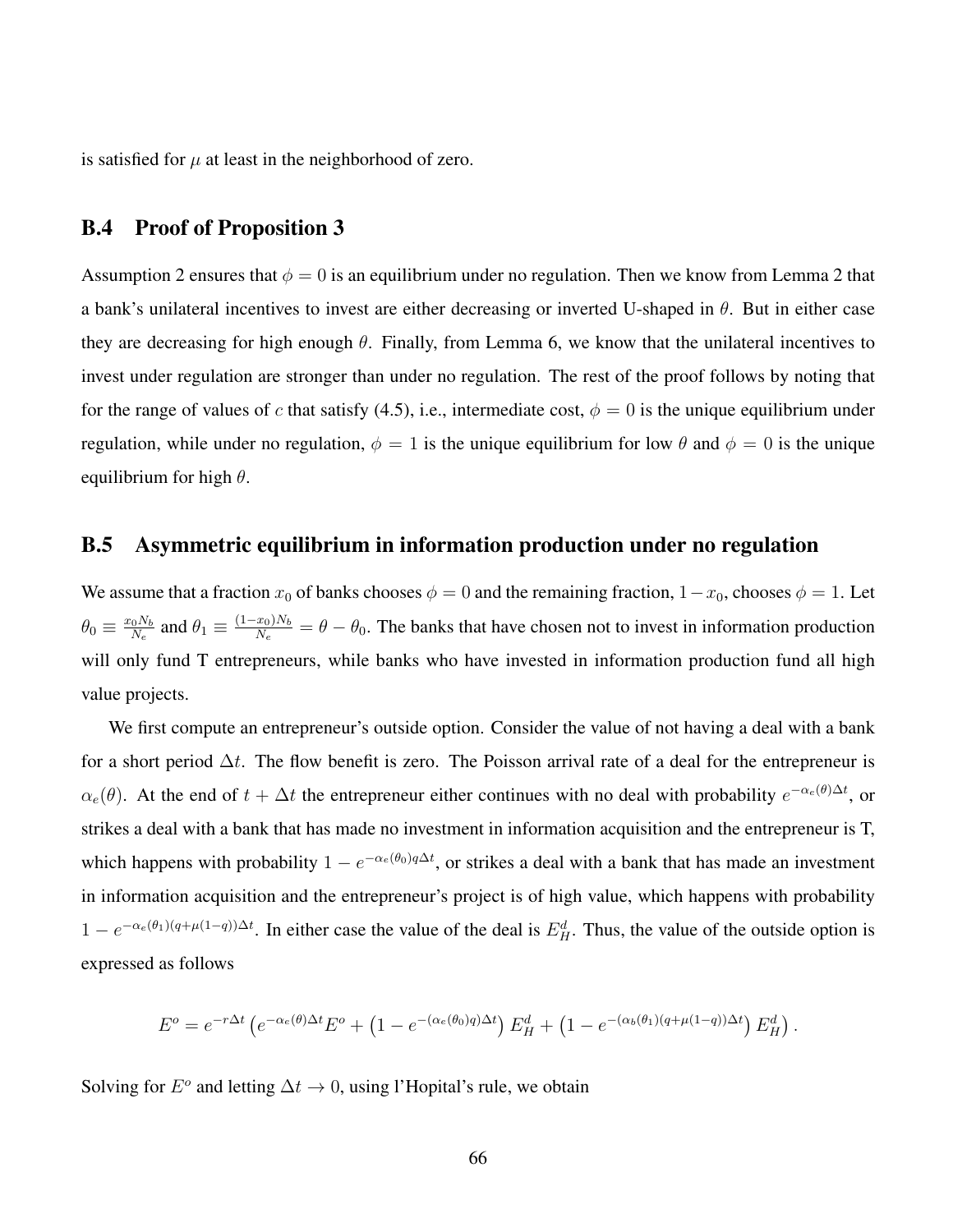<span id="page-67-0"></span>
$$
E^{o} = \frac{\alpha_{e}(\theta_{0})q + \alpha_{e}(\theta_{1})(q + \mu(1-q))}{r + \alpha_{e}(\theta)} E_{H}^{d}.
$$
 (B.8)

The bank's outside option depends on the information acquisition strategy it has adopted and is given as follows

<span id="page-67-1"></span>
$$
B_0^o = \frac{\alpha_b(\theta)}{r + \alpha_b(\theta)} q B_H^d \quad \text{or} \quad B_1^o = \frac{\alpha_b(\theta)}{r + \alpha_b(\theta)} (q + \mu(1 - q)) B_H^d.
$$
 (B.9)

Following similar steps as in the derivation of [\(A.2\)](#page-53-1), and using [\(B.8\)](#page-67-0) and [\(B.9\)](#page-67-1), we derive the market power expression for a bank that has made no investment in information acquisition

$$
A_0(\theta_0, \theta) \equiv \frac{1 - \frac{\alpha_e(\theta_0)q + \alpha_e(\theta_1)(q + \mu(1-q))}{r + \alpha_e(\theta)}}{1 - \frac{\alpha_b(\theta)}{r + \alpha_b(\theta)}q}
$$

and the market power expression for a bank that has made an investment in information acquisition

$$
A_1(\theta_0, \theta) \equiv \frac{1 - \frac{\alpha_e(\theta_0)q + \alpha_e(\theta_1)(q + \mu(1-q))}{r + \alpha_e(\theta)}}{1 - \frac{\alpha_b(\theta)}{r + \alpha_b(\theta)}(q + \mu(1-q))},
$$

where  $A_1(\theta_0, \theta) > A_0(\theta_0, \theta)$ .

Observe that as  $\theta_0 \to 0$ ,  $A_0 \to A_T^{dev}$  given by [\(A.12\)](#page-55-1) and  $A_1 \to A_H$  given by [\(A.10\)](#page-55-0). Also, observe that as  $\theta_0 \to \theta$ ,  $A_1 \to A_H^{dev}$  given by [\(A.5\)](#page-54-0) and  $A_0 \to A_T$  given by [\(A.2\)](#page-53-1).

The equilibrium interest rates, as a function of a bank's information acquisition strategy, are given by

$$
i_0^* = \frac{A_0(\theta_0, \theta)(H - 1) + \bar{i}}{1 + A_0(\theta_0, \theta)}
$$
 or  $i_1^* = \frac{A_1(\theta_0, \theta)(H - 1) + \bar{i}}{1 + A_1(\theta_0, \theta)}$ .

A bank that chooses  $\phi = 1$  charges a higher interest rate than a bank that chooses  $\phi = 0$ , i.e.,  $i_1^* > i_0^*$ . This is because a bank that has invested in information acquisition has a better outside option. When a bank does not invest in information production its expected profit, using the outside option  $B_0^o$ , is

$$
E\pi^{NR}(\phi=0;\theta_0,\theta) = B_0^o = \frac{\alpha_b(\theta)}{r + \alpha_b(\theta)}q(i_0^* - \bar{i}) = \frac{\alpha_b(\theta)}{r + \alpha_b(\theta)}\frac{qA_0(\theta_0,\theta)(H - (1 + \bar{i}))}{1 + A_0(\theta_0,\theta)}.
$$